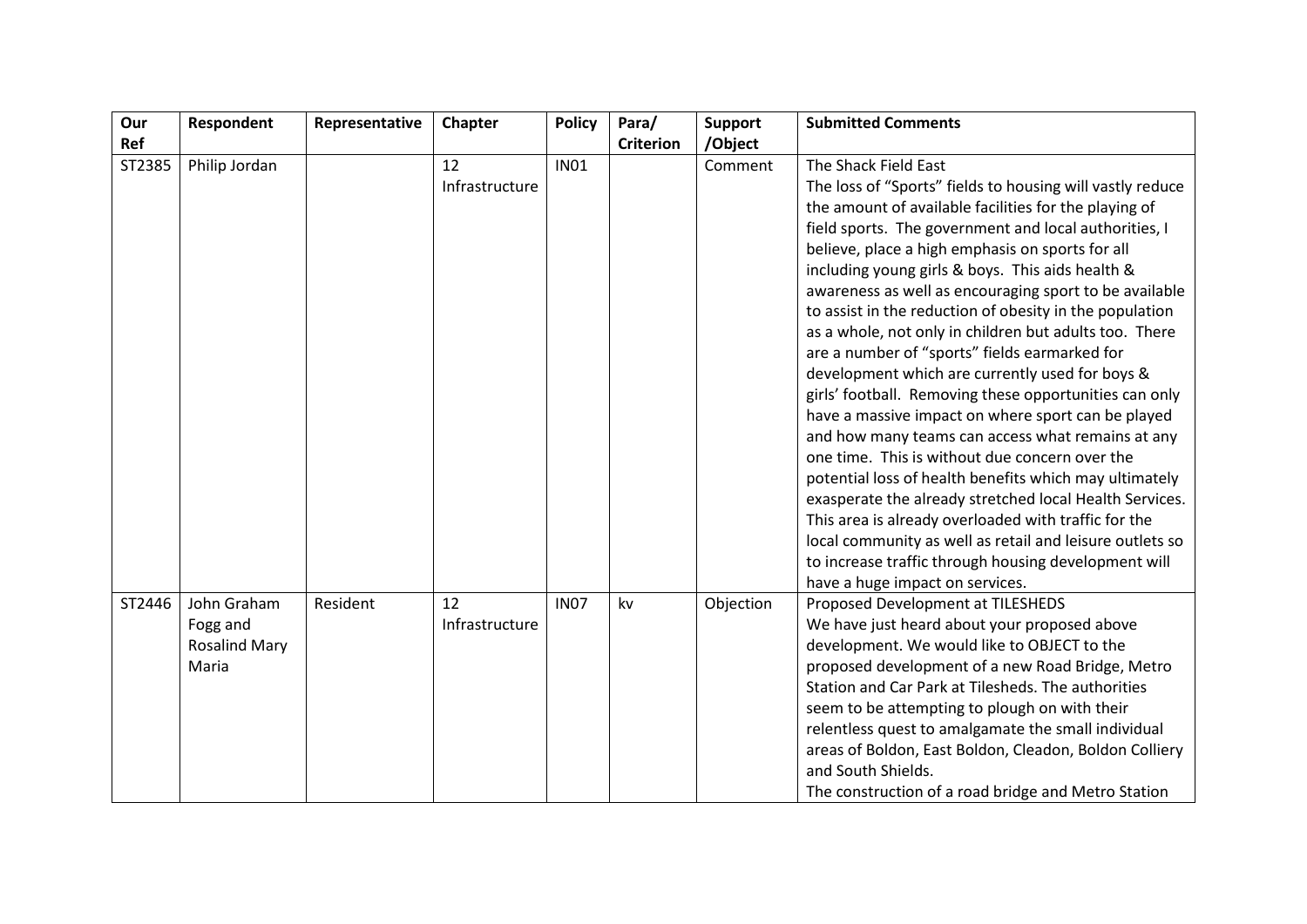|        |                     |          |                      |             |           | and associated Car Park which would be situated on<br>GREEN BELT, pastures and arable land at the centre of<br>communities. This would lead to even further Urban<br>Sprawl and worse, an even greater loss of habitat and<br>wildlife corridors in the area. The effect on the Nature<br>Reserve and surrounding area could be devastating.<br>On television recently, a report published by The<br>National Trust highlighted the loss of 130 species from<br>the United Kingdom since 1970 with many more on<br>the brink of extinction. South Tyneside Council seem<br>to be trying to turn a semi-rural area into an urban<br>jungle.                                                                                                                                                                                                                                                                                                                             |
|--------|---------------------|----------|----------------------|-------------|-----------|------------------------------------------------------------------------------------------------------------------------------------------------------------------------------------------------------------------------------------------------------------------------------------------------------------------------------------------------------------------------------------------------------------------------------------------------------------------------------------------------------------------------------------------------------------------------------------------------------------------------------------------------------------------------------------------------------------------------------------------------------------------------------------------------------------------------------------------------------------------------------------------------------------------------------------------------------------------------|
| ST2456 | <b>Kevin Curtis</b> | Resident | 12<br>Infrastructure | <b>IN04</b> | Objection | * Whilst I welcome the support for renewable energy,<br>I would like to see the plan offer a concrete pathway<br>towards increased renewable energy generation<br>within our borough. Best practice would be to conduct<br>a survey (determining renewable energy generation<br>capacity and then physical and policy constraints for<br>all sites across the borough), the results of which<br>would be published within the local plan. As a<br>consequence of gathering this data, 'suitable sites for<br>energy generation' would be identified in the plan.<br>This would act to highlight the potential of key sites,<br>thereby inviting energy companies to seriously<br>consider our area for their projects.<br>*As policy IN4 does not identify 'suitable sites for<br>onshore wind energy generation' it, in effect, bans it<br>for the lifetime of the plan. Given that we're in a<br>climate emergency, I'd ask the council to reverse this<br>decision. |
| ST2463 | Shirley Ford        | Resident | 12<br>Infrastructure | <b>IN04</b> | Objection | * While there is welcome support for renewable<br>energy in the Draft Local Plan, the Local Plan must<br>offer a concrete pathway towards increased                                                                                                                                                                                                                                                                                                                                                                                                                                                                                                                                                                                                                                                                                                                                                                                                                    |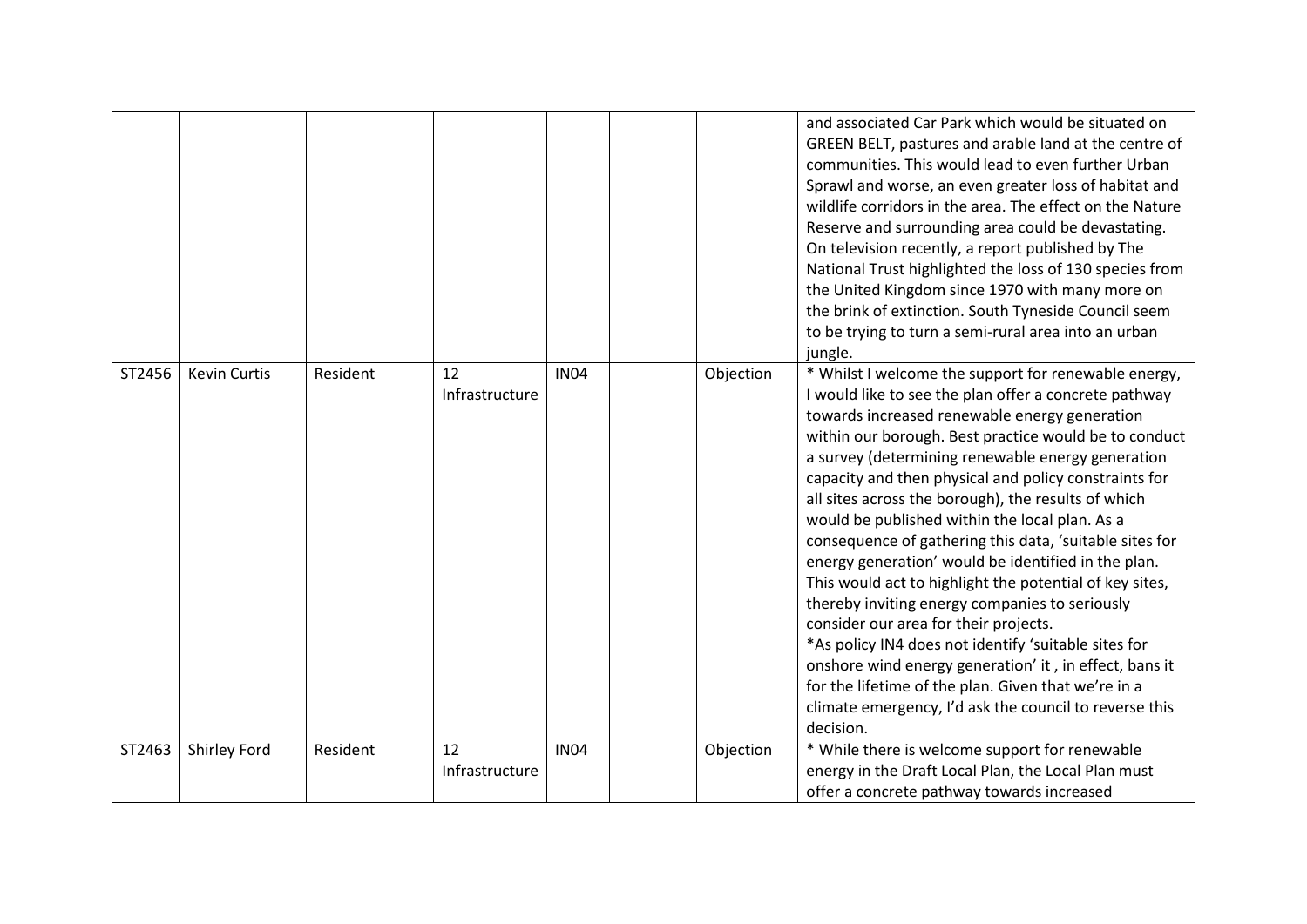|        |                    |                |     |           | renewable energy generation within our borough.         |
|--------|--------------------|----------------|-----|-----------|---------------------------------------------------------|
|        |                    |                |     |           | Best practice would be to conduct a survey              |
|        |                    |                |     |           | (determining renewable energy generation capacity       |
|        |                    |                |     |           | and then physical and policy constraints for all sites  |
|        |                    |                |     |           | across the borough), the results of which would be      |
|        |                    |                |     |           | published within the Local Plan. As a consequence of    |
|        |                    |                |     |           | gathering this data, 'suitable sites for energy         |
|        |                    |                |     |           | generation' would be identified in the Local Plan. This |
|        |                    |                |     |           | would act to highlight the potential of key sites,      |
|        |                    |                |     |           | thereby inviting energy companies to seriously          |
|        |                    |                |     |           | consider our area for their projects.                   |
|        |                    |                |     |           | * As policy IN4 does not identify 'suitable sites for   |
|        |                    |                |     |           | onshore wind energy generation', in effect, it bans it  |
|        |                    |                |     |           | for the lifetime of the plan. Given that this Council   |
|        |                    |                |     |           | recognises we are in a climate emergency, this policy   |
|        |                    |                |     |           | needs to include suitable onshore sites.                |
|        |                    | 12             | IN1 |           |                                                         |
| ST2527 | <b>Story Homes</b> |                |     | Objection | Policy IN(b) refers to "where appropriate, [seeking] to |
|        |                    | Infrastructure |     |           | improve any deficiencies in existing provision".        |
|        |                    |                |     |           | However, Story Homes considers that it would be         |
|        |                    |                |     |           | unreasonable for a development to have to rectify /     |
|        |                    |                |     |           | improve existing deficiencies in provision in an area.  |
|        |                    |                |     |           | Such an approach would conflict with the tests for      |
|        |                    |                |     |           | planning obligations as set out in the Community        |
|        |                    |                |     |           | Infrastructure Regulations (Regulation 122(2)) and the  |
|        |                    |                |     |           | NPPF (para. 56). To ensure a sound Plan that is         |
|        |                    |                |     |           | consistent with national legislation and policy, it is  |
|        |                    |                |     |           | requested that this text is deleted from the policy.    |
|        |                    |                |     |           | Policy IN1(d) refers to 'world class' digital           |
|        |                    |                |     |           | infrastructure; however, its exact definition and the   |
|        |                    |                |     |           | cost implications of providing such infrastructure is   |
|        |                    |                |     |           | unclear. It is therefore suggested that this word is    |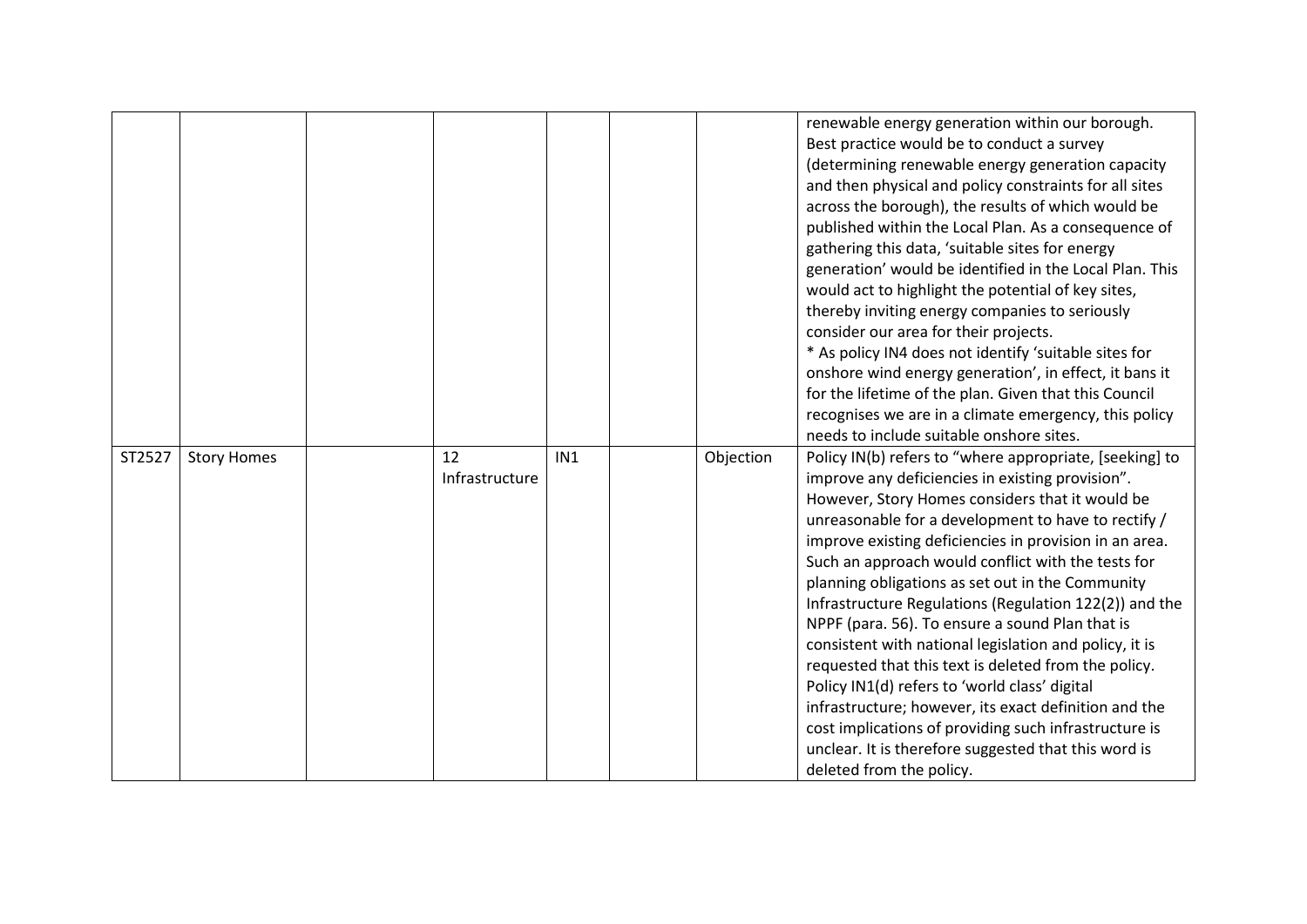| ST2527 | <b>Story Homes</b> | 12             | IN <sub>2</sub> | 2 <sub>b</sub> | Objection | Story Homes supports draft Policy IN2 (1) which states |
|--------|--------------------|----------------|-----------------|----------------|-----------|--------------------------------------------------------|
|        |                    | Infrastructure |                 |                |           | that regard will be given to the impact of             |
|        |                    |                |                 |                |           | contributions on the economic viability of the scheme. |
|        |                    |                |                 |                |           | However, our client is concerned about the reference   |
|        |                    |                |                 |                |           | to the Community Infrastructure Levy (CIL) within      |
|        |                    |                |                 |                |           | Policy IN2. Whilst this may be an appropriate method   |
|        |                    |                |                 |                |           | of capturing contributions, the Council has not tested |
|        |                    |                |                 |                |           | the cost implications of CIL within their Local Plan   |
|        |                    |                |                 |                |           | viability work. As such, it would be premature and     |
|        |                    |                |                 |                |           | inappropriate to refer to CIL in this policy. It is    |
|        |                    |                |                 |                |           | therefore requested that reference to CIL is deleted   |
|        |                    |                |                 |                |           | from this policy.                                      |
|        |                    |                |                 |                |           | Our client is also concerned about part 2(b) of this   |
|        |                    |                |                 |                |           | policy which advises that the council may "consider    |
|        |                    |                |                 |                |           | alternative phasing, through the development period,   |
|        |                    |                |                 |                |           | of any contributions where to do so would sufficiently |
|        |                    |                |                 |                |           | improve the viability of the scheme to enable          |
|        |                    |                |                 |                |           | payment."                                              |
|        |                    |                |                 |                |           | The development industry requires certainty and        |
|        |                    |                |                 |                |           | including a review mechanism in any Section 106        |
|        |                    |                |                 |                |           | Agreement which could potentially trigger an           |
|        |                    |                |                 |                |           | unforeseen payment at a later date would create an     |
|        |                    |                |                 |                |           | uncertain approach. Indeed, the council has not        |
|        |                    |                |                 |                |           | suggested including a review mechanism that would      |
|        |                    |                |                 |                |           | enable a lower contribution to be paid in the future   |
|        |                    |                |                 |                |           | there be an economic downturn. Once the level of       |
|        |                    |                |                 |                |           | contributions are agreed and a Section 106 Agreement   |
|        |                    |                |                 |                |           | is signed, the development industry then has to accept |
|        |                    |                |                 |                |           | any up or down turns in the market. It would not be    |
|        |                    |                |                 |                |           | fair and reasonable if they have to accept the risk of |
|        |                    |                |                 |                |           | downturns but are not in turn rewarded should there    |
|        |                    |                |                 |                |           | be an economic upturn.                                 |
|        |                    |                |                 |                |           | Our client therefore requests that part 2(b) of Policy |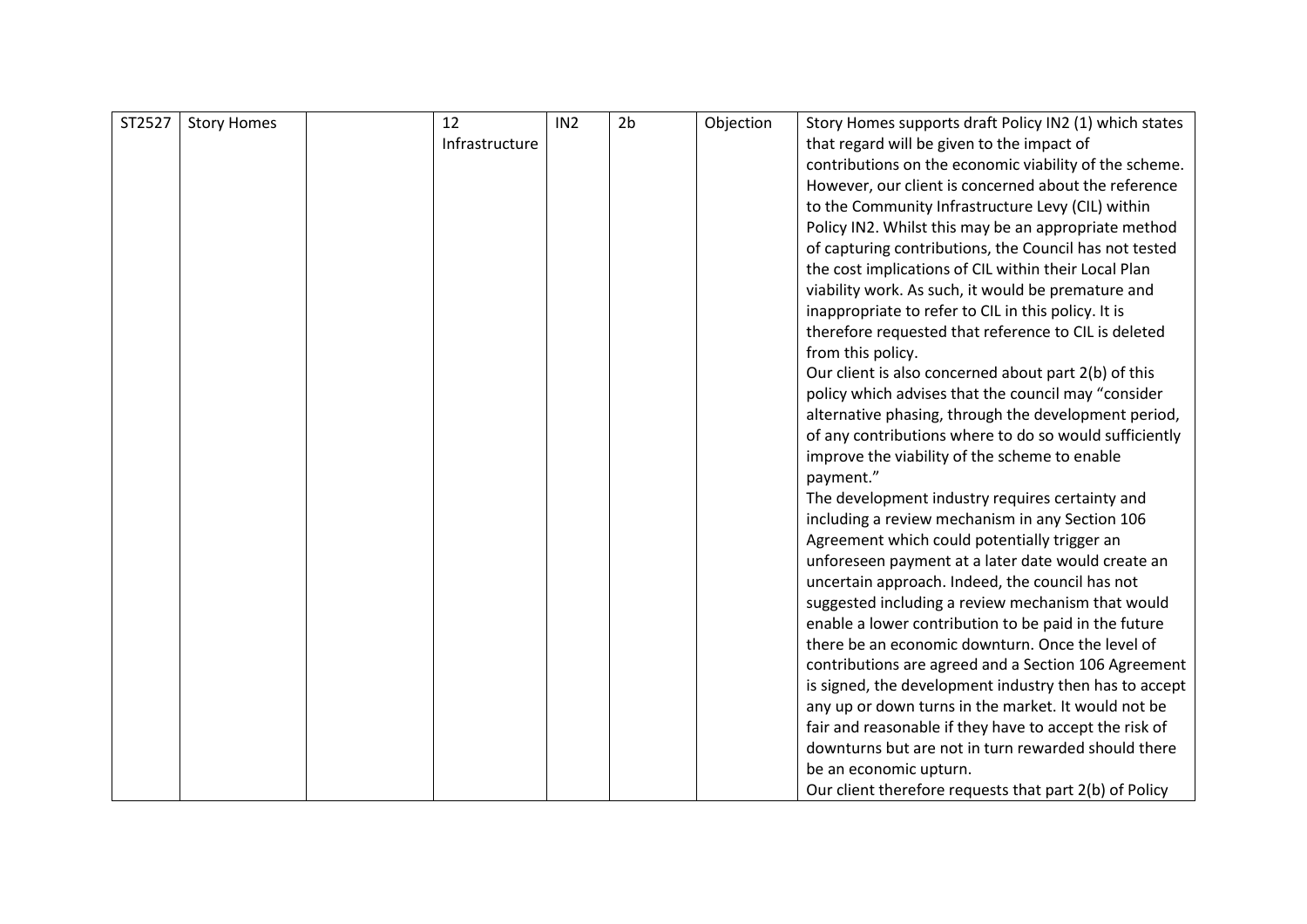|        |                    |                      |                 |    |           | IN2 and that the section of paragraph 12.14 which<br>refers to "viability [being] reassessed during the<br>construction phase of the development" are deleted                                                                                                                                                                                                                                                                                                                                                                                                                                                                                                                                                                                                                                                                                                                                                                                                                                                                                                                                                                                                                                                                                                                                                                                                                                                                                                                                                       |
|--------|--------------------|----------------------|-----------------|----|-----------|---------------------------------------------------------------------------------------------------------------------------------------------------------------------------------------------------------------------------------------------------------------------------------------------------------------------------------------------------------------------------------------------------------------------------------------------------------------------------------------------------------------------------------------------------------------------------------------------------------------------------------------------------------------------------------------------------------------------------------------------------------------------------------------------------------------------------------------------------------------------------------------------------------------------------------------------------------------------------------------------------------------------------------------------------------------------------------------------------------------------------------------------------------------------------------------------------------------------------------------------------------------------------------------------------------------------------------------------------------------------------------------------------------------------------------------------------------------------------------------------------------------------|
|        |                    |                      |                 |    |           | to ensure a fair and reasonable approach, in                                                                                                                                                                                                                                                                                                                                                                                                                                                                                                                                                                                                                                                                                                                                                                                                                                                                                                                                                                                                                                                                                                                                                                                                                                                                                                                                                                                                                                                                        |
|        |                    |                      |                 |    |           | accordance with the NPPF (para. 35).                                                                                                                                                                                                                                                                                                                                                                                                                                                                                                                                                                                                                                                                                                                                                                                                                                                                                                                                                                                                                                                                                                                                                                                                                                                                                                                                                                                                                                                                                |
| ST2527 | <b>Story Homes</b> | 12<br>Infrastructure | IN <sub>3</sub> | 3h | Objection | Although Story Homes supports the provision of social<br>and community infrastructure, such provision needs<br>to be proportionate to the scale of any development.<br>Part 3(h) of Policy IN3 states that the developer will be<br>required to set land aside for the provision of social<br>and community infrastructure, where there is an<br>identified need. Any need for future community<br>infrastructure should be identified within the Plan,<br>with land then allocated accordingly. If there is the<br>potential for the allocated sites to deliver community<br>infrastructure, in addition to the allocated<br>development, there may be a risk that the full<br>allocation cannot be met. The Council need to<br>consider the uptake of land required to deliver social<br>and community infrastructure and whether additional<br>land is required to fulfil their ambitions. In addition to<br>the loss of land to deliver new homes and commercial<br>development it may not be reasonable or<br>proportionate for a development to set aside such<br>land as it could have a negative impact on<br>development viability.<br>The following amendments are therefore being sought<br>to ensure a fair and reasonable approach, in<br>accordance with the NPPF (para. 35):<br>"Require the developer Enter into discussions with the<br>developer to determine whether it would be<br>appropriate to set land aside for the provision of social<br>and community infrastructure, where there is an |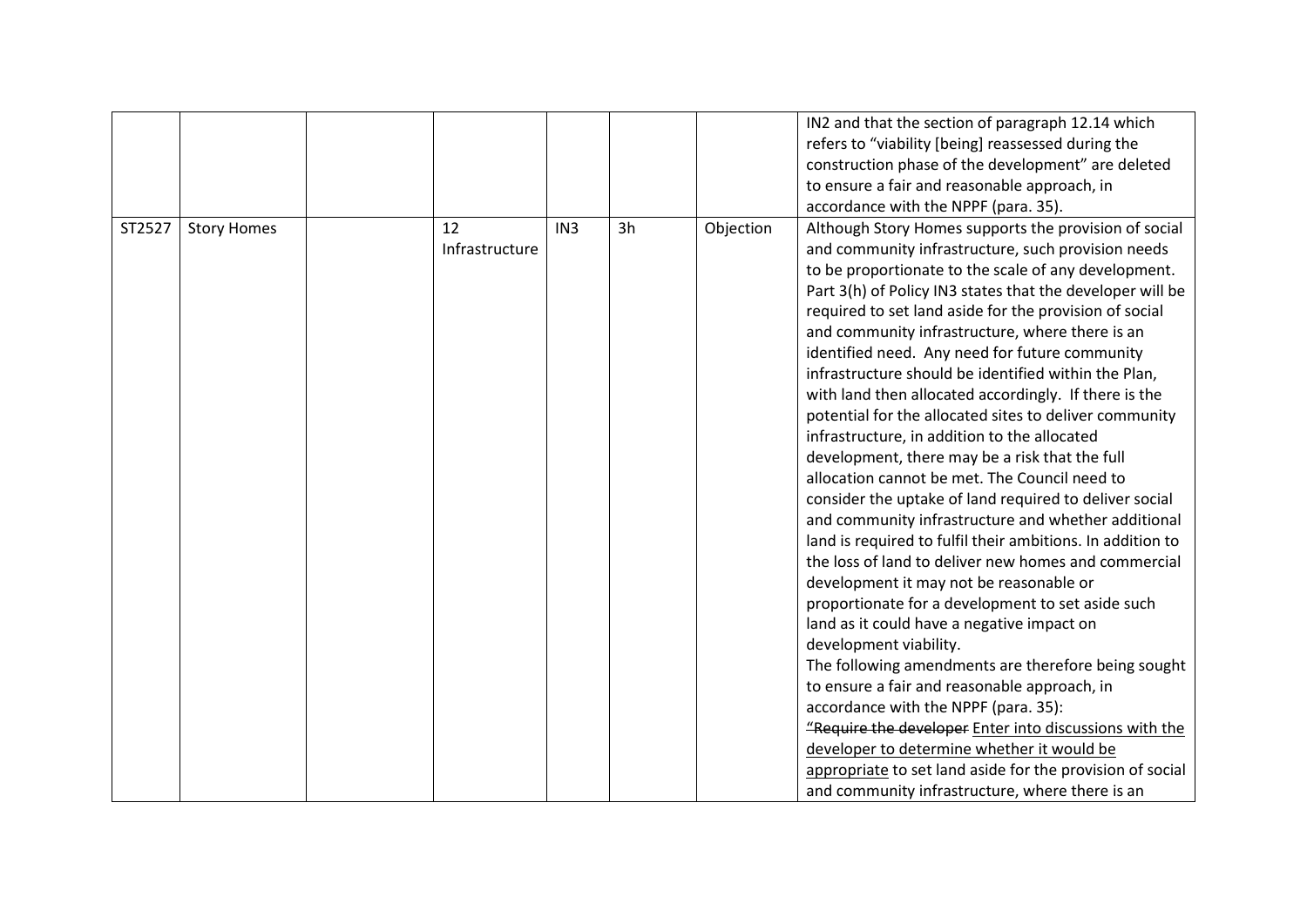|        |                    |                      |                 |           | identified need, or whether it would be more                                                                                                                                                                                                                                                                                                                                                                                                                                                                                                                                                                                                                                                                                                                                                                                                                                                                                                                                                                                                                                                                                                                                                                                                                                                                                                                                                                                                                                                                                                                             |
|--------|--------------------|----------------------|-----------------|-----------|--------------------------------------------------------------------------------------------------------------------------------------------------------------------------------------------------------------------------------------------------------------------------------------------------------------------------------------------------------------------------------------------------------------------------------------------------------------------------------------------------------------------------------------------------------------------------------------------------------------------------------------------------------------------------------------------------------------------------------------------------------------------------------------------------------------------------------------------------------------------------------------------------------------------------------------------------------------------------------------------------------------------------------------------------------------------------------------------------------------------------------------------------------------------------------------------------------------------------------------------------------------------------------------------------------------------------------------------------------------------------------------------------------------------------------------------------------------------------------------------------------------------------------------------------------------------------|
|        |                    |                      |                 |           | appropriate to provide a contribution (taking into                                                                                                                                                                                                                                                                                                                                                                                                                                                                                                                                                                                                                                                                                                                                                                                                                                                                                                                                                                                                                                                                                                                                                                                                                                                                                                                                                                                                                                                                                                                       |
|        |                    |                      |                 |           | account development viability".                                                                                                                                                                                                                                                                                                                                                                                                                                                                                                                                                                                                                                                                                                                                                                                                                                                                                                                                                                                                                                                                                                                                                                                                                                                                                                                                                                                                                                                                                                                                          |
| ST2527 | <b>Story Homes</b> | 12<br>Infrastructure | IN <sub>5</sub> | Objection | Story Homes is concerned that draft Policy IN5<br>requires residential developments to ensure that<br>provision for essential utilities infrastructure and<br>ultrafast broadband will be integrated into the<br>delivery of development. This policy also requires the<br>submission of an ultrafast/gigabit-capable Statement<br>as part of any application with evidence of<br>consultation with a number of broadband<br>providers/networks apart from certain exceptions and<br>then a cascade approach is needed to speeds in excess<br>of 24Mbps.<br>The issue with this approach is that developers will<br>often not be responsible for the delivery of such<br>infrastructure (which is noted and accepted by the<br>Council in para 12.27). However, even securing the<br>Statement pre-application would require third party<br>input much earlier than providers would usually<br>engage with us. This could cause issues for<br>preparing/submitting/validating applications,<br>particularly if there is any reticence from<br>providers/delays etc. In addition, it may not be<br>possible to ultimately deliver a fibre connection with<br>such provisions depending on the wider network<br>provisions in the locality of a site and it would be<br>unreasonable to require a developer to potentially<br>upgrade a wider network for which it has no<br>responsibility for.<br>The policy as currently worded is overly onerous and<br>inflexible. To ensure a sound Plan that accords with<br>the NPPF (paragraphs 35 and 112), it is requested that |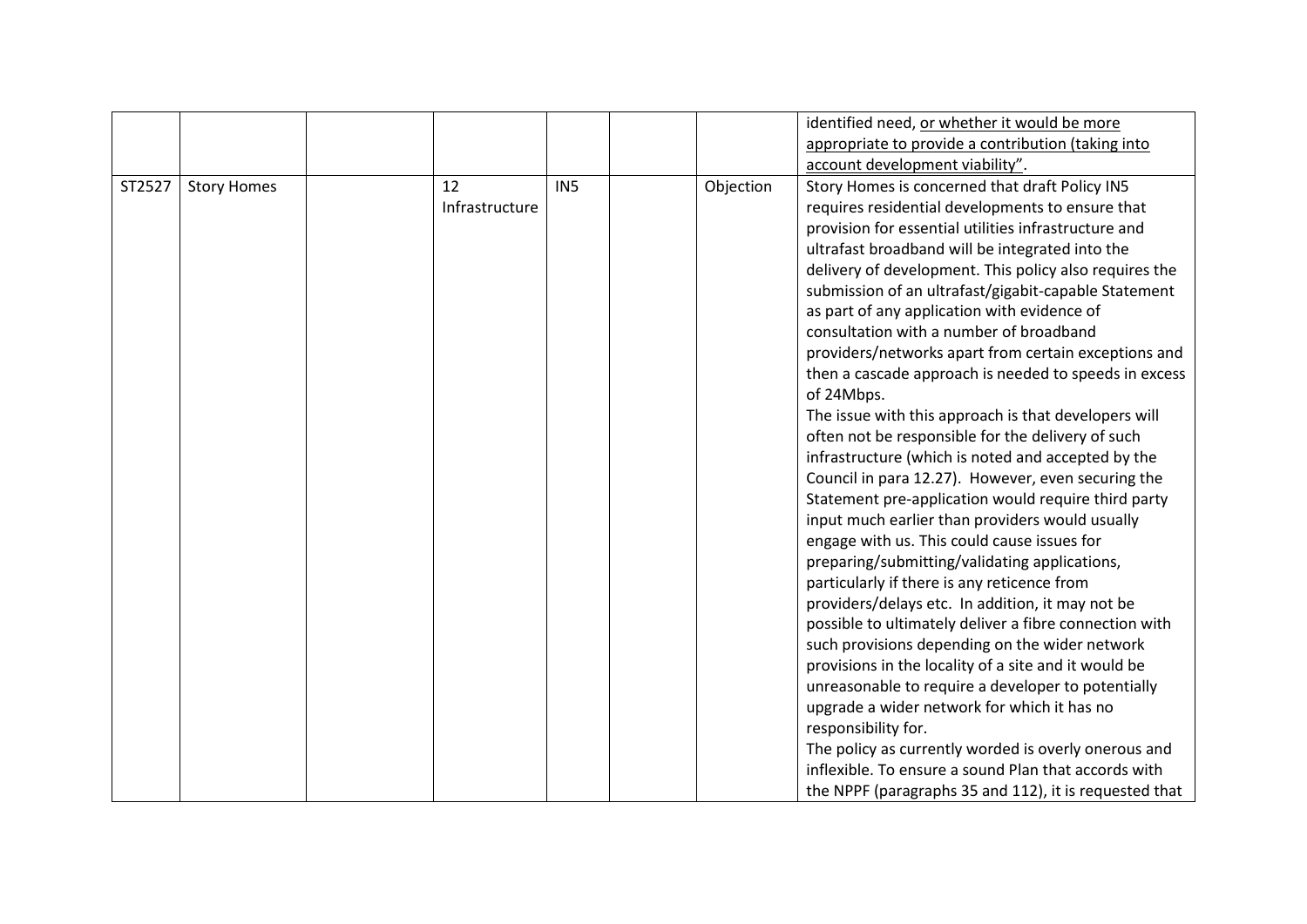|        |                    |                      |                 |           | this policy is diluted to be more flexible and to<br>recognise that seeking such Statements requires not<br>only the buy in of developers but utility companies as<br>well.                                                                                                                                                                                                                                                                                                                                                                                                                                                                                                                                                                                                                                                                                                                                                                                                       |
|--------|--------------------|----------------------|-----------------|-----------|-----------------------------------------------------------------------------------------------------------------------------------------------------------------------------------------------------------------------------------------------------------------------------------------------------------------------------------------------------------------------------------------------------------------------------------------------------------------------------------------------------------------------------------------------------------------------------------------------------------------------------------------------------------------------------------------------------------------------------------------------------------------------------------------------------------------------------------------------------------------------------------------------------------------------------------------------------------------------------------|
| ST2527 | <b>Story Homes</b> | 12<br>Infrastructure | IN <sub>6</sub> | Objection | Story Homes is concerned about the additional<br>constraint to new schemes presented by a) viii in that<br>they should:<br>"Ensure that proposals in terms of their layout do not<br>compromise the potential for the future development<br>of adjoining sites"<br>This policy is considered to lack direction and guidance<br>for both the developer and the Council. Where this<br>approach is considered necessary then it should be<br>included in the site specific policy referencing the land<br>the Council wish considered for future development.<br>Our client is concerned about the reference to new<br>developments being no more than 400m from a bus<br>stop in Policy IN6(c)(iii). This is onerous and is not a<br>national requirement. The following change is<br>therefore sought:<br>"Where appropriate and necessary, All new homes and<br>commercial development must be no more than 400m<br>from a bus stop should have good access to bus<br>services." |
| ST2527 | <b>Story Homes</b> | 12<br>Infrastructure | IN1             | Objection | To support 2)j) the Council should allocate further<br>land for development to ensure a sufficient future<br>supply. At present there is very little difference<br>between the Standard Methodology requirement and<br>the housing requirement set in the Plan. Should there<br>be any issues with the delivery from the allocated sites<br>this will force the Council into an early review.<br>Identifying land either as Safeguarded or full allocation                                                                                                                                                                                                                                                                                                                                                                                                                                                                                                                        |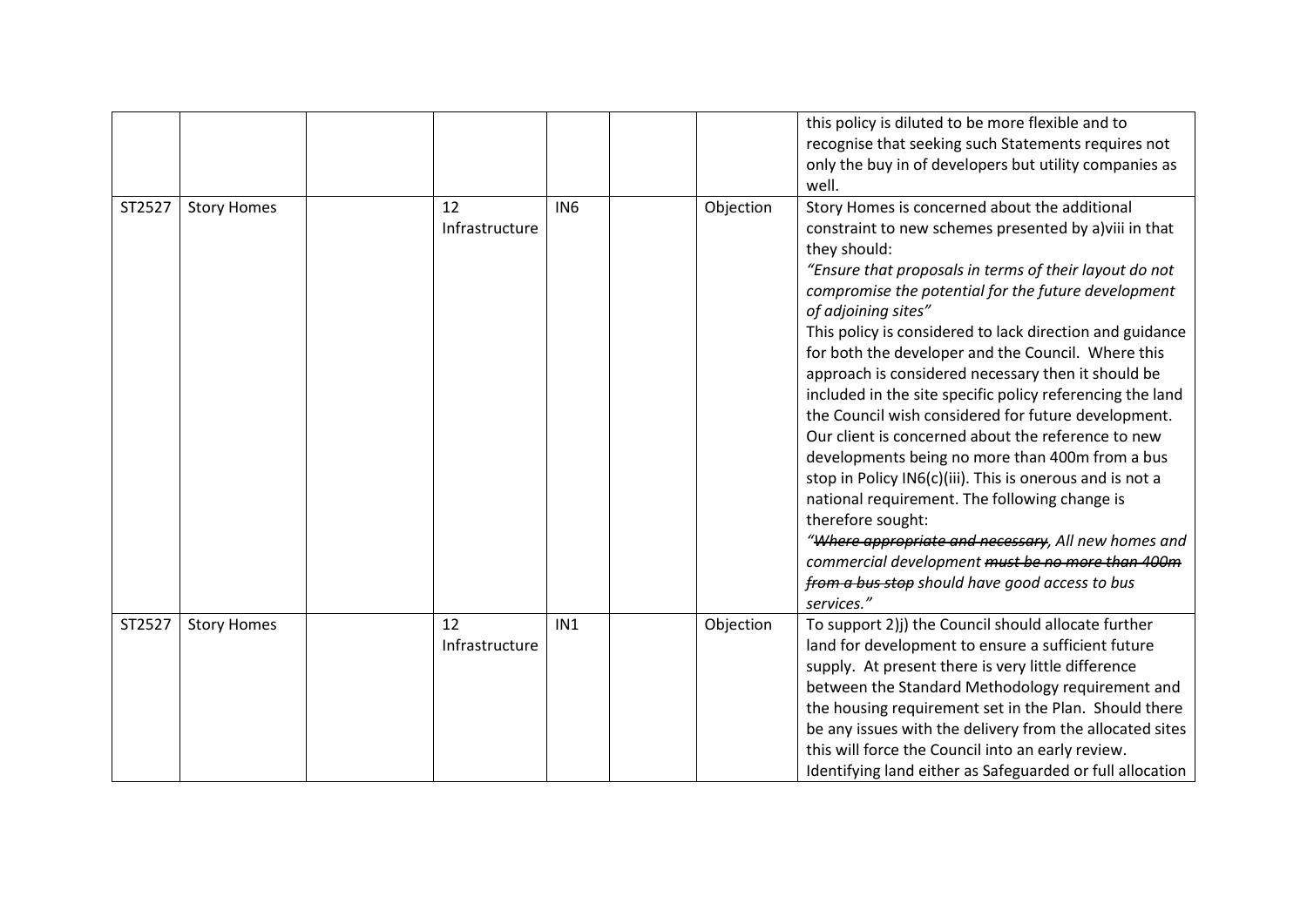|        |                           |          |                      |                 |    |           | such as our client's land at Lizard Lane, Whitburn will                                                                                                                                                                                                                                                                                                                                                                                                                                                                                                                                                                                                                                                                                                                                                                                           |
|--------|---------------------------|----------|----------------------|-----------------|----|-----------|---------------------------------------------------------------------------------------------------------------------------------------------------------------------------------------------------------------------------------------------------------------------------------------------------------------------------------------------------------------------------------------------------------------------------------------------------------------------------------------------------------------------------------------------------------------------------------------------------------------------------------------------------------------------------------------------------------------------------------------------------------------------------------------------------------------------------------------------------|
|        |                           |          |                      |                 |    |           | provide a more robust policy position for the Council.                                                                                                                                                                                                                                                                                                                                                                                                                                                                                                                                                                                                                                                                                                                                                                                            |
| ST2529 | Jayne Mackie              |          | 12<br>Infrastructure | IN <sub>7</sub> | kv | Objection | You speak of idle traffic at the metro crossing causing<br>harm to the environment and the need for a new<br>bridge crossing yet you put forward no consideration<br>for the pollution of the huge weight of traffic<br>generated from such over development. You call<br>climate emergency but yet remove hectares upon<br>hectares of Greenbelt.<br>In line with a transparent approach why haven't the<br>public been made aware of the future plans to build a<br>bridge in a semi-rural location (Tilesheds Boldon)? This<br>proposal would lead to further and additional<br>eradication of greenbelt space                                                                                                                                                                                                                                 |
| ST0003 | <b>Howard Becke</b>       | Resident | 12<br>Infrastructure | <b>IN03</b>     |    | Object    | 6.0 Taking into account the emerging Neighbourhood<br>Plan - Policy IN3, Policy S4<br>Quoting Chapter 4.29, "Securing sustainable<br>development is therefore the central theme which<br>runs through this Local Plan and will also bind with any<br>Neighbourhood Plans that are made. " I would like to<br>express my desire for the East Boldon Neighbourhood<br>Plan to be given the credence that the references to it<br>in this Draft Local Plan would indicate that it will.<br>There is no way that this can be the case if the scale of<br>development proposed goes ahead or if the Green<br>Belt boundary s changed. The Neighbourhood plan<br>will have a design code for housing and green<br>infrastructure, and designated Green Spaces, and we<br>expect these to be considered first and foremost<br>when housing is allocated. |
| ST0004 | Sean and Maria<br>McNally | Resident | 12<br>Infrastructure | <b>IN03</b>     |    | Object    | 6.0 Taking into account the emerging Neighbourhood<br>Plan - Policy IN3, Policy S4<br>Quoting Chapter 4.29, "Securing sustainable                                                                                                                                                                                                                                                                                                                                                                                                                                                                                                                                                                                                                                                                                                                 |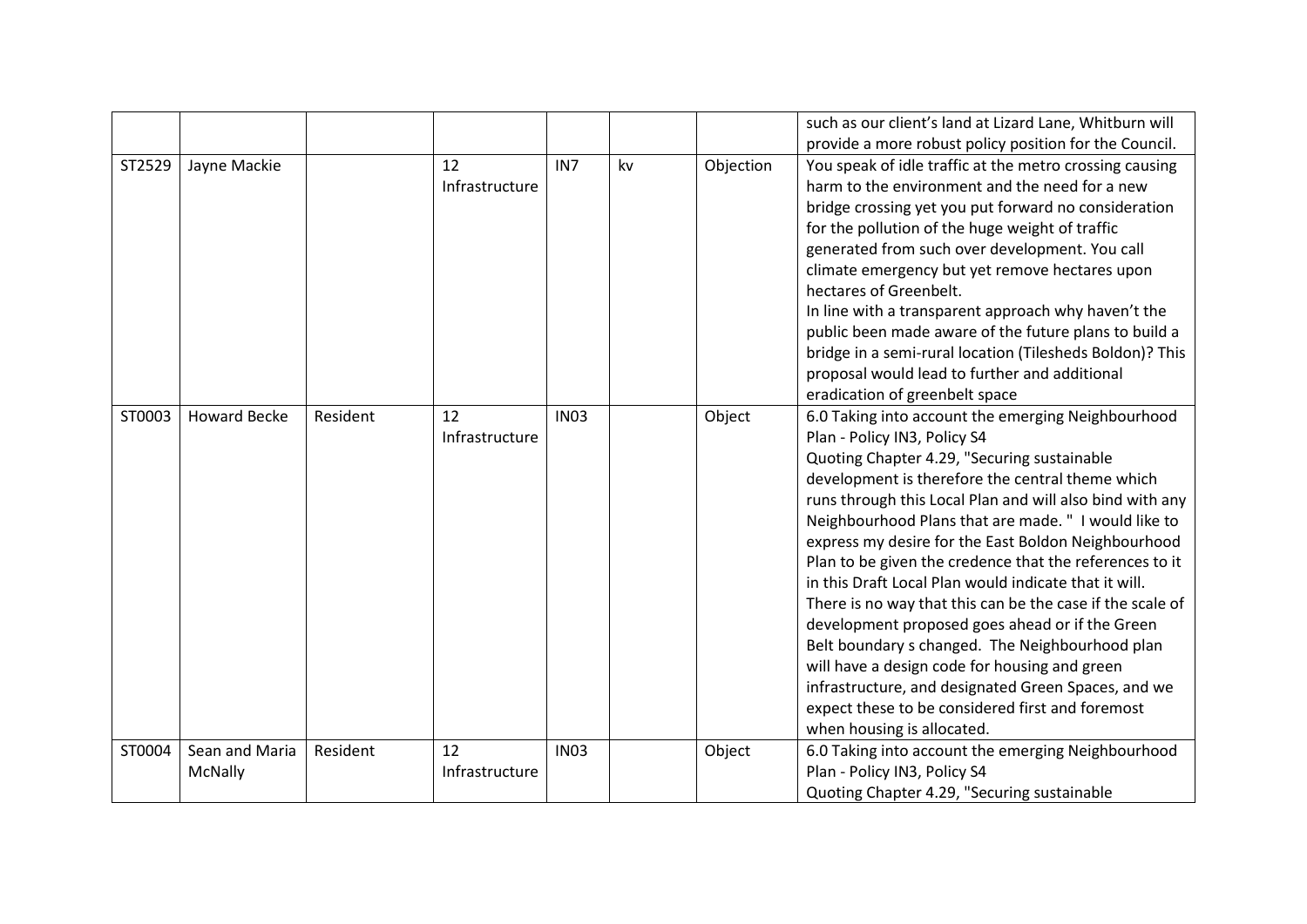|        |                       |          |                |                 |           |         | development is therefore the central theme which          |
|--------|-----------------------|----------|----------------|-----------------|-----------|---------|-----------------------------------------------------------|
|        |                       |          |                |                 |           |         | runs through this Local Plan and will also bind with any  |
|        |                       |          |                |                 |           |         | Neighbourhood Plans that are made. " I would like to      |
|        |                       |          |                |                 |           |         | express my desire for the East Boldon Neighbourhood       |
|        |                       |          |                |                 |           |         | Plan to be given the credence that the references to it   |
|        |                       |          |                |                 |           |         | in this Draft Local Plan would indicate that it will.     |
|        |                       |          |                |                 |           |         | There is no way that this can be the case if the scale of |
|        |                       |          |                |                 |           |         | development proposed goes ahead or if the Green           |
|        |                       |          |                |                 |           |         | Belt boundary s changed. The Neighbourhood plan           |
|        |                       |          |                |                 |           |         | will have a design code for housing and green             |
|        |                       |          |                |                 |           |         | infrastructure, and designated Green Spaces, and we       |
|        |                       |          |                |                 |           |         | expect these to be considered first and foremost          |
|        |                       |          |                |                 |           |         | when housing is allocated.                                |
| ST0051 | Craig Jeffrey         | Resident | 12             | <b>IN03</b>     |           | object  | 6.0 Taking into account the emerging Neighbourhood        |
|        |                       |          | Infrastructure |                 |           |         | Plan - Policy IN3, Policy S4                              |
|        |                       |          |                |                 |           |         | Quoting Chapter 4.29, "Securing sustainable               |
|        |                       |          |                |                 |           |         | development is therefore the central theme which          |
|        |                       |          |                |                 |           |         | runs through this Local Plan and will also bind with any  |
|        |                       |          |                |                 |           |         | Neighbourhood Plans that are made. " I would like to      |
|        |                       |          |                |                 |           |         | express my desire for the East Boldon Neighbourhood       |
|        |                       |          |                |                 |           |         | Plan to be given the credence that the references to it   |
|        |                       |          |                |                 |           |         | in this Draft Local Plan would indicate that it will.     |
|        |                       |          |                |                 |           |         | There is no way that this can be the case if the scale of |
|        |                       |          |                |                 |           |         | development proposed goes ahead or if the Green           |
|        |                       |          |                |                 |           |         | Belt boundary s changed. The Neighbourhood plan           |
|        |                       |          |                |                 |           |         | will have a design code for housing and green             |
|        |                       |          |                |                 |           |         | infrastructure, and designated Green Spaces, and we       |
|        |                       |          |                |                 |           |         | expect these to be considered first and foremost          |
|        |                       |          |                |                 |           |         | when housing is allocated.                                |
| ST0121 | <b>Clive Skilbeck</b> | Resident | 12             | <b>IN01</b>     |           | Comment | Unsure of resource implications (eg, schools,             |
|        |                       |          | Infrastructure |                 |           |         | transport, etc                                            |
| ST0226 | Mrs Christine         | Resident | 12             | IN <sub>3</sub> | para 12.1 | Support | 5.0 Open Green Spaces and Community Infrastructure        |
|        | Ogilvie               |          | Infrastructure |                 |           |         | - Policy N3 and paragraph 12.1: I would like to state     |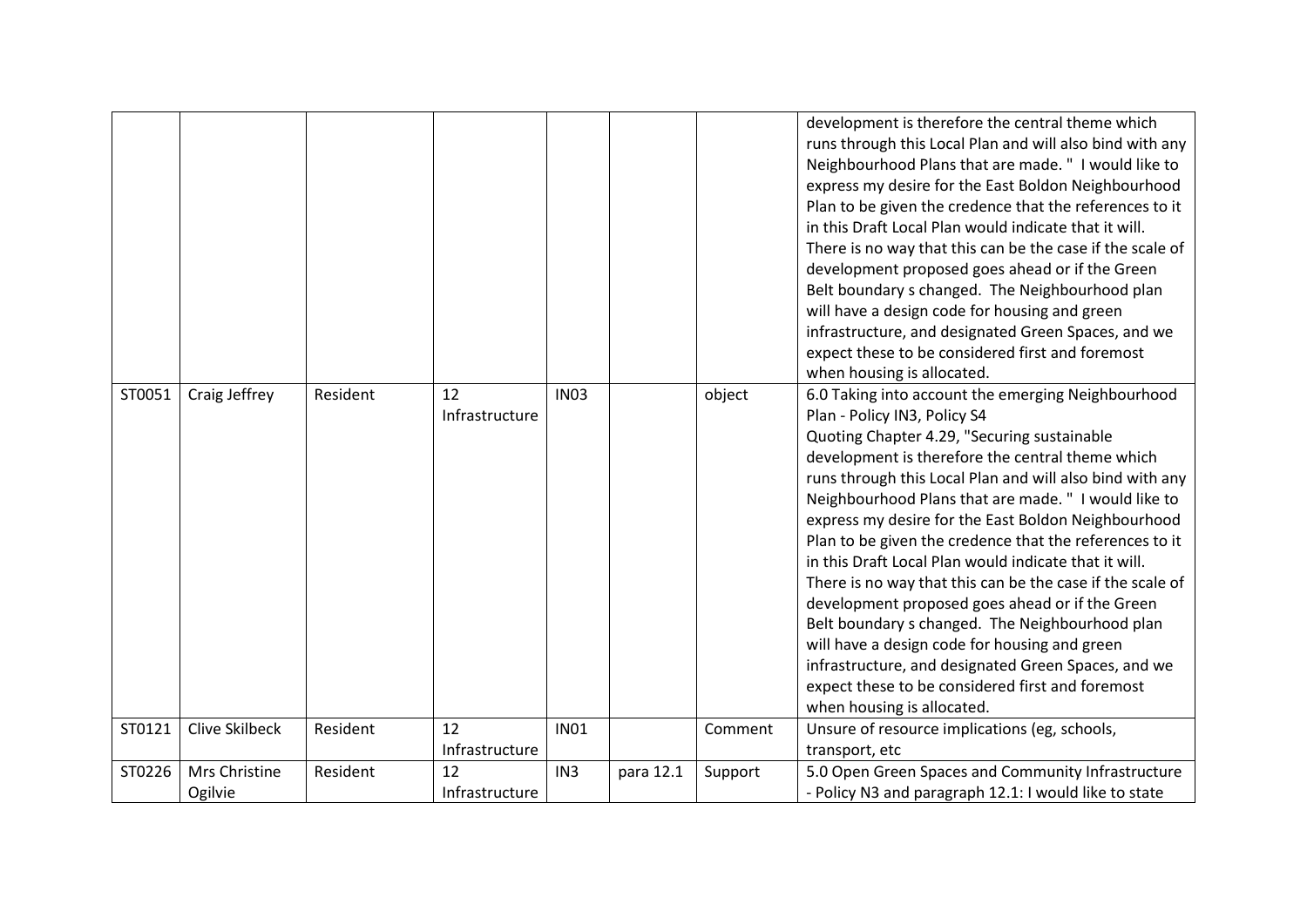|        |                 |                        |                      |                 |           |         | my support for Policy N3. In East Boldon we intend to<br>identify some Green spaces within our Neighbourhood<br>Plan. One of the sites which is in question is the area<br>in front of St George's Church. This area is neglected<br>and unsightly and detracts from the Church, making it<br>very difficult to attract congregation. I would like to<br>see it become accessible and landscaped,                                                                                                                                                                                                                                                                                                                                                                                                                                                                                                     |
|--------|-----------------|------------------------|----------------------|-----------------|-----------|---------|-------------------------------------------------------------------------------------------------------------------------------------------------------------------------------------------------------------------------------------------------------------------------------------------------------------------------------------------------------------------------------------------------------------------------------------------------------------------------------------------------------------------------------------------------------------------------------------------------------------------------------------------------------------------------------------------------------------------------------------------------------------------------------------------------------------------------------------------------------------------------------------------------------|
| ST0227 | Mr John Ogilvie | Resident               | 12<br>Infrastructure | IN <sub>3</sub> | para 12.1 | Support | 5.0 Open Green Spaces and Community Infrastructure<br>- Policy N3 and paragraph 12.1: I would like to state<br>my support for Policy N3. In East Boldon we intend to<br>identify some Green spaces within our Neighbourhood<br>Plan. One of the sites which is in question is the area<br>in front of St George's Church. This area is neglected<br>and unsightly and detracts from the Church, making it<br>very difficult to attract congregation. I would like to<br>see it become accessible and landscaped,                                                                                                                                                                                                                                                                                                                                                                                      |
| ST0294 | Mark Goodwill   | Statutory<br>Consultee | 12<br>Infrastructure | <b>IN01</b>     |           | Comment | In relation to cumulative impacts, as you are aware,<br>we have a long standing relationship of working in<br>partnership with you to ascertain the cumulative<br>impacts of your development aspirations in order to<br>plan for the delivery of any required mitigation<br>measures within the plan period in accordance with<br>Policies IN1, IN2 and IN6.<br>It is noted that the Infrastructure Delivery Plan<br>document was not provided as part of the<br>consultation. We would request that the current<br>version of the document is provided to us at the<br>earliest opportunity, as it is not clear from the Local<br>Plan document how the mitigation schemes for<br>cumulative impacts are to be funded and delivered.<br>We will be testing the cumulative impacts of the plan<br>on the SRN using our A19 model. The model is<br>currently being amended to account for the changes |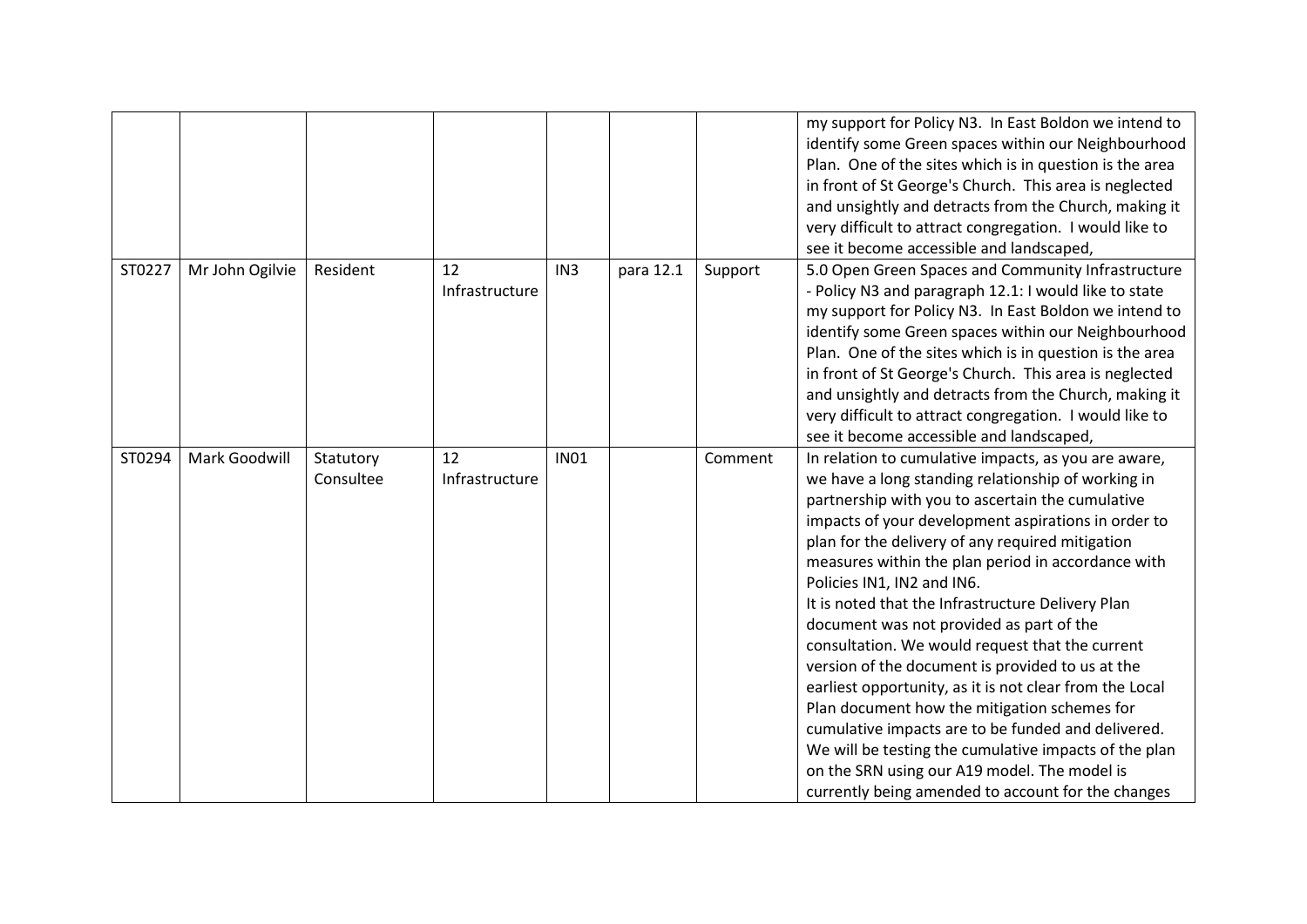|        |               |                        |                      |             |         | to the sites included in the latest iteration of the plan.<br>As a result, this modelling work should be completed<br>by the end of November. This work will then inform<br>the Infrastructure Delivery Plan and a Joint Position<br>Statement between Highways England and South<br>Tyneside Council on the delivery of required<br>infrastructure on the SRN, in advance of the<br>Examination in Public of the plan.<br>In relation to the sites to be tested, it would appear as<br>though site SBC123: Land between Downhill Lane and<br>Hylton Lane has been removed from the plan. Given<br>its proximity to the Downhill Lane junction, we would<br>request confirmation of whether this site has been<br>removed so that we can update the sites considered<br>as part of the cumulative impact assessment. this site<br>has been removed so that we can update the sites<br>considered as part of the cumulative impact<br>assessment. |
|--------|---------------|------------------------|----------------------|-------------|---------|--------------------------------------------------------------------------------------------------------------------------------------------------------------------------------------------------------------------------------------------------------------------------------------------------------------------------------------------------------------------------------------------------------------------------------------------------------------------------------------------------------------------------------------------------------------------------------------------------------------------------------------------------------------------------------------------------------------------------------------------------------------------------------------------------------------------------------------------------------------------------------------------------------------------------------------------------|
| ST0294 | Mark Goodwill | Statutory<br>Consultee | 12<br>Infrastructure | <b>IN07</b> | Comment | Policy IN7 identifies that the council will work with<br>their key partners to deliver improvements at the<br>following key locations:<br>• Testo's Grade Separation Scheme (A184 / A19)<br>• Downhill Lane Junction Improvements (A19 / A1290)<br>• A19 Lane Gain / Lane Drop Scheme (A185 to A194) -<br>both northbound and southbound<br>• Whitemare Pool Junction (A194(M) / A194 / A184)<br>Whilst these are the key locations that have been<br>identified as requiring improvement to support the<br>Local Plan as part of ongoing partnership working<br>between us, given the scale and location of<br>development proposed, improvements may be<br>required in other locations such as the Hedworth Lane<br>junction of the A19 and the Follingsby Lane junction of                                                                                                                                                                    |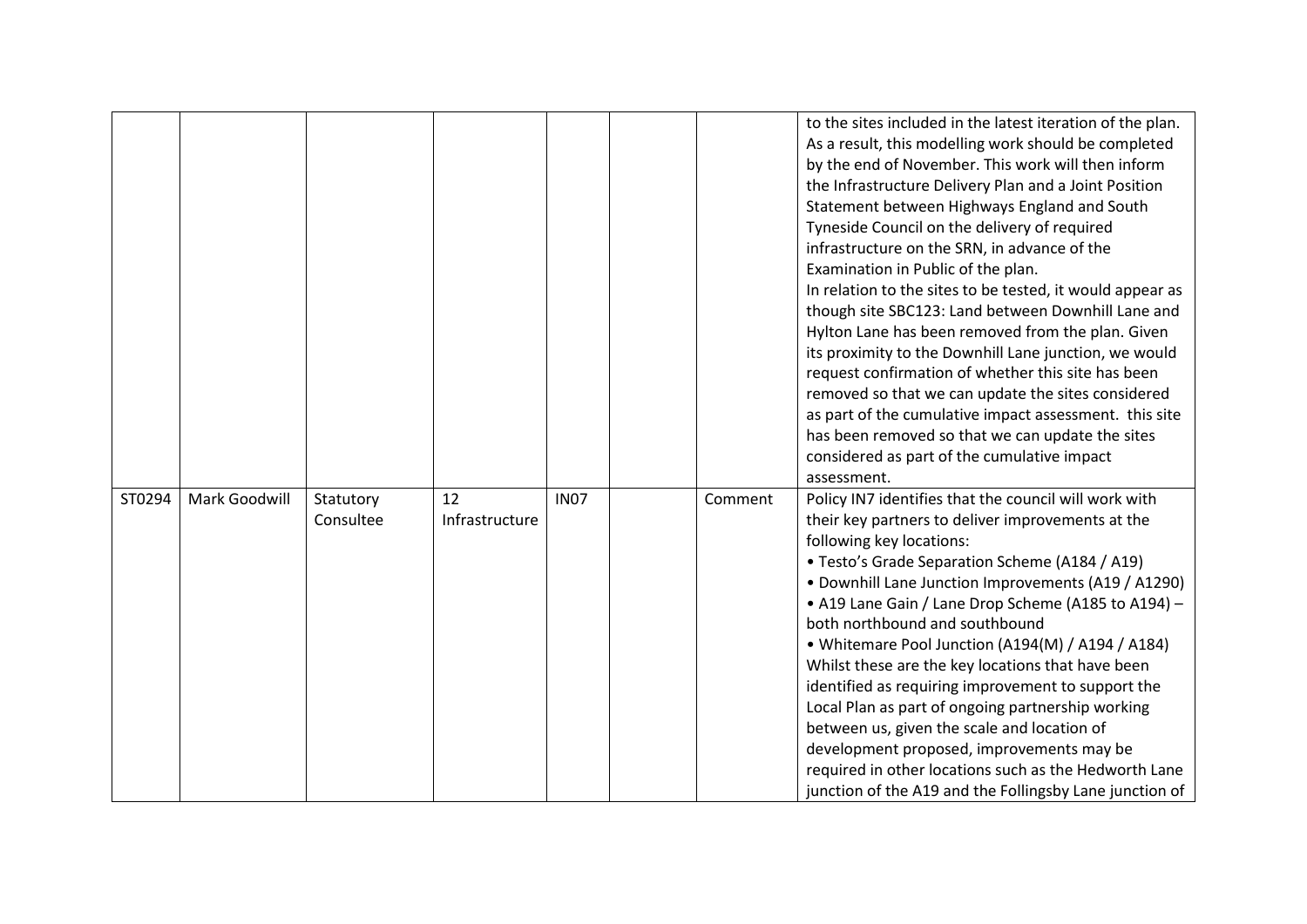|        |              |          |                |             |         | the A194(M). This will be determined by the                                                                   |
|--------|--------------|----------|----------------|-------------|---------|---------------------------------------------------------------------------------------------------------------|
|        |              |          |                |             |         | forthcoming cumulative impact assessment work.                                                                |
|        |              |          |                |             |         | In addition, the feasibility of the widening of the                                                           |
|        |              |          |                |             |         | northbound approach to the White Mare Pool                                                                    |
|        |              |          |                |             |         | junction to 3 lanes (which is anticipated to be required                                                      |
|        |              |          |                |             |         | in order to mitigate the impact of the Local Plan), a                                                         |
|        |              |          |                |             |         | structural assessment will be required in order to                                                            |
|        |              |          |                |             |         | confirm whether the existing A194(M) bridge over the                                                          |
|        |              |          |                |             |         | Leamside Line could bear this extra load with                                                                 |
|        |              |          |                |             |         | minimum modifications, or whether bridge                                                                      |
|        |              |          |                |             |         | strengthening or widening will be required. If a high                                                         |
|        |              |          |                |             |         | cost solution is required, this may have implications                                                         |
|        |              |          |                |             |         | for the deliverability of the Local Plan.                                                                     |
|        |              |          |                |             |         | We will continue to work closely with you to agree a                                                          |
|        |              |          |                |             |         | way forward for the Local Plan which can deliver the                                                          |
|        |              |          |                |             |         | borough's aspirations for growth and which is sound.                                                          |
|        |              |          |                |             |         |                                                                                                               |
| ST0296 | Kate McKeown | Resident | 12             | <b>IN04</b> | Comment | * Whilst I welcome the support for renewable energy,                                                          |
|        |              |          | Infrastructure |             |         | I would like to see the plan offer a concrete pathway                                                         |
|        |              |          |                |             |         | towards increased renewable energy generation                                                                 |
|        |              |          |                |             |         | within our borough. Best practice would be to conduct                                                         |
|        |              |          |                |             |         | a survey (determining renewable energy generation                                                             |
|        |              |          |                |             |         | capacity and then physical and policy constraints for                                                         |
|        |              |          |                |             |         | all sites across the borough), the results of which                                                           |
|        |              |          |                |             |         | would be published within the local plan. As a                                                                |
|        |              |          |                |             |         | consequence of gathering this data, 'suitable sites for                                                       |
|        |              |          |                |             |         | energy generation' would be identified in the plan.                                                           |
|        |              |          |                |             |         | This would act to highlight the potential of key sites,                                                       |
|        |              |          |                |             |         | thereby inviting energy companies to seriously                                                                |
|        |              |          |                |             |         | consider our area for their projects.                                                                         |
|        |              |          |                |             |         | * As policy IN4 does not identify 'suitable sites for                                                         |
|        |              |          |                |             |         | onshore wind energy generation' it, in effect, bans it<br>for the lifetime of the plan. Given that we're in a |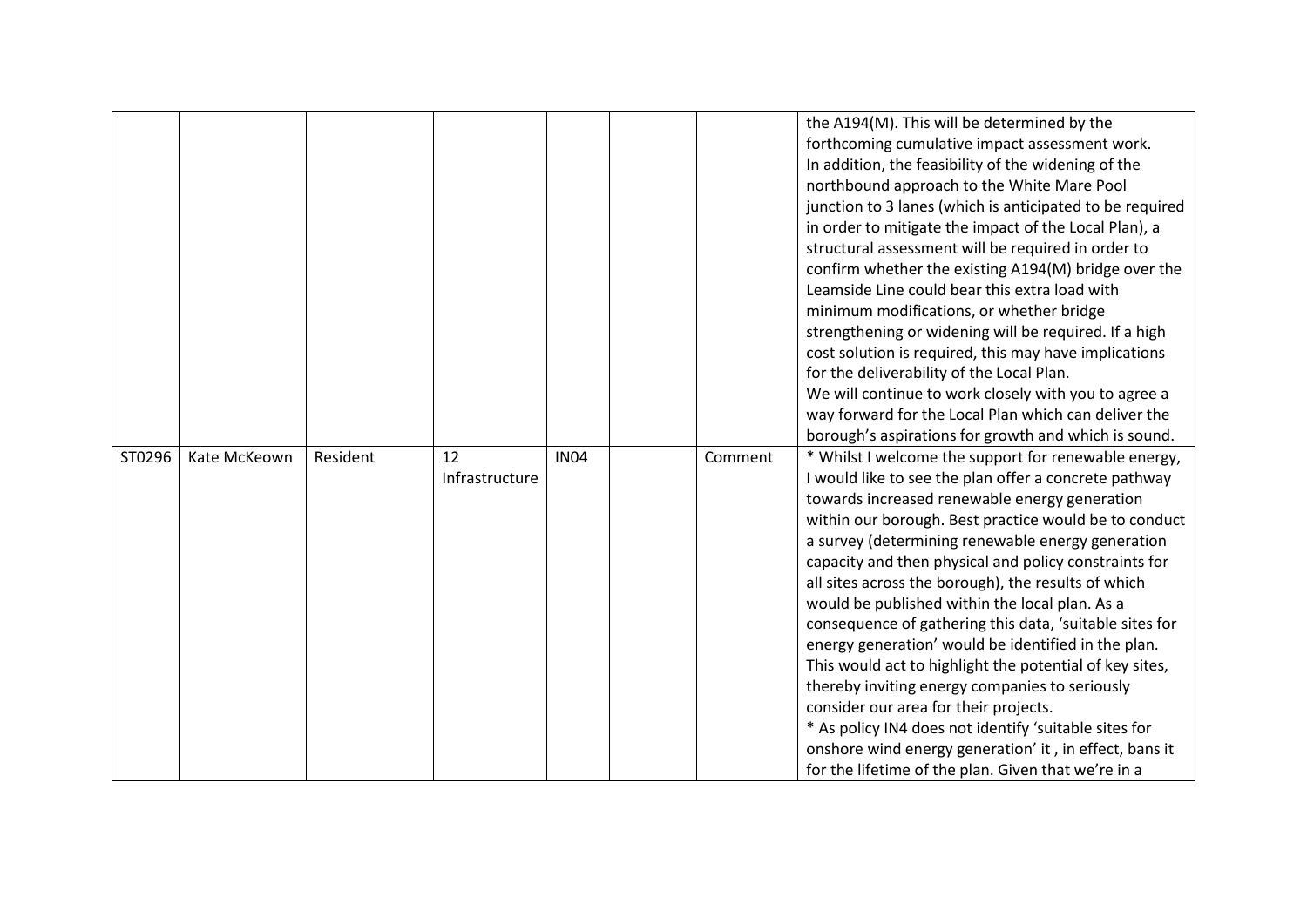|        |               |          |                |             |           |           | climate emergency, I'd ask the council to reverse this                                                           |
|--------|---------------|----------|----------------|-------------|-----------|-----------|------------------------------------------------------------------------------------------------------------------|
|        |               |          |                |             |           |           | decision.                                                                                                        |
| ST0306 | Sue Balmer    | resident | 12             | <b>IN03</b> | para 12.1 | Support   | 5.0 Open Green Spaces and Community Infrastructure                                                               |
|        |               |          | Infrastructure |             |           |           | - Policy N3 and paragraph 12.1: I would like to state                                                            |
|        |               |          |                |             |           |           | my support for Policy N3. In East Boldon we intend to                                                            |
|        |               |          |                |             |           |           | identify some Green spaces within our Neighbourhood                                                              |
|        |               |          |                |             |           |           | Plan. One of the sites which is in question is the area                                                          |
|        |               |          |                |             |           |           | in front of St George's Church. This area is neglected                                                           |
|        |               |          |                |             |           |           | and unsightly and detratcs from the Church, making it<br>very difficult to attract congregation. I would like to |
|        |               |          |                |             |           |           | see it become accessible and landscaped,                                                                         |
| ST0312 | Ron Forbister | resident | 12             | <b>IN03</b> | para 12.1 | Support   | 5.0 Open Green Spaces and Community Infrastructure                                                               |
|        |               |          | Infrastructure |             |           |           | - Policy N3 and paragraph 12.1: I would like to state                                                            |
|        |               |          |                |             |           |           | my support for Policy N3. In East Boldon we intend to                                                            |
|        |               |          |                |             |           |           | identify some Green spaces within our Neighbourhood                                                              |
|        |               |          |                |             |           |           | Plan. One of the sites which is in question is the area                                                          |
|        |               |          |                |             |           |           | in front of St George's Church. This area is neglected                                                           |
|        |               |          |                |             |           |           | and unsightly and detratcs from the Church, making it                                                            |
|        |               |          |                |             |           |           | very difficult to attract congregation. I would like to                                                          |
|        |               |          |                |             |           |           | see it become accessible and landscaped,                                                                         |
| ST0313 | Kay Forbister | resident | 12             | <b>IN03</b> | para 12.1 | Support   | 5.0 Open Green Spaces and Community Infrastructure                                                               |
|        |               |          | Infrastructure |             |           |           | - Policy N3 and paragraph 12.1: I would like to state                                                            |
|        |               |          |                |             |           |           | my support for Policy N3. In East Boldon we intend to                                                            |
|        |               |          |                |             |           |           | identify some Green spaces within our Neighbourhood                                                              |
|        |               |          |                |             |           |           | Plan. One of the sites which is in question is the area                                                          |
|        |               |          |                |             |           |           | in front of St George's Church. This area is neglected                                                           |
|        |               |          |                |             |           |           | and unsightly and detratcs from the Church, making it                                                            |
|        |               |          |                |             |           |           | very difficult to attract congregation. I would like to                                                          |
|        |               |          |                |             |           |           | see it become accessible and landscaped,                                                                         |
| ST1917 | Ellen Smith   |          | 12             | <b>IN07</b> | kv        | Objection | I wish to make my objections known about the                                                                     |
|        |               |          | Infrastructure |             |           |           | proposed road bridge for Cleadon. I have already                                                                 |
|        |               |          |                |             |           |           | submitted my objections to the proposed                                                                          |
|        |               |          |                |             |           |           | development of sites H3.2/BC 48b and H3.3/BC48c                                                                  |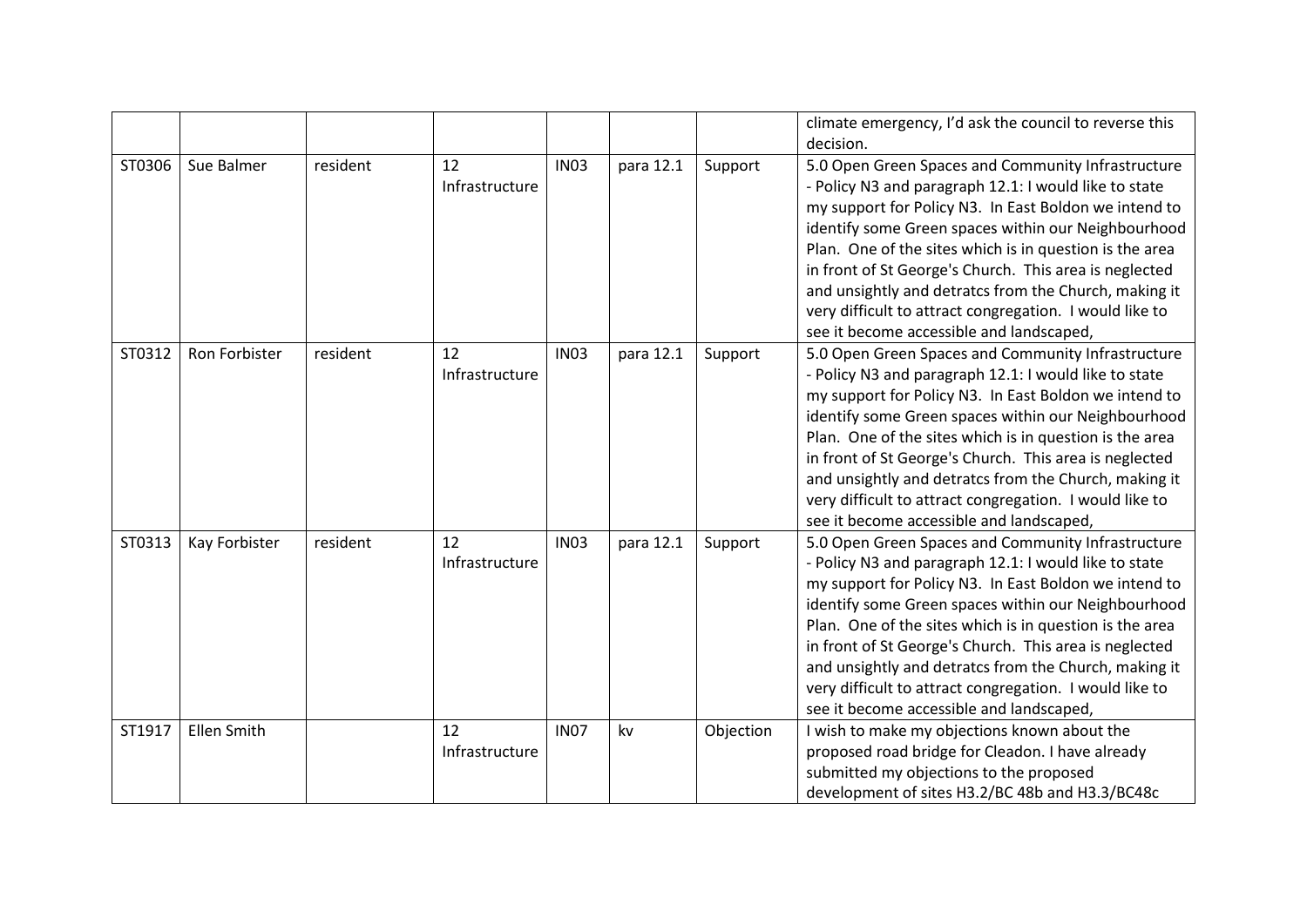|        |                     |                      |             |    |           | Having attended meetings and being made aware of<br>boundary lines which if these proposals went ahead<br>Cleadon would actually merge with South Shields.<br>I find out today that a road bridge is actually proposed<br>which I was totally unaware of if this goes ahead it will<br>have a detrimental impact on the whole of Cleadon.<br>• The government departments consistently bring up<br>the points about air pollution caused by cars and other<br>vehicles, there is a school on this route from the<br>proposed route.<br>• This would increase the traffic and cause concern for<br>road safety.<br>• Our green spaces should be protected, we are aware<br>of the pressures of modern life and the need to<br>protect our natural environment to help with mental<br>health.<br>• Increased traffic will cause increased congestion in<br>the village, higher air pollution which will impact on<br>childrens and adults health.<br>• There would need to be radical reconstruction of the<br>junction with Sunderland Road and Front Street.<br>. The height of the bridge would have a major visual<br>impact on the area and would endanger high sided<br>vehicles using the bridge in gale force weather<br>conditions.<br>Due to the above points I severely object to the bridge<br>proposal. |
|--------|---------------------|----------------------|-------------|----|-----------|--------------------------------------------------------------------------------------------------------------------------------------------------------------------------------------------------------------------------------------------------------------------------------------------------------------------------------------------------------------------------------------------------------------------------------------------------------------------------------------------------------------------------------------------------------------------------------------------------------------------------------------------------------------------------------------------------------------------------------------------------------------------------------------------------------------------------------------------------------------------------------------------------------------------------------------------------------------------------------------------------------------------------------------------------------------------------------------------------------------------------------------------------------------------------------------------------------------------------------------------------------------------------------------------------------------------|
| ST1918 | <b>Robert Smith</b> | 12<br>Infrastructure | <b>IN07</b> | kv | Objection | I wish to make my objections known about the<br>proposed road bridge for Cleadon. I have already<br>submitted my objections to the proposed<br>development of sites H3.2/BC 48b and H3.3/BC48c<br>Having attended meetings and being made aware of<br>boundary lines which if these proposals went ahead                                                                                                                                                                                                                                                                                                                                                                                                                                                                                                                                                                                                                                                                                                                                                                                                                                                                                                                                                                                                           |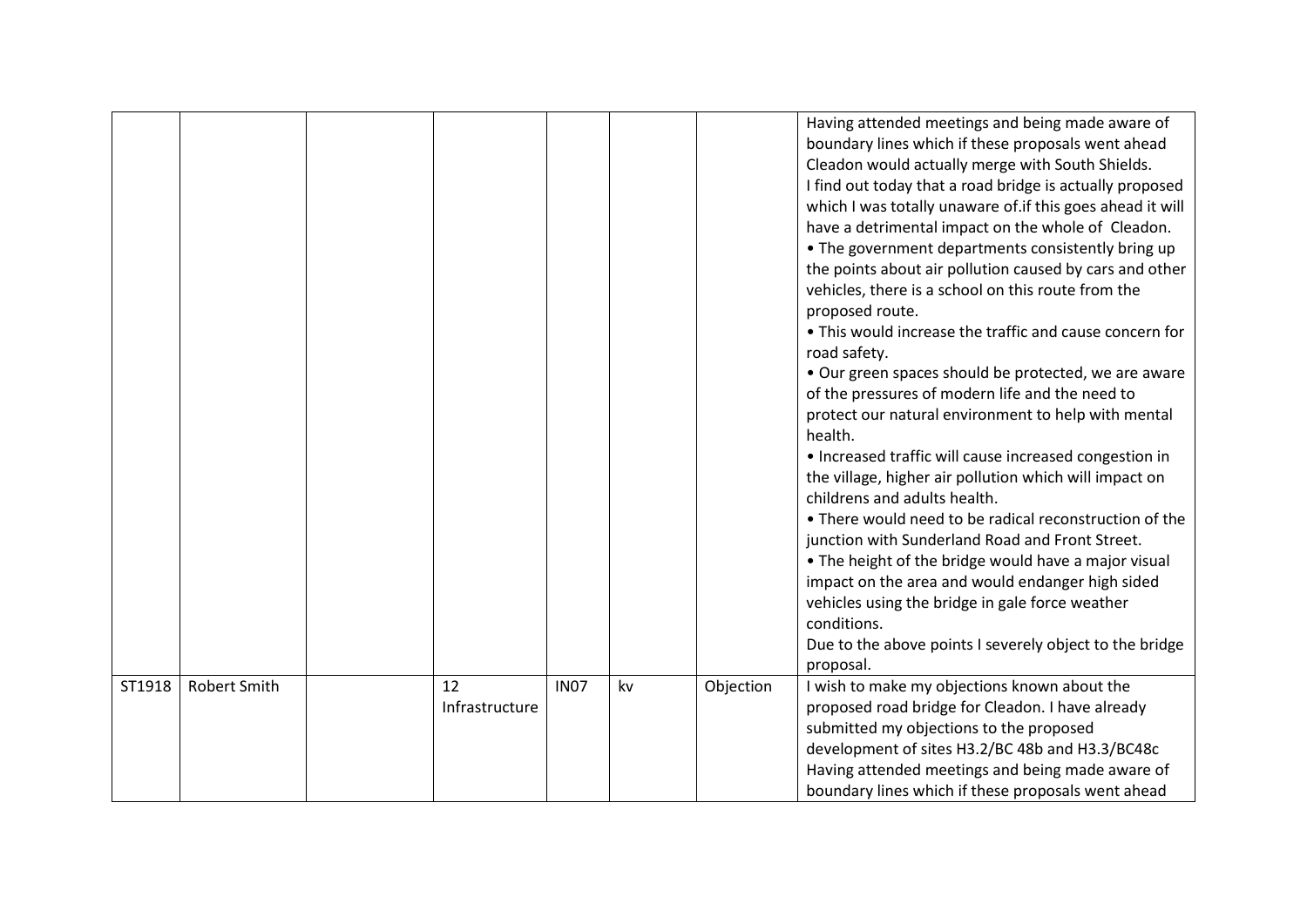|        |                     |                                    |                      |              |         | Cleadon would actually merge with South Shields.<br>I find out today that a road bridge is actually proposed<br>which I was totally unaware of if this goes ahead it will<br>have a detrimental impact on the whole of Cleadon.<br>• The government departments consistently bring up<br>the points about air pollution caused by cars and other<br>vehicles, there is a school on this route from the<br>proposed route.<br>• This would increase the traffic and cause concern for<br>road safety.<br>• Our green spaces should be protected, we are aware<br>of the pressures of modern life and the need to<br>protect our natural environment to help with mental<br>health.<br>• Increased traffic will cause increased congestion in<br>the village, higher air pollution which will impact on<br>childrens and adults health.<br>• There would need to be radical reconstruction of the<br>junction with Sunderland Road and Front Street.<br>• The height of the bridge would have a major visual<br>impact on the area and would endanger high sided<br>vehicles using the bridge in gale force weather<br>conditions. |
|--------|---------------------|------------------------------------|----------------------|--------------|---------|----------------------------------------------------------------------------------------------------------------------------------------------------------------------------------------------------------------------------------------------------------------------------------------------------------------------------------------------------------------------------------------------------------------------------------------------------------------------------------------------------------------------------------------------------------------------------------------------------------------------------------------------------------------------------------------------------------------------------------------------------------------------------------------------------------------------------------------------------------------------------------------------------------------------------------------------------------------------------------------------------------------------------------------------------------------------------------------------------------------------------------|
|        |                     |                                    |                      |              |         | Due to the above points I severely object to the bridge                                                                                                                                                                                                                                                                                                                                                                                                                                                                                                                                                                                                                                                                                                                                                                                                                                                                                                                                                                                                                                                                          |
|        |                     |                                    |                      |              |         | proposal.                                                                                                                                                                                                                                                                                                                                                                                                                                                                                                                                                                                                                                                                                                                                                                                                                                                                                                                                                                                                                                                                                                                        |
| ST1926 | <b>Nick Horsley</b> | Mineral<br>Products<br>Association | 12<br>Infrastructure | <b>IN011</b> | Comment | THE SOUTH TYNESIDE LOCAL PLAN 2011-2031 PRE-<br>PUBLICATION DRAFT (REGULATION 18) (AUGUST<br>2019)<br>The Mineral Products Association (MPA) is the trade<br>association for the aggregates, asphalt, cement,<br>concrete, dimension stone, lime, mortar and silica<br>sand industries. With the affiliation of British Precast,                                                                                                                                                                                                                                                                                                                                                                                                                                                                                                                                                                                                                                                                                                                                                                                                 |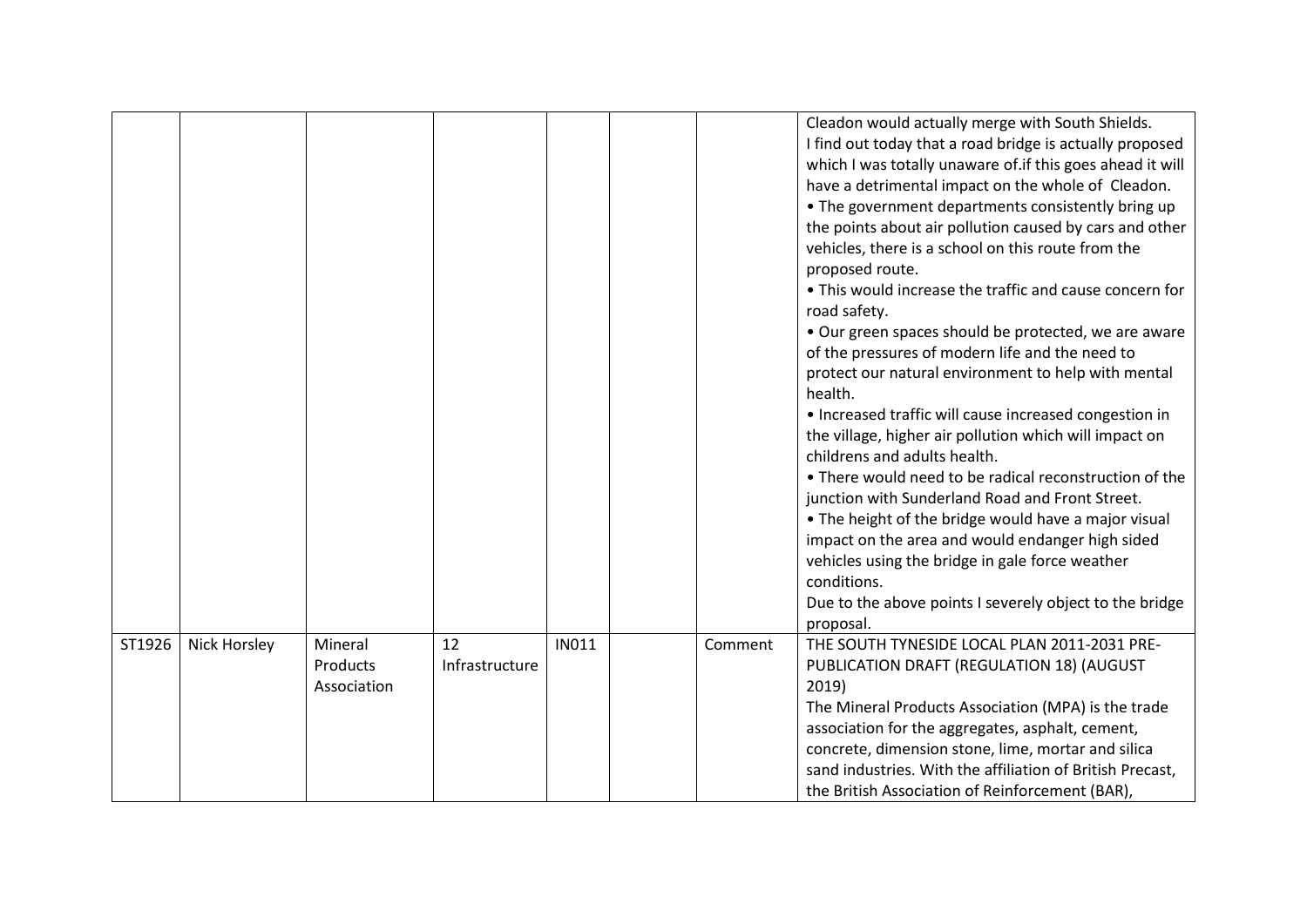|        |              |             |                |              |              |           | Eurobitume, QPA Northern Ireland, MPA Scotland and      |
|--------|--------------|-------------|----------------|--------------|--------------|-----------|---------------------------------------------------------|
|        |              |             |                |              |              |           | the British Calcium Carbonate Federation, it has a      |
|        |              |             |                |              |              |           | growing membership of over 530 companies and is         |
|        |              |             |                |              |              |           | the sectoral voice for mineral products. MPA            |
|        |              |             |                |              |              |           | membership is made up of the vast majority of           |
|        |              |             |                |              |              |           | independent SME quarrying companies throughout          |
|        |              |             |                |              |              |           | the UK, as well as the 9 major international and global |
|        |              |             |                |              |              |           | companies. It covers 100% of UK cement production,      |
|        |              |             |                |              |              |           | 90% of GB aggregates production, 95% of asphalt and     |
|        |              |             |                |              |              |           | over 70% of ready-mixed concrete and precast            |
|        |              |             |                |              |              |           | concrete production. Each year the industry supplies    |
|        |              |             |                |              |              |           | £20 billion worth of materials and services to the      |
|        |              |             |                |              |              |           | Economy and is the largest supplier to the              |
|        |              |             |                |              |              |           | construction industry, which had annual output valued   |
|        |              |             |                |              |              |           | at £151 billion in 2016. Industry production represents |
|        |              |             |                |              |              |           | the largest materials flow in the UK economy and is     |
|        |              |             |                |              |              |           | also one of the largest manufacturing sectors. For      |
|        |              |             |                |              |              |           | more information visit: www.mineralproducts.org.        |
|        |              |             |                |              |              |           | Thank you for consulting the MPA on the Pre-            |
|        |              |             |                |              |              |           | <b>Publication Draft</b>                                |
|        |              |             |                |              |              |           | Whilst we are largely supportive of the plan, we feel   |
|        |              |             |                |              |              |           | there are some areas where the plan would benefit       |
|        |              |             |                |              |              |           | from amendments.                                        |
|        |              |             |                |              |              |           | Mineral considerations in the plan are addressed in     |
|        |              |             |                |              |              |           | one Policy IN11. This policy is a hybrid of a statement |
|        |              |             |                |              |              |           | of approach by the Council (point 1.); Minerals and     |
|        |              |             |                |              |              |           | Minerals Infrastructure Safeguarding (Points 2-4) and   |
|        |              |             |                |              |              |           | Development Management considerations (Point 5).        |
|        |              |             |                |              |              |           | We feel it would be beneficial to separate these in to  |
|        |              |             |                |              |              |           | individual policies.                                    |
| ST1926 | Nick Horsley | Mineral     | 12             | <b>IN011</b> | $\mathbf{1}$ | Objection | Taking these matters in order:-                         |
|        |              | Products    | Infrastructure |              |              |           | Policy IN11 (Point 1)                                   |
|        |              | Association |                |              |              |           | Point 1 sets the context within which minerals          |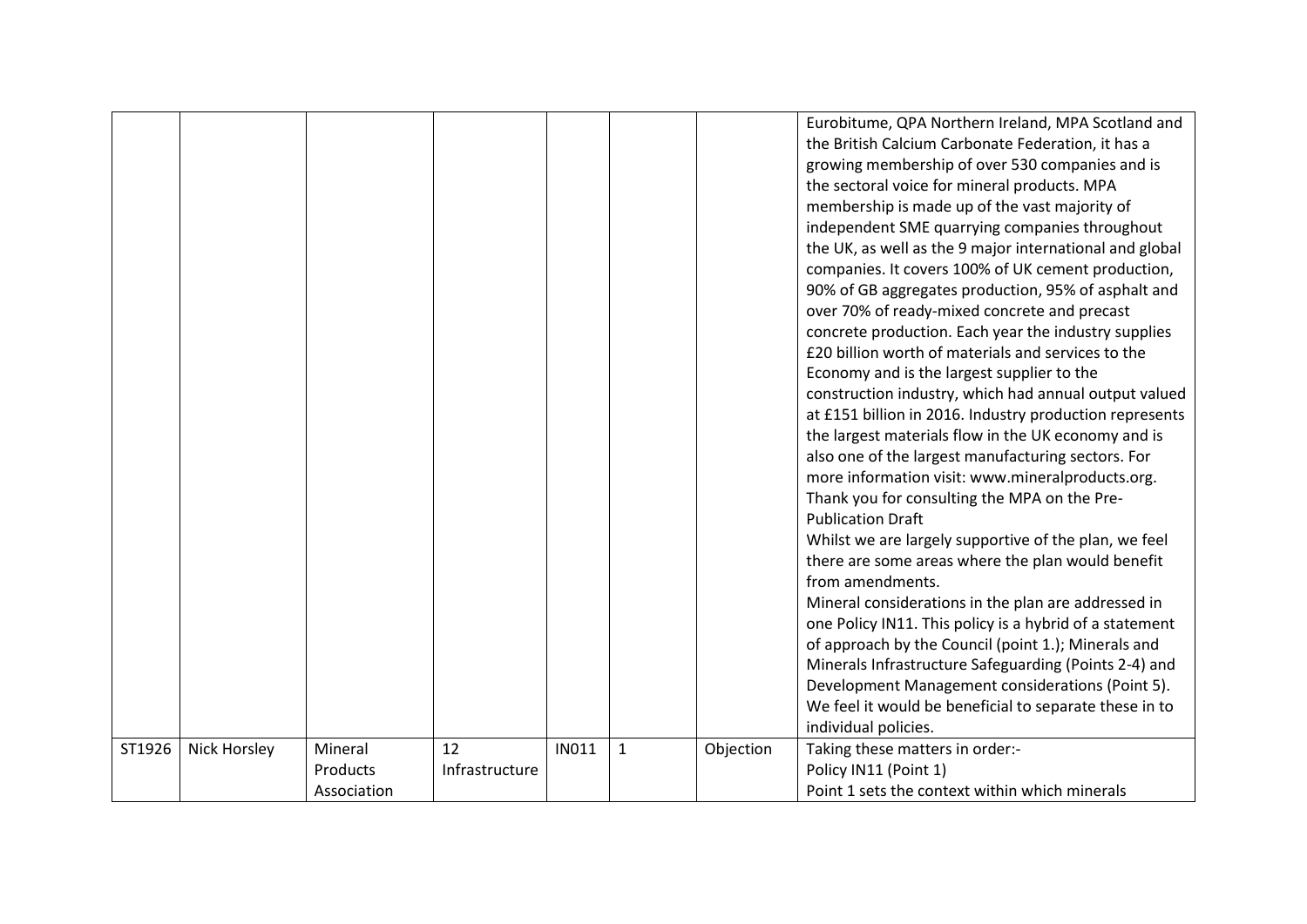|  |  |  | provision in South Tyneside will be maintained, i.e. by |
|--|--|--|---------------------------------------------------------|
|  |  |  | working "with the wider north east authorities to       |
|  |  |  | ensure there are appropriate land-banks for the         |
|  |  |  | supply of minerals in the region. To achieve this, we   |
|  |  |  | have identified Minerals Safeguarding Areas, facilities |
|  |  |  | that need to be safeguarded for the importation of      |
|  |  |  | minerals, and set out the criteria by which proposals   |
|  |  |  | for minerals extraction will be assessed".              |
|  |  |  | We recognise the good work done through the North       |
|  |  |  | East Aggregates Working Party (NEAWP) and the           |
|  |  |  | publication of the Joint Local Aggregates Assessment    |
|  |  |  | (LAA). The LAA2018 states "Tyne and Wear has            |
|  |  |  | sufficient permitted reserves of crushed rock and sand  |
|  |  |  | and gravel to meet the calculated demand from           |
|  |  |  | quarries in this sub-area. Notwithstanding this it is   |
|  |  |  | noted that sand and gravel production is limited to     |
|  |  |  | one quarry and crushed rock production is limited to    |
|  |  |  | two quarries. The permitted reserves of crushed rock    |
|  |  |  | at one of these quarries would be exhausted             |
|  |  |  | by the mi-2020s and the remaining quarry would not      |
|  |  |  | have sufficient productive capacity to meet the         |
|  |  |  | demand forecast. Local Plans and decisions on           |
|  |  |  | planning applications should therefore support          |
|  |  |  | additional areas for extraction where environmentally   |
|  |  |  | acceptable". Paragraph 207 of the NPPF requires that    |
|  |  |  | "Mineral planning authorities should plan for a steady  |
|  |  |  | and adequate supply of minerals". Para 207              |
|  |  |  | indicates how this should be achieved. Of note, is      |
|  |  |  | subsection g) "ensuring that large landbanks bound up   |
|  |  |  | in very few sites do not stifle competition".           |
|  |  |  | We believe Point 1 of Policy IN11 should provide more   |
|  |  |  | strategic considerations and a spatial approach to      |
|  |  |  | indicate how the Authority will address the steady and  |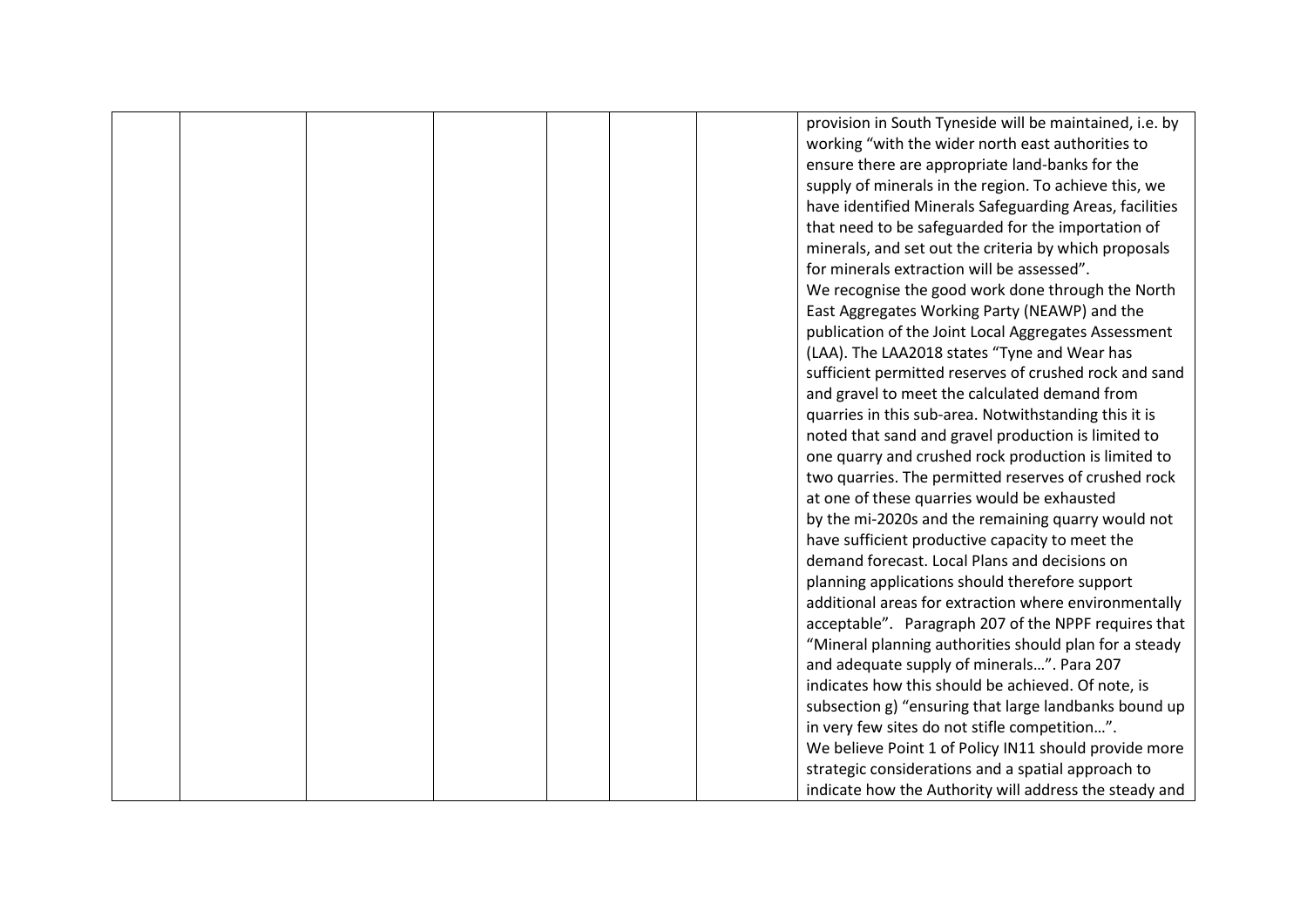|        |                     |                                    |                      |              |                |           | adequate supply of minerals, a requisite of the NPPF.<br>Whilst we support the MSAs, it is imperative that<br>through working with the wider North East<br>Authorities, the local plan should identify allocations<br>(site specific, preferred areas or areas of search) and<br>not simply safeguard minerals. Further, the joint LAA<br>addresses aggregate minerals and it is understood<br>that Marsden Quarry provides industrial minerals in<br>the form of agricultural lime. It is not clear how |
|--------|---------------------|------------------------------------|----------------------|--------------|----------------|-----------|----------------------------------------------------------------------------------------------------------------------------------------------------------------------------------------------------------------------------------------------------------------------------------------------------------------------------------------------------------------------------------------------------------------------------------------------------------------------------------------------------------|
|        |                     |                                    |                      |              |                |           | continued support for this sector will be delivered.<br>At present, it is not evident how the longer-term<br>provision of minerals will be maintained through the<br>plan period and beyond and we feel the approach<br>outlined in Policy IN11 is UNSOUND.                                                                                                                                                                                                                                              |
| ST1926 | <b>Nick Horsley</b> | Mineral<br>Products<br>Association | 12<br>Infrastructure | <b>IN011</b> | $\overline{2}$ | Objection | Policy IN11 (Point 2-4) Minerals Safeguarding Areas<br>and Safeguarding Facilities<br>We support the approach the Council has proposed to<br>MSAs, however, we feel that minerals & minerals<br>infrastructure safeguarding should be addressed in a<br>dedicated Policy.                                                                                                                                                                                                                                |
| ST1926 | Nick Horsley        | Mineral<br>Products<br>Association | 12<br>Infrastructure | <b>IN011</b> | $\overline{3}$ | Objection | Policy IN11 (Point 2-4) Minerals Safeguarding Areas<br>and Safeguarding Facilities<br>We support the approach the Council has proposed to<br>MSAs, however, we feel that minerals & minerals<br>infrastructure safeguarding should be addressed in a<br>dedicated Policy.                                                                                                                                                                                                                                |
| ST1926 | Nick Horsley        | Mineral<br>Products<br>Association | 12<br>Infrastructure | <b>IN011</b> | 4              | Objection | Policy IN11 (Point 2-4) Minerals Safeguarding Areas<br>and Safeguarding Facilities<br>We support the approach the Council has proposed to<br>MSAs, however, we feel that minerals & minerals<br>infrastructure safeguarding should be addressed in a<br>dedicated Policy.                                                                                                                                                                                                                                |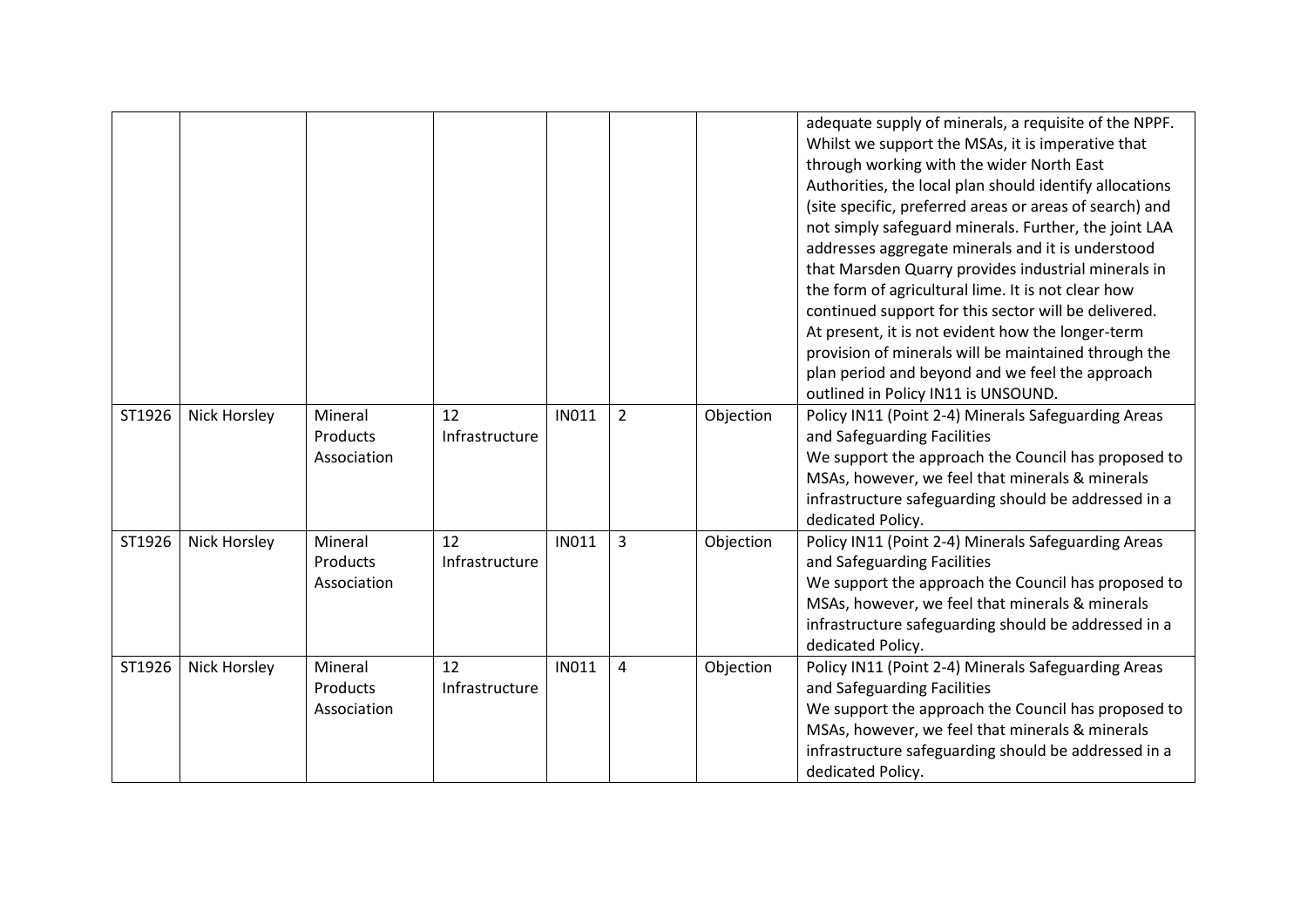| ST1926 | <b>Nick Horsley</b> | Mineral<br>Products<br>Association                                          | 12<br>Infrastructure | <b>IN011</b> | 5     | Comment | Policy IN11 (Point 5) Proposal for Minerals Extraction<br>Firstly, we note that the subsections in Point 5 run<br>from 5f) to 5q), rather than starting with 5a). We<br>assume this is a formatting issue linked to subsection<br>3). Further, it is apparent that many of the matters<br>included in subsections have been addressed in other<br>policies in the plan. For example, issues of air quality,<br>flood risk, biodiversity net gain, etc., are addressed in<br>policies in Chapter 11 of the plan. We therefore<br>question the need for repetition of these<br>development control matters and their application to<br>minerals development, when previous policies of the<br>plan cover all developments. |
|--------|---------------------|-----------------------------------------------------------------------------|----------------------|--------------|-------|---------|--------------------------------------------------------------------------------------------------------------------------------------------------------------------------------------------------------------------------------------------------------------------------------------------------------------------------------------------------------------------------------------------------------------------------------------------------------------------------------------------------------------------------------------------------------------------------------------------------------------------------------------------------------------------------------------------------------------------------|
| ST1926 | <b>Nick Horsley</b> | Mineral<br>Products<br>Association                                          | 12<br>Infrastructure | <b>IN011</b> | 12.61 | Comment | Paragraph 12.61<br>This paragraph refers to the 2017 Joint LAA. It is not<br>clear why the Council has not used the Joint LAA,<br>published in December 2018. This utilises survey data<br>(sales and permitted reserves) from 2017. It is<br>anticipated a revised LAA covering 2018 sales and<br>permitted reserves data will be published soon and as<br>such this can be used to inform the developing plan.<br>We trust the above comments are helpful and would<br>be happy to discuss any of the points raised with the<br>Council.                                                                                                                                                                               |
| ST1930 | Gary Baker          | <b>Planning Policy</b><br>Team Leader,<br><b>Sunderland City</b><br>Council | 12<br>Infrastructure | <b>IN07</b>  |       | Support | Infrastructure and Transport<br>SCC welcomes support for improvements to transport<br>connectively between South Tyneside and Sunderland,<br>in particular the initiatives which are set out in Policy<br>IN7: Accessible and Sustainable Travel.<br>SCC welcomes the Plan's support for improved rail<br>connectivity between South Tyneside and the IAMP,<br>which is consistent with the IAMP Area Action Plan. In<br>addition, SCC also welcomes support for the re-                                                                                                                                                                                                                                                 |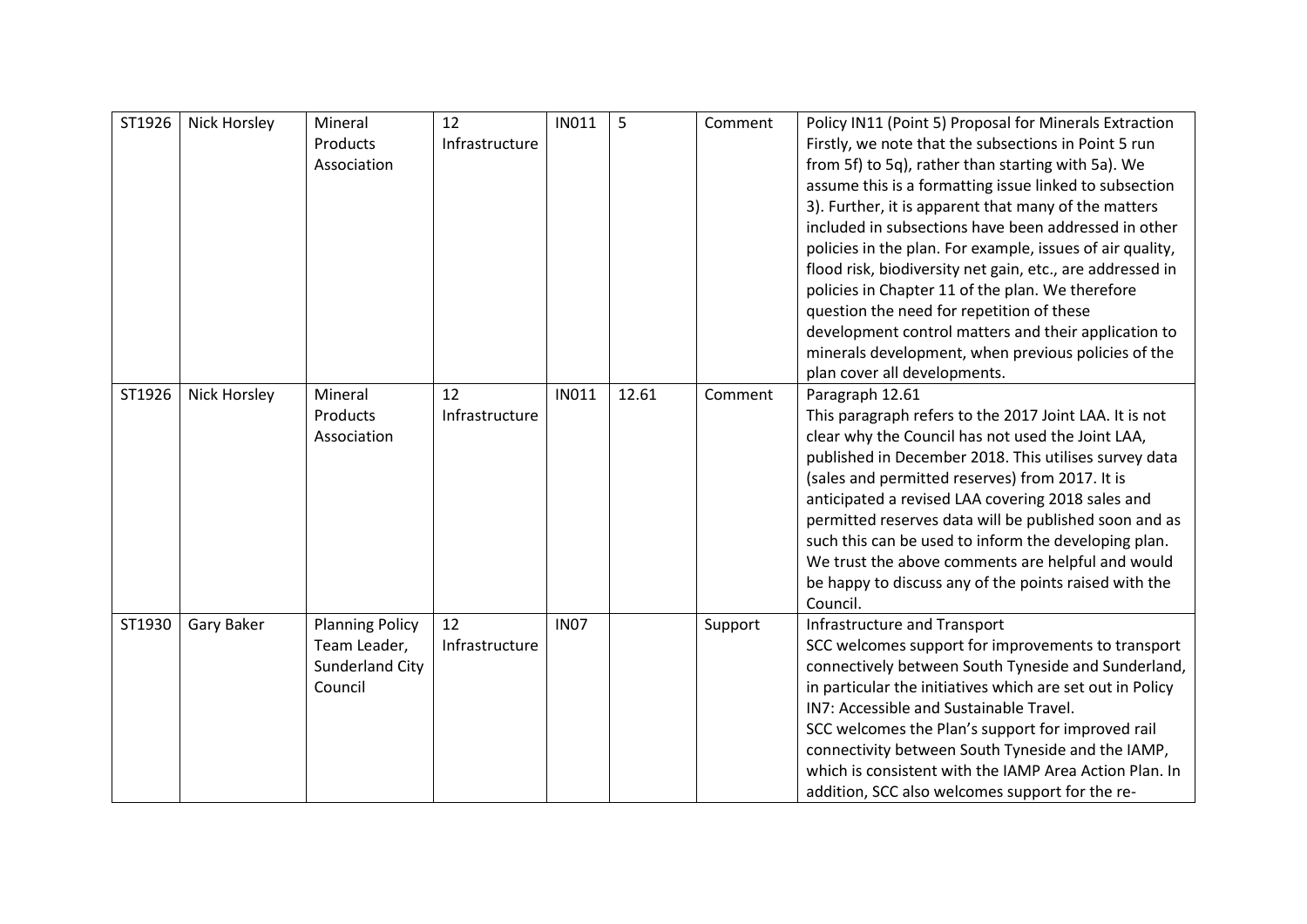|  |  |  | opening of the Leamside Line, as well as safeguarding   |
|--|--|--|---------------------------------------------------------|
|  |  |  | a railway alignment between South Shields and           |
|  |  |  | Sunderland through enhancements to the Boldon East      |
|  |  |  | curve. These will help to create increased connectivity |
|  |  |  | between South Tyneside and Sunderland and SCC look      |
|  |  |  | forward to engaging with South Tyneside Council and     |
|  |  |  | other stakeholders in the future to help secure these   |
|  |  |  | initiatives.                                            |
|  |  |  | With regard to highways improvements, SCC supports      |
|  |  |  | the Plan's commitment to improvements to key            |
|  |  |  | strategic junctions on the A19 at Testo's roundabout    |
|  |  |  | and Downhill Lane, both of which are considered         |
|  |  |  | important assets to the functioning of the strategic    |
|  |  |  | transport network in Sunderland. The Council would      |
|  |  |  | welcome further discussions regarding the Transport     |
|  |  |  | Assessment work as part our ongoing duty-to             |
|  |  |  | cooperate discussions to understand the potential       |
|  |  |  | impacts upon the local road network in Sunderland.      |
|  |  |  | 2. Objection to Policy IN4 (Renewables and Low          |
|  |  |  | Carbon Energy Generation).                              |
|  |  |  | I welcome the support for renewable energy              |
|  |  |  | expressed within this policy, however, I feel that a    |
|  |  |  | more detailed plan is necessary. National policy and    |
|  |  |  | international commitments state the need for an         |
|  |  |  | expansion of renewable energy generation, and yet I     |
|  |  |  | question whether Policy IN4 can ensure that South       |
|  |  |  | Tyneside contributes to this at the required rate. For  |
|  |  |  | instance, within 2018's Clean Growth Strategy, the      |
|  |  |  | government describes the centrality of renewables for   |
|  |  |  | emissions reductions, and suggests that one pathway     |
|  |  |  | to 2032 would be to concentrate upon 'growing low       |
|  |  |  | carbon sources such as renewables and nuclear to        |
|  |  |  | over 80 percent of electricity generation'; should this |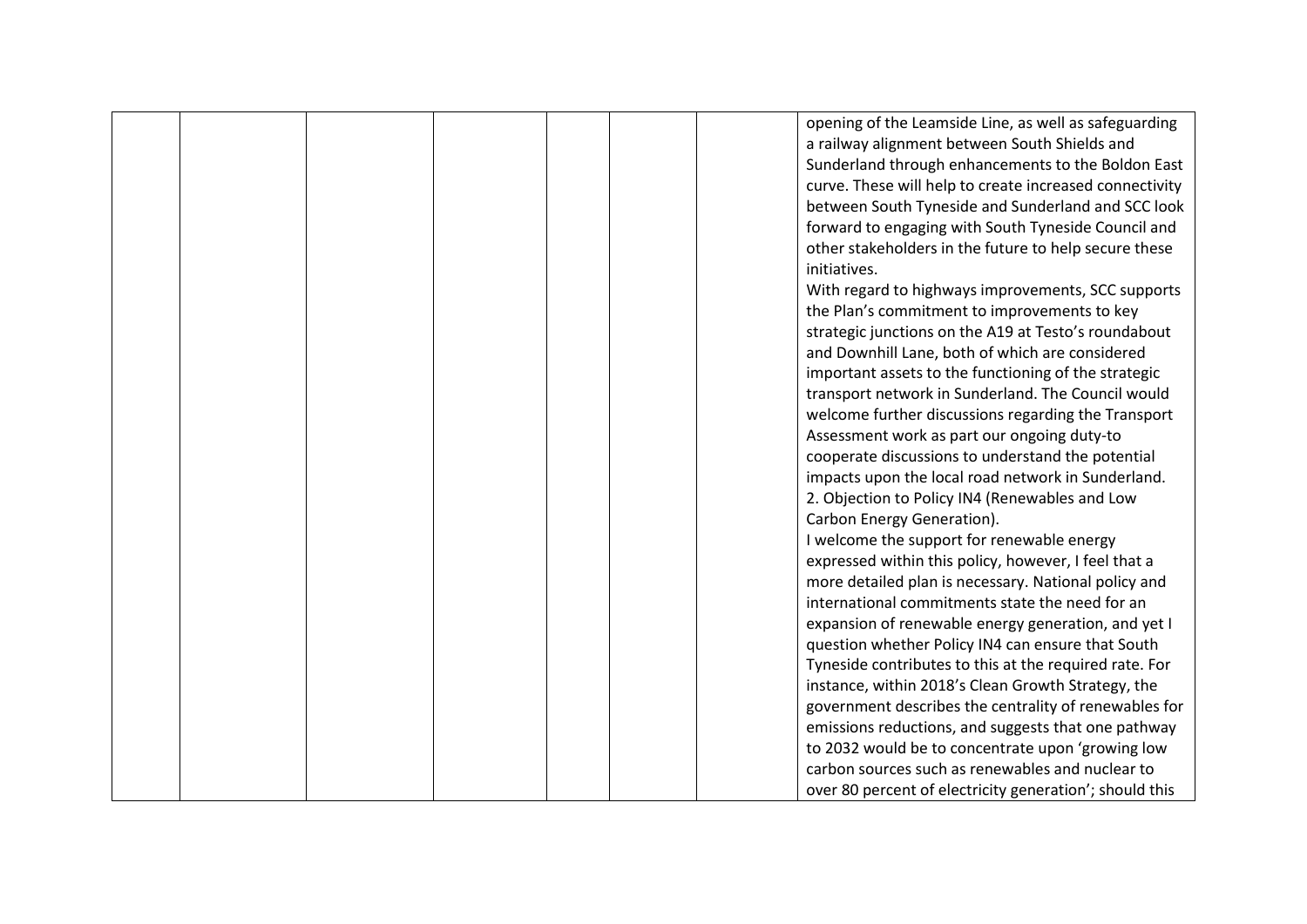|  |  |  | be the route, would the provisions set out in the Local   |
|--|--|--|-----------------------------------------------------------|
|  |  |  | Plan enable us to play our part in achieving such an      |
|  |  |  | ambition? I suggest not. Regardless of the final          |
|  |  |  | pathway settled upon, it's clear that the desired         |
|  |  |  | national trajectory is for a significant increase in      |
|  |  |  | renewable energy generation capacity, an increase         |
|  |  |  | Policy IN4 is ill-equipped to facilitate. I, therefore,   |
|  |  |  | respectfully request that the council sets borough-       |
|  |  |  | specific renewable energy generation targets over the     |
|  |  |  | Plan period, allocate sites which are suitable for        |
|  |  |  | renewable energy generation (including onshore            |
|  |  |  | wind), and amend paragraph 2 to state: "Community-        |
|  |  |  | led initiatives for renewable and low-carbon energy       |
|  |  |  | generation will be supported where they are               |
|  |  |  | consistent with the other policies in this Local Plan and |
|  |  |  | any neighbourhood plans that are made."                   |
|  |  |  | 2a. The need to identify key sites which are              |
|  |  |  | environmentally-suitable for renewable energy             |
|  |  |  | generation                                                |
|  |  |  | With the exception of heat mapping, there has been        |
|  |  |  | no surveying work done to identify the generation         |
|  |  |  | capacity of different renewable technologies across       |
|  |  |  | the borough. Without this data, we are left unable to     |
|  |  |  | determine both our potential capacity for energy          |
|  |  |  | generation and the sites where optimal generation         |
|  |  |  | could take place.                                         |
|  |  |  | Support for the such a methodology comes from the         |
|  |  |  | Town and Country Planning Association (TCPA) and          |
|  |  |  | the Royal Town Planning Institute (RTPI), who deem it     |
|  |  |  |                                                           |
|  |  |  | 'good practice' and 'an essential starting point in       |
|  |  |  | considering opportunities to move towards low-            |
|  |  |  | carbon communities' (Rising to the Climate Crisis - A     |
|  |  |  | Guide for Local Authorities on Planning for Climate       |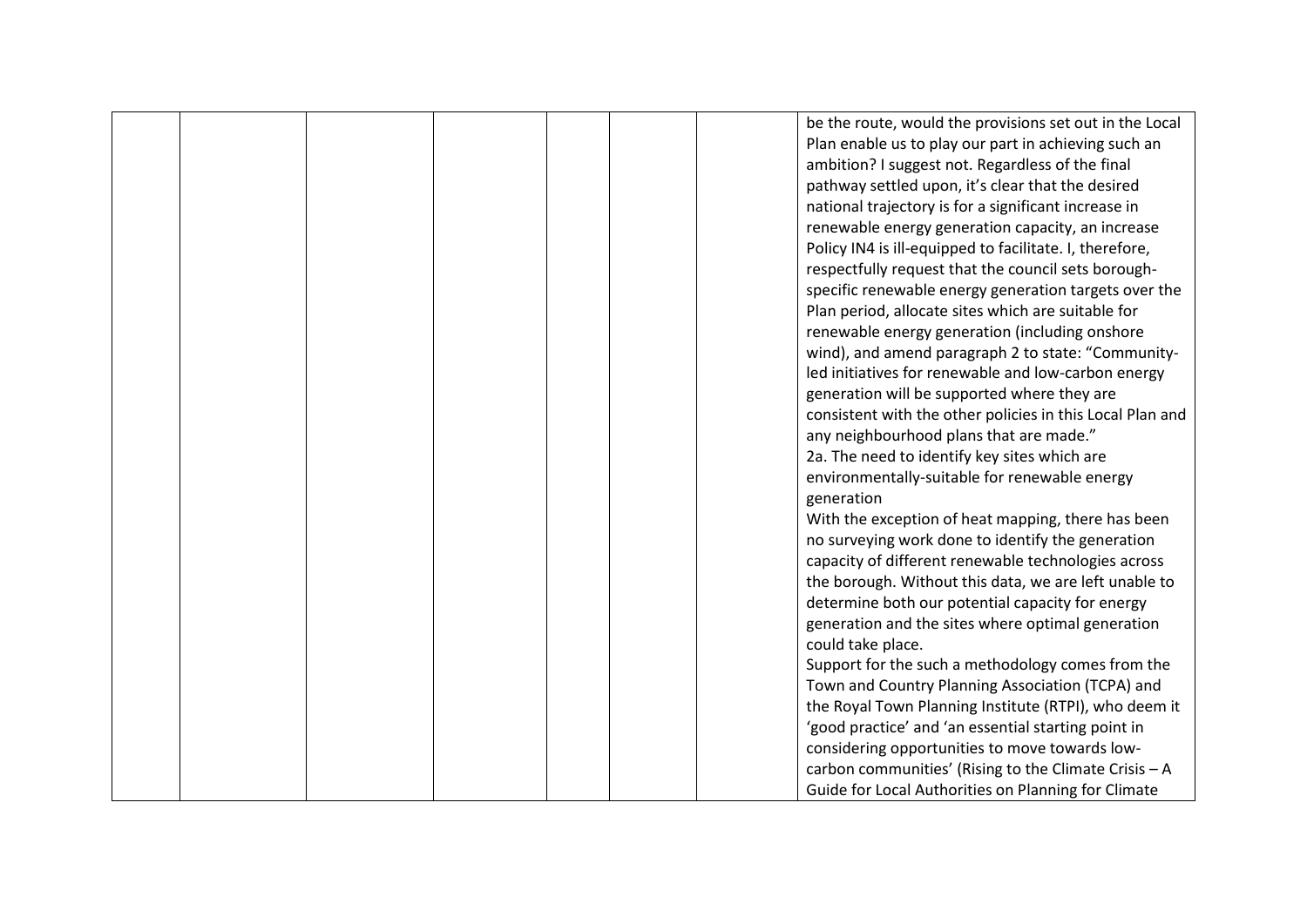|        |               |                      |             |           | Change, 2018). They further state: 'Clearly identifying<br>and mapping an area's sustainable resources helps to<br>ensure that a strategic approach is taken, and enables<br>effective community-led spatial planning.'(pg.26). The<br>NPPF also recommends such an audit (Chapter 14,<br>paragraph 151): 'To help increase the use and supply<br>of renewable and low carbon energy and heat, plans<br>should:[] consider identifying suitable areas for<br>renewable and low carbon energy sources, and<br>supporting infrastructure, where this would help<br>secure their development'.                                                                                                                                                                                                                                                                                                                                                                                                                                                                                                                                                                                                                                                    |
|--------|---------------|----------------------|-------------|-----------|------------------------------------------------------------------------------------------------------------------------------------------------------------------------------------------------------------------------------------------------------------------------------------------------------------------------------------------------------------------------------------------------------------------------------------------------------------------------------------------------------------------------------------------------------------------------------------------------------------------------------------------------------------------------------------------------------------------------------------------------------------------------------------------------------------------------------------------------------------------------------------------------------------------------------------------------------------------------------------------------------------------------------------------------------------------------------------------------------------------------------------------------------------------------------------------------------------------------------------------------|
| ST1940 | Angela Curtis | 12<br>Infrastructure | <b>IN04</b> | Objection | A working example of this comes from New Hull's<br>Local Plan, in which the results of a sieve analysis are<br>presented (which entails mapping all the various<br>physical, environmental, technical and policy<br>constraints that would make a site undevelopable),<br>thereby enabling areas which might be most suitable<br>for renewable energy generation to be identified. I<br>would urge the council to adopt this methodology and<br>apply it to all potential sources of renewable energy.<br>Like South Tyneside's heat-mapping efforts, this data<br>needs to result in key sites being explicitly designated<br>as being 'suitable for renewable energy development'<br>within the Local Plan. This, again, is supported by the<br>TCPA and RTPI, who emphasise the need to produce a<br>plan which 'identifies the most, and least,<br>environmentally sensitive areas for deployment of<br>different renewable technologies'. This principle has<br>been embedded in London's Plan, with policy S13,<br>paragraph C1 stating that Development Plans should:<br>'identify the need for, and suitable sites for, any<br>necessary energy infrastructure requirements<br>including upgrades to existing infrastructure'. I argue |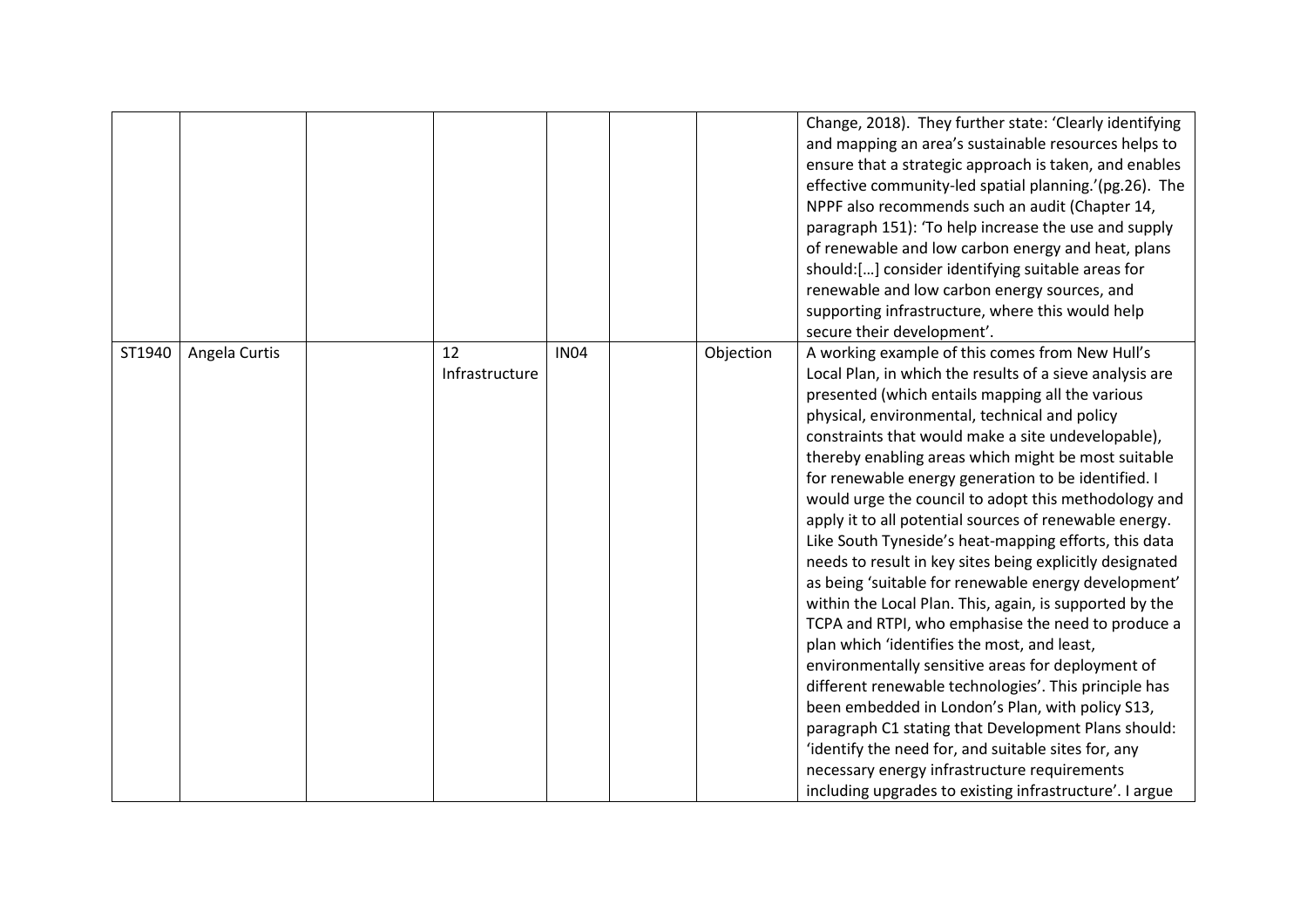|  |  |  | that South Tyneside should also mirror this            |
|--|--|--|--------------------------------------------------------|
|  |  |  | requirement within their own Plan. The need for        |
|  |  |  | renewable energy should, I argue, be evaluated within  |
|  |  |  | the context of the rapid decarbonisation needed to     |
|  |  |  | meet our national and international climate change     |
|  |  |  | commitments.                                           |
|  |  |  | Advantageously, via the allocation of sites for energy |
|  |  |  | generation, developers would receive clear signals     |
|  |  |  | about the suitability of their proposals, which would  |
|  |  |  | act to invite new development into the area,           |
|  |  |  | accelerate deployment, and avoid conflict with locals  |
|  |  |  | (as public consultations have already been conducted   |
|  |  |  | as part of the creation of the Local Plan) (TCPA &     |
|  |  |  | RTPI,2018). Additionally, this process would enable us |
|  |  |  | to determine the potential energy generation           |
|  |  |  | capability which different configurations of the plan  |
|  |  |  | would produce. Thus we could weigh these against       |
|  |  |  | the desired outcome of the plan (for example, we       |
|  |  |  | want to create 20MW of additional renewable            |
|  |  |  | capacity - do we have enough land allotted to achieve  |
|  |  |  | this goal?). However, as previously mentioned, this    |
|  |  |  | would require concrete goals to be set, as currently   |
|  |  |  | there are no SMART carbon reduction goals attached     |
|  |  |  | to the Local Plan.                                     |
|  |  |  | 2b. Onshore wind                                       |
|  |  |  | The Emerging Local Plan indicates the desirability of  |
|  |  |  | 'commercial-scale renewable and low-carbon energy      |
|  |  |  | generation' (Policy IN4, Chapter 12), and yet, as      |
|  |  |  | matters currently stand, would prevent planning        |
|  |  |  | permission being granted to new onshore wind           |
|  |  |  | developments. This is due to a stipulation (contained  |
|  |  |  | within the Written Ministerial Statement HCWS42        |
|  |  |  | (2015)) which determined that planning permission      |
|  |  |  |                                                        |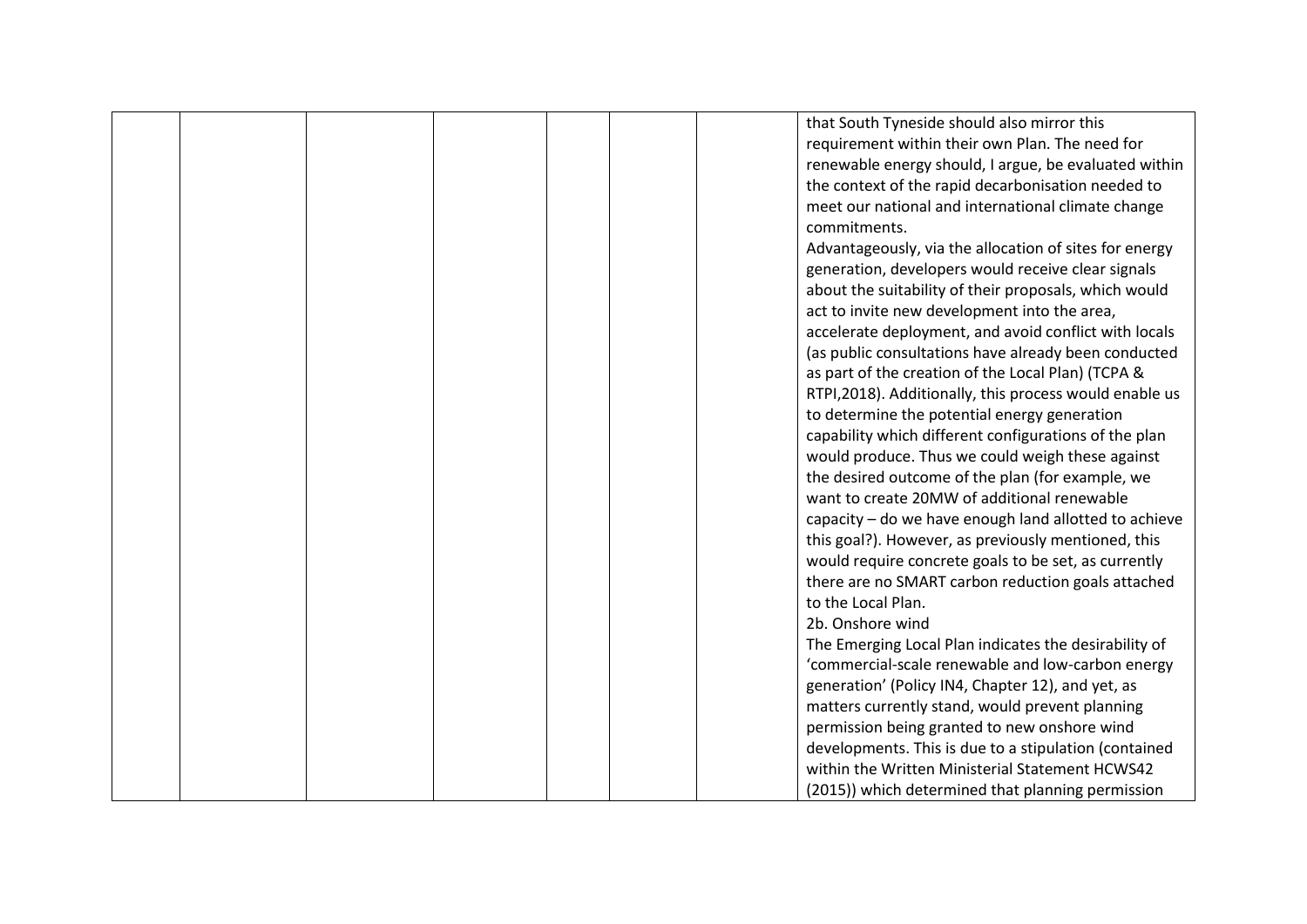|        |               |                      |             |           | can only be granted for onshore wind in areas which<br>have been identified as 'suitable for wind energy<br>development' within the Local Plan (identification<br>within supporting documents would not meet this<br>criterion and thus wouldn't enable planning<br>permission to be granted). By completing the sieve<br>analysis I describe in the previous paragraph, the<br>council could easily meet this requirement, thereby<br>opening up the possibility of onshore wind in our<br>borough.                                                                                                                                                                                                                                                                                                                                                                                                                                                                                                                                                                                                                                                                                                                      |
|--------|---------------|----------------------|-------------|-----------|---------------------------------------------------------------------------------------------------------------------------------------------------------------------------------------------------------------------------------------------------------------------------------------------------------------------------------------------------------------------------------------------------------------------------------------------------------------------------------------------------------------------------------------------------------------------------------------------------------------------------------------------------------------------------------------------------------------------------------------------------------------------------------------------------------------------------------------------------------------------------------------------------------------------------------------------------------------------------------------------------------------------------------------------------------------------------------------------------------------------------------------------------------------------------------------------------------------------------|
| ST1940 | Angela Curtis | 12<br>Infrastructure | <b>IN06</b> | Objection | With regards to electric vehicles the Emerging Local<br>Plan states the following:<br>Development proposals must be designed to<br>b)<br>meet the needs of ultra-low emission vehicle users. In<br>particular:<br>All major development will incorporate charging<br>infrastructure for ultra-low emission vehicles; and<br>Minor development should incorporate charging<br>infrastructure for ultra-low emission vehicles where it<br>is practicable to do so<br>While I welcome the sentiment behind these policies, I<br>question whether they are sufficient to meet the<br>ambition, set out within The Road to Zero Strategy<br>(2018), that 'at least half of all new cars will be ultra-<br>low emission by 2030'. In order to accomplish this,<br>the Strategy calls for all new homes to have a charging<br>point available, and that, in residential areas without<br>off-street parking provision, new street lighting<br>columns will include charging points. I suggest that by<br>not quantifying requirements for the installation of<br>charging infrastructure, within the Emerging Local<br>Plan, the policy can be adhered to by installing the<br>minimal amount of charging points that developers |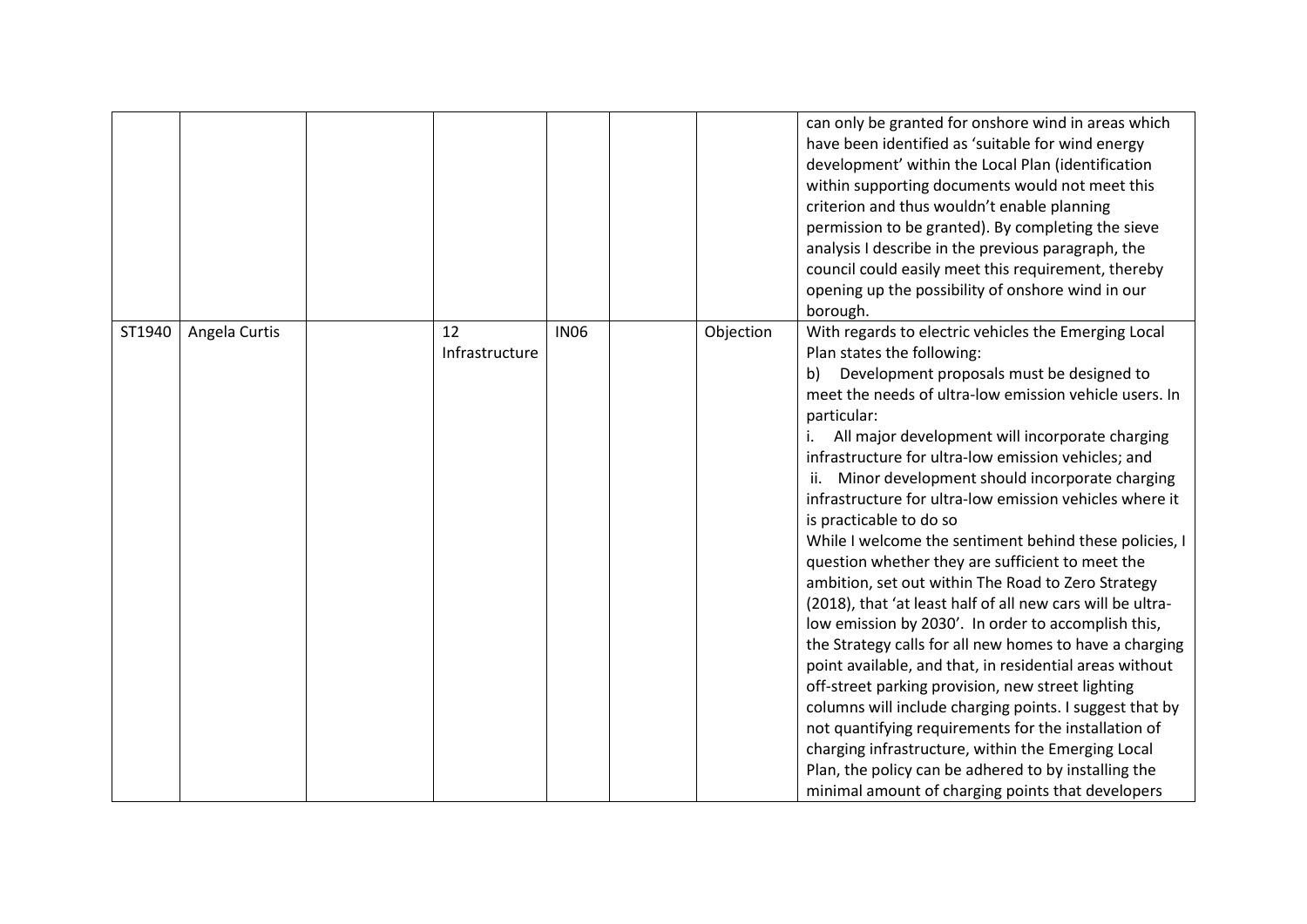|  |  |  | can get away with. Policy IN6 can therefore not          |
|--|--|--|----------------------------------------------------------|
|  |  |  | guarantee that it meets national objectives and          |
|  |  |  | should, consequently, be considered unsound.             |
|  |  |  | Instead, I would propose adopting a similar policy to    |
|  |  |  | policy DM16 of Bath's and North East Somerset's Local    |
|  |  |  | Plan, which is:                                          |
|  |  |  | DM16 Emerging policy approach for electric vehicles      |
|  |  |  | infrastructure                                           |
|  |  |  | Overarching principle                                    |
|  |  |  | Require all development proposals to integrate the       |
|  |  |  | provision of infrastructure into the design and layout   |
|  |  |  | of the development to enable the charging of electric    |
|  |  |  | or other Ultra-Low Emission vehicles                     |
|  |  |  |                                                          |
|  |  |  | <b>Residential Development:</b>                          |
|  |  |  | • All individual dwellings with one or more dedicated    |
|  |  |  | parking spaces or garage to include infrastructure for   |
|  |  |  | charging electric vehicles.                              |
|  |  |  | • Where off street parking is not provided within a      |
|  |  |  | development proposal, the design and layout of the       |
|  |  |  | development should be incorporate infrastructure to      |
|  |  |  | enable the on street charging of electric or other       |
|  |  |  | vehicles.                                                |
|  |  |  | • For residential development with communal off          |
|  |  |  | street parking provision for all remaining parking       |
|  |  |  | spaces with the layout of the car park ensuring that all |
|  |  |  | spaces can be easily activated with minimal disruption   |
|  |  |  | as demand increases.                                     |
|  |  |  | Active/passive charging                                  |
|  |  |  | Preferred approach: Require 100% active charging         |
|  |  |  | facilities for all residential development (subject to   |
|  |  |  | further work). Alternative approach: At least 20% og     |
|  |  |  | dwellings to have active charge facilities, and the      |
|  |  |  | remaining 80% of dwellings to have passive provision.    |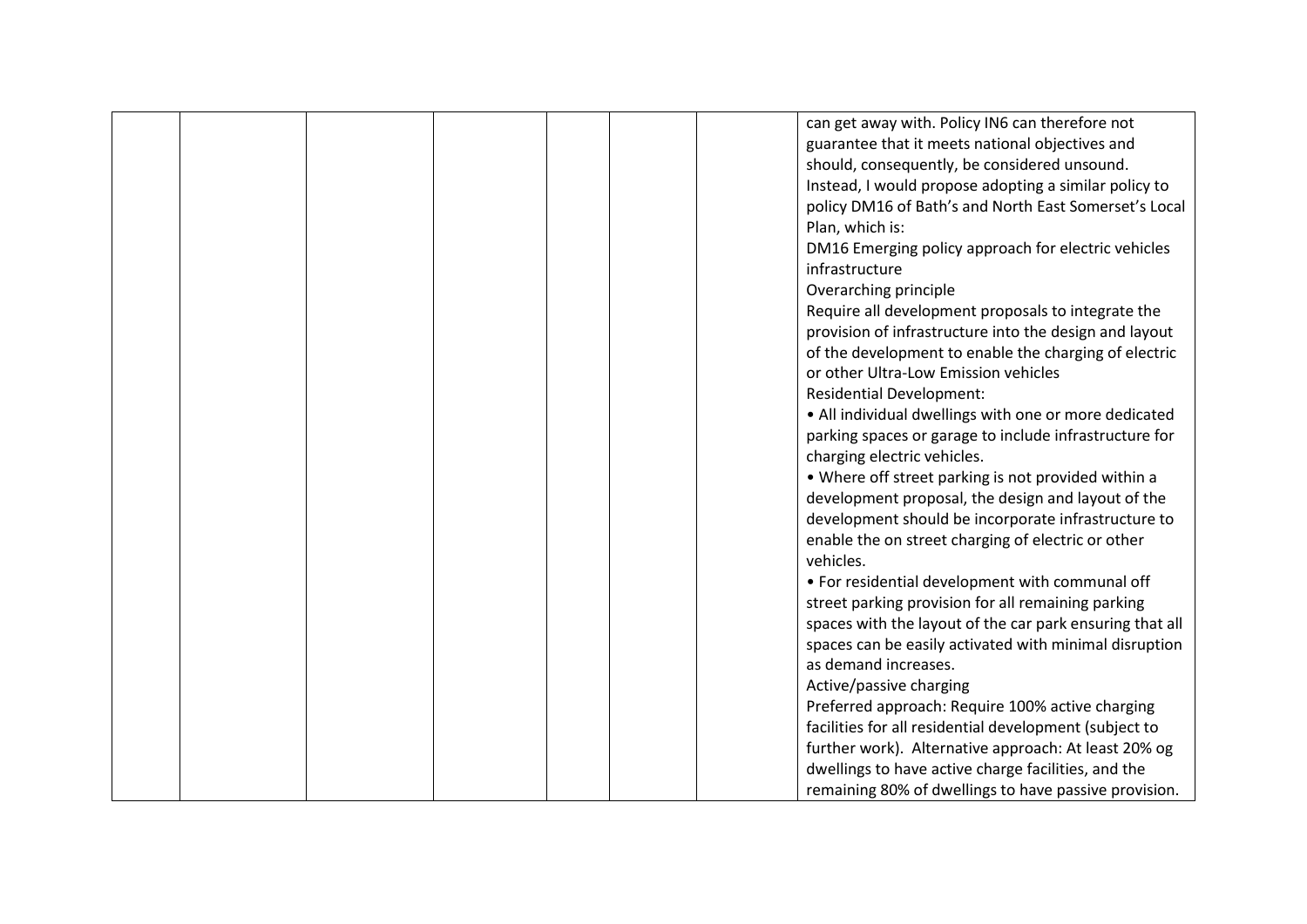|        |               |                      |             |           | Rapid/fast charging points<br>High density and /or large scale residential/mixed use<br>developments to provide at least one rapid charging<br>point clustered with a fast charging point (number per<br>car to be determined) and the provision of an electric<br>vehicle car club, and provide dedicated spaces for the<br>car club with active charging facilities.<br>Non-residential development:<br>. In all non-residential developments providing 1 or<br>more car parking bays, ducting to be installed to<br>enable provision of charging facilities for electric<br>vehicles.<br>• Where 10 or more car parking bays are provided, at<br>least 20% of those bays to provide active charging<br>facilities for electric vehicles, and passive provision for<br>all remaining bays.<br>• In non-residential development where provision is<br>made for taxis stopping, the taxi spaces are required<br>to include active charging facilities. |
|--------|---------------|----------------------|-------------|-----------|--------------------------------------------------------------------------------------------------------------------------------------------------------------------------------------------------------------------------------------------------------------------------------------------------------------------------------------------------------------------------------------------------------------------------------------------------------------------------------------------------------------------------------------------------------------------------------------------------------------------------------------------------------------------------------------------------------------------------------------------------------------------------------------------------------------------------------------------------------------------------------------------------------------------------------------------------------|
| ST1940 | Angela Curtis | 12<br>Infrastructure | <b>IN07</b> | Objection | The proposed policies in the 'Pedestrians, cyclists and<br>horse-riders' section should also be regarded as<br>unsound on the basis that they would not deliver<br>national walking and cycling objectives. The Cycling<br>and Walking Investment Strategy (CWIS) contains the<br>following targets:<br>1.14 Our objectives are that by 2020, we will:<br>• increase cycling activity, where cycling activity is<br>measured as the estimated total number of cycle<br>stages made<br>• increase walking activity, where walking activity is<br>measured as the total number of walking stages per<br>person<br>• reduce the rate of cyclists killed or seriously injured                                                                                                                                                                                                                                                                              |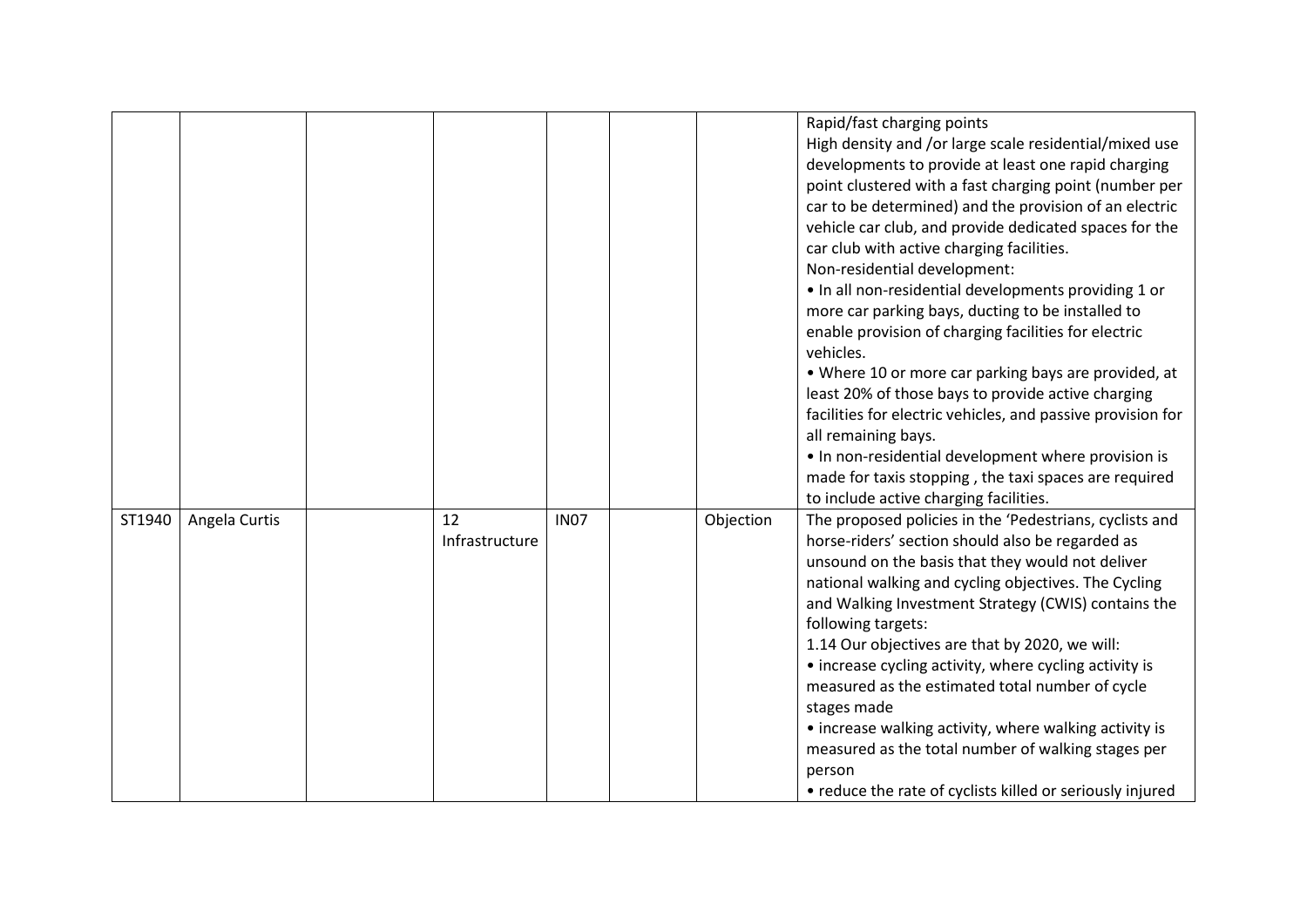|  |  |  | on England's roads, measured as the number of            |
|--|--|--|----------------------------------------------------------|
|  |  |  |                                                          |
|  |  |  | fatalities and serious injuries per billion miles cycled |
|  |  |  | • increase the percentage of children aged 5 to 10       |
|  |  |  | that usually walk to school                              |
|  |  |  | 1.15 Further to this, we have set the following aims     |
|  |  |  | and target, respectively, to 2025:                       |
|  |  |  | . We aim to double cycling, where cycling activity is    |
|  |  |  | measured as the estimated total number of cycle          |
|  |  |  | stages made each year, from 0.8 billion stages in 2013   |
|  |  |  | to 1.6 billion stages in 2025, and will work towards     |
|  |  |  | developing the evidence base over the next year.         |
|  |  |  | . We aim to increase walking activity, where walking     |
|  |  |  | activity is measured as the total number of walking      |
|  |  |  | stages per person per year, to 300 stages per person     |
|  |  |  | per year in 2025, and will work towards developing       |
|  |  |  | the evidence base over the next year.                    |
|  |  |  | . We will increase the percentage of children aged 5     |
|  |  |  | to 10 that usually walk to school from 49% in 2014 to    |
|  |  |  | 55% in 2025.                                             |
|  |  |  | The policies contained in the Emerging Local Plan are    |
|  |  |  | not detailed enough nor large enough in scope to         |
|  |  |  | trigger and support a modal shift on the scale National  |
|  |  |  | Policy requires. Borough-specific cycling and walking    |
|  |  |  |                                                          |
|  |  |  | targets should be set, barriers to uptake identified and |
|  |  |  | removed (such as disjointed cycle networks and           |
|  |  |  | pothole-ridden cycle lanes), and policies aimed at       |
|  |  |  | getting schoolchildren walking should be                 |
|  |  |  | implemented. Pedestrian charity Living Streets' has      |
|  |  |  | called, in response to the consultation on Leicester's   |
|  |  |  | Local Plan, for a walkability assessment on the whole    |
|  |  |  | Local Plan to be conducted - and I would request this    |
|  |  |  | approach be adopted in South Tyneside too.               |
|  |  |  | I, further, advocate for the following Walking and       |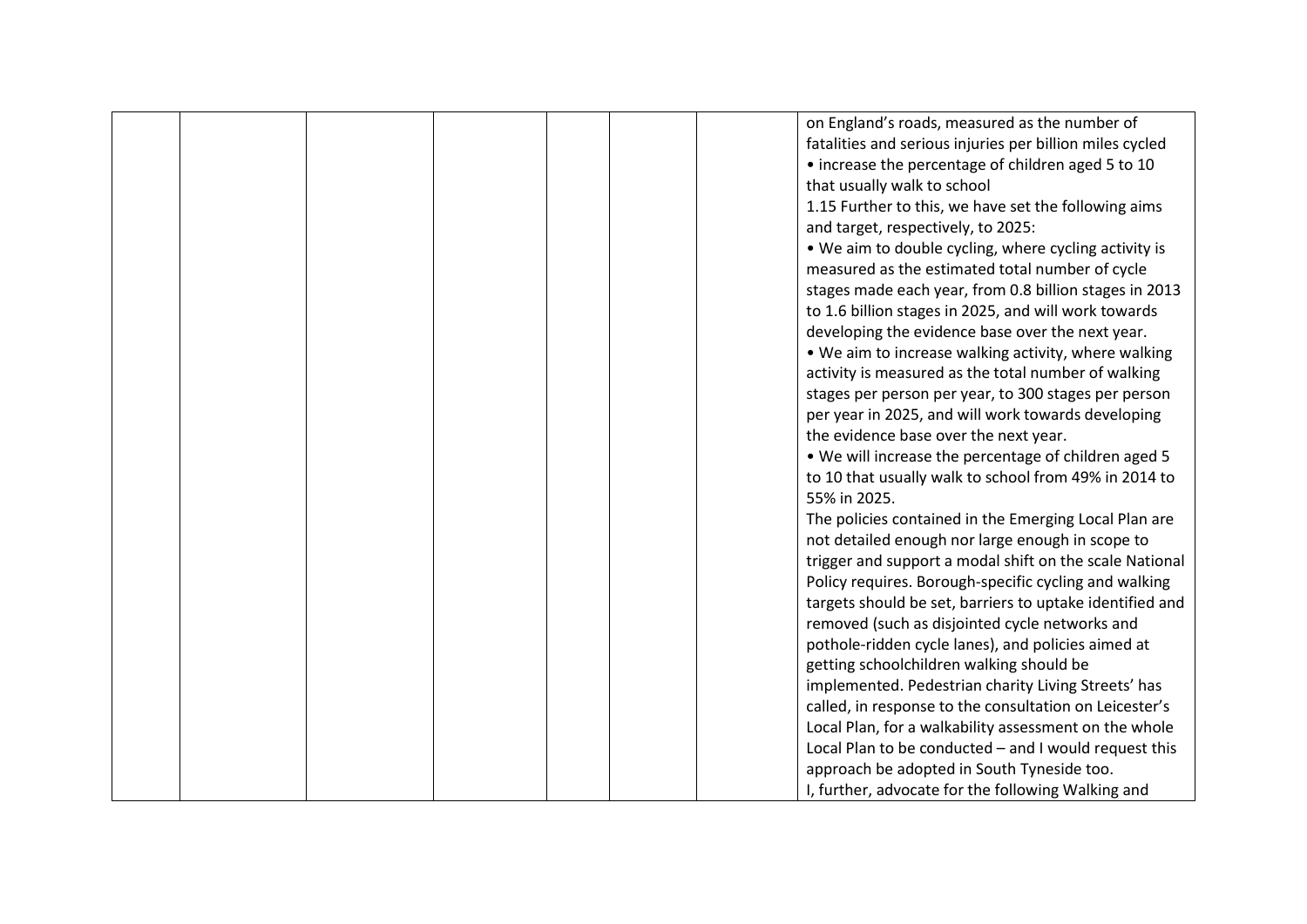|  |  |  | Cycling Policies (Policies 6.10 and 6.9 from the London  |
|--|--|--|----------------------------------------------------------|
|  |  |  |                                                          |
|  |  |  | Plan) to be applied to South Tyneside and included in    |
|  |  |  | our Local Plan, as a supplement to the 'Pedestrians,     |
|  |  |  | cyclists and horse-riders' section.                      |
|  |  |  | Policy 6.10 Walking:                                     |
|  |  |  | Strategic Policy: 'The Mayor will work with all relevant |
|  |  |  | partners to bring about a significant increase in        |
|  |  |  | walking in London, by emphasizing the quality of the     |
|  |  |  | pedestrian and street environment, including the use     |
|  |  |  | of shared space principles, - promoting simplified       |
|  |  |  | streetscape, decluttering and access for all.'           |
|  |  |  | C.d. provide for the undertaking of audits to ensure     |
|  |  |  | that the existing pedestrian infrastructure is suitable  |
|  |  |  | for its proposed use and that new development            |
|  |  |  | improves pedestrian amenity                              |
|  |  |  | 6.37 : The Mayor is also committed to a substantial      |
|  |  |  | increase in walking in London. To this end, the quality  |
|  |  |  | and safety of London's pedestrian environment should     |
|  |  |  | be improved to make the experience of walking more       |
|  |  |  | pleasant and an increasingly viable alternative to the   |
|  |  |  | private car (see also policies on inclusive              |
|  |  |  | environments (7.2) and the public realm (7.5). By        |
|  |  |  | providing safe and attractive routes that are easy to    |
|  |  |  | navigate, people will be encouraged to walk more,        |
|  |  |  | which will have safety, economic and health benefits     |
|  |  |  | for them and also help tackle climate change and         |
|  |  |  |                                                          |
|  |  |  | support the viability of town centres. [] To support     |
|  |  |  | pleasant and enjoyable walking conditions, the Mayor     |
|  |  |  | is keen to promote street trees, and proposals for       |
|  |  |  | public realm improvements should include additional      |
|  |  |  | planting, while avoiding removing trees to further       |
|  |  |  | decluttering.'                                           |
|  |  |  | 6.38 Planning briefs and masterplans should include      |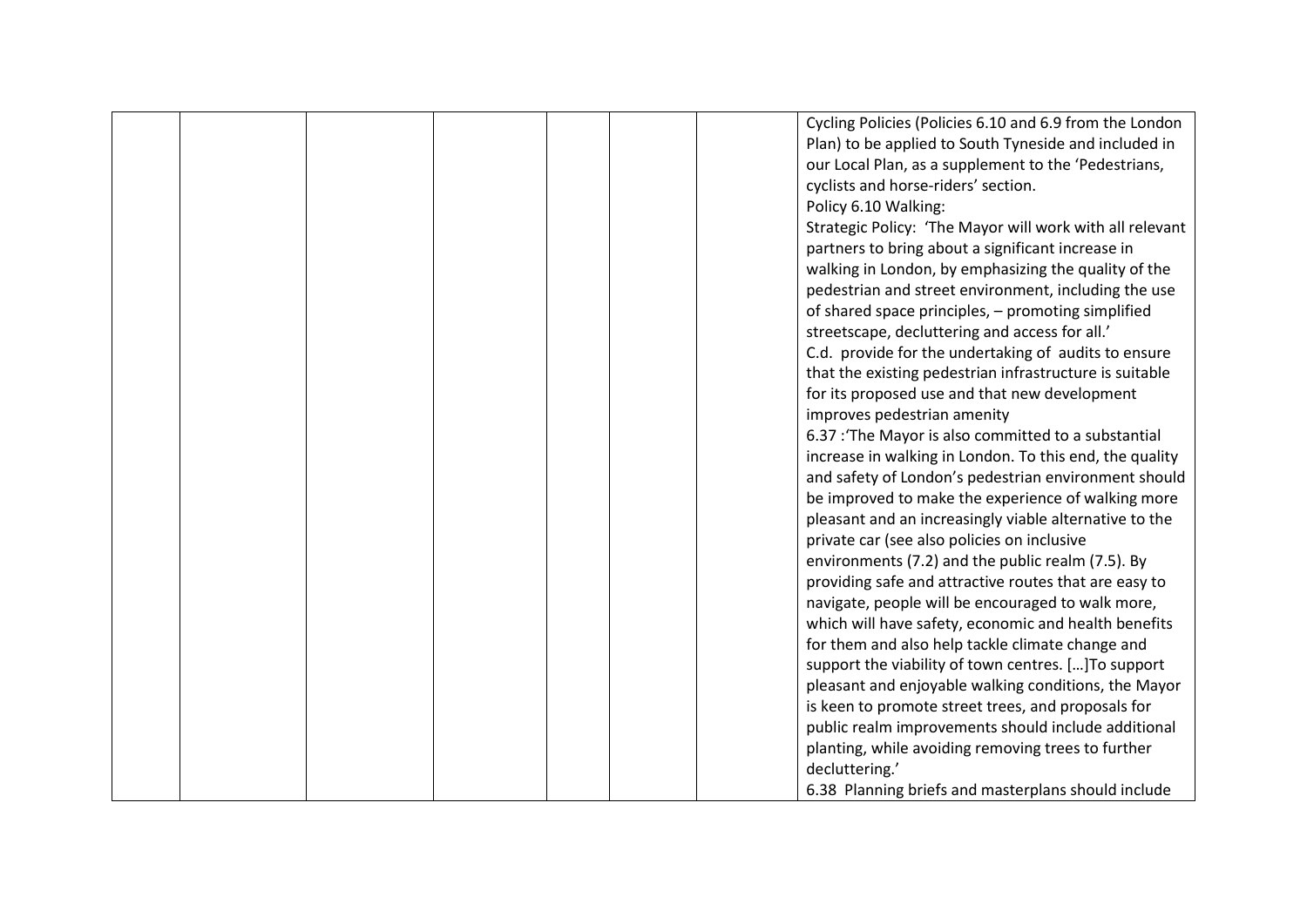|  |  |  | principles to encourage a high quality, connected         |
|--|--|--|-----------------------------------------------------------|
|  |  |  | pedestrian environment. Walking issues should be          |
|  |  |  | addressed in development proposals, to ensure that        |
|  |  |  | walking is promoted and that street conditions,           |
|  |  |  | especially safety/security and accessibility for disabled |
|  |  |  | people, are enhanced. Walking networks and facilities     |
|  |  |  | in and around all new developments should be direct,      |
|  |  |  | safe, attractive, accessible and enjoyable.               |
|  |  |  | Policy 6.9 Cycling:                                       |
|  |  |  | 6.33 The Mayor is committed to delivering a step-         |
|  |  |  | change in cycling provision that will support the         |
|  |  |  | growing numbers of cyclists in central London as well     |
|  |  |  | as encourage growth in cycling across all of London.      |
|  |  |  | The Mayor's aim to increase the mode share for            |
|  |  |  |                                                           |
|  |  |  | cycling to 5% across Greater London will require          |
|  |  |  | significant increases in particular areas and for         |
|  |  |  | particular trip purposes.                                 |
|  |  |  | 6.35 New developments should provide cycling              |
|  |  |  | parking and cycle changing facilities to encourage        |
|  |  |  | more cycling. Planning briefs and masterplans should      |
|  |  |  | clearly demonstrate how new developments will             |
|  |  |  | contribute to creating a high quality, connected          |
|  |  |  | environment for cyclists. They should highlight where     |
|  |  |  | highways are likely to require dedicated cycling          |
|  |  |  | infrastructure, where street environments will be safe    |
|  |  |  | for cyclists to share with other modes and where off-     |
|  |  |  | highway routes and green spaces will form part of the     |
|  |  |  | cycling network. Cycling issues should be addressed in    |
|  |  |  | detail in development proposals as part of an             |
|  |  |  | integrated approach to sustainable transport, health      |
|  |  |  | and local economy. Proposals should ensure that           |
|  |  |  | cycling is promoted and that the conditions for cycling   |
|  |  |  | are enhanced. They should also seek to take all           |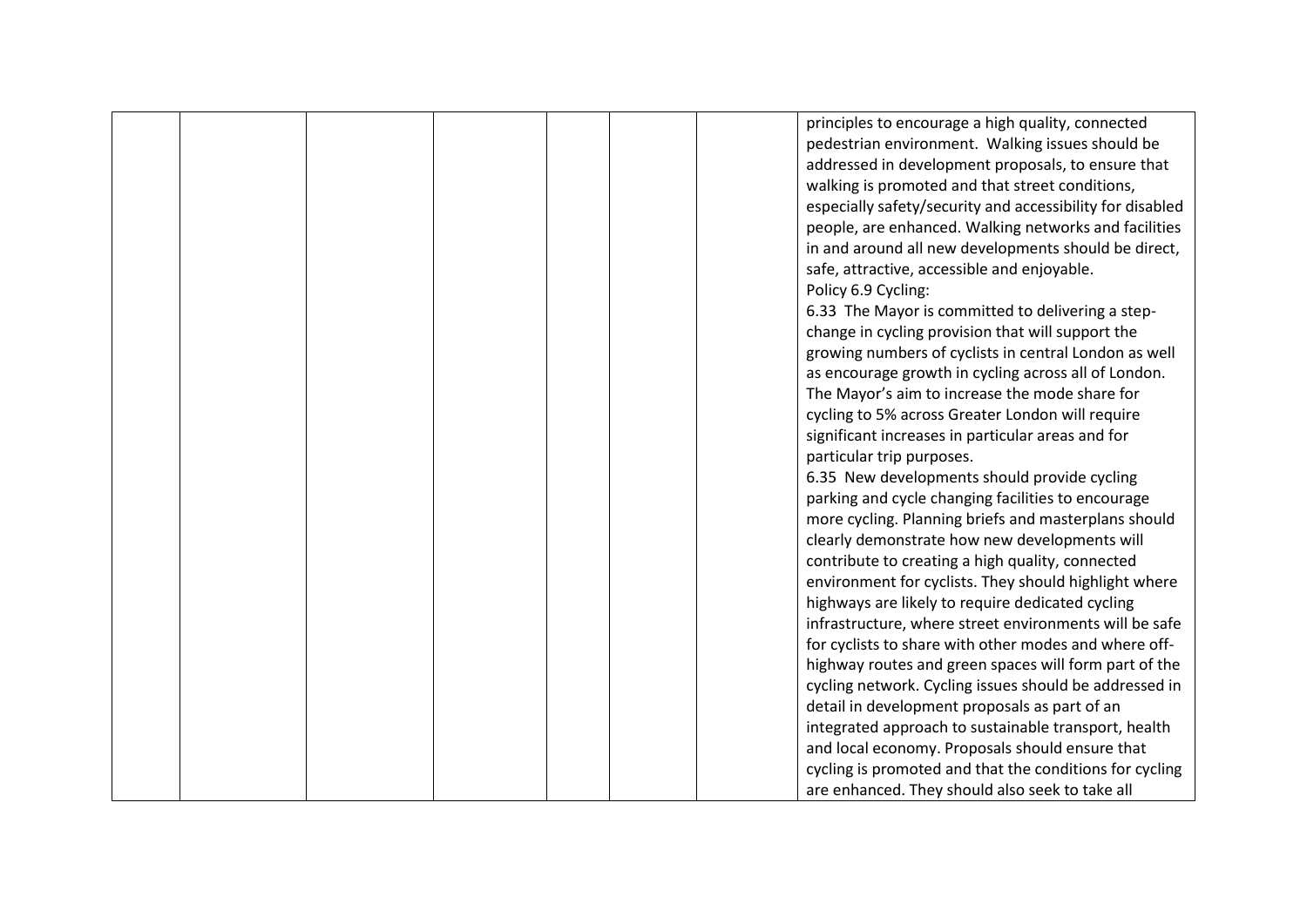|  |  |  | opportunities to improve the accessibility of town       |
|--|--|--|----------------------------------------------------------|
|  |  |  | centres, places of work, places of education, leisure    |
|  |  |  | facilities and transport nodes to residential areas.     |
|  |  |  | 6.35a Developments will need to address the needs        |
|  |  |  | of both long stay (staff, residents) and short stay      |
|  |  |  | (visitor) cyclists. Where it has been demonstrated that  |
|  |  |  | it is not practicable to locate all cycle parking within |
|  |  |  | the development site, developers should liaise with      |
|  |  |  | neighbouring premises and the local planning             |
|  |  |  | authority to identify potential for, and fund            |
|  |  |  | appropriate off-site visitor cycle parking. In all       |
|  |  |  | circumstances, long stay cycle parking should normally   |
|  |  |  | be provided on site. Cycle parking should be designed    |
|  |  |  | and located in accordance with best practice set out in  |
|  |  |  | London Cycling Design Standards (or subsequent           |
|  |  |  | revisions).                                              |
|  |  |  | 6.6. Road Bridge & Tileshed Metro Station                |
|  |  |  | I object to further Road Bridge (policy IN7) and         |
|  |  |  | proposed Metro Station at Tilesheds.                     |
|  |  |  | Firstly Tilesheds is within walking distance of East     |
|  |  |  | Boldon and therefore it is a further unnecessary         |
|  |  |  | development which would attract further traffic as       |
|  |  |  | there a very few houses situated at Tilesheds. A         |
|  |  |  | carpark would be required, therefore further loss of     |
|  |  |  | fields, fauna, wildlife to increase residents waiting    |
|  |  |  | times at the metro barriers. Please can you share your   |
|  |  |  | footfall, demand and capacity analysis which identifies  |
|  |  |  | the need of a further station in that location?          |
|  |  |  | The road bridge would create further traffic rather      |
|  |  |  | than appease any congestion, bringing additional         |
|  |  |  | emphasis to points 6.2, 6.3 and 6.4. This could allow a  |
|  |  |  | further 2,000 cars which in addition to the proposed     |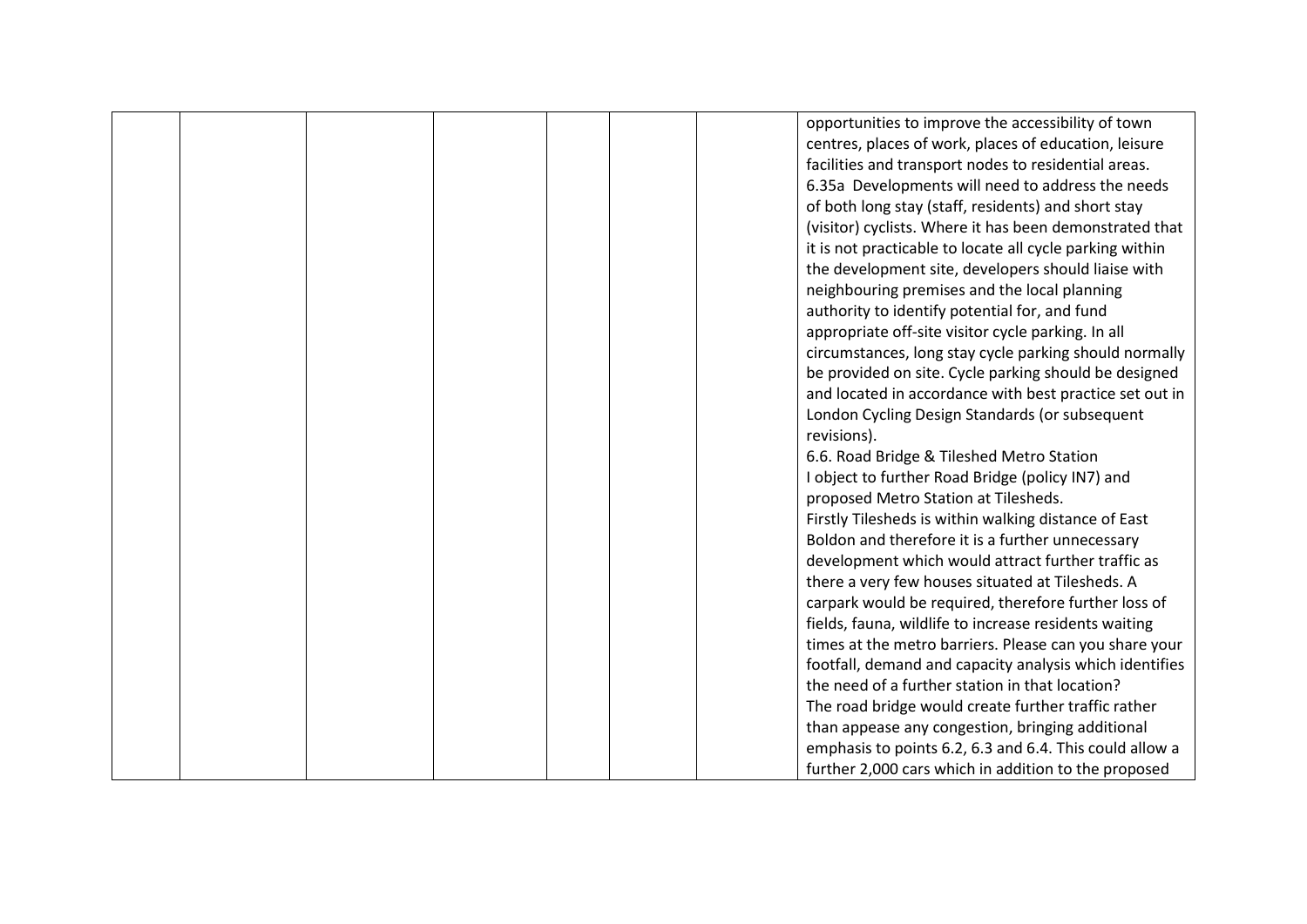|        |                       |    |                               |           | local housing plans is absolutely disproportionate to<br>the size of the village.                                                                                                                                                                                                                                                                                                                                                                                                                                                                                                                                                                                                                                                                                                                                                                                                                                                                                                          |
|--------|-----------------------|----|-------------------------------|-----------|--------------------------------------------------------------------------------------------------------------------------------------------------------------------------------------------------------------------------------------------------------------------------------------------------------------------------------------------------------------------------------------------------------------------------------------------------------------------------------------------------------------------------------------------------------------------------------------------------------------------------------------------------------------------------------------------------------------------------------------------------------------------------------------------------------------------------------------------------------------------------------------------------------------------------------------------------------------------------------------------|
| ST1942 | Alan Hedley           | 12 | <b>IN04</b><br>Infrastructure | Objection | Whilst I welcome the support for renewable energy, I<br>would like to see the plan offer a concrete pathway<br>towards increased renewable energy generation<br>within our borough. Best practice would be to conduct<br>a survey (determining renewable energy generation<br>capacity and then physical and policy constraints for<br>all sites across the borough), the results of which<br>would be published within the local plan. As a<br>consequence of gathering this data, "suitable sites for<br>energy generation" would be identified in the plan.<br>This would act to highlight the potential of key sites,<br>thereby inviting energy companies to seriously<br>consider South Tyneside for their projects.<br>As policy IN4 does not identify "suitable sites for<br>onshore wind energy generation" the policy in effect<br>bans it for the lifetime of the plan. Given that we're in<br>a climate emergency, I'd ask South Tyneside council to<br>reverse this decision. |
| ST1986 | <b>Alison Cornell</b> | 12 | <b>IN01</b><br>Infrastructure | Objection | Traffic congestion and the associated pollution are<br>already a problem throughout the area. By increasing<br>the number of residential properties this would<br>exacerbate these problems. Accessibility to key local<br>services would be adversely affected due to additional<br>traffic and levels of air pollution would rise. This<br>would have a direct impact on both the environment<br>and the health of the community, and place an<br>additional strain on health services. The loss of green<br>spaces will result in lower biodiversity for the area and<br>the loss of wildlife. Greenbelt cannot be replaced<br>once lost.                                                                                                                                                                                                                                                                                                                                               |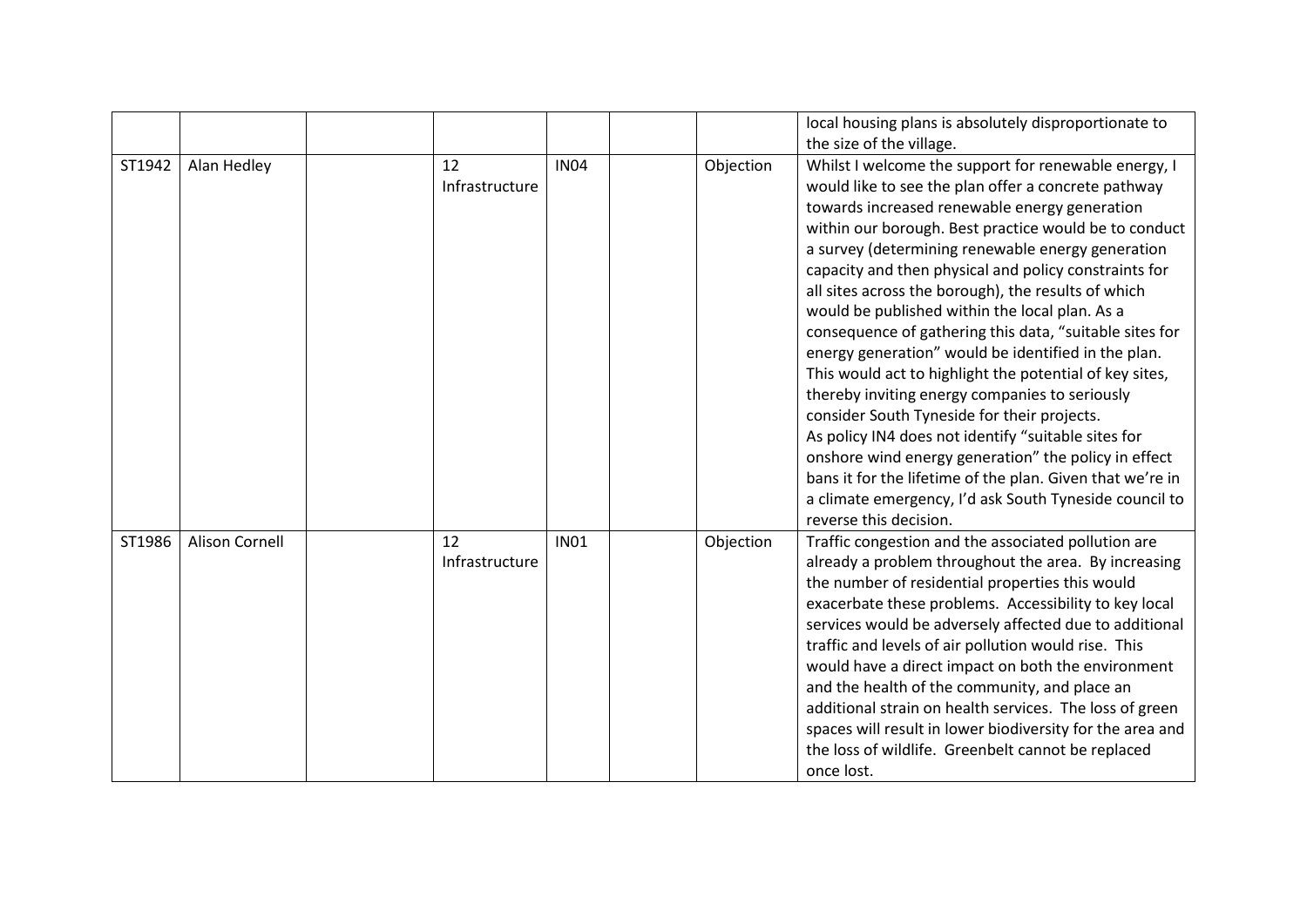| ST1994 | Jane            | 12             | <b>IN03</b> |      | Comment   | 6.0 Taking into account the emerging Neighbourhood                                                              |
|--------|-----------------|----------------|-------------|------|-----------|-----------------------------------------------------------------------------------------------------------------|
|        | Drummond        | Infrastructure |             |      |           | Plan - policy IN3, policy S4                                                                                    |
|        |                 |                |             |      |           | Quoting Chapter 4.29, "Securing sustainable                                                                     |
|        |                 |                |             |      |           | development is therefore the central theme which                                                                |
|        |                 |                |             |      |           | runs through this Local Plan and will also bind with any                                                        |
|        |                 |                |             |      |           | Neighbourhood Plans that are made." I would like to                                                             |
|        |                 |                |             |      |           | express my desire for the East Boldon Neighbourhood                                                             |
|        |                 |                |             |      |           | Plan to be given the credence that the references to it                                                         |
|        |                 |                |             |      |           | in this Draft Local Plan would indicate that it will.                                                           |
|        |                 |                |             |      |           | There is no way that this can be the case if the scale of                                                       |
|        |                 |                |             |      |           | development proposed goes ahead or if the Green                                                                 |
|        |                 |                |             |      |           | Belt boundary is changed. The Neighbourhood plan                                                                |
|        |                 |                |             |      |           | will have a design code for housing and green                                                                   |
|        |                 |                |             |      |           | infrastructure, and designated Green Spaces, and we                                                             |
|        |                 |                |             |      |           | expect these to be considered first and foremost                                                                |
|        |                 |                |             |      |           | when housing is allocated.                                                                                      |
| ST2001 | Lynn Hughes     | 12             | <b>IN07</b> | k) v | objection | Also the removal of both Tile Shed and Benton Road                                                              |
|        |                 | Infrastructure |             |      |           | crossings referred to as H3.1 with a 30ft high bridge                                                           |
|        |                 |                |             |      |           | construction is totally unnecessary. There are level                                                            |
|        |                 |                |             |      |           | crossings all over the country without any public                                                               |
|        |                 |                |             |      |           | safety issues and feel this is just a way of upgrading                                                          |
|        |                 |                |             |      |           | the road infrastructure whilst making it sound like you                                                         |
|        |                 |                |             |      |           | have our interests at the forefront of your reasoning.                                                          |
|        |                 |                |             |      |           | Again this will have a detrimental effect on the Boldon<br>area and the wildlife of the area and will also look |
|        |                 |                |             |      |           | horrendous and again remove the village status as we                                                            |
|        |                 |                |             |      |           | will be merged into South Shields.                                                                              |
|        |                 |                |             |      |           | I hope you take my points into consideration before                                                             |
|        |                 |                |             |      |           | this plan is authorised.                                                                                        |
| ST2003 | Claire Ludbrook | 12             | <b>IN03</b> |      | Comment   | 6.0 Taking into account the emerging Neighbourhood                                                              |
|        |                 | Infrastructure |             |      |           | Plan - policy IN3, policy S4                                                                                    |
|        |                 |                |             |      |           | Quoting Chapter 4.29, "Securing sustainable                                                                     |
|        |                 |                |             |      |           | development is therefore the central theme which                                                                |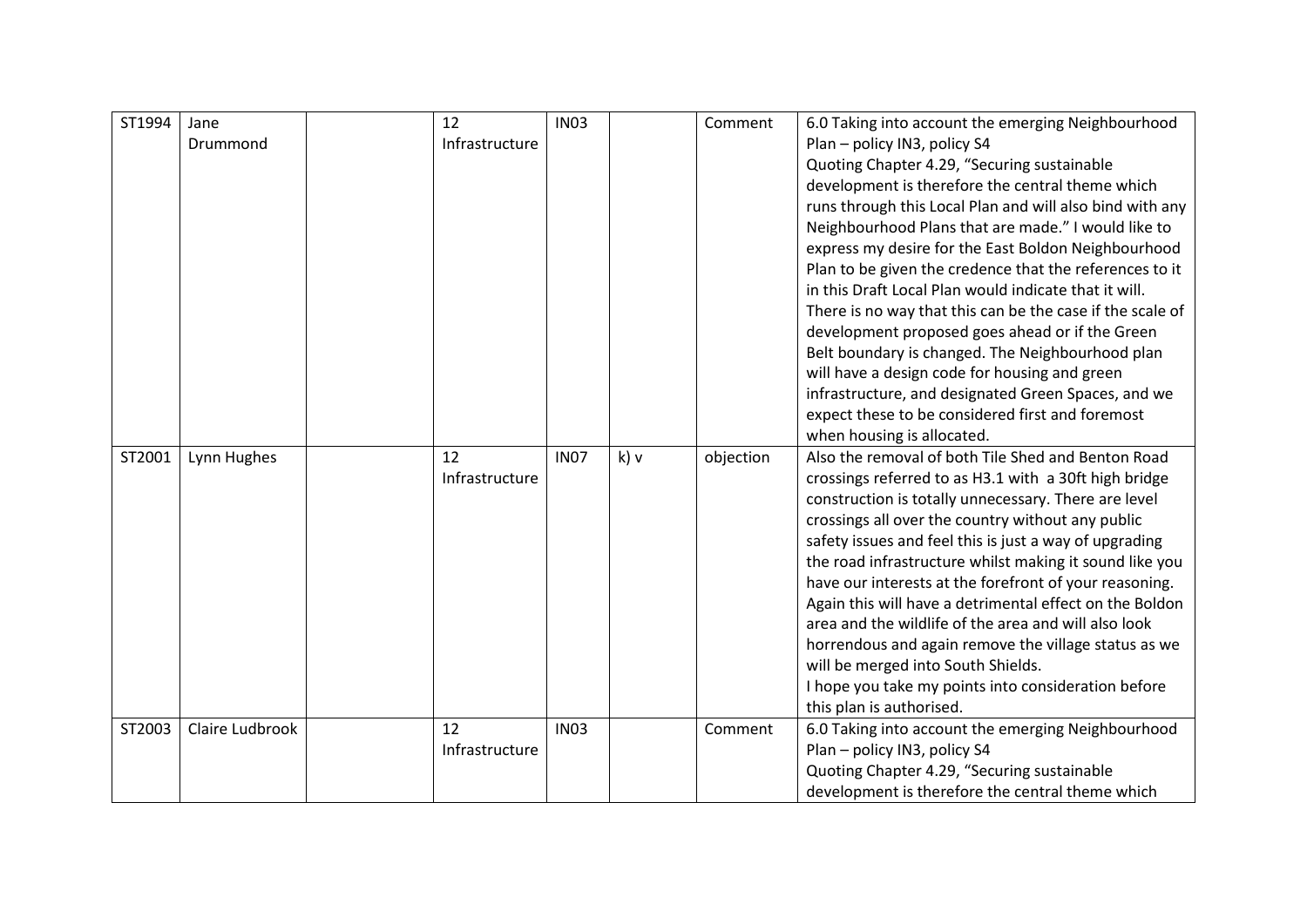|        |                      |                      |             |         | runs through this Local Plan and will also bind with any<br>Neighbourhood Plans that are made." I would like to<br>express my desire for the East Boldon Neighbourhood<br>Plan to be given the credence that the references to it<br>in this Draft Local Plan would indicate that it will.<br>There is no way that this can be the case if the scale of<br>development proposed goes ahead or if the Green<br>Belt boundary is changed. The Neighbourhood plan<br>will have a design code for housing and green<br>infrastructure, and designated Green Spaces, and we<br>expect these to be considered first and foremost<br>when housing is allocated.                                                                                                                                                                                          |
|--------|----------------------|----------------------|-------------|---------|---------------------------------------------------------------------------------------------------------------------------------------------------------------------------------------------------------------------------------------------------------------------------------------------------------------------------------------------------------------------------------------------------------------------------------------------------------------------------------------------------------------------------------------------------------------------------------------------------------------------------------------------------------------------------------------------------------------------------------------------------------------------------------------------------------------------------------------------------|
| ST2005 | <b>Grahame Tobin</b> | 12<br>Infrastructure | <b>IN03</b> | Comment | 5.0 Taking into account the emerging Neighbourhood<br>Plan - policy IN3, policy S4<br>Quoting Chapter 4.29, "Securing sustainable<br>development is therefore the central theme which<br>runs through this Local Plan and will also bind with any<br>Neighbourhood Plans that are made." I would like to<br>express my desire for the East Boldon Neighbourhood<br>Plan to be given the credence that the references to it<br>in this Draft Local Plan would indicate that it will.<br>There is no way that this can be the case if the scale of<br>development proposed goes ahead or if the Green<br>Belt boundary is changed. The Neighbourhood plan<br>will have a design code for housing and green<br>infrastructure, and designated Green Spaces, and we<br>expect these to be considered first and foremost<br>when housing is allocated. |
| ST2006 | Andrea Tobin         | 12<br>Infrastructure | <b>IN03</b> | Comment | 5.0 Taking into account the emerging Neighbourhood<br>Plan - policy IN3, policy S4<br>Quoting Chapter 4.29, "Securing sustainable<br>development is therefore the central theme which<br>runs through this Local Plan and will also bind with any                                                                                                                                                                                                                                                                                                                                                                                                                                                                                                                                                                                                 |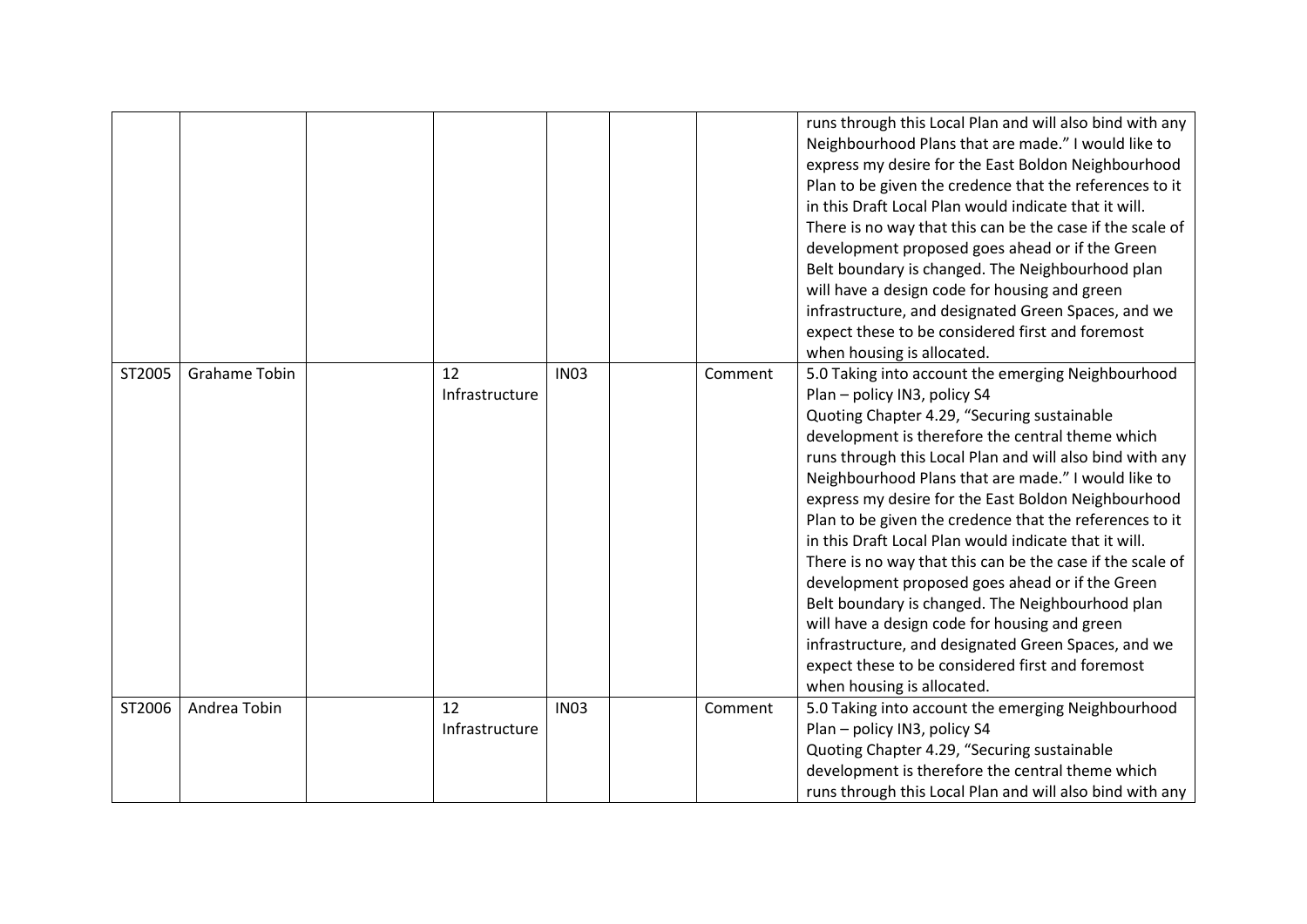|        |                    |                      |             |           | Neighbourhood Plans that are made." I would like to<br>express my desire for the East Boldon Neighbourhood<br>Plan to be given the credence that the references to it<br>in this Draft Local Plan would indicate that it will.<br>There is no way that this can be the case if the scale of<br>development proposed goes ahead or if the Green<br>Belt boundary is changed. The Neighbourhood plan<br>will have a design code for housing and green<br>infrastructure, and designated Green Spaces, and we<br>expect these to be considered first and foremost                                                                                                                                                                                                                                                                                                                                                                                                                                                                                                                                                                                                                                           |
|--------|--------------------|----------------------|-------------|-----------|----------------------------------------------------------------------------------------------------------------------------------------------------------------------------------------------------------------------------------------------------------------------------------------------------------------------------------------------------------------------------------------------------------------------------------------------------------------------------------------------------------------------------------------------------------------------------------------------------------------------------------------------------------------------------------------------------------------------------------------------------------------------------------------------------------------------------------------------------------------------------------------------------------------------------------------------------------------------------------------------------------------------------------------------------------------------------------------------------------------------------------------------------------------------------------------------------------|
| ST2009 | Eileen<br>Thompson | 12<br>Infrastructure | <b>IN07</b> | Objection | when housing is allocated.<br>Policy IN7 Accessible and Sustainable Travel-Object<br>The Park and Ride facilities at East Boldon station are<br>inadequate.<br>The current car park is constantly at capacity and<br>demand leads to parking problems in surrounding<br>roads and streets. The statement in this policy must<br>be, more specific with regard to additional parking.<br>The policy proposes to safeguard land to enable<br>additional park and ride facilities at existing metro<br>stations but is not specific about East Boldon.<br>The proposed improvement of the local highway<br>network at Boldon and Tileshed Level Crossing<br>Scheme with new bridge and carriageways is causing<br>concern to many residents.<br>It is at the very early stages of design and full public<br>consultation on its design is required as a matter of<br>urgency. The Council has made a bid to the<br>Department of Transport for funding and if this is not<br>successful then there are also concerns. The Council<br>have stated that full barriers as proposed by Network<br>Rail "will significantly increase the time in which the<br>level crossings are in operation and will increase |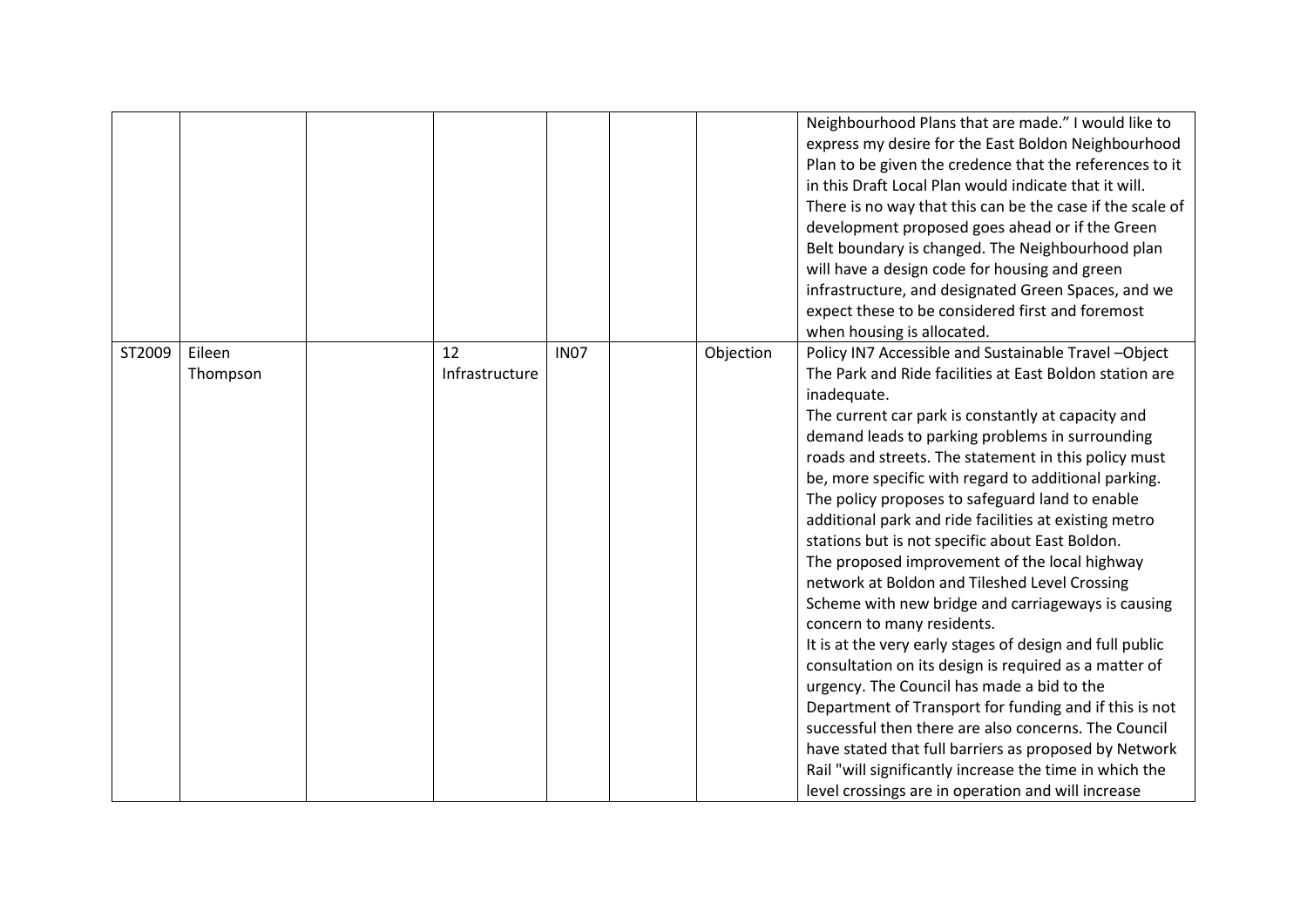|        |                      |                      |             |      |         | delays and congestion." The addition of new housing                                                                                                                                                                                                                                                                                                                                                                                                                                                                                                                                                                                                                                                                                                                                                                                               |
|--------|----------------------|----------------------|-------------|------|---------|---------------------------------------------------------------------------------------------------------------------------------------------------------------------------------------------------------------------------------------------------------------------------------------------------------------------------------------------------------------------------------------------------------------------------------------------------------------------------------------------------------------------------------------------------------------------------------------------------------------------------------------------------------------------------------------------------------------------------------------------------------------------------------------------------------------------------------------------------|
|        |                      |                      |             |      |         | in this area will only make this worse.                                                                                                                                                                                                                                                                                                                                                                                                                                                                                                                                                                                                                                                                                                                                                                                                           |
| ST2013 | <b>Gary Attewell</b> | 12<br>Infrastructure |             | 12.1 | Support | 5.0 Open Green Spaces and community infrastructure<br>- Policy N3 and paragraph 12.1<br>I would like to state my support for Policy N3. In East<br>Boldon we intend to identify some Green spaces<br>within our Neighbourhood Plan. One of the sites<br>which is in question is the area in front of St George's<br>Church. This area is neglected and unsightly and<br>detracts from the Church, making it very difficult to<br>attract congregation. I would like to see it become<br>accessible and landscaped, while respecting the<br>wildlife which habits it.                                                                                                                                                                                                                                                                              |
| ST2013 | <b>Gary Attewell</b> | 12<br>Infrastructure | <b>IN03</b> |      | Comment | 6.0 Taking into account the emerging Neighbourhood<br>Plan - policy IN3, policy S4<br>Quoting Chapter 4.29, "Securing sustainable<br>development is therefore the central theme which<br>runs through this Local Plan and will also bind with any<br>Neighbourhood Plans that are made." I would like to<br>express my desire for the East Boldon Neighbourhood<br>Plan to be given the credence that the references to it<br>in this Draft Local Plan would indicate that it will.<br>There is no way that this can be the case if the scale of<br>development proposed goes ahead or if the Green<br>Belt boundary is changed. The Neighbourhood plan<br>will have a design code for housing and green<br>infrastructure, and designated Green Spaces, and we<br>expect these to be considered first and foremost<br>when housing is allocated. |
| ST2099 | Mrs L<br>Grimwood    | 12<br>Infrastructure | <b>IN03</b> |      | Object  | 6.0 Taking into account the emerging Neighbourhood<br>Plan - Policy IN3, Policy S4<br>Quoting Chapter 4.29, "Securing sustainable<br>development is therefore the central theme whiich                                                                                                                                                                                                                                                                                                                                                                                                                                                                                                                                                                                                                                                            |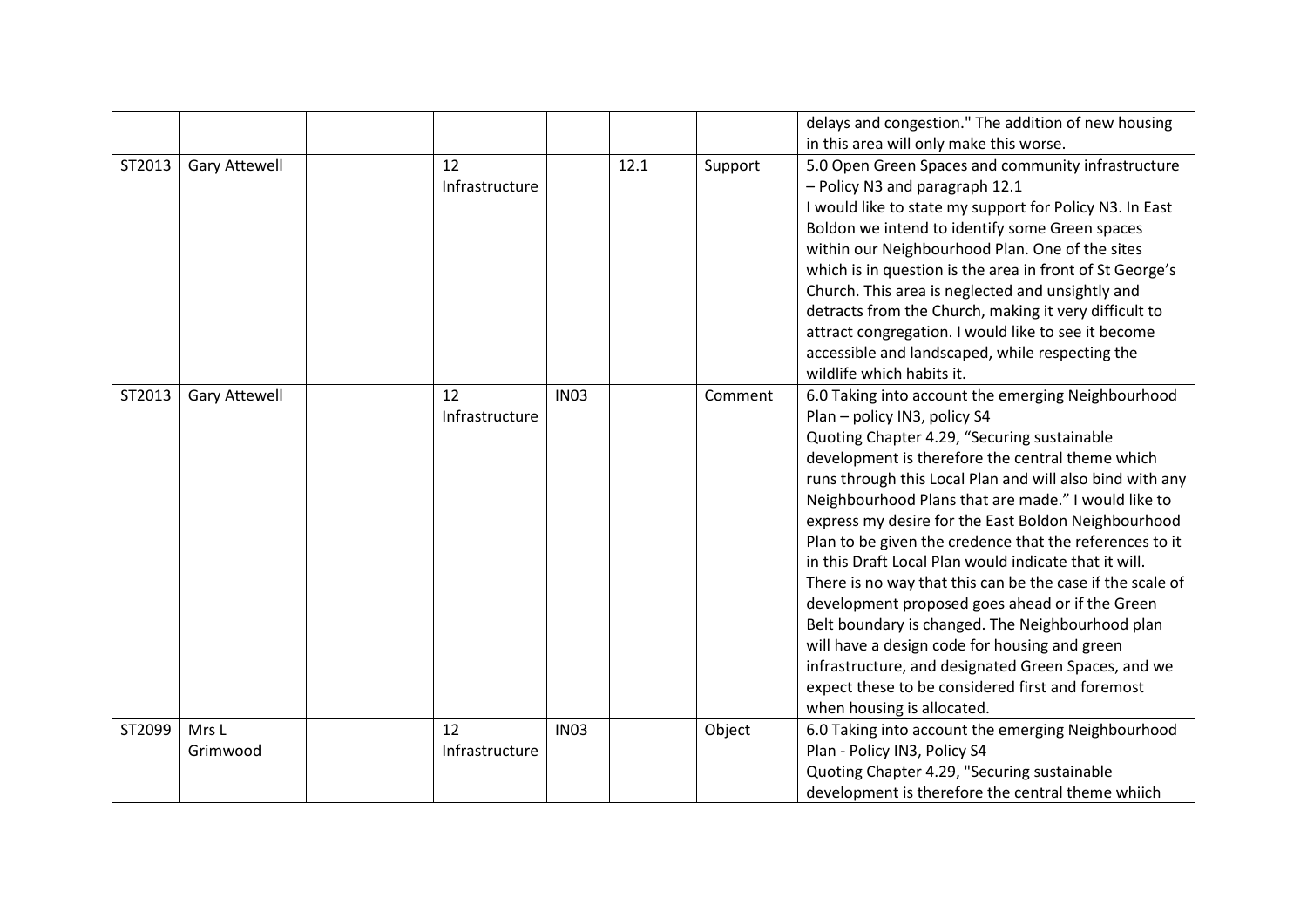|        |                       |                      |             |        | runs through this Local Plan and will also bind with any<br>Neighbourhood Plans that are made. " I would like to<br>express my desire for the East Boldon Neighbourhood<br>Plan to be given the credence that the references to it<br>in this Draft Local Plan would indicate that it will.<br>There is no way that this can be the case if the scale of<br>development proposed goes ahead or if the Green<br>Belt boundary s changed. The Neighbourhood plan<br>will have a design code for housing and green<br>infrastructure, and designated Green SPaces, and we<br>expect these to be considered first and foremost<br>when housing is allocated.                                                                                                                                                                                          |
|--------|-----------------------|----------------------|-------------|--------|---------------------------------------------------------------------------------------------------------------------------------------------------------------------------------------------------------------------------------------------------------------------------------------------------------------------------------------------------------------------------------------------------------------------------------------------------------------------------------------------------------------------------------------------------------------------------------------------------------------------------------------------------------------------------------------------------------------------------------------------------------------------------------------------------------------------------------------------------|
| ST2100 | Miss Amy<br>Forbister | 12<br>Infrastructure | <b>IN03</b> | Object | 5.0 Taking into account the emerging Neighbourhood<br>Plan - policy IN3, policy S4<br>Quoting Chapter 4.29, "Securing sustainable<br>development is therefore the central theme which<br>runs through this Local Plan and will also bind with any<br>Neighbourhood Plans that are made." I would like to<br>express my desire for the East Boldon Neighbourhood<br>Plan to be given the credence that the references to it<br>in this Draft Local Plan would indicate that it will.<br>There is no way that this can be the case if the scale of<br>development proposed goes ahead or if the Green<br>Belt boundary is changed. The Neighbourhood plan<br>will have a design code for housing and green<br>infrastructure, and designated Green Spaces, and we<br>expect these to be considered first and foremost<br>when housing is allocated. |
| ST2101 | Mr Eoghan<br>Johnston | 12<br>Infrastructure | <b>IN03</b> | Object | 6.0 Taking into account the emerging Neighbourhood<br>Plan - policy IN3, policy S4<br>Quoting Chapter 4.29, "Securing sustainable<br>development is therefore the central theme which<br>runs through this Local Plan and will also bind with any                                                                                                                                                                                                                                                                                                                                                                                                                                                                                                                                                                                                 |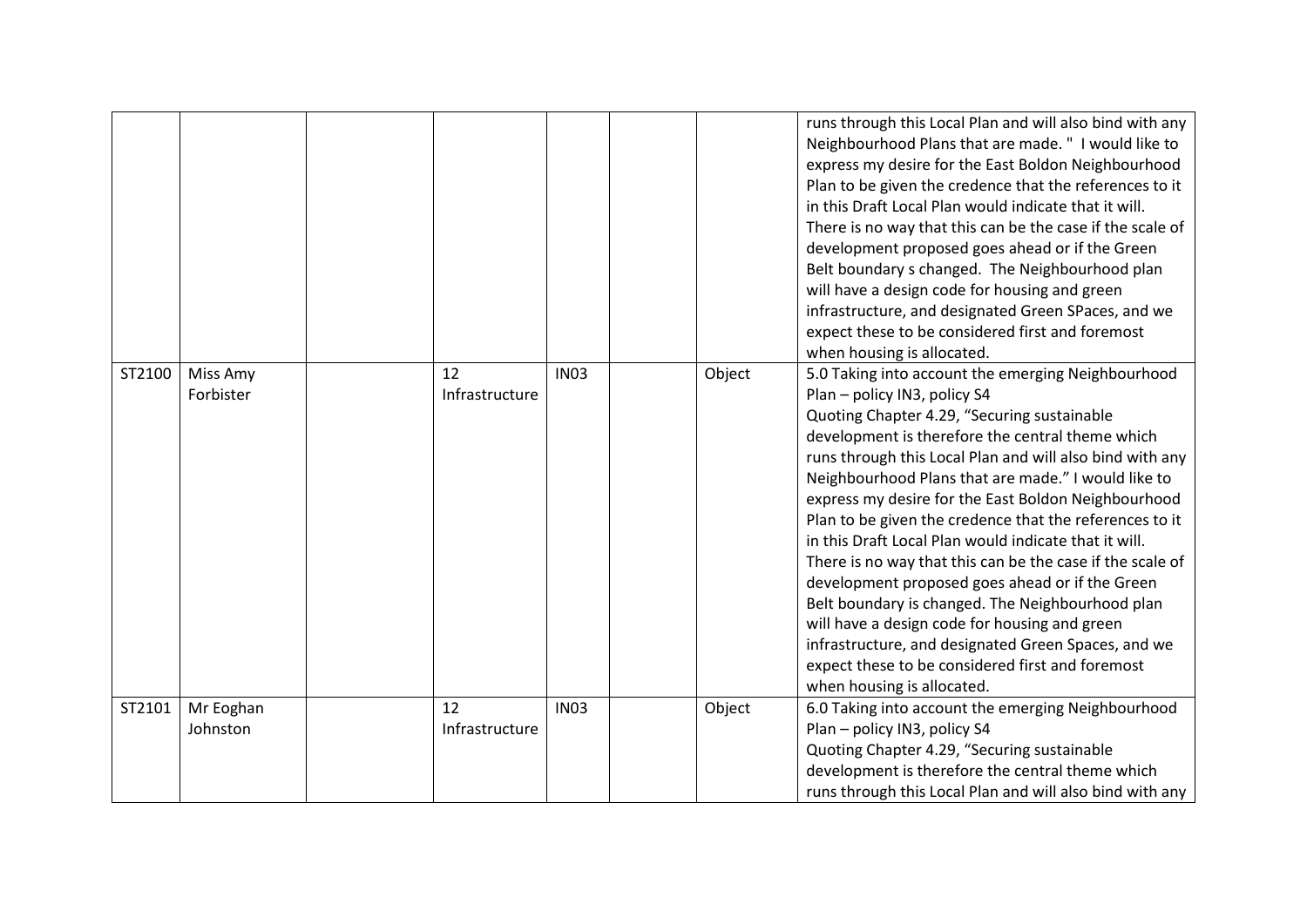|        |                       |                    |                      |             |           | Neighbourhood Plans that are made." I would like to<br>express my desire for the East Boldon Neighbourhood<br>Plan to be given the credence that the references to it<br>in this Draft Local Plan would indicate that it will.<br>There is no way that this can be the case if the scale of<br>development proposed goes ahead or if the Green<br>Belt boundary is changed. The Neighbourhood plan<br>will have a design code for housing and green<br>infrastructure, and designated Green Spaces, and we<br>expect these to be considered first and foremost<br>when housing is allocated.                                                                                                                                                                                                                                                      |
|--------|-----------------------|--------------------|----------------------|-------------|-----------|---------------------------------------------------------------------------------------------------------------------------------------------------------------------------------------------------------------------------------------------------------------------------------------------------------------------------------------------------------------------------------------------------------------------------------------------------------------------------------------------------------------------------------------------------------------------------------------------------------------------------------------------------------------------------------------------------------------------------------------------------------------------------------------------------------------------------------------------------|
| ST2102 | Mrs Kathryn<br>Tutill |                    | 12<br>Infrastructure | <b>IN03</b> | Object    | 6.0 Taking into account the emerging Neighbourhood<br>Plan - policy IN3, policy S4<br>Quoting Chapter 4.29, "Securing sustainable<br>development is therefore the central theme which<br>runs through this Local Plan and will also bind with any<br>Neighbourhood Plans that are made." I would like to<br>express my desire for the East Boldon Neighbourhood<br>Plan to be given the credence that the references to it<br>in this Draft Local Plan would indicate that it will.<br>There is no way that this can be the case if the scale of<br>development proposed goes ahead or if the Green<br>Belt boundary is changed. The Neighbourhood plan<br>will have a design code for housing and green<br>infrastructure, and designated Green Spaces, and we<br>expect these to be considered first and foremost<br>when housing is allocated. |
| ST2111 | Nicola Reed           | Persimmon<br>Homes | 12<br>Infrastructure | <b>IN03</b> | objection | Part 3h of this policy requires a developer to set land<br>aside for the provision of social and community<br>infrastructure, where there is an identified need. The<br>wording of this policy should be more flexible to<br>ensure that this policy is applied on a case by case<br>basis. This will ensure any infrastructure provision in                                                                                                                                                                                                                                                                                                                                                                                                                                                                                                      |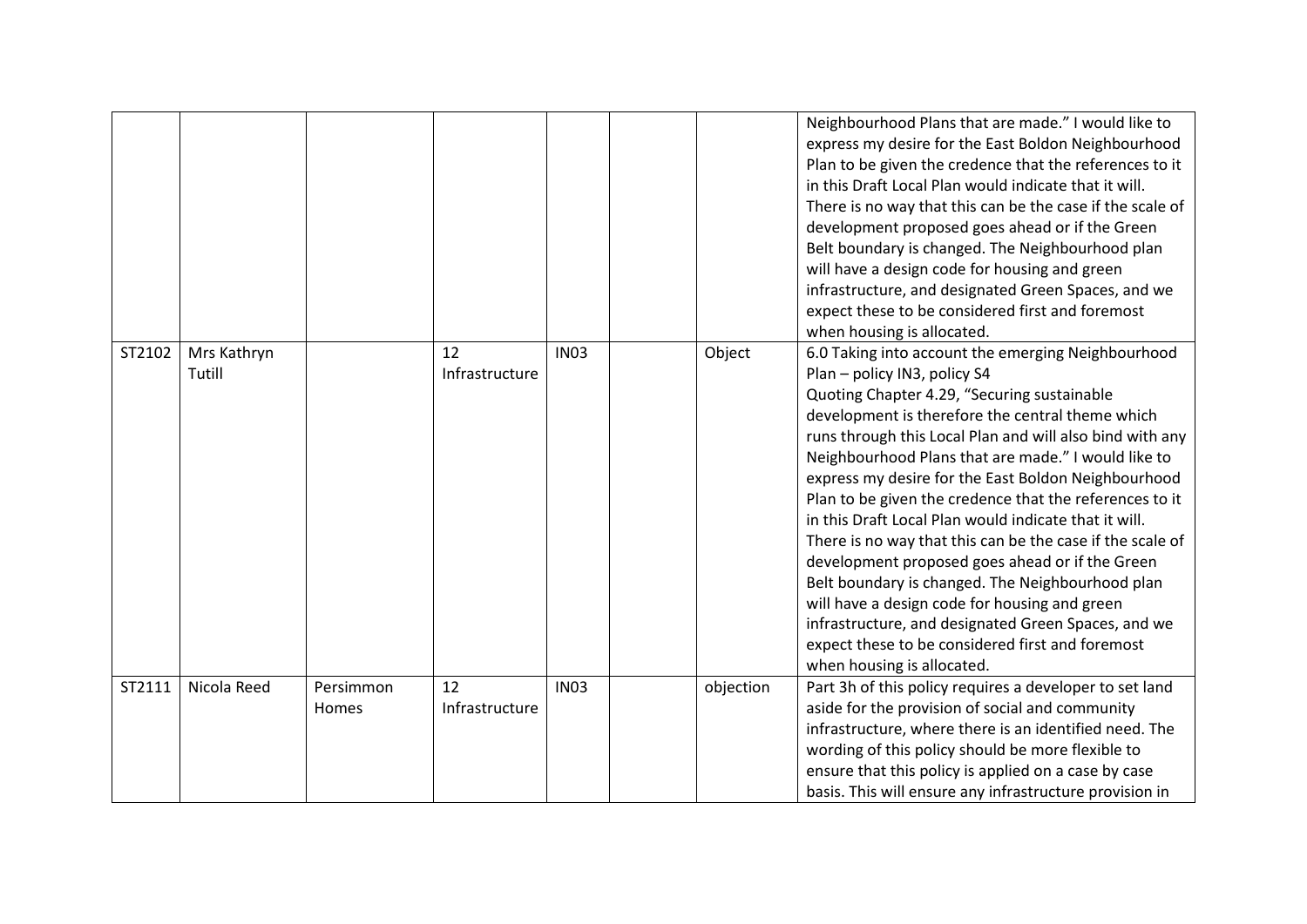|        |             |                           |                      |             |       |             | on the right sites and in the right location. This policy<br>requirement must also consider the viability<br>implications of this policy requirement which is<br>extremely important in delivering development across<br>the Borough.<br>Should this policy be retained in its current form, it<br>should be underpinned by an appropriate evidence<br>base to support the need for infrastructure facilities to<br>be provided on new developments.                                                                                                                                                                                                                                                                                                                     |
|--------|-------------|---------------------------|----------------------|-------------|-------|-------------|--------------------------------------------------------------------------------------------------------------------------------------------------------------------------------------------------------------------------------------------------------------------------------------------------------------------------------------------------------------------------------------------------------------------------------------------------------------------------------------------------------------------------------------------------------------------------------------------------------------------------------------------------------------------------------------------------------------------------------------------------------------------------|
| ST2111 | Nicola Reed | Persimmon<br>Homes        | 12<br>Infrastructure | <b>IN02</b> | 12.14 | Observation | It is noted within paragraph 12.14 that proposals<br>within this Local Plan have been subject to a Whole<br>Plan Viability Assessment. This should have been<br>included as part of the evidence bad for the Plan and<br>made available for public consultation. Consultation<br>with interested parties is important at the early stages<br>of the plan to ensure that it is informed by<br>appropriate and up to date evidence.                                                                                                                                                                                                                                                                                                                                        |
| ST2111 | Nicola Reed | Persimmon<br><b>Homes</b> | 12<br>Infrastructure | <b>IN06</b> |       | Observation | Part B i) of this policy requires all major developments<br>to incorporate charging infrastructure for ultra-low<br>emission vehicles. It is not wholly clear from the policy<br>whether this applies to all dwellings forming part of a<br>major development. It is assumed that this will be<br>included for within the Parking Standards SPD which is<br>being developed.<br>Persimmon Homes trust that the Council have been in<br>discussion with the National Grid to detemine if this<br>policy requirement is achievable and can be<br>supported.<br>Persimmon Homes also trust that viability testing has<br>been carried out te ensure that the implementation of<br>this policy would not overly burden developments and<br>potentially render them unviable. |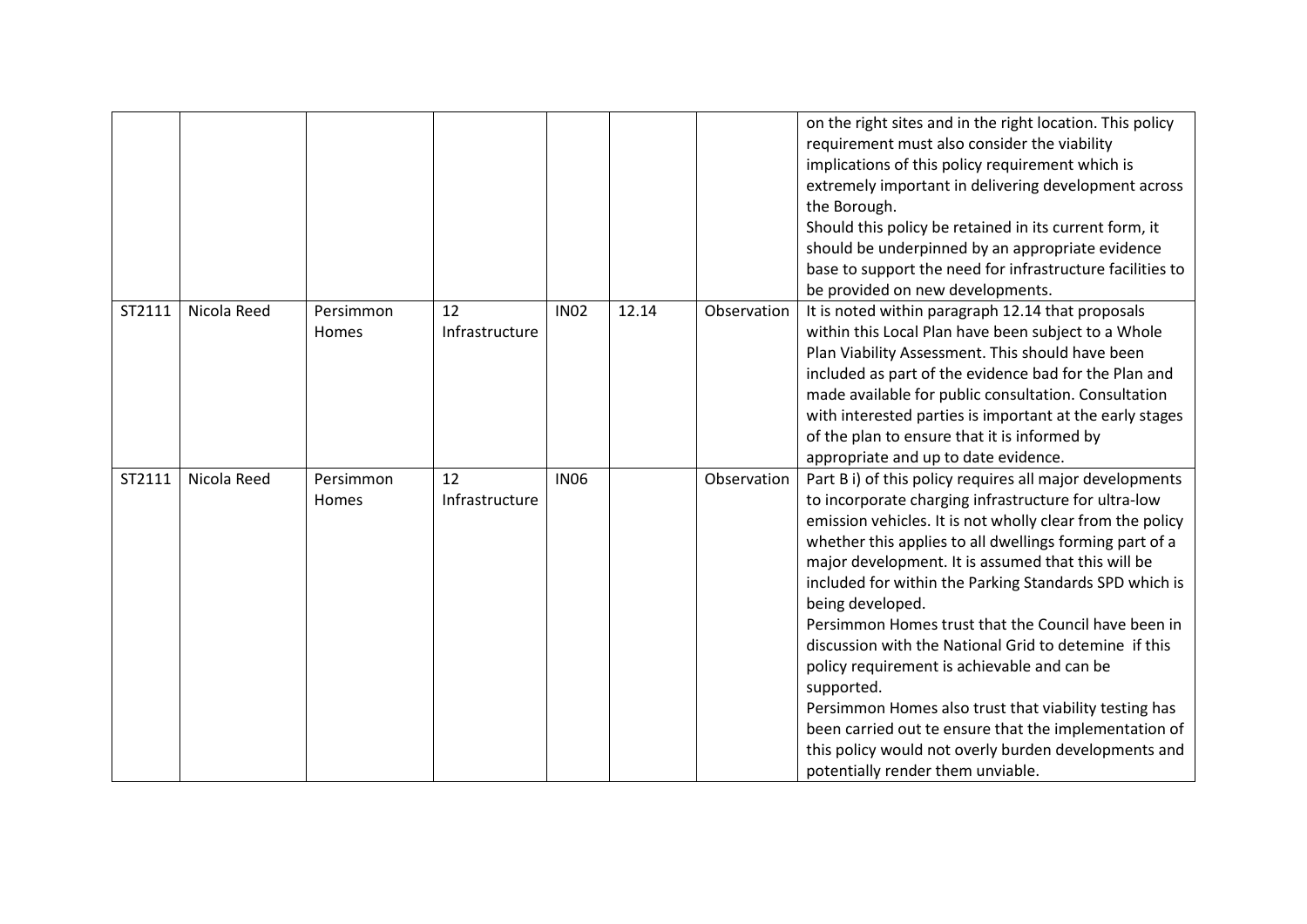| ST2112 | Shlomo<br><b>Memorial Trust</b><br>Ltd | 12<br>Infrastructure | <b>IN01</b> | $\mathsf b$ | objection | Policy IN(b) refers to "where appropriate, [seeking] to<br>improve any deficiencies in existing provision".<br>However, it would be unreasonable for a development<br>to have to rectify / improve existing deficiencies in<br>provision in an area. Such an approach would conflict<br>with the tests for planning obligations as set out in the<br>Community Infrastructure Regulations (Regulation<br>122(2)) and the NPPF (para. 56). To ensure a sound<br>Plan that is consistent with national legislation and<br>policy, it is requested that this text is deleted from the                                                                                                                                              |
|--------|----------------------------------------|----------------------|-------------|-------------|-----------|---------------------------------------------------------------------------------------------------------------------------------------------------------------------------------------------------------------------------------------------------------------------------------------------------------------------------------------------------------------------------------------------------------------------------------------------------------------------------------------------------------------------------------------------------------------------------------------------------------------------------------------------------------------------------------------------------------------------------------|
| ST2112 | Shlomo<br><b>Memorial Trust</b><br>Ltd | 12<br>Infrastructure | <b>IN01</b> | d           | objection | policy.<br>Policy IN1(d) refers to 'world class' digital<br>infrastructure; however, its exact definition and the<br>cost implications of providing such infrastructure is<br>unclear. It is therefore suggested that this word is<br>deleted from the policy.                                                                                                                                                                                                                                                                                                                                                                                                                                                                  |
| ST2112 | Shlomo<br><b>Memorial Trust</b><br>Ltd | 12<br>Infrastructure | <b>IN02</b> | $\mathbf 1$ | support   | Our client supports draft Policy IN2 (1) which states<br>that regard will be given to the impact of<br>contributions on the economic viability of the scheme.                                                                                                                                                                                                                                                                                                                                                                                                                                                                                                                                                                   |
| ST2112 | Shlomo<br><b>Memorial Trust</b><br>Ltd | 12<br>Infrastructure | <b>IN02</b> | $\mathsf b$ | objection | However, our client is concerned about part 2(b) of<br>this policy which advises that the council may<br>"consider alternative phasing, through the<br>development period, of any contributions where to do<br>so would sufficiently improve the viability of the<br>scheme to enable payment."<br>The development industry requires certainty and<br>including a review mechanism in any Section 106<br>Agreement which could potentially trigger an<br>unforeseen payment at a later date would create an<br>uncertain approach. Indeed, the council has not<br>suggested including a review mechanism that would<br>enable a lower contribution to be paid in the future<br>there be an economic downturn. Once the level of |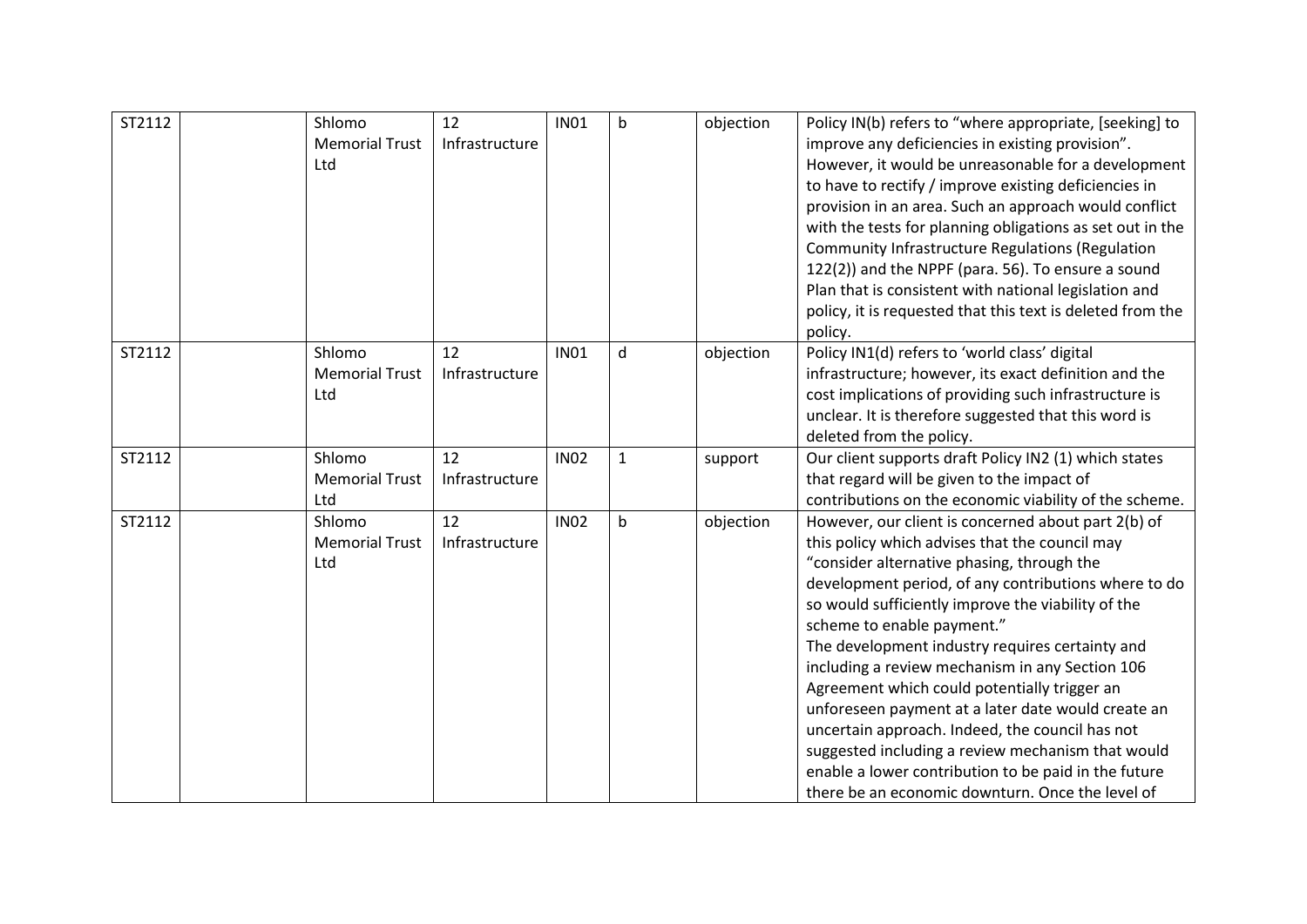|        |                                        |                      |             |       |           | contributions are agreed and a Section 106 Agreement<br>is signed, the development industry then has to accept<br>any up or down turns in the market. It would not be<br>fair and reasonable if they have to accept the risk of<br>downturns but are not in turn rewarded should there<br>be an economic upturn.<br>Our client therefore requests that part 2(b) of Policy<br>IN2 and that the section of paragraph 12.14 which<br>refers to "viability [being] reassessed during the<br>construction phase of the development" are deleted<br>to ensure a fair and reasonable approach, in<br>accordance with the NPPF (para. 35). They would also<br>recommend any S106 incorporates a 10 year time<br>limit on the expenditure of contribution to<br>demonstrate the monies are being properly allocated<br>to local 'needs'.                                                                         |
|--------|----------------------------------------|----------------------|-------------|-------|-----------|----------------------------------------------------------------------------------------------------------------------------------------------------------------------------------------------------------------------------------------------------------------------------------------------------------------------------------------------------------------------------------------------------------------------------------------------------------------------------------------------------------------------------------------------------------------------------------------------------------------------------------------------------------------------------------------------------------------------------------------------------------------------------------------------------------------------------------------------------------------------------------------------------------|
| ST2112 | Shlomo<br><b>Memorial Trust</b><br>Ltd | 12<br>Infrastructure | <b>IN02</b> | 12.14 | objection | However, our client is concerned about part 2(b) of<br>this policy which advises that the council may<br>"consider alternative phasing, through the<br>development period, of any contributions where to do<br>so would sufficiently improve the viability of the<br>scheme to enable payment."<br>The development industry requires certainty and<br>including a review mechanism in any Section 106<br>Agreement which could potentially trigger an<br>unforeseen payment at a later date would create an<br>uncertain approach. Indeed, the council has not<br>suggested including a review mechanism that would<br>enable a lower contribution to be paid in the future<br>there be an economic downturn. Once the level of<br>contributions are agreed and a Section 106 Agreement<br>is signed, the development industry then has to accept<br>any up or down turns in the market. It would not be |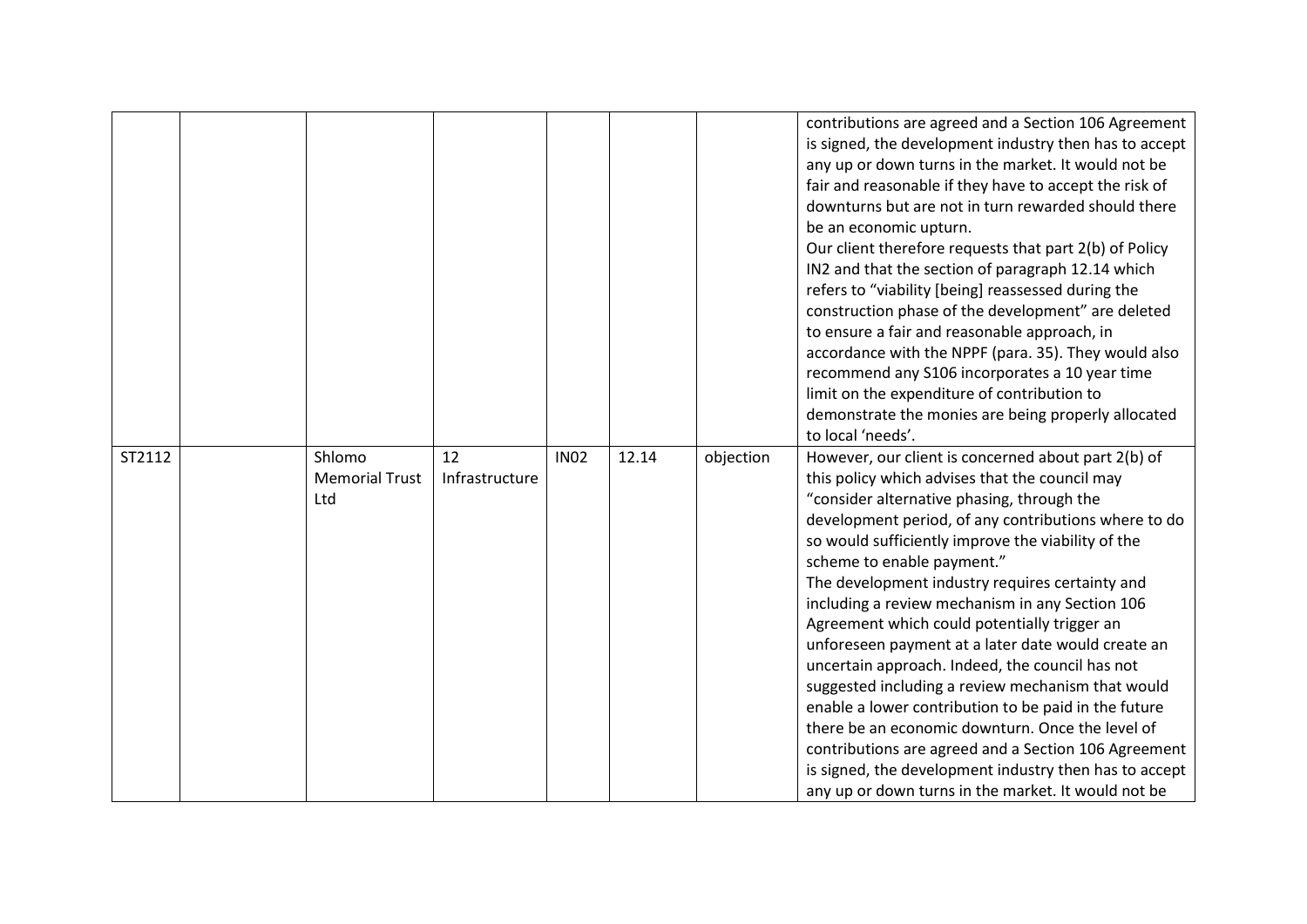|        |                                        |                      |             |                |           | fair and reasonable if they have to accept the risk of<br>downturns but are not in turn rewarded should there<br>be an economic upturn.<br>Our client therefore requests that part 2(b) of Policy<br>IN2 and that the section of paragraph 12.14 which<br>refers to "viability [being] reassessed during the<br>construction phase of the development" are deleted<br>to ensure a fair and reasonable approach, in<br>accordance with the NPPF (para. 35). They would also<br>recommend any S106 incorporates a 10 year time<br>limit on the expenditure of contribution to<br>demonstrate the monies are being properly allocated<br>to local 'needs'.                                                                                                                                                                                                                                                                                                                                                                                                  |
|--------|----------------------------------------|----------------------|-------------|----------------|-----------|----------------------------------------------------------------------------------------------------------------------------------------------------------------------------------------------------------------------------------------------------------------------------------------------------------------------------------------------------------------------------------------------------------------------------------------------------------------------------------------------------------------------------------------------------------------------------------------------------------------------------------------------------------------------------------------------------------------------------------------------------------------------------------------------------------------------------------------------------------------------------------------------------------------------------------------------------------------------------------------------------------------------------------------------------------|
| ST2112 | Shlomo<br><b>Memorial Trust</b><br>Ltd | 12<br>Infrastructure | <b>IN03</b> | 3 <sub>h</sub> | objection | Although our client supports the provision of social<br>and community infrastructure, such provision needs<br>to be proportionate to the scale of any development.<br>Part 3(h) of Policy IN3 states that the developer will be<br>required to set land aside for the provision of social<br>and community infrastructure, where there is an<br>identified need. However, it may not be reasonable or<br>proportionate for a development to set aside such<br>land and it could also have a negative impact on<br>development viability.<br>The following amendments are therefore being sought<br>to ensure a fair and reasonable approach, in<br>accordance with the NPPF (para. 35):<br>"Require the developer Enter into discussions with the<br>developer to determine whether it would be<br>appropriate to set land aside for the provision of social<br>and community infrastructure, where there is an<br>identified need, or whether it would be more<br>appropriate to provide a contribution (taking into<br>account development viability". |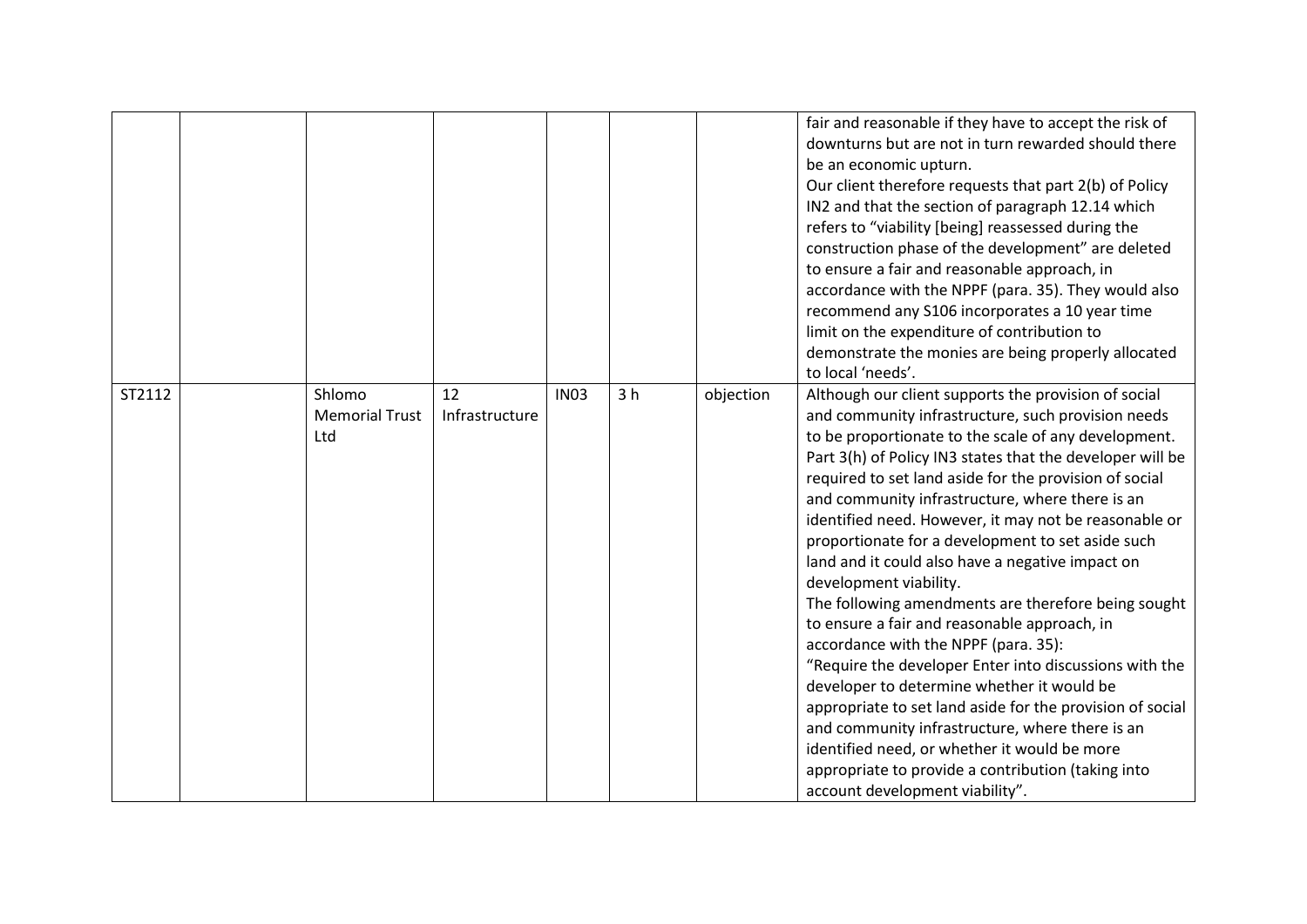| ST2112 |                      | Shlomo<br><b>Memorial Trust</b><br>Ltd | 12<br>Infrastructure | <b>IN06</b> | c iii |         | Our client is concerned about the reference to new<br>developments being no more than 400m from a bus<br>stop in Policy IN6(c)(iii). This is onerous and is not a<br>national requirement. The following change is<br>therefore sought:<br>"Where appropriate and necessary, All new homes<br>and commercial development must be no more than<br>400m from a bus stop should have good access to<br>available bus services."                                                                                                                                                                                                                                                                                                                                                                                                                                                                          |
|--------|----------------------|----------------------------------------|----------------------|-------------|-------|---------|-------------------------------------------------------------------------------------------------------------------------------------------------------------------------------------------------------------------------------------------------------------------------------------------------------------------------------------------------------------------------------------------------------------------------------------------------------------------------------------------------------------------------------------------------------------------------------------------------------------------------------------------------------------------------------------------------------------------------------------------------------------------------------------------------------------------------------------------------------------------------------------------------------|
| ST2114 | <b>Andrew Walker</b> | <b>Nexus</b>                           | 12<br>Infrastructure | <b>IN06</b> |       | comment | Thank you for consulting Nexus on the pre-publication<br>draft Local Plan. Nexus would like to recognise the<br>hard work undertaken so far by the council to bring<br>the development of the Local Plan to this stage.<br>Nexus submits this response without prejudice and<br>reserves the right to amend its position if further<br>developments are made to the plan.<br>Following a review of the plan, Nexus wishes to<br>comment on two specific policies within the plan.<br>These are Policies IN6 and IN7.<br>Policy IN6 addresses many of the key criteria of the<br>Nexus Planning Liaison Policy which aims to provide<br>guidance to developers on what is required therefore<br>Nexus supports the policy but asks that the council<br>considers including reference to the Nexus Planning<br>Liaison Policy to signpost potential developers to it<br>when planning new developments. |
| ST2114 | <b>Andrew Walker</b> | <b>Nexus</b>                           | 12<br>Infrastructure | <b>IN07</b> |       | comment | Thank you for consulting Nexus on the pre-publication<br>draft Local Plan. Nexus would like to recognise the<br>hard work undertaken so far by the council to bring<br>the development of the Local Plan to this stage.<br>Nexus submits this response without prejudice and<br>reserves the right to amend its position if further<br>developments are made to the plan.                                                                                                                                                                                                                                                                                                                                                                                                                                                                                                                             |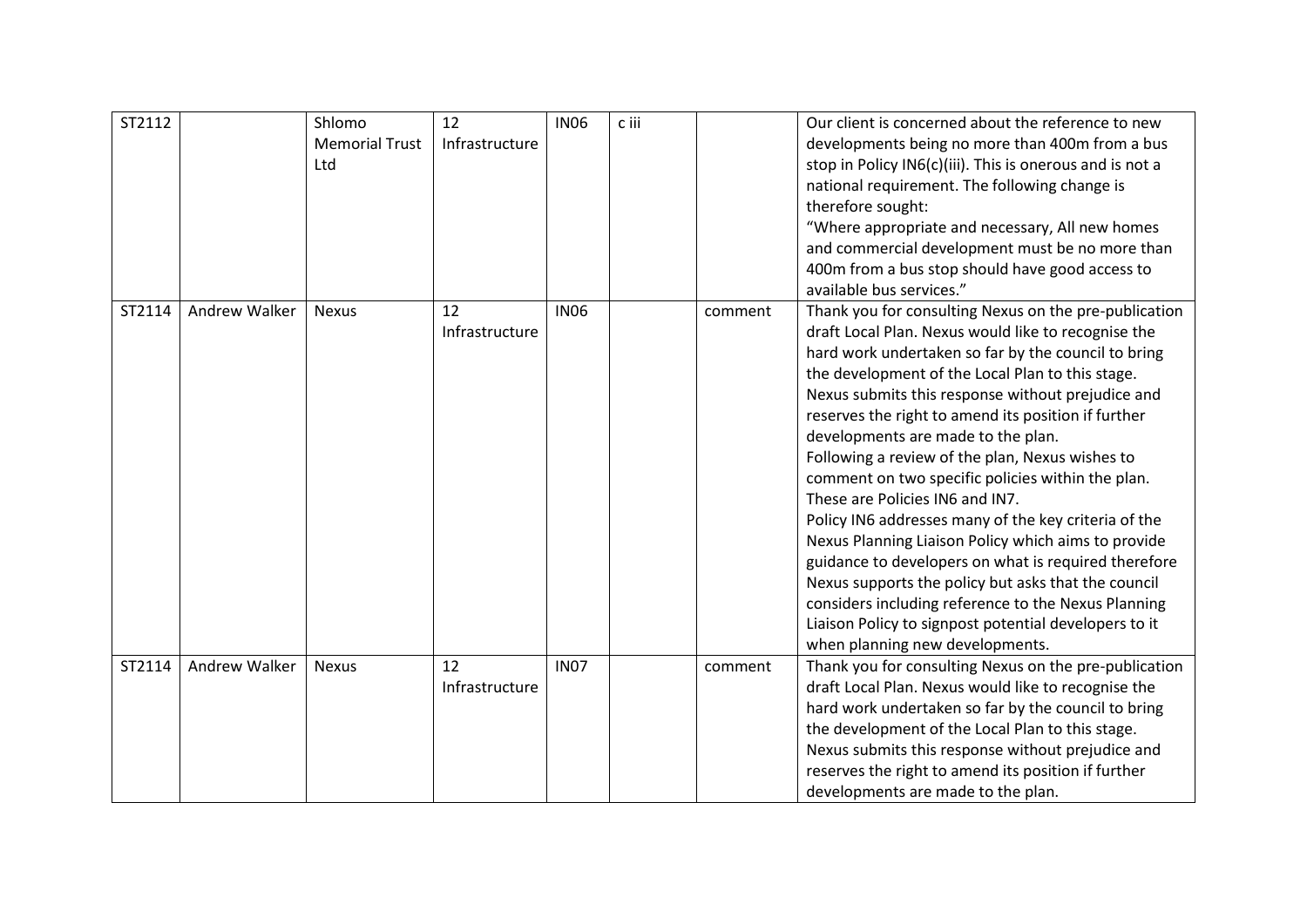|  |  |  | Following a review of the plan, Nexus wishes to           |
|--|--|--|-----------------------------------------------------------|
|  |  |  | comment on two specific policies within the plan.         |
|  |  |  | These are Policies IN6 and IN7.                           |
|  |  |  | Nexus supports in principle Policy IN7 however            |
|  |  |  | requires the council take additional steps to protect     |
|  |  |  | assets that are strategically significant to the delivery |
|  |  |  | of network extensions detailed in the 2016 Metro and      |
|  |  |  | Local Rail Strategy, which may be negatively impacted     |
|  |  |  | by future developments.                                   |
|  |  |  | Specifically, Policy IN7 states that the Council will     |
|  |  |  | safeguard land to enable additional park-and-ride         |
|  |  |  | facilities at existing metro stations. Nexus' own         |
|  |  |  | research suggests that existing park-and-ride provision   |
|  |  |  | within South Tyneside is predominantly used by local      |
|  |  |  | residents rather than people travelling from further      |
|  |  |  | away.                                                     |
|  |  |  | As well as enabling new park-and-ride sites, South        |
|  |  |  | Tyneside Council should work to promote active travel     |
|  |  |  | to Metro stations including improving walking and         |
|  |  |  | cycling links to reduce the number of short distance      |
|  |  |  | car trips and to promote park-and-ride opportunities      |
|  |  |  | to the wider region to reduce congestion on the area's    |
|  |  |  | road network.                                             |
|  |  |  | Nexus would like to see the policy also commit to         |
|  |  |  | protecting strategically significant land at sites where  |
|  |  |  | new Metro stations may be developed on alignments         |
|  |  |  | identified as potential network extensions.               |
|  |  |  | It is Nexus' view that a 5m buffer be applied to each     |
|  |  |  | side of the alignments proposed in point "a" of Policy    |
|  |  |  | IN7 to restrict any development that may inhibit the      |
|  |  |  | future expansion of the Metro network including the       |
|  |  |  | construction of the line and any new stations.            |
|  |  |  | Policy IN7 also refers to a new river crossing. At the    |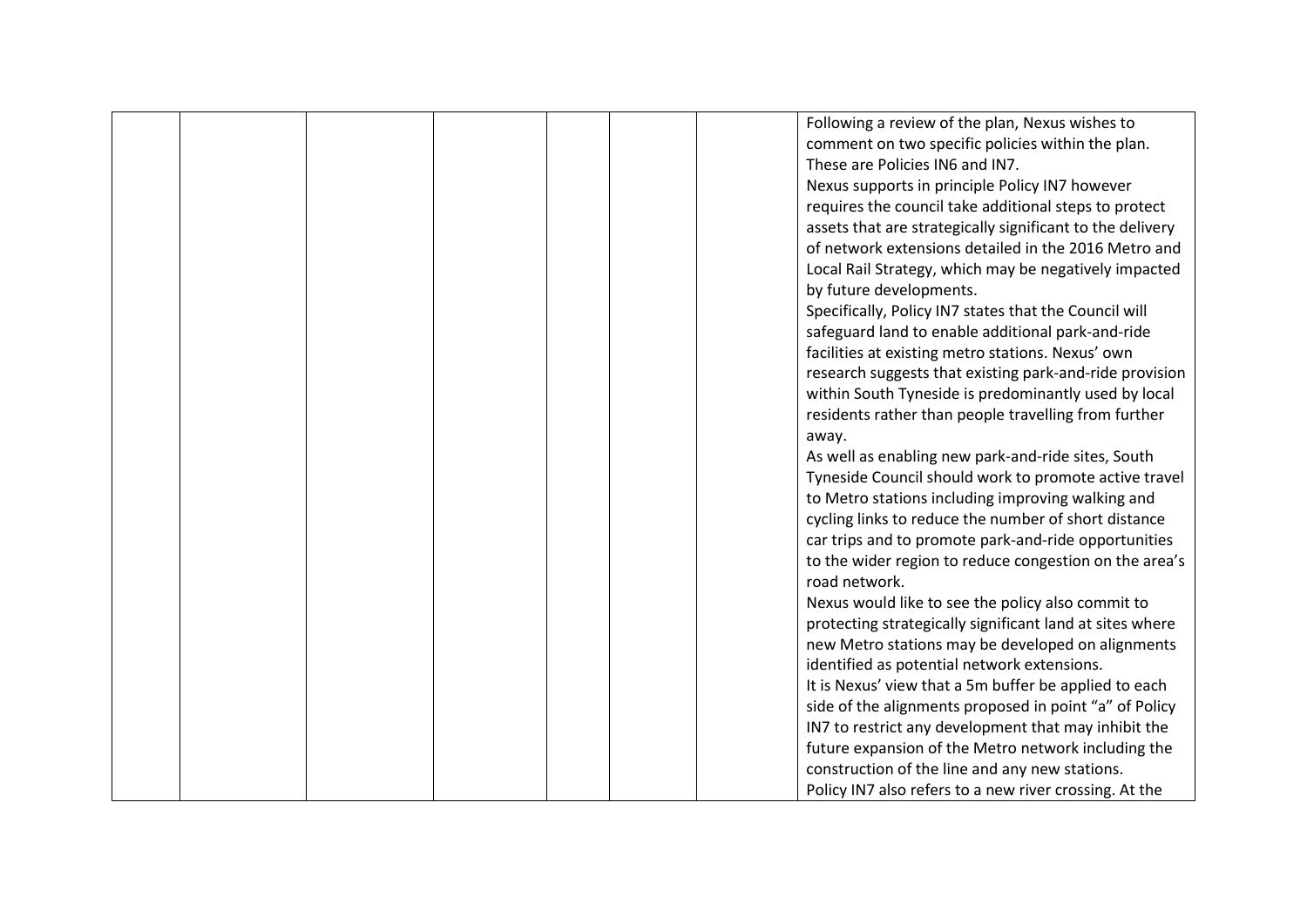|        |                         |                      |             |           | next stage of the development process of the Plan,<br>Nexus would like to see further clarification on this<br>crossing including mention of what method of crossing<br>this will be, whether a new bridge, tunnel or if this will<br>be a new ferry crossing.                                                                                                                                                                                                                                                                                                                                                                                                                                                                                                                                                                                                                             |
|--------|-------------------------|----------------------|-------------|-----------|--------------------------------------------------------------------------------------------------------------------------------------------------------------------------------------------------------------------------------------------------------------------------------------------------------------------------------------------------------------------------------------------------------------------------------------------------------------------------------------------------------------------------------------------------------------------------------------------------------------------------------------------------------------------------------------------------------------------------------------------------------------------------------------------------------------------------------------------------------------------------------------------|
| ST2117 | Church<br>Commissioners | 12<br>Infrastructure | <b>IN02</b> | comment   | 3.78 Our Client broadly supports the intentions of the<br>policy however we consider that the policy should<br>open with the following change: "Where appropriate,<br>new development will be required". This is in<br>accordance with paragraph 16 of the Framework<br>which sets out that plans should contain policies that<br>are "clearly written".<br>3.79 We also note paragraph 34 of the Framework<br>which states that policies setting out contributions<br>expected from development must not undermine the<br>delivery of the plan. We wish to restate that, until we<br>are able to view the Viability Report supporting the<br>Local Plan, we are not able to comment on how the<br>contributions would affect the delivery of the plan.<br>Therefore, we reserve the right to comment further,<br>until we have seen and reviewed the viability testing<br>and the report. |
| ST2117 | Church<br>Commissioners | 12<br>Infrastructure | <b>IN06</b> | Objection | 3.80 We support the intentions of the policy and agree<br>that an important consideration of promoting<br>sustainable development is wherever possible,<br>ensuring sustainable transport methods are<br>accessible, or can be supported by new development.<br>3.81 However, we are concerned by the inclusion in<br>part c) v. of the policy which states that proposals<br>must demonstrate how they sought to maximise<br>opportunities to improve accessibility to metro<br>stations.<br>3.82 The way the policy is currently worded would                                                                                                                                                                                                                                                                                                                                            |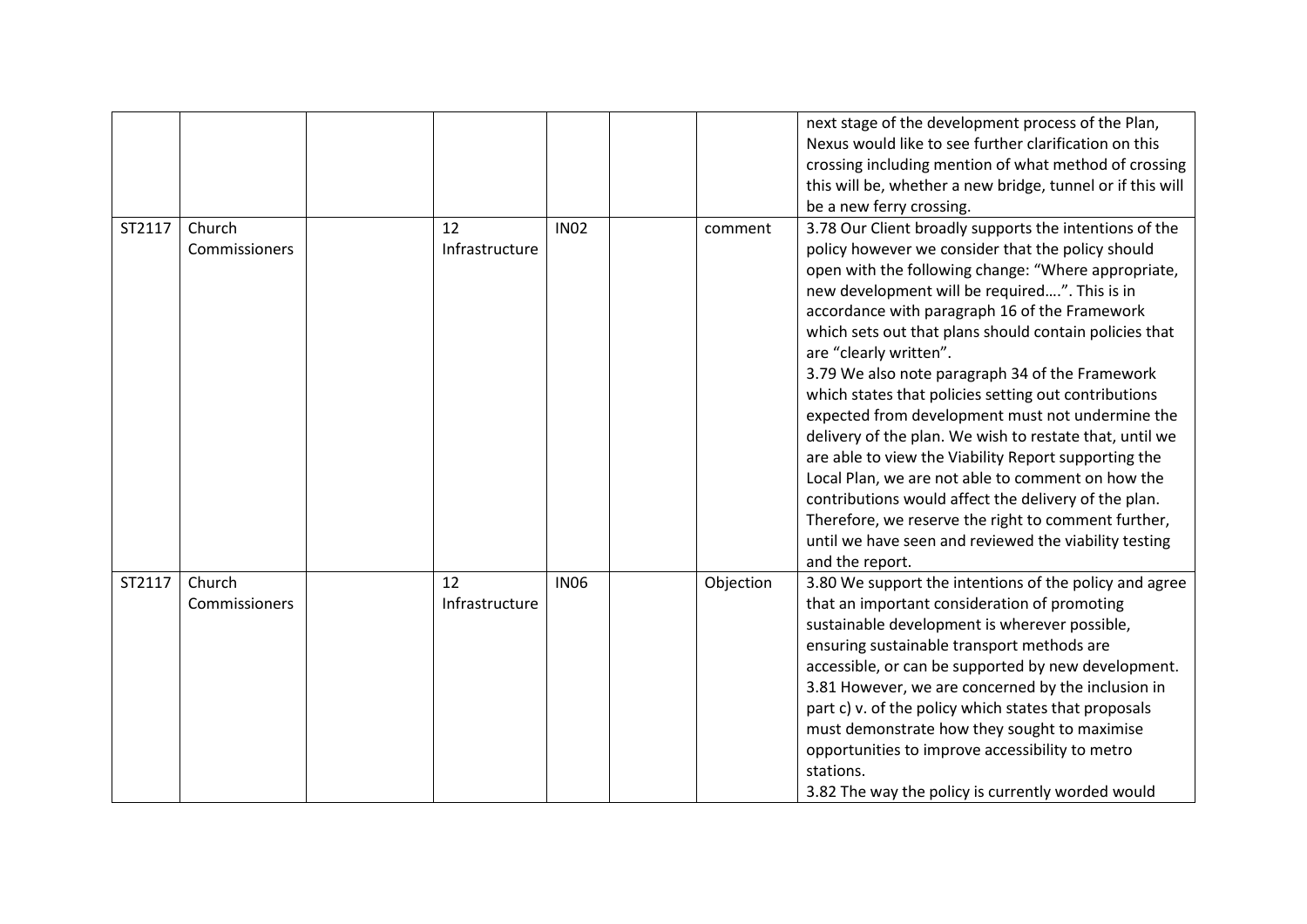|        |              |                                  |                      |             |         | suggest that the criteria specified in part c) is a<br>starting point for assessing development proposals.<br>Given the variance throughout South Tyneside, not all<br>areas of the authority are in close proximity to the<br>metro network. For example, the village of Whitburn<br>is approximately 2.68 kilometres from the nearest<br>metro station (Seaburn). We do not consider it<br>appropriate to impose this requirement throughout                                                                                                                                                                                                                                                                                                                                                                                                                                                                                                                                                                                                                                                              |
|--------|--------------|----------------------------------|----------------------|-------------|---------|-------------------------------------------------------------------------------------------------------------------------------------------------------------------------------------------------------------------------------------------------------------------------------------------------------------------------------------------------------------------------------------------------------------------------------------------------------------------------------------------------------------------------------------------------------------------------------------------------------------------------------------------------------------------------------------------------------------------------------------------------------------------------------------------------------------------------------------------------------------------------------------------------------------------------------------------------------------------------------------------------------------------------------------------------------------------------------------------------------------|
|        |              |                                  |                      |             |         | the Authority boundary, nor do we consider it justified<br>and therefore object to Policy IN6 on this point and                                                                                                                                                                                                                                                                                                                                                                                                                                                                                                                                                                                                                                                                                                                                                                                                                                                                                                                                                                                             |
|        |              |                                  |                      |             |         | propose its removal from the policy.                                                                                                                                                                                                                                                                                                                                                                                                                                                                                                                                                                                                                                                                                                                                                                                                                                                                                                                                                                                                                                                                        |
| ST2119 | Kath Lawless | <b>Newcastle City</b><br>Council | 12<br>Infrastructure | <b>IN07</b> | Support | Thank you for providing Newcastle City Council the<br>opportunity to submit representations on the South<br>Tyneside Local Plan. As we continue to implement the<br>Gateshead and Newcastle Core Strategy and Urban<br>Core Plan, and await the Inspector's Report on the<br>Newcastle Development Allocations Plan, the South<br>Tyneside Local Plan (STLP) Pre-Publication Draft will be<br>of strategic relevance to us as a neighbouring<br>authority.<br>The STLP Duty to Cooperate Position Statement<br>acknowledges the flow of South Tyneside residents<br>who travel to work in Newcastle, creating an<br>important functional relationship between the two<br>councils. Opportunities for strategic infrastructure<br>improvements are key to this relationship and can<br>help to improve the vibrancy of our Urban Core. We<br>therefore welcome proposals in Policy IN7 for<br>sustainable public transport improvements, including<br>the safeguarding of land for potential Metro and rail<br>line extensions, and collaborative working with<br>regional partners to improve bus services. |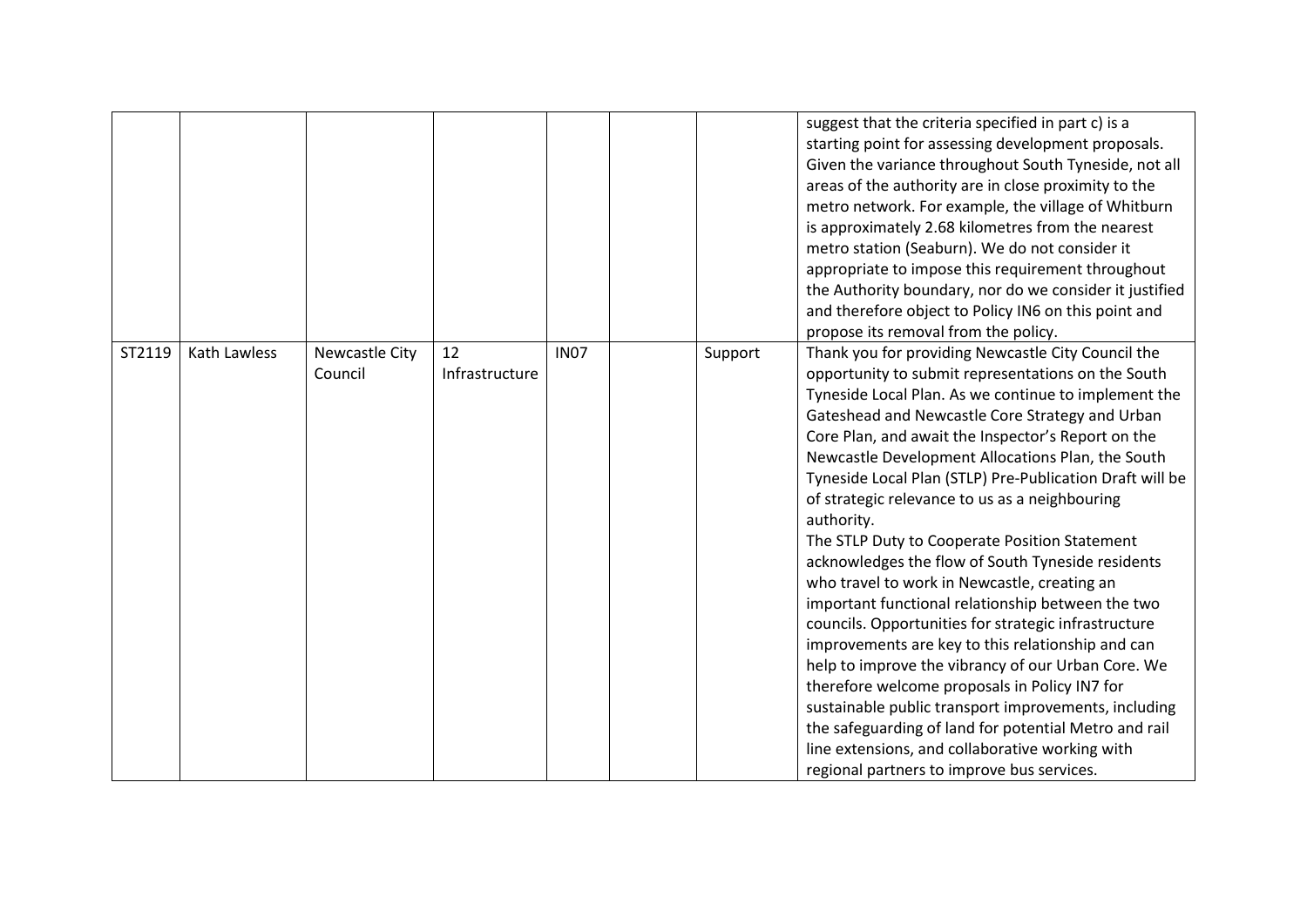| ST2119 | Kath Lawless       | Newcastle City<br>Council | 12<br>Infrastructure | <b>IN11</b> |    | Support   | Throckley Brickworks, to the west of Newcastle, is a<br>crucial facility for brickmaking and is reliant on raw<br>material extracted at Red Barns Quarry in West<br>Boldon. We support the restoration of Red Barns<br>Quarry to underpin investment at Throckley<br>Brickworks, and highlight the importance of ensuring<br>appropriate land-banks for the supply of minerals in<br>the Tyne and Wear region, as set out in Policy IN11.                                                                                                                                                                                                                                                                                                                                                                                          |
|--------|--------------------|---------------------------|----------------------|-------------|----|-----------|------------------------------------------------------------------------------------------------------------------------------------------------------------------------------------------------------------------------------------------------------------------------------------------------------------------------------------------------------------------------------------------------------------------------------------------------------------------------------------------------------------------------------------------------------------------------------------------------------------------------------------------------------------------------------------------------------------------------------------------------------------------------------------------------------------------------------------|
| ST2121 | Sheila Graber      |                           | 12<br>Infrastructure | <b>IN04</b> |    | objection | As policy IN4 does not identify 'suitable sites for<br>onshore wind energy generation' it, in effect, bans it<br>for the lifetime of the plan. Given that we're in a<br>climate emergency, I'd ask the council to reverse this<br>decision.                                                                                                                                                                                                                                                                                                                                                                                                                                                                                                                                                                                        |
| ST2122 | Brittany<br>Hansen |                           | 12<br>Infrastructure | <b>IN04</b> |    | objection | * As policy IN4 does not identify 'suitable sites for<br>onshore wind energy generation' it, in effect, bans it<br>for the lifetime of the plan. Given that we're in a<br>climate emergency, I'd ask the council to reverse this<br>decision.                                                                                                                                                                                                                                                                                                                                                                                                                                                                                                                                                                                      |
| ST2124 | P W Taylor         |                           | 12<br>Infrastructure | <b>IN07</b> | kv | objection | 5. Roads, traffic and Road Bridge<br>I have a major concern about the effect of the<br>proposed developments in Cleadon on the already<br>busy roads in the area, particularly those linking the<br>village to the west through Boldon to the A19 and<br>Newcastle. I understand that a road bridge is<br>proposed to replace the level crossings at Tileshed and<br>Boldon Lane partly to develop sites outside Cleadon,<br>but the effect will inevitably be to increase traffic<br>through Cleadon on either Moor Lane or Boldon Lane.<br>I also understand that a new Metro station (and car<br>park?) is proposed, the details of which (like the road<br>bridge) are not available. Both however will increase<br>rather than alleviate the traffic problems in Cleadon<br>itself. Major changes to the Sunderland Road/Moor |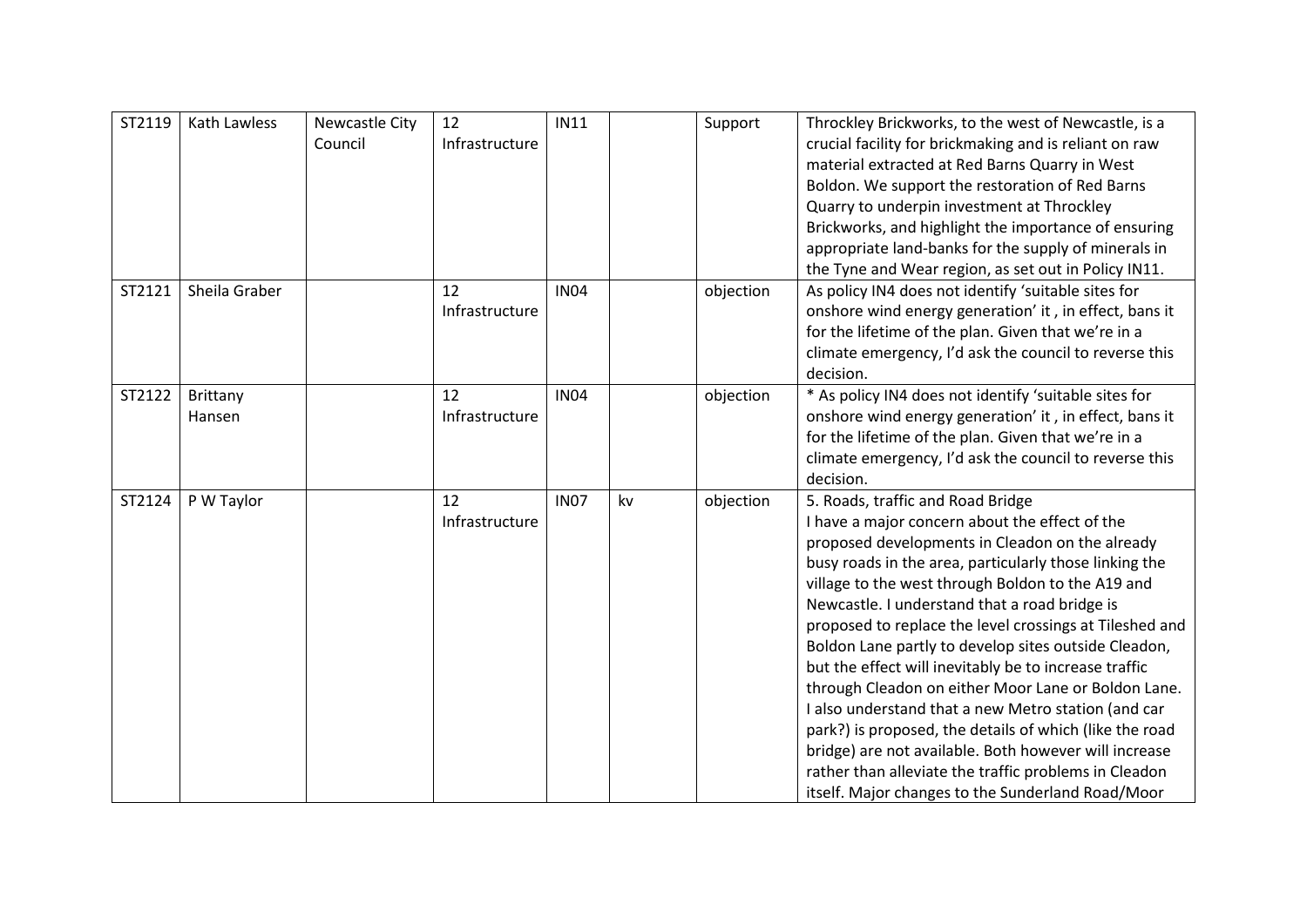|        |             |                      |             |           | Lane junction which would be necessary of the H3.70<br>were developed would further destroy the openness<br>of the Green Belt. I think it is likely that a high<br>proportion of occupants of houses in the proposed<br>developments would not be people working in South<br>Tyneside, significantly increasing commuter traffic.                                                                                                                                                                                                                                                                                                                                                                                                                                                                                                                                                                                                                                                                                                                                                                                                                                                                                                                                                                                                                                                                                                                                                                        |
|--------|-------------|----------------------|-------------|-----------|----------------------------------------------------------------------------------------------------------------------------------------------------------------------------------------------------------------------------------------------------------------------------------------------------------------------------------------------------------------------------------------------------------------------------------------------------------------------------------------------------------------------------------------------------------------------------------------------------------------------------------------------------------------------------------------------------------------------------------------------------------------------------------------------------------------------------------------------------------------------------------------------------------------------------------------------------------------------------------------------------------------------------------------------------------------------------------------------------------------------------------------------------------------------------------------------------------------------------------------------------------------------------------------------------------------------------------------------------------------------------------------------------------------------------------------------------------------------------------------------------------|
| ST2167 | Jean Eckert | 12<br>Infrastructure | <b>IN07</b> | Objection | This is also demonstrated in Policy IN7 where the<br>building of a road bridge to replace two level crossings<br>is referred to (but not actually stated) in many of the<br>site allocations key considerations (at least 4 depend<br>on this infrastructure before they are deliverable) For<br>example: H3.1 Land at Benton Road refers to "Trees<br>likely to be removed due to level crossing closure, so<br>noise implications would have to quantify".<br>This closure scheme is part of a regional transport<br>proposal. This infrastructure will also require Green<br>Belt deletion, but is not included in the total loss of<br>Green Belt calculations. (Its construction is also not<br>mentioned or referenced anywhere in the Plan other<br>than a single sentence in Policy IN7.)<br>The 'noise' referred to will be the significant rise in<br>traffic noise which is amplified above road noise levels<br>on such road bridges.<br>Removal of trees will also contribute to, and lose the<br>protection against, the increased pollution which will<br>be caused by this addition to the regional strategic<br>road network.<br>Construction of this road bridge and the subsequent<br>increase of traffic from development using this route,<br>will pose a significant threat to the distinct character<br>of the villages of Cleadon and East Boldon which this<br>Plan seeks to protect, and will have a major impact on<br>the health and wellbeing of all residents (current and |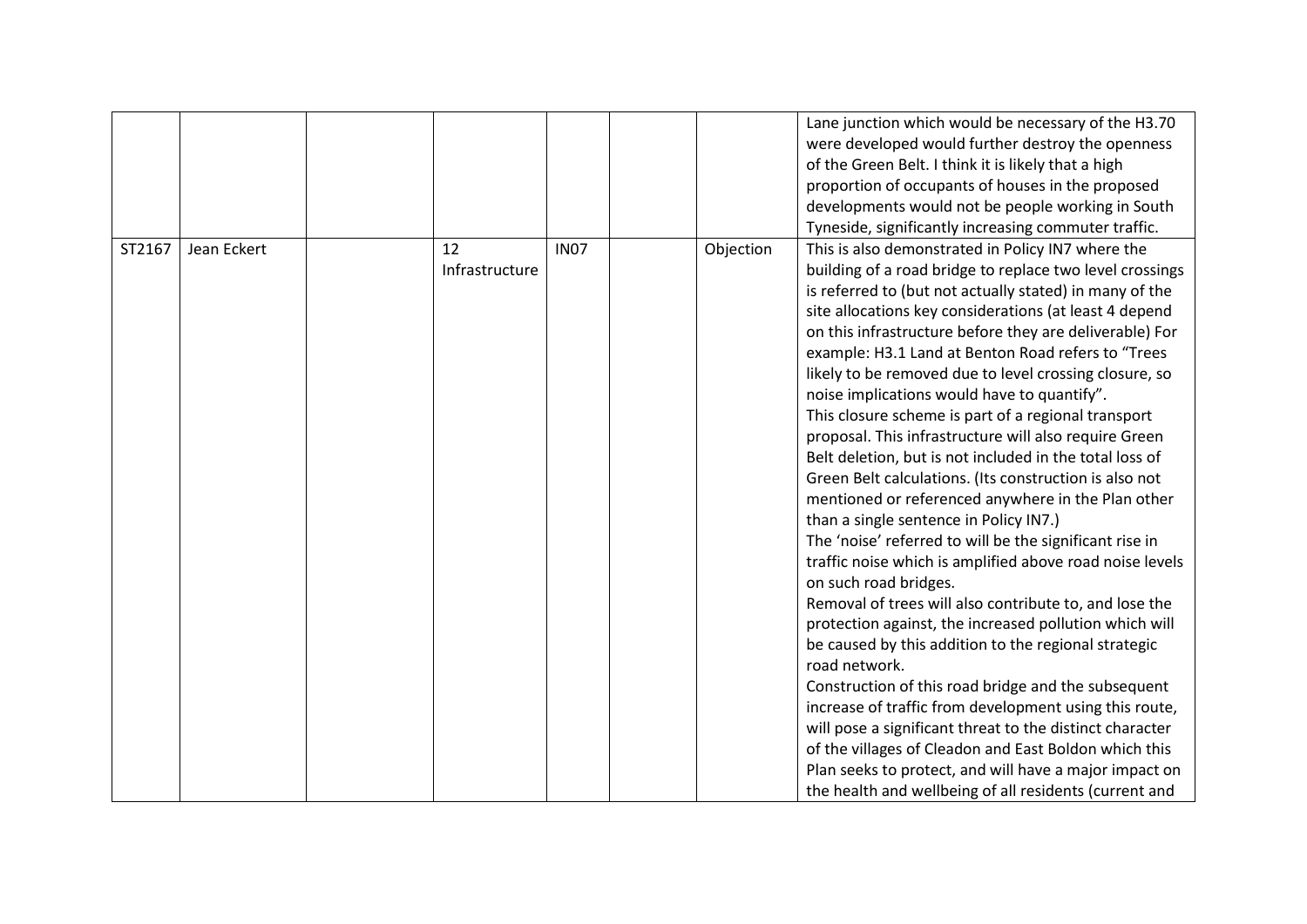|  |  |  | future) along the routes that feed in to the bridge and |
|--|--|--|---------------------------------------------------------|
|  |  |  | even more so for those residents along New Road and     |
|  |  |  | Boldon Colliery.                                        |
|  |  |  | How can infrastructure to support a 'green' bus route   |
|  |  |  | be a sustainable solution when the 'presumption of      |
|  |  |  | sustainability' is so strongly against the social and   |
|  |  |  | environmental objectives it is based on?                |
|  |  |  | Should co-operation with other regional transport       |
|  |  |  | policy makers not allow South Tyneside Council to       |
|  |  |  | make decisions on road infrastructure requirements      |
|  |  |  | (supporting the IAMP development), to be made in        |
|  |  |  | the best interests of the residents in South Tyneside?  |
|  |  |  | Other road schemes in South Tyneside, such as           |
|  |  |  | Lindisfarne and Testos roundabout, have been hailed     |
|  |  |  | as 'green successes' because these will lower carbon    |
|  |  |  | emissions by keeping a free flow of traffic: the road   |
|  |  |  | bridge will actually increase carbon emissions by       |
|  |  |  | allowing development to increase more traffic and       |
|  |  |  | then causing congestion in, particularly Cleadon and    |
|  |  |  | Boldon Colliery as traffic from the west of the bridge  |
|  |  |  | accumulates at the many junctions this route            |
|  |  |  | will have. An assumption of sustainability will allow   |
|  |  |  | this to happen. This must be challenged.                |
|  |  |  | Policy IN7 Accessible and Sustainable Travel (Strategic |
|  |  |  | Policy)                                                 |
|  |  |  | <b>OBJECT</b>                                           |
|  |  |  | The main reason I am objecting to this policy is        |
|  |  |  | because of the inclusion at:                            |
|  |  |  | IMPROVING CAPACITY ON THE NETWORK, item, k) v.          |
|  |  |  | Boldon and Tileshed Level Crossing Closure Scheme       |
|  |  |  | with new bridge and carriageways.                       |
|  |  |  | There is no other information given about the bridge    |
|  |  |  | in the Plan, although it is intimated that some sort of |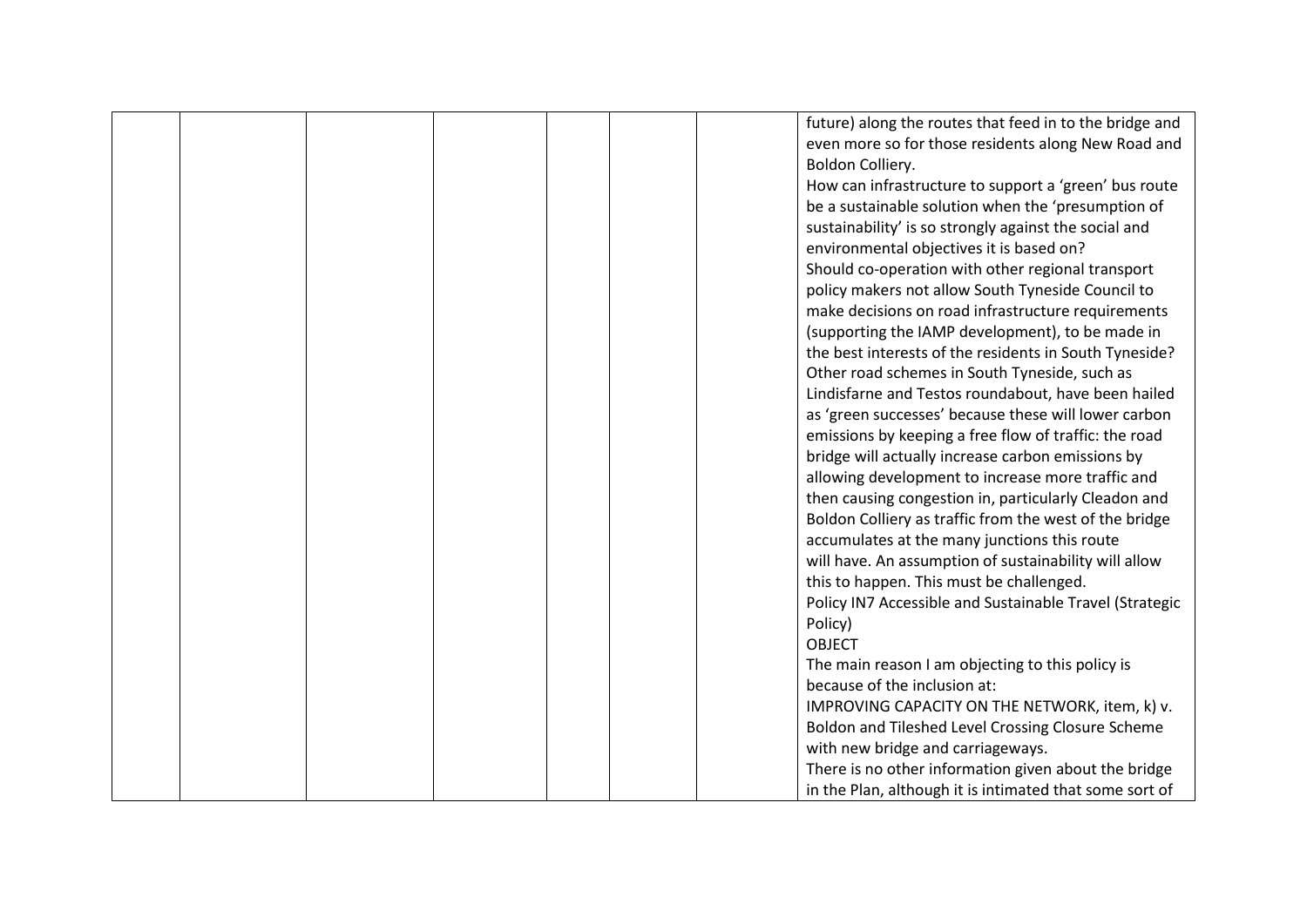|  |  |  | the 'improvements' to the road system are required         |
|--|--|--|------------------------------------------------------------|
|  |  |  |                                                            |
|  |  |  | before development of sites H3.1, H3.12, H3.59 and         |
|  |  |  | RG5 can go ahead.                                          |
|  |  |  | More information was found in an Infrastructure            |
|  |  |  | Delivery Plan schedule (when searching for                 |
|  |  |  | information about flood alleviation schemes,               |
|  |  |  | contained in the same document). Why is this               |
|  |  |  | information not given in the Policy IN7? Should there      |
|  |  |  | not be a transport policy document which discusses         |
|  |  |  | this?                                                      |
|  |  |  | This schedule informs that the road bridge will require    |
|  |  |  | funding which includes contributions from developers       |
|  |  |  | through "CIL" (which I think is the Community              |
|  |  |  | Infrastructure Levy); from Nexus and also funding          |
|  |  |  | from a regional transport fund, which, I have found,       |
|  |  |  | involves a bidding process.                                |
|  |  |  | The conclusion that is reached from this is that, unless   |
|  |  |  | development of the 4 sites (above) goes ahead then         |
|  |  |  | the bridge will not be funded and cannot be built. Yet     |
|  |  |  | it is in the Plan as part of improving capacity on the     |
|  |  |  | network and funding is being sought as being part of a     |
|  |  |  |                                                            |
|  |  |  | scheme to improve bus routes? There is only one bus        |
|  |  |  | that goes along this route which goes to Newcastle. It     |
|  |  |  | runs twice an hour. Is it really worth in excess of £20    |
|  |  |  | million to 'improve' this route? If that is the case, then |
|  |  |  | hiding this information shows that this policy cannot      |
|  |  |  | be justified.                                              |
|  |  |  | However, after further conjecture, from reading the        |
|  |  |  | key considerations of the site allocations in policy H3,   |
|  |  |  | then this would suggest it is more important to the        |
|  |  |  | main objective of the Local Plan to have this road         |
|  |  |  | bridge to 'open up development'.                           |
|  |  |  | This suggests that the sustainability assessments of       |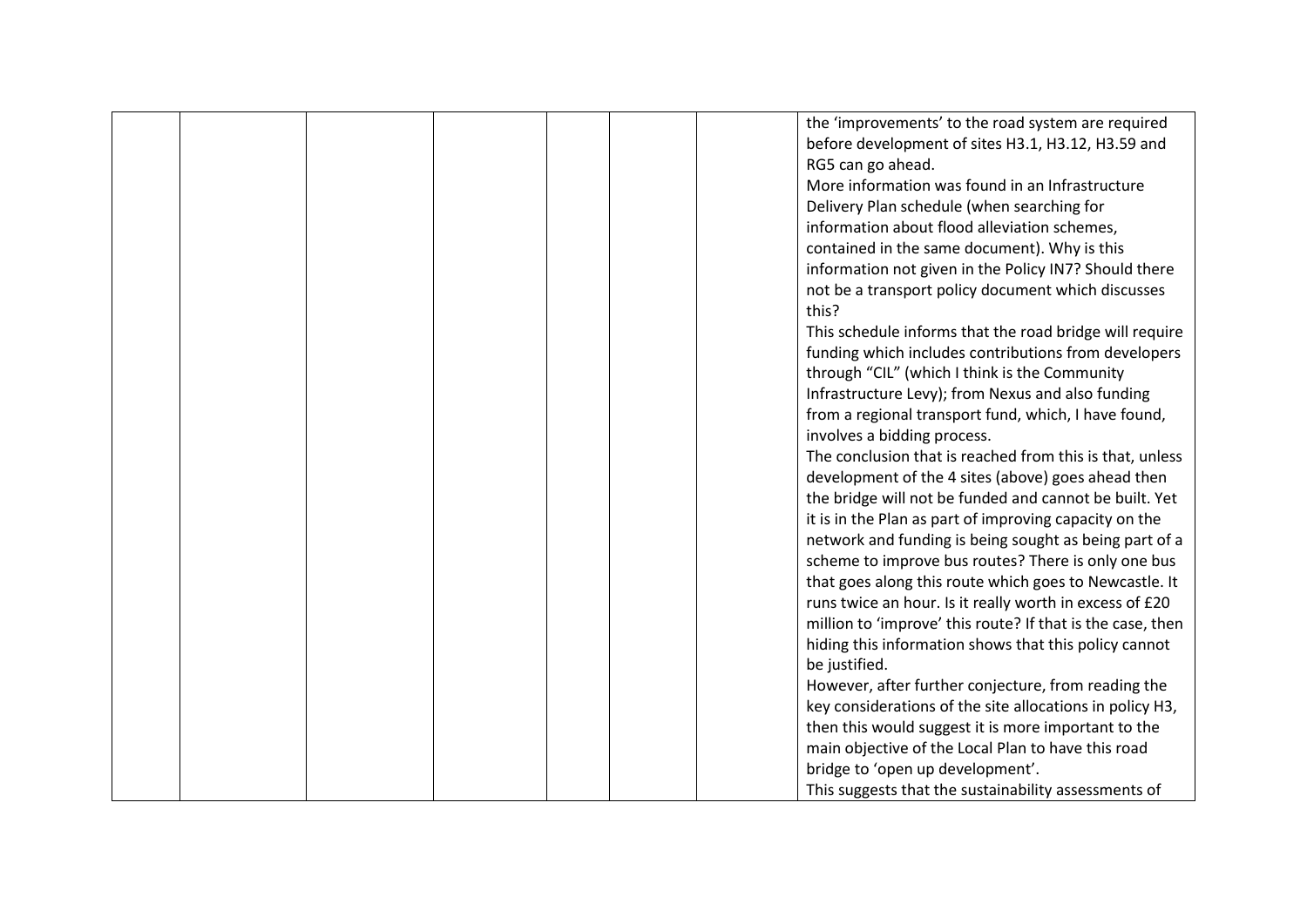|  |  |  | the sites, above, have not been assessed on current      |
|--|--|--|----------------------------------------------------------|
|  |  |  | road provision but on a predicted improvement in this    |
|  |  |  | being made by the road bridge? This puts the validity    |
|  |  |  | of these assessments into question and suggests that     |
|  |  |  | these developments cannot be sustainable.                |
|  |  |  | The impact of all of these sites being developed is      |
|  |  |  | obvious. A total of 1121 houses will be built. That is a |
|  |  |  | minimum of 1121 cars more than those currently           |
|  |  |  | using this route. Realistically this number could almost |
|  |  |  | double. Although two of these sites are close to East    |
|  |  |  | Boldon Metro station, at peak times this runs with a     |
|  |  |  | full capacity of passengers. The Metro cannot take       |
|  |  |  | another potential minimum of 1121 passengers or          |
|  |  |  | another minimum of 477 from development proposed         |
|  |  |  | in Cleadon or hundreds more from sites in East Boldon    |
|  |  |  | and Whitburn. A conservative estimate would be           |
|  |  |  | about 3,000 more cars per day using Benton               |
|  |  |  | Road/Boldon Lane, Tileshed Lane and then New Road        |
|  |  |  | to Boldon Colliery, which is already a very congested    |
|  |  |  | route, due to its links to Testo's and the A19 and A184  |
|  |  |  | AND the main road to the Asda hypermarket.               |
|  |  |  | Additional traffic from proposed development in          |
|  |  |  | Whitburn would also add to this and create more          |
|  |  |  | congestion both in the centre of Cleadon and the         |
|  |  |  | roads running through the village.                       |
|  |  |  | Closing the level crossing and building the road bridge  |
|  |  |  | would ruin the rural aspect of the approach to the       |
|  |  |  | village which Cleadon enjoys now and will have a         |
|  |  |  | critical impact on the special character of the          |
|  |  |  | village. Congestion caused by permanent heavy traffic    |
|  |  |  | through the village will also be a dangerous cause of    |
|  |  |  | pollution and air quality would suffer as a result. This |
|  |  |  | would be replicated in Boldon Colliery.                  |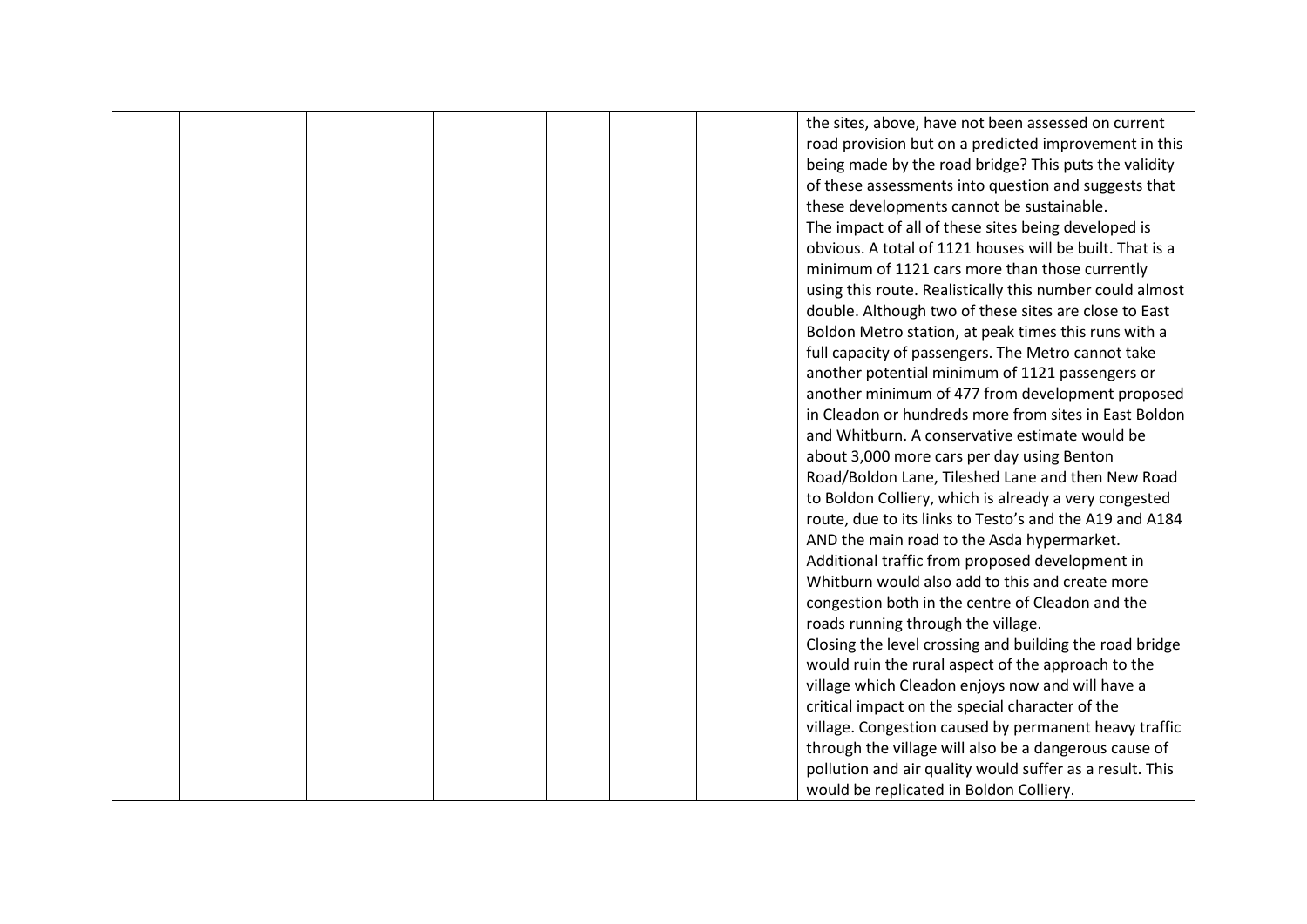|  |  |  | Should the health of residents be sacrificed so that      |
|--|--|--|-----------------------------------------------------------|
|  |  |  | regional transport policies* can be applied and so        |
|  |  |  | meet targets outside of this Plan? The answer must be     |
|  |  |  | 'No'. A policy which allows that cannot be justified.(*If |
|  |  |  | they exist. They are not included with the Plan.)         |
|  |  |  | The road bridge will be a major source of noise           |
|  |  |  | pollution. Such constructions in other parts of the       |
|  |  |  | country are known to amplify the noise of traffic. This   |
|  |  |  | will be in addition to the noise from the Metro and       |
|  |  |  | any additional freight trains which will be running       |
|  |  |  | along this stretch of track.                              |
|  |  |  | The position of the road bridge to take traffic across    |
|  |  |  | the Metro line at Benton Road and Tileshed Lane,          |
|  |  |  | means that this will have to be constructed on Green      |
|  |  |  | Belt land in an area that is at risk from flooding.       |
|  |  |  | Where the bridge will join New Road will also be close    |
|  |  |  | to the flood plain of the River Don This river and its    |
|  |  |  | tributaries will be at risk of more flooding if           |
|  |  |  | development goes ahead as this river and its tributary,   |
|  |  |  | Tileshed Burn, will be the receptors of all SuDs          |
|  |  |  | systems for development at IAMP and all proposed          |
|  |  |  | development to the east of Boldon - in addition to        |
|  |  |  | their present catchments, which include the present       |
|  |  |  | flood alleviation schemes in Cleadon. We do not know      |
|  |  |  | if any assessment has been made of these issues           |
|  |  |  | pertaining to the road bridge. It is irresponsible that   |
|  |  |  | this has been                                             |
|  |  |  | included in the Local Plan. The road bridge is not        |
|  |  |  | sustainable.                                              |
|  |  |  | Another entry in the Infastructure Delivery Plan          |
|  |  |  | schedule, revealed that there is also a new Metro         |
|  |  |  | station proposed to be built at Tileshed Lane/Boldon      |
|  |  |  | Lane. The capacity of the Metro system has already        |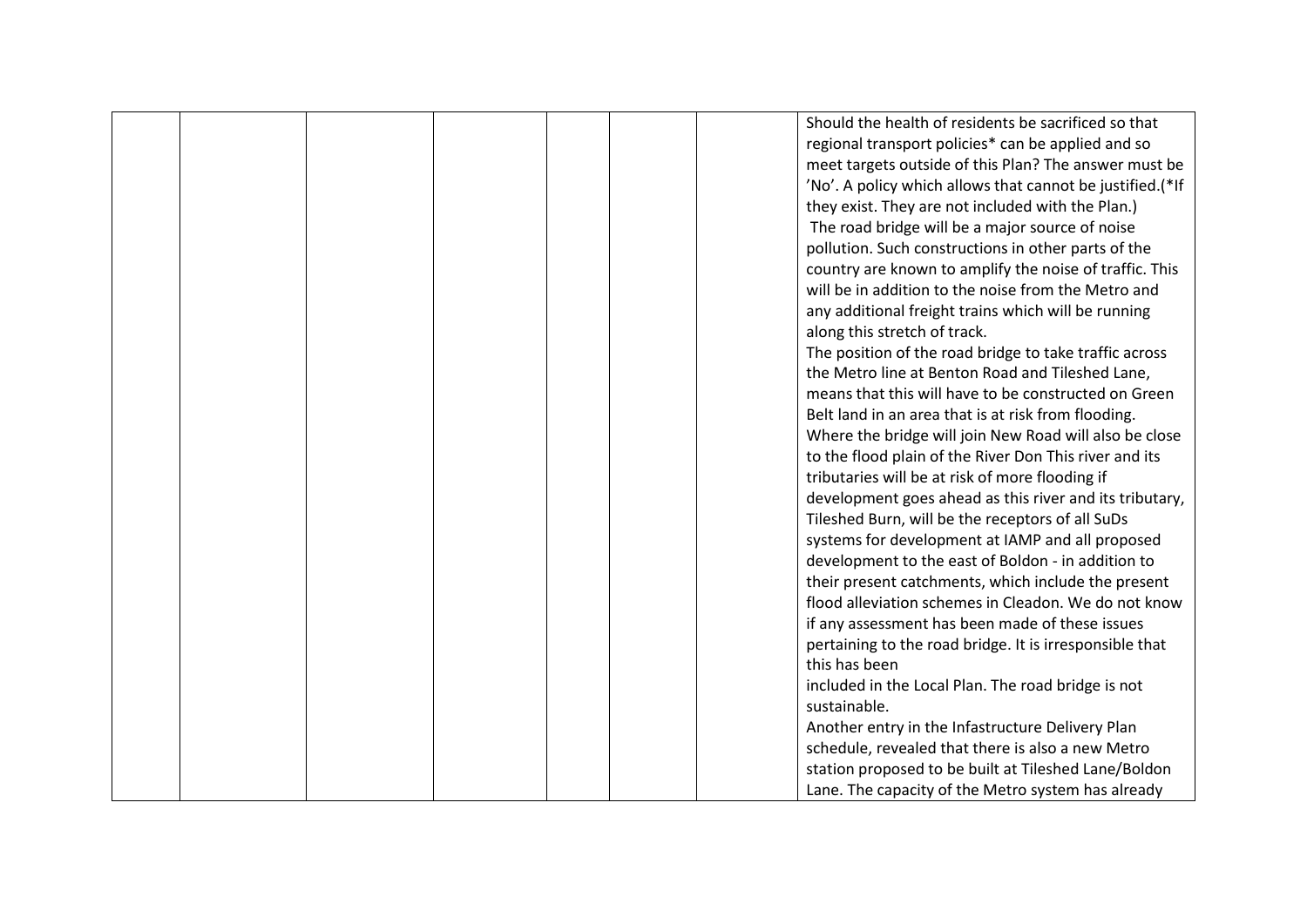|        |                         |                      |                      |             | been mentioned as a negative to any development in<br>the area being sustainable. The detrimental<br>environmental impact from an additional increase in<br>traffic caused by another Metro station, will just<br>compound this. South Tyneside Council has recently<br>announced a Climate Emergency to prevent an                                                                                                                                                                                                                                                                                                                                                                                |
|--------|-------------------------|----------------------|----------------------|-------------|----------------------------------------------------------------------------------------------------------------------------------------------------------------------------------------------------------------------------------------------------------------------------------------------------------------------------------------------------------------------------------------------------------------------------------------------------------------------------------------------------------------------------------------------------------------------------------------------------------------------------------------------------------------------------------------------------|
|        |                         |                      |                      |             | environmental<br>crisis in the Borough. This will include the Council<br>promoting carbon reduction throughout the Borough<br>and also producing a Climate Change Strategy which<br>will set clear targets for carbon reduction. This<br>strategy will be considered in March 2020 and will set<br>an action plan for the following 5 years. This coincides                                                                                                                                                                                                                                                                                                                                        |
|        |                         |                      |                      |             | with the expected delivery of many of the proposed<br>development sites in the areas surrounding the road<br>bridge. The timescale for the road bridge is 2024. If<br>action against climate change is being taken seriously<br>the Local Plan cannot deliver the proposals in this<br>policy.<br>This policy must be withdrawn. It is not sound.                                                                                                                                                                                                                                                                                                                                                  |
| ST2171 | Anneliese<br>Hutchinson | Gateshead<br>Council | 12<br>Infrastructure | <b>IN07</b> | With regard to the Plan's approach to transport, we<br>welcome South Tyneside's support for the<br>development of the Metro and Rail networks in the<br>North East (Policy IN7). We would also welcome<br>continued engagement on the location and access<br>arrangements for any new Metro station proposal at<br>Mill Lane. Similarly, Gateshead Council is happy to<br>work with South Tyneside Council where any cross-<br>border improvements for bus services can be<br>identified, particularly in the delivery of the<br>commitments made in the IAMP Area Action Plan.<br>Given the potential nature of trip patterns, the levels<br>of traffic already seen on the local road network in |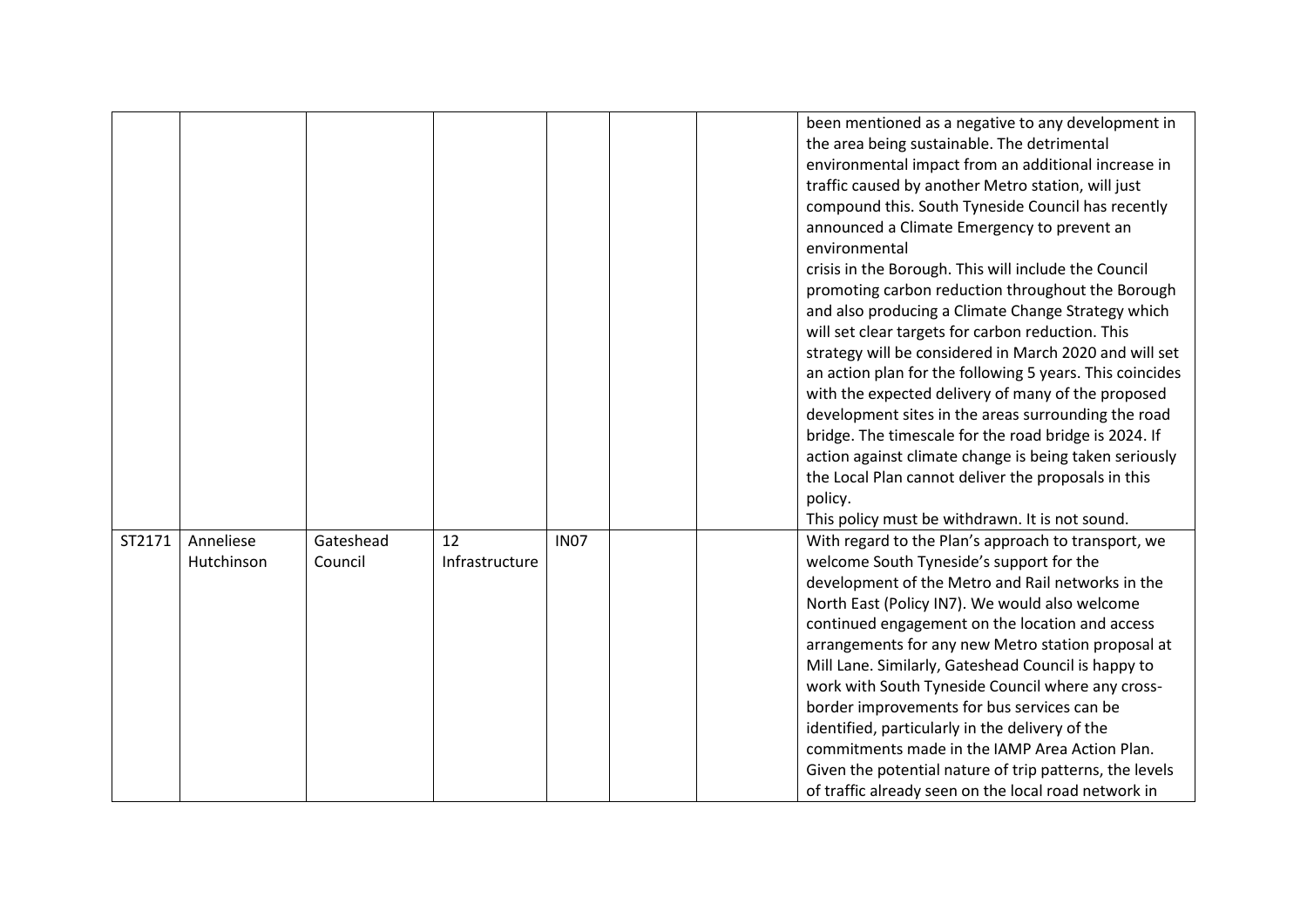|        |                      |            |                      |             |                |           | East Gateshead through to the Tyne Bridge, and the<br>issues this presents in terms of air quality, we will be<br>keen to see the outcomes of the Plan's traffic<br>modelling exercises at the earliest opportunity.                                                                                                                                                                                                                                                                                                                                                                          |
|--------|----------------------|------------|----------------------|-------------|----------------|-----------|-----------------------------------------------------------------------------------------------------------------------------------------------------------------------------------------------------------------------------------------------------------------------------------------------------------------------------------------------------------------------------------------------------------------------------------------------------------------------------------------------------------------------------------------------------------------------------------------------|
| ST2176 | <b>Neil Westwick</b> | Lichfields | 12<br>Infrastructure | <b>IN01</b> | $\mathsf b$    | objection | Policy IN(b) refers to "where appropriate, [seeking] to<br>improve any deficiencies in existing provision".<br>However, it would be unreasonable for a development<br>to have to rectify / improve existing deficiencies in<br>provision in an area. Such an approach would conflict<br>with the tests for planning obligations as set out in the<br>Community Infrastructure Regulations (Regulation<br>122(2)) and the NPPF (para. 56). To ensure a sound<br>Plan that is consistent with national legislation and<br>policy, it is requested that this text is deleted from the<br>policy. |
| ST2176 | Neil Westwick        | Lichfields | 12<br>Infrastructure | <b>IN01</b> | d              | objection | Policy IN1(d) refers to 'world class' digital<br>infrastructure; however, its exact definition and the<br>cost implications of providing such infrastructure is<br>unclear. It is therefore suggested that this word is<br>deleted from the policy.                                                                                                                                                                                                                                                                                                                                           |
| ST2176 | <b>Neil Westwick</b> | Lichfields | 12<br>Infrastructure | <b>IN02</b> | 1              | support   | Our client supports draft Policy IN2 (1) which states<br>that regard will be given to the impact of<br>contributions on the economic viability of the scheme.                                                                                                                                                                                                                                                                                                                                                                                                                                 |
| ST2176 | Neil Westwick        | Lichfields | 12<br>Infrastructure | <b>IN02</b> | 2 <sub>b</sub> | objection | However, our client is concerned about part 2(b) of<br>this policy which advises that the council may<br>"consider alternative phasing, through the<br>development period, of any contributions where to do<br>so would sufficiently improve the viability of the<br>scheme to enable payment."<br>The development industry requires certainty and<br>including a review mechanism in any Section 106<br>Agreement which could potentially trigger an<br>unforeseen payment at a later date would create an                                                                                   |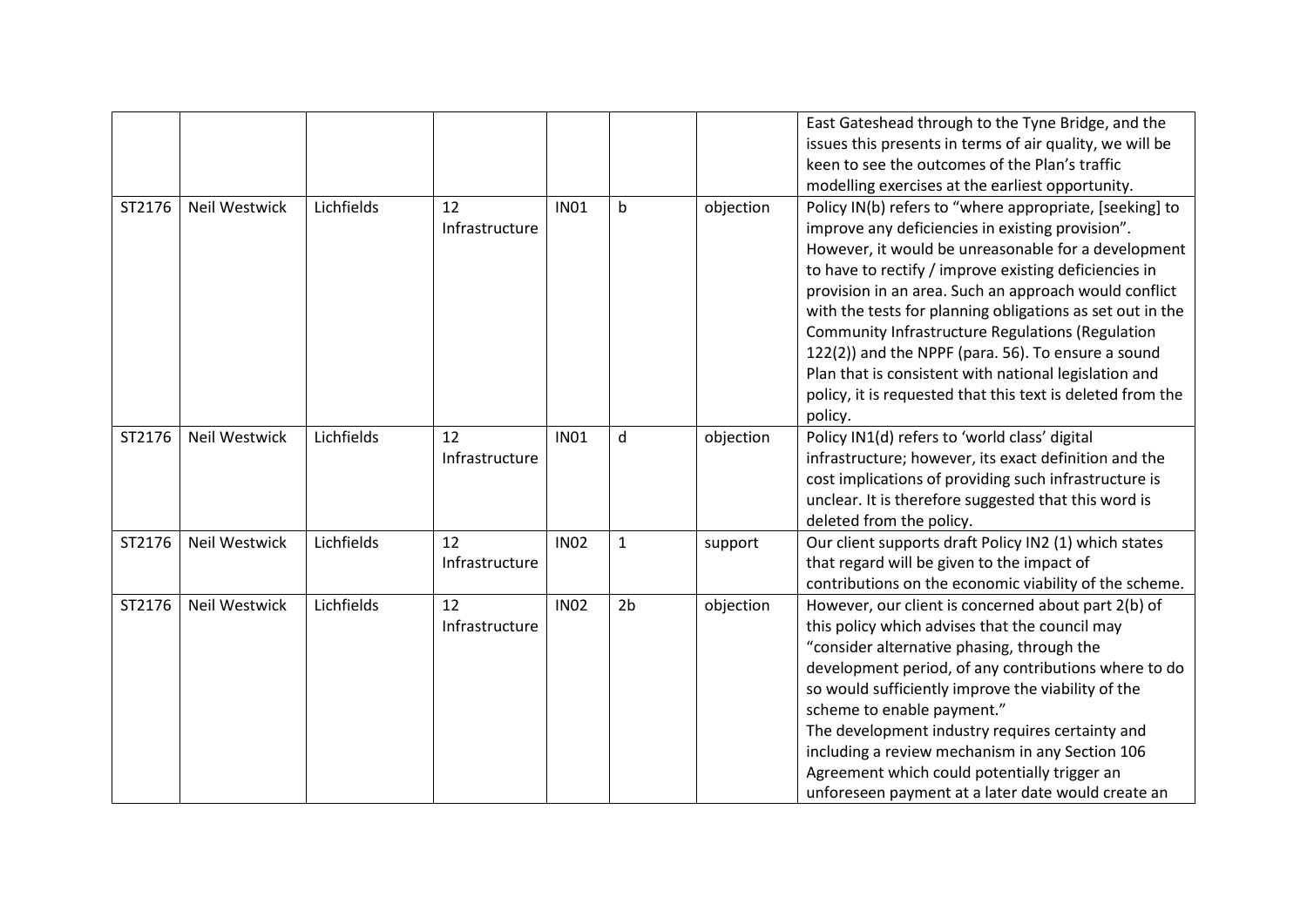|        |               |            |                      |             |       |           | uncertain approach. Indeed, the council has not<br>suggested including a review mechanism that would<br>enable a lower contribution to be paid in the future<br>there be an economic downturn. Once the level of<br>contributions are agreed and a Section 106 Agreement<br>is signed, the development industry then has to accept<br>any up or down turns in the market. It would not be<br>fair and reasonable if they have to accept the risk of<br>downturns but are not in turn rewarded should there<br>be an economic upturn.<br>Our client therefore requests that part 2(b) of Policy<br>IN2 and that the section of paragraph 12.14 which<br>refers to "viability [being] reassessed during the<br>construction phase of the development" are deleted<br>to ensure a fair and reasonable approach, in<br>accordance with the NPPF (para. 35). They would also<br>recommend any S106 incorporates a 10 year time |
|--------|---------------|------------|----------------------|-------------|-------|-----------|---------------------------------------------------------------------------------------------------------------------------------------------------------------------------------------------------------------------------------------------------------------------------------------------------------------------------------------------------------------------------------------------------------------------------------------------------------------------------------------------------------------------------------------------------------------------------------------------------------------------------------------------------------------------------------------------------------------------------------------------------------------------------------------------------------------------------------------------------------------------------------------------------------------------------|
|        |               |            |                      |             |       |           | limit on the expenditure of contribution to<br>demonstrate the monies are being properly allocated<br>to local 'needs'.                                                                                                                                                                                                                                                                                                                                                                                                                                                                                                                                                                                                                                                                                                                                                                                                   |
| ST2176 | Neil Westwick | Lichfields | 12<br>Infrastructure | <b>IN02</b> | 12.14 | objection | However, our client is concerned about part 2(b) of<br>this policy which advises that the council may<br>"consider alternative phasing, through the<br>development period, of any contributions where to do<br>so would sufficiently improve the viability of the<br>scheme to enable payment."<br>The development industry requires certainty and<br>including a review mechanism in any Section 106<br>Agreement which could potentially trigger an<br>unforeseen payment at a later date would create an<br>uncertain approach. Indeed, the council has not<br>suggested including a review mechanism that would<br>enable a lower contribution to be paid in the future                                                                                                                                                                                                                                               |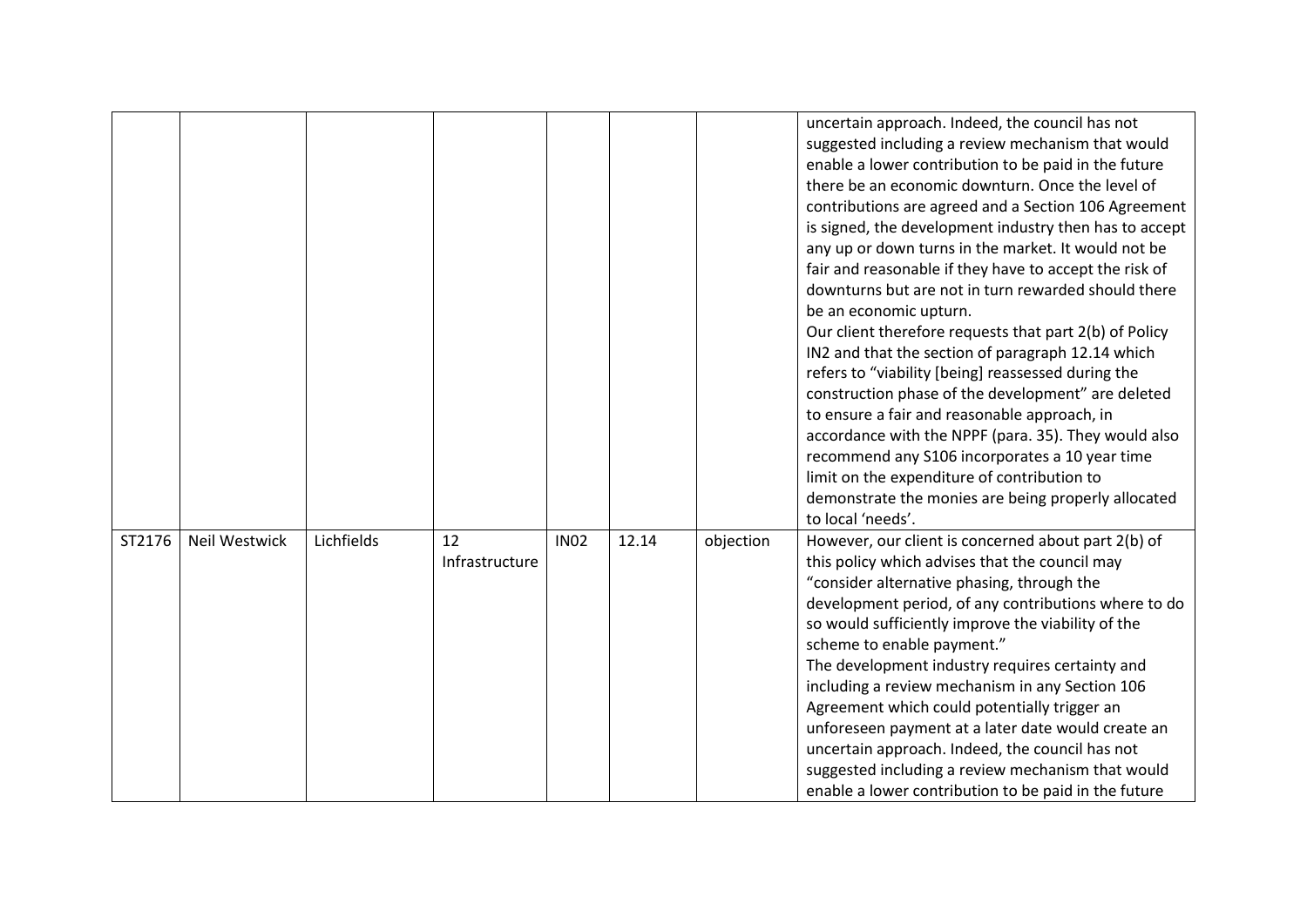|        |                      |            |                |             |    | there be an economic downturn. Once the level of          |
|--------|----------------------|------------|----------------|-------------|----|-----------------------------------------------------------|
|        |                      |            |                |             |    | contributions are agreed and a Section 106 Agreement      |
|        |                      |            |                |             |    | is signed, the development industry then has to accept    |
|        |                      |            |                |             |    | any up or down turns in the market. It would not be       |
|        |                      |            |                |             |    | fair and reasonable if they have to accept the risk of    |
|        |                      |            |                |             |    | downturns but are not in turn rewarded should there       |
|        |                      |            |                |             |    | be an economic upturn.                                    |
|        |                      |            |                |             |    | Our client therefore requests that part 2(b) of Policy    |
|        |                      |            |                |             |    | IN2 and that the section of paragraph 12.14 which         |
|        |                      |            |                |             |    | refers to "viability [being] reassessed during the        |
|        |                      |            |                |             |    | construction phase of the development" are deleted        |
|        |                      |            |                |             |    | to ensure a fair and reasonable approach, in              |
|        |                      |            |                |             |    | accordance with the NPPF (para. 35). They would also      |
|        |                      |            |                |             |    | recommend any S106 incorporates a 10 year time            |
|        |                      |            |                |             |    | limit on the expenditure of contribution to               |
|        |                      |            |                |             |    | demonstrate the monies are being properly allocated       |
|        |                      |            |                |             |    | to local 'needs'.                                         |
| ST2176 | <b>Neil Westwick</b> | Lichfields | 12             | <b>IN03</b> | 3h | Although our client supports the provision of social      |
|        |                      |            | Infrastructure |             |    | and community infrastructure, such provision needs        |
|        |                      |            |                |             |    | to be proportionate to the scale of any development.      |
|        |                      |            |                |             |    | Part 3(h) of Policy IN3 states that the developer will be |
|        |                      |            |                |             |    | required to set land aside for the provision of social    |
|        |                      |            |                |             |    | and community infrastructure, where there is an           |
|        |                      |            |                |             |    | identified need. However, it may not be reasonable or     |
|        |                      |            |                |             |    | proportionate for a development to set aside such         |
|        |                      |            |                |             |    | land and it could also have a negative impact on          |
|        |                      |            |                |             |    | development viability.                                    |
|        |                      |            |                |             |    | The following amendments are therefore being sought       |
|        |                      |            |                |             |    | to ensure a fair and reasonable approach, in              |
|        |                      |            |                |             |    | accordance with the NPPF (para. 35):                      |
|        |                      |            |                |             |    | "Require the developer Enter into discussions with the    |
|        |                      |            |                |             |    | developer to determine whether it would be                |
|        |                      |            |                |             |    | appropriate to set land aside for the provision of social |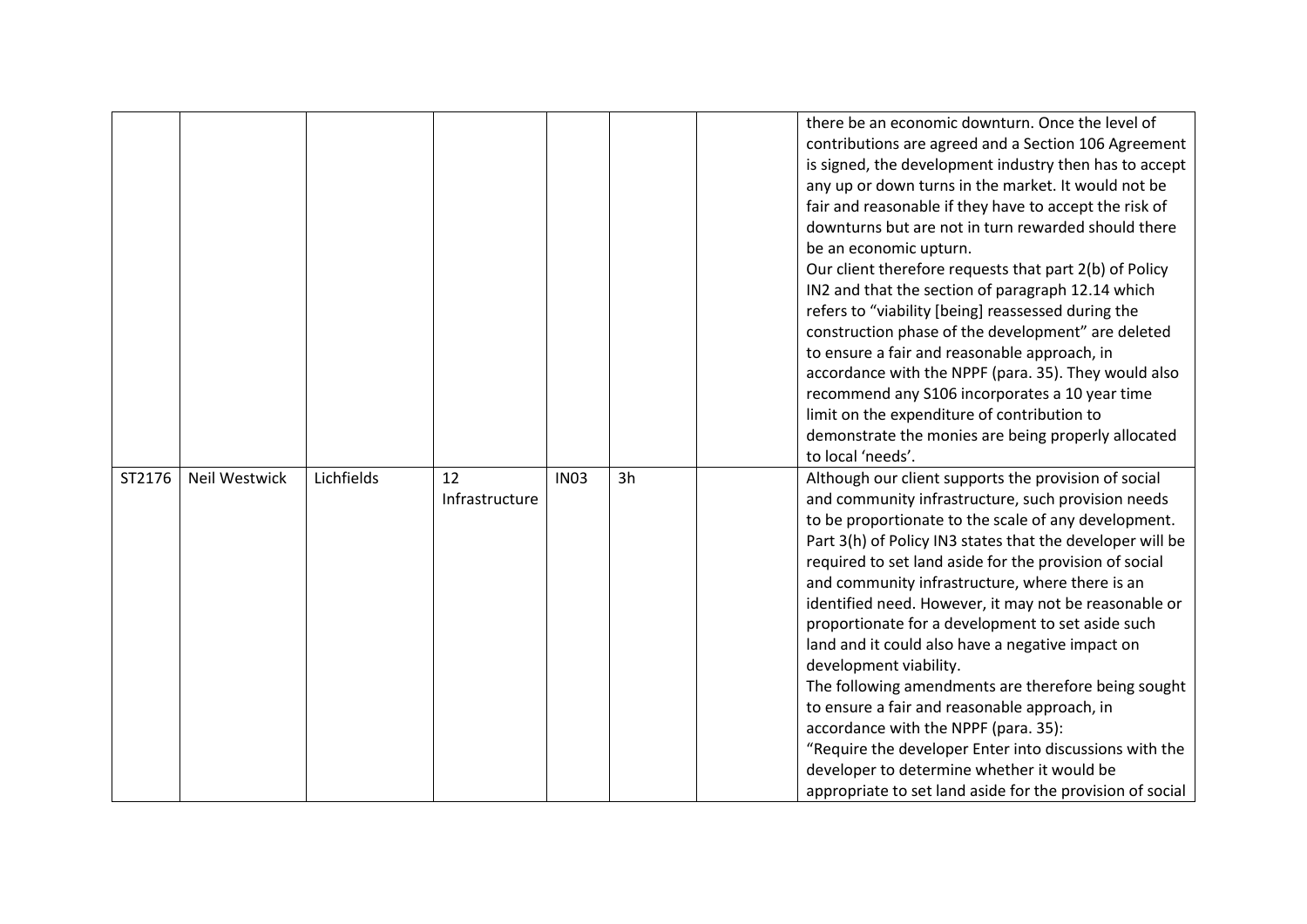| ST2176 | Neil Westwick                                               | Lichfields | 12<br>Infrastructure | <b>IN06</b> | c iii |           | and community infrastructure, where there is an<br>identified need, or whether it would be more<br>appropriate to provide a contribution (taking into<br>account development viability".<br>Our client is concerned about the reference to new<br>developments being no more than 400m from a bus<br>stop in Policy IN6(c)(iii). This is onerous and is not a<br>national requirement. The following change is<br>therefore sought:<br>"Where appropriate and necessary, All new homes<br>and commercial development must be no more than<br>400m from a bus stop should have good access to<br>available bus services."                                                                                                                                                                                                                                                                                                                                                                                                                                                                      |
|--------|-------------------------------------------------------------|------------|----------------------|-------------|-------|-----------|-----------------------------------------------------------------------------------------------------------------------------------------------------------------------------------------------------------------------------------------------------------------------------------------------------------------------------------------------------------------------------------------------------------------------------------------------------------------------------------------------------------------------------------------------------------------------------------------------------------------------------------------------------------------------------------------------------------------------------------------------------------------------------------------------------------------------------------------------------------------------------------------------------------------------------------------------------------------------------------------------------------------------------------------------------------------------------------------------|
| ST2181 | Cleadon and<br>East Boldon<br><b>Branch Labour</b><br>Party |            | 12<br>Infrastructure | <b>IN07</b> |       | objection | We have long campaigned for the expansion of the<br>Park and Ride facilities at East Boldon station.<br>The current car park is constantly at capacity and<br>demand leads to parking problems in surrounding<br>roads and streets. The statement in this policy must<br>be, more specific with regard to additional parking.<br>The policy proposes to safeguard land to enable<br>additional park and ride facilities at existing metro<br>stations but is not specific about East Boldon.<br>The proposed improvement of the local highway<br>network at Boldon and Tileshed Level Crossing<br>Scheme with new bridge and carriageways is causing<br>concerns to local residents.<br>It is at the very early stages of design and full public<br>consultation on its design is required as a matter of<br>urgency. The Council has made a bid to the<br>Department of Transport for funding and if this is not<br>successful then there are also concerns. The Council<br>have stated that full barriers as proposed by Network<br>Rail "will significantly increase the time in which the |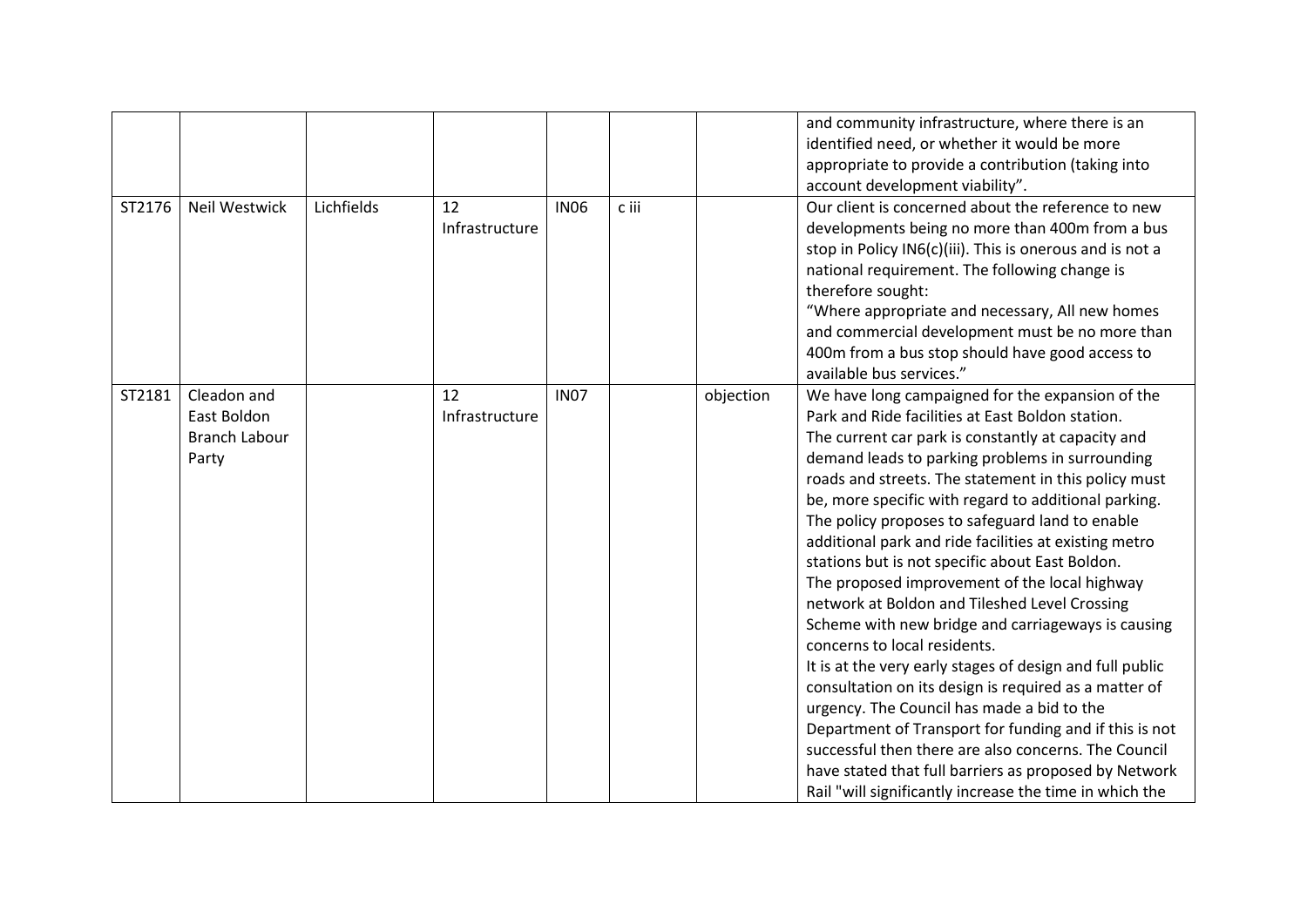|        |               |                       |                |             |         | level crossings are in operation and will increase        |
|--------|---------------|-----------------------|----------------|-------------|---------|-----------------------------------------------------------|
|        |               |                       |                |             |         | delays and congestion." The addition of new housing       |
|        |               |                       |                |             |         | in this area will only make this worse.                   |
|        |               |                       |                |             |         | We are also concerned about its impact on existing        |
|        |               |                       |                |             |         | properties and on Tileshed Nature Reserve.                |
| ST2185 | James Seabury | <b>Banks Property</b> | 12             | <b>IN01</b> | comment | 5.                                                        |
|        |               |                       | Infrastructure |             |         | <b>CHAPTER 12: INFRASTR UCTURE</b>                        |
|        |               |                       |                |             |         | Policy IN1: Our Strategic Approach to Infrastructure      |
|        |               |                       |                |             |         | 5.1 Banks Property support policy IN1 particularly to     |
|        |               |                       |                |             |         | ensure that infrastructure required to support new        |
|        |               |                       |                |             |         | development is delivered as an integral part of the       |
|        |               |                       |                |             |         | development and at the appropriate stage.                 |
|        |               |                       |                |             |         | 5.2 We have reviewed the Infrastructure Delivery Plan     |
|        |               |                       |                |             |         | (IDP) which identifies the infrastructure required to     |
|        |               |                       |                |             |         | deliver the site allocations and policies in the local    |
|        |               |                       |                |             |         | plan as well as providing a guiding framework as to       |
|        |               |                       |                |             |         | the timing of the delivery of infrastructure required. It |
|        |               |                       |                |             |         | is important that the IDP and background assessments      |
|        |               |                       |                |             |         | that have informed its content are discussed with site    |
|        |               |                       |                |             |         | promoters to allow all parties to understand the          |
|        |               |                       |                |             |         | provision of new infrastructure required. It is also      |
|        |               |                       |                |             |         | important to distinguish between existing                 |
|        |               |                       |                |             |         | infrastructure problems that are required to be           |
|        |               |                       |                |             |         | addressed regardless of new development and those         |
|        |               |                       |                |             |         | directly attributable to new development e.g. the         |
|        |               |                       |                |             |         | A183 Coast Road realignment which is necessitated by      |
|        |               |                       |                |             |         | coastal erosion and not highways capacity.                |
| ST2185 | James Seabury | <b>Banks Property</b> | 12             | <b>IN06</b> | support | Policy IN6: Travel - New Development                      |
|        |               |                       | Infrastructure |             |         | 5.3 Banks Property support policy IN6 and the need to     |
|        |               |                       |                |             |         | prepare Transport Statements or Transport                 |
|        |               |                       |                |             |         | Assessments to assist the consideration of transport      |
|        |               |                       |                |             |         | impacts of new developments. This will ensure that        |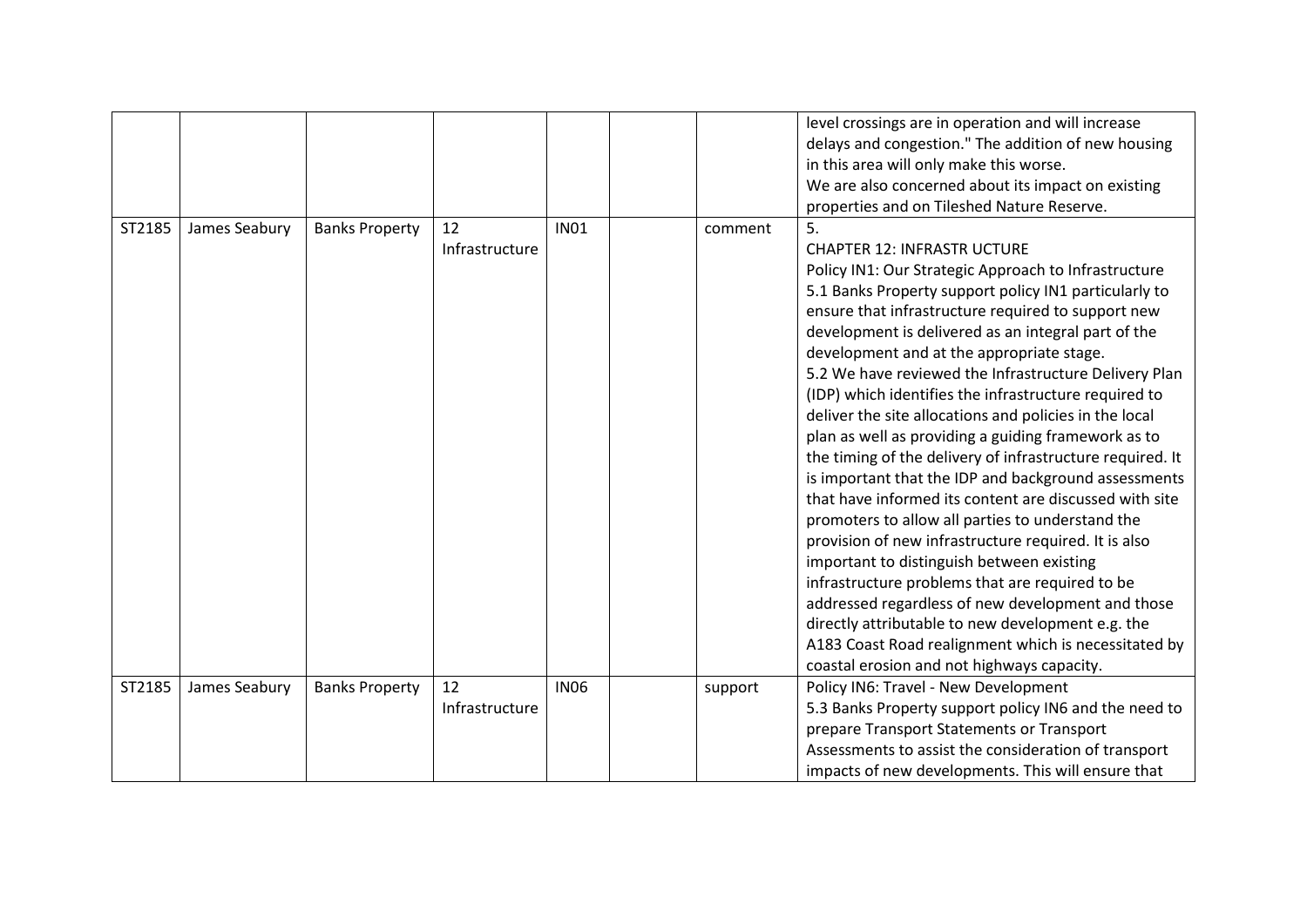|        |                        |                       |                |             |                |           | impacts attributed to specific developments will be        |
|--------|------------------------|-----------------------|----------------|-------------|----------------|-----------|------------------------------------------------------------|
|        |                        |                       |                |             |                |           | identified and can be mitigated appropriately.             |
| ST2185 | James Seabury          | <b>Banks Property</b> | 12             | <b>IN06</b> | b              | support   | 5.4 Section b) refers to development proposals being       |
|        |                        |                       | Infrastructure |             |                |           | designed to meet the needs of ultra-low emission           |
|        |                        |                       |                |             |                |           | vehicle users. Banks Property support this approach        |
|        |                        |                       |                |             |                |           | and would ensure that overnight charging points are        |
|        |                        |                       |                |             |                |           | provided as an integral part of each residential unit.     |
| ST2186 | Alastair Willis        | Lichfields            | 12             | <b>IN01</b> | b              | objection | Policy IN1(b) refers to "where appropriate, [seeking]      |
|        |                        |                       | Infrastructure |             |                |           | to improve any deficiencies in existing provision".        |
|        |                        |                       |                |             |                |           | However, it would be unreasonable for a development        |
|        |                        |                       |                |             |                |           | to have to rectify / improve existing deficiencies in      |
|        |                        |                       |                |             |                |           | provision in an area. Such an approach would conflict      |
|        |                        |                       |                |             |                |           | with the tests for planning obligations as set out in the  |
|        |                        |                       |                |             |                |           | Community Infrastructure Regulations (Regulation           |
|        |                        |                       |                |             |                |           | 122(2)) and the NPPF (para. 56). To ensure a sound         |
|        |                        |                       |                |             |                |           | Plan that is consistent with national legislation and      |
|        |                        |                       |                |             |                |           | policy, it is requested that this text is deleted from the |
|        |                        |                       |                |             |                |           | policy.                                                    |
| ST2186 | <b>Alastair Willis</b> | Lichfields            | 12             | <b>IN01</b> | d              | objection | Policy IN1(d) refers to 'world class' digital              |
|        |                        |                       | Infrastructure |             |                |           | infrastructure; however, its exact definition and the      |
|        |                        |                       |                |             |                |           | cost implications of providing such infrastructure is      |
|        |                        |                       |                |             |                |           | unclear. It is therefore suggested that this word is       |
|        |                        |                       |                |             |                |           | deleted from the policy.                                   |
| ST2186 | <b>Alastair Willis</b> | Lichfields            | 12             | <b>IN02</b> | $\mathbf{1}$   | support   | Our client supports draft Policy IN2 (1) which states      |
|        |                        |                       | Infrastructure |             |                |           | that regard will be given to the impact of                 |
|        |                        |                       |                |             |                |           | contributions on the economic viability of the scheme.     |
| ST2186 | <b>Alastair Willis</b> | Lichfields            | 12             | <b>IN02</b> | 2 <sub>b</sub> | objection | However, our client is concerned about part 2(b) of        |
|        |                        |                       | Infrastructure |             |                |           | this policy which advises that the council may             |
|        |                        |                       |                |             |                |           | "consider alternative phasing, through the                 |
|        |                        |                       |                |             |                |           | development period, of any contributions where to do       |
|        |                        |                       |                |             |                |           | so would sufficiently improve the viability of the         |
|        |                        |                       |                |             |                |           | scheme to enable payment."                                 |
|        |                        |                       |                |             |                |           | The development industry requires certainty and            |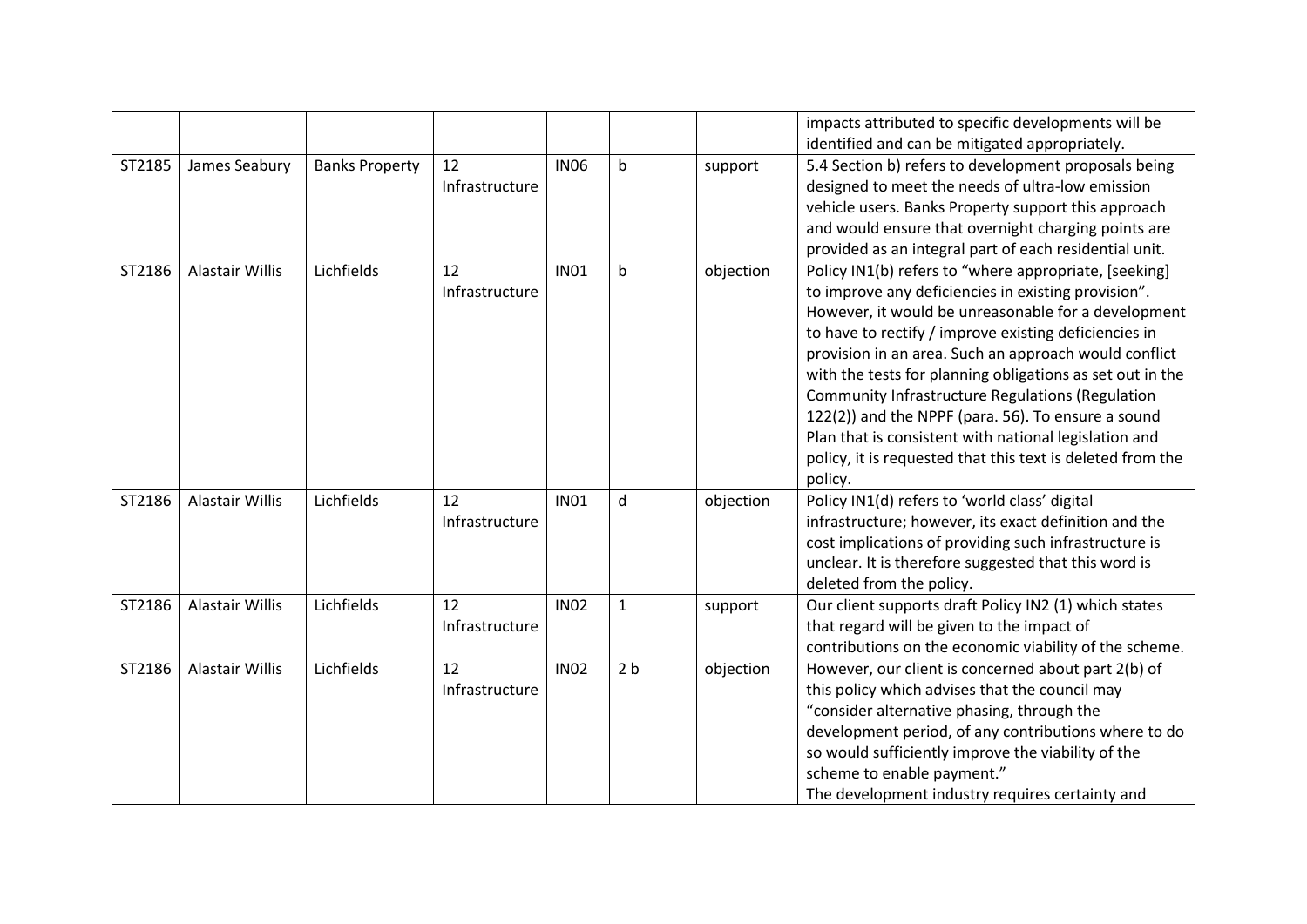|        |               |                |             |           | including a review mechanism in any Section 106                                                                 |
|--------|---------------|----------------|-------------|-----------|-----------------------------------------------------------------------------------------------------------------|
|        |               |                |             |           | Agreement which could potentially trigger an                                                                    |
|        |               |                |             |           | unforeseen payment at a later date would create an                                                              |
|        |               |                |             |           | uncertain approach. Indeed, the council has not                                                                 |
|        |               |                |             |           | suggested including a review mechanism that would                                                               |
|        |               |                |             |           | enable a lower contribution to be paid in the future                                                            |
|        |               |                |             |           | should there be an economic downturn. Once the                                                                  |
|        |               |                |             |           | level of contributions are agreed and a Section 106                                                             |
|        |               |                |             |           | Agreement is signed, the development industry then                                                              |
|        |               |                |             |           | has to accept any up or down turns in the market. It                                                            |
|        |               |                |             |           | would not be fair and reasonable if they have to                                                                |
|        |               |                |             |           | accept the risk of downturns but are not in turn                                                                |
|        |               |                |             |           | rewarded should there be an economic upturn.                                                                    |
|        |               |                |             |           | Our client therefore requests that part 2(b) of Policy                                                          |
|        |               |                |             |           | IN2 and that the section of paragraph 12.14 which                                                               |
|        |               |                |             |           | refers to "viability [being] reassessed during the                                                              |
|        |               |                |             |           | construction phase of the development" are deleted                                                              |
|        |               |                |             |           | to ensure a fair and reasonable approach, in                                                                    |
|        |               |                |             |           | accordance with the NPPF (para. 35).                                                                            |
| ST2187 | Whitburn      | 12             | <b>IN02</b> | Objection | Transport Assessments / Statements, and Travel Plans                                                            |
|        | Neighbourhood | Infrastructure |             |           | For new development, changes of use and alterations                                                             |
|        | Forum         |                |             |           | to existing buildings, the transportation and<br>accessibility outcomes of development needs to be set          |
|        |               |                |             |           |                                                                                                                 |
|        |               |                |             |           | out as part of a planning application. This information<br>is used to assess the suitability of the development |
|        |               |                |             |           | and to ensure it is in accordance with policy and other                                                         |
|        |               |                |             |           | related guidance.                                                                                               |
|        |               |                |             |           | Where a development is likely to have significant                                                               |
|        |               |                |             |           | transportation implications, a Transport Assessment                                                             |
|        |               |                |             |           | (TA) and Travel Plan (TP) should be prepared. In some                                                           |
|        |               |                |             |           | instances, The TA may be downgraded to a Transport                                                              |
|        |               |                |             |           | Statement (TS). These documents are used to                                                                     |
|        |               |                |             |           | determine whether the impact of the development is                                                              |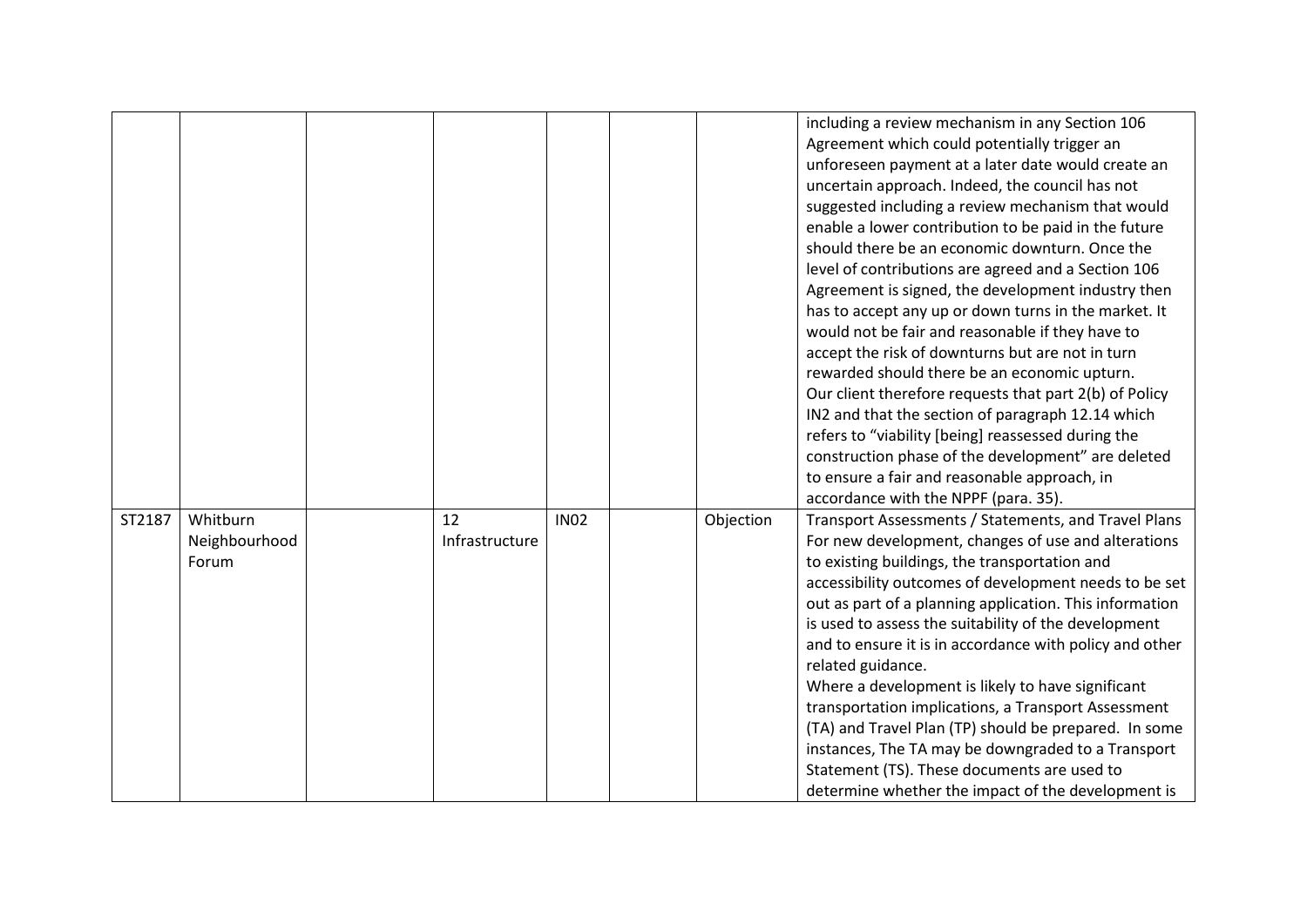|  |  |  | acceptable, in highways and transportation terms.          |
|--|--|--|------------------------------------------------------------|
|  |  |  | For a development of dwelling houses above 80 units        |
|  |  |  | a TA and a TP are required. For between 50 and 80          |
|  |  |  | units a TS and TP are required.                            |
|  |  |  | These requirements will apply for the sites identified     |
|  |  |  | in Whitburn as follows:                                    |
|  |  |  | WH8 Whitburn Lodge - 25 units. (This site is               |
|  |  |  | contiguous with WH9 and WH9a which will produce a          |
|  |  |  | total development of 122 units)                            |
|  |  |  | WH9a Land to North of Shearwater - 57 units                |
|  |  |  | WH9b Land to the East of Mill Lane, Whitburn - 40          |
|  |  |  | units                                                      |
|  |  |  | WH17 Land at Wellands Farm, Whitburn - 200 units           |
|  |  |  | WH19 Former Charlie Hurley Centre, Cleadon Lane,           |
|  |  |  | Whitburn- 75 units                                         |
|  |  |  | STC have graded all these Whitburn sites as Amber-         |
|  |  |  | Site is likely to cause congestion, with specific junction |
|  |  |  | improvements required.                                     |
|  |  |  | There are no further details available in the draft local  |
|  |  |  | plan, however the following junctions /roads in            |
|  |  |  | Whitburn are all currently facing high levels of           |
|  |  |  | congestion without the added stresses that more            |
|  |  |  | development in Whitburn will provide:                      |
|  |  |  | • The junction at Moor Lane with Sunderland Road           |
|  |  |  | (A1018) is currently congested at peak times.              |
|  |  |  | . The junction at Cleadon Lane with Sunderland Road        |
|  |  |  | (A1018) is currently congested at peak times.              |
|  |  |  | • The traffic lights junction at A183 (Coast Road) with    |
|  |  |  | Moor Lane (At the Jolly Sailor PH) is currently regularly  |
|  |  |  | congested throughout the day. (See photo above of          |
|  |  |  | traffic entering Whitburn on a fine day in 2019)           |
|  |  |  | • Lizard Lane has congestion problems to the North         |
|  |  |  | where chicanes and a 20 mph restriction has been           |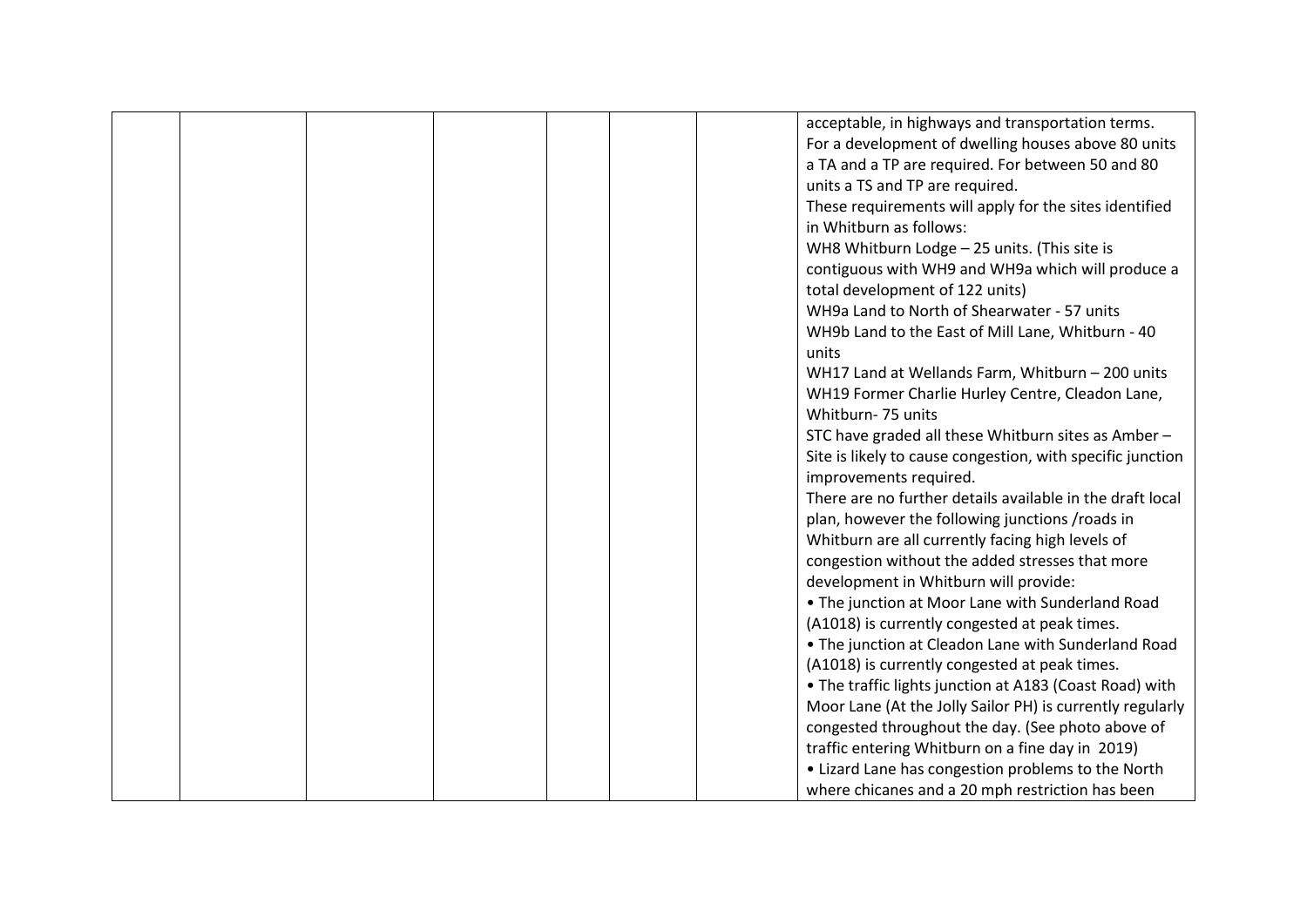|  |  |  | created. To the South of Lizard Lane the road               |
|--|--|--|-------------------------------------------------------------|
|  |  |  | effectively becomes a single lane road due to cars          |
|  |  |  | parked on the Western side of the road.                     |
|  |  |  | • Cleadon Lane also currently has chicanes and a 20         |
|  |  |  | mph restriction to regulate the speed and flow of           |
|  |  |  | traffic.                                                    |
|  |  |  | • Sandy Chare presents motorists with a single lane         |
|  |  |  | road with only one pavement for pedestrians.                |
|  |  |  | • Traffic, including HGVs regularly avoid using Sandy       |
|  |  |  | Chare and the traffic lights at the Jolly Sailor by using a |
|  |  |  | 'rat run' through the 20 mph residential streets of         |
|  |  |  | Central Avenue, Field side, Wellands Lane and Parry         |
|  |  |  | Drive in order to reach Lizard Lane.                        |
|  |  |  | Any plans to help traffic flow by widening the roads        |
|  |  |  | within the highly built up areas of Whitburn would          |
|  |  |  | entail demolition of buildings and road-side features       |
|  |  |  | that give Whitburn its unique character as a coastal        |
|  |  |  | village. The latest Coastal Management Plan suggests        |
|  |  |  | re-routing the Coast Road (A183) near the Lime Kilns        |
|  |  |  | due to the possibility of the loss of parts of this route   |
|  |  |  | due to the risk of coastal erosion in that area. There is   |
|  |  |  | a suggestion that traffic would be diverted from the        |
|  |  |  | Coast Road along Lizard Lane but this does not appear       |
|  |  |  | to have been taken into account in the draft Local          |
|  |  |  | Plan.                                                       |
|  |  |  | According to the draft Local Plan solutions are             |
|  |  |  | predicated on external investment using Sec 106 and         |
|  |  |  | CIL (Community Infrastructure Levy), all costs to be        |
|  |  |  | borne by developers. South Tyneside Council do not          |
|  |  |  | presently have a CIL policy in place. The concern is        |
|  |  |  | that all of the junction and road improvements              |
|  |  |  | required to alleviate the pressure that currently exists    |
|  |  |  | on the traffic system in Whitburn will be prohibitively     |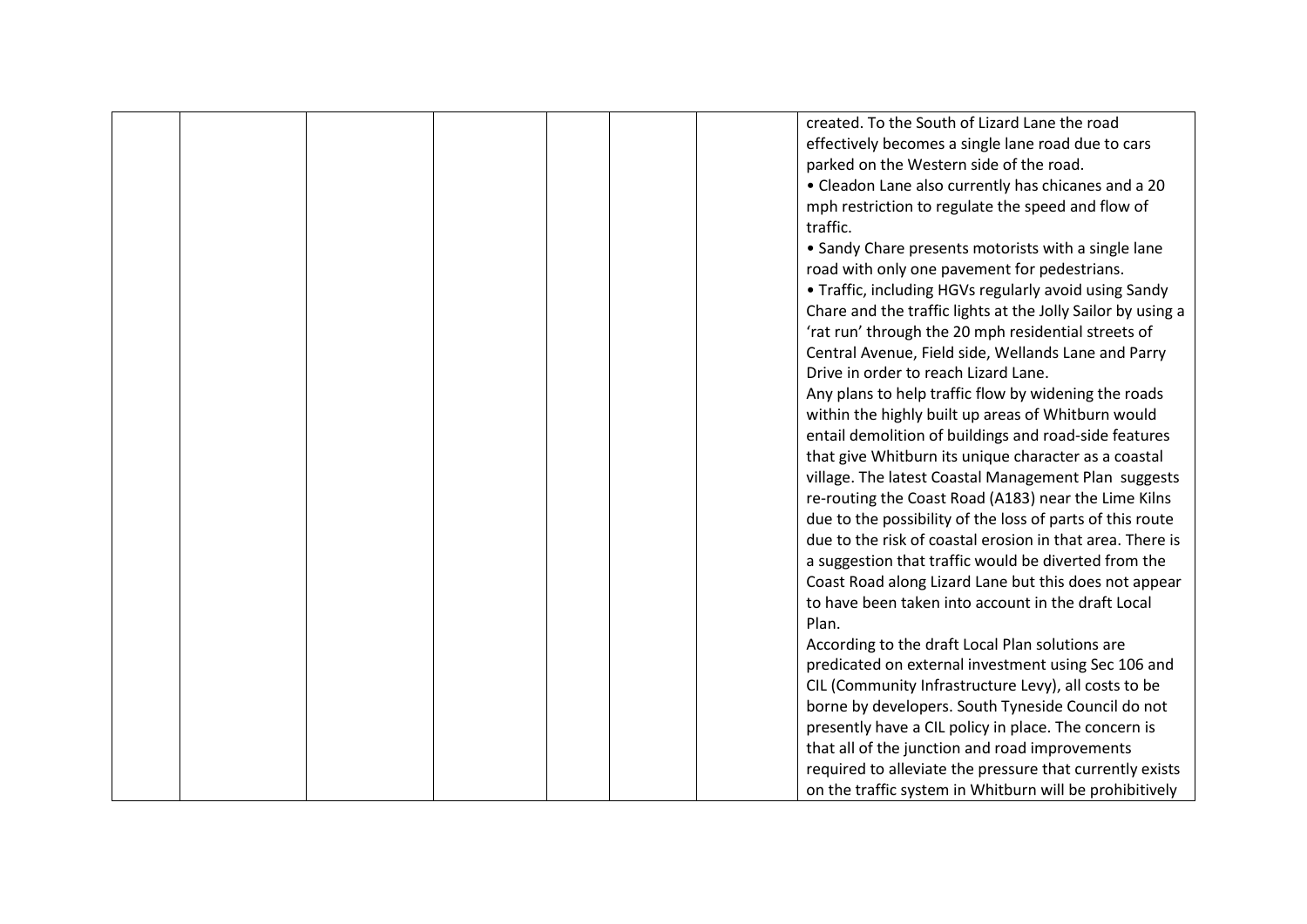|        |               |                |             |           | expensive. To rely on the costs of these required       |
|--------|---------------|----------------|-------------|-----------|---------------------------------------------------------|
|        |               |                |             |           | improvements to be borne by developers would make       |
|        |               |                |             |           | the developments no longer viable. No other solutions   |
|        |               |                |             |           | have been provided in the draft Local Plan.             |
| ST2187 | Whitburn      | 12             | <b>IN01</b> | objection | 3.5 Sewerage and Water Quality                          |
|        | Neighbourhood | Infrastructure |             |           | A member of the Whitburn Neighbourhood Forum            |
|        | Forum         |                |             |           | complained to the European Commission in 2000           |
|        |               |                |             |           | about the level of sewage found in the sea and on the   |
|        |               |                |             |           | beach at Whitburn. The Commission brought the case      |
|        |               |                |             |           | to the Court of Justice of the European Union (CJEU)    |
|        |               |                |             |           | which determined in 2012 that the UK was in breach      |
|        |               |                |             |           | of Council Directive 91/271/EEC concerning urban        |
|        |               |                |             |           | waste water treatment. This was due to the failure of   |
|        |               |                |             |           | Northumbrian Water ensuring that appropriate            |
|        |               |                |             |           | collecting systems were in place leading to the         |
|        |               |                |             |           | contamination of Whitburn beach. The UK                 |
|        |               |                |             |           | government was given 5 years until December 2017 to     |
|        |               |                |             |           | rectify the problem. Our member contacted the           |
|        |               |                |             |           | Commission in 2018 complaining that pollution of the    |
|        |               |                |             |           | beach has continued despite the completion of           |
|        |               |                |             |           | remedial work. He believes that the collection system   |
|        |               |                |             |           | is flawed and has never met the requirement of the      |
|        |               |                |             |           | initial licence and that the UK is still in breach of   |
|        |               |                |             |           | Directive 91/271/EEC. The Commissioner on the 31st      |
|        |               |                |             |           | October 2018 noted that up to the end of August 2018    |
|        |               |                |             |           | there were still quite high number of spills with quite |
|        |               |                |             |           | high spill volumes from the Whitburn Long Sea Outfall.  |
|        |               |                |             |           | The Commission are continuing to pursue the UK          |
|        |               |                |             |           | government on this matter since collecting systems      |
|        |               |                |             |           | spilling untreated wastewater into the environment is   |
|        |               |                |             |           | covered by EU law as confirmed by the CJEU in its       |
|        |               |                |             |           | judgement in case C-301/10.                             |
|        |               |                |             |           | The Combined Sewer Overflow pipe (CSO) at               |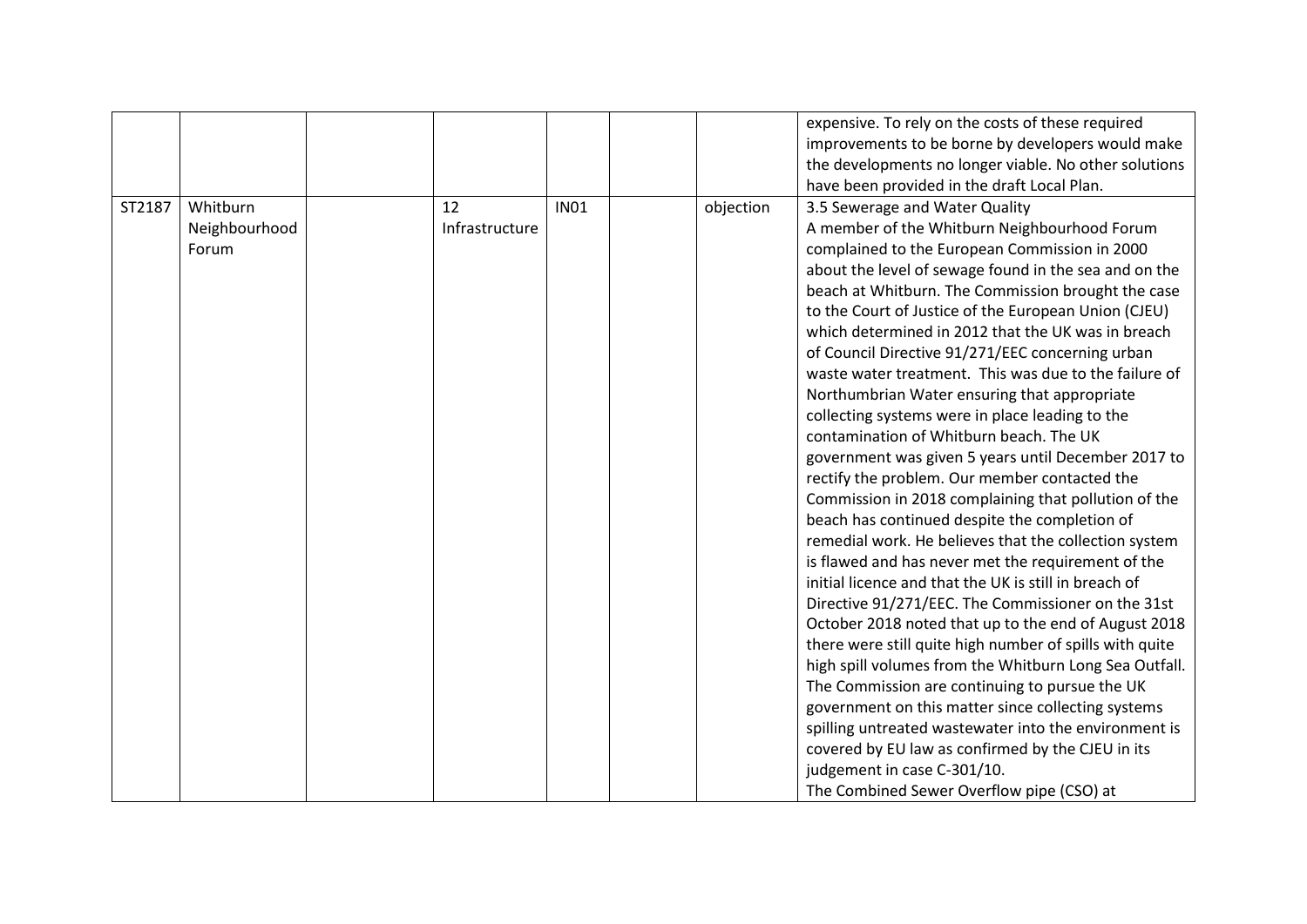|  |  |  | Whitburn is supposed to be used in emergencies only,     |
|--|--|--|----------------------------------------------------------|
|  |  |  | when the treatment plant at Sunderland is                |
|  |  |  | overwhelmed with storm water. The idea is that - as a    |
|  |  |  | last resort - it is better to allow the sewage to flow   |
|  |  |  | into the sea, rather than have it backing up in our      |
|  |  |  | communities, even in our homes.                          |
|  |  |  | We, the Forum have evidence that there has been in       |
|  |  |  | the first 10 months of 2018 43 spills with a total of    |
|  |  |  | 376593 cubic metres of raw sewage discharged into        |
|  |  |  | the sea off the coast of Whitburn despite there being    |
|  |  |  | only 60% average rainfall during this period. This is    |
|  |  |  | NOT a last resort but due to inadequate collecting       |
|  |  |  | systems.                                                 |
|  |  |  | The levels of bacteria found in Marsden bathing          |
|  |  |  | waters on 20th August 2018 showed 973 Intestinal         |
|  |  |  | Enterococci colonies per 100ml; and 3000 E. coli         |
|  |  |  | colonies per 100ml. Such levels of bacteria have a       |
|  |  |  | deleterious effect on the coastline of South Tyneside    |
|  |  |  | and on the health and welfare of residents of            |
|  |  |  | Whitburn                                                 |
|  |  |  | The foul pumping station at Whitburn serves 4            |
|  |  |  | communities, South Bents, Whitburn, Cleadon and          |
|  |  |  | Boldon. The current total population of these            |
|  |  |  | communities is approximately 15,000. Sunderland          |
|  |  |  | council have just approved the building of 64            |
|  |  |  | dwellings on greenbelt in South Bents. If the proposed   |
|  |  |  | release of a further 1,871 houses in the STC draft local |
|  |  |  | plan for Whitburn, Cleadon and Boldon is approved it     |
|  |  |  | will increase the serving population by a further 4,000  |
|  |  |  | (27%) adding an intolerable strain to an already         |
|  |  |  | overworked collecting system at Whitburn.                |
|  |  |  | The building of 64 dwellings on greenbelt in South       |
|  |  |  | Bents was approved by Sunderland Council on the          |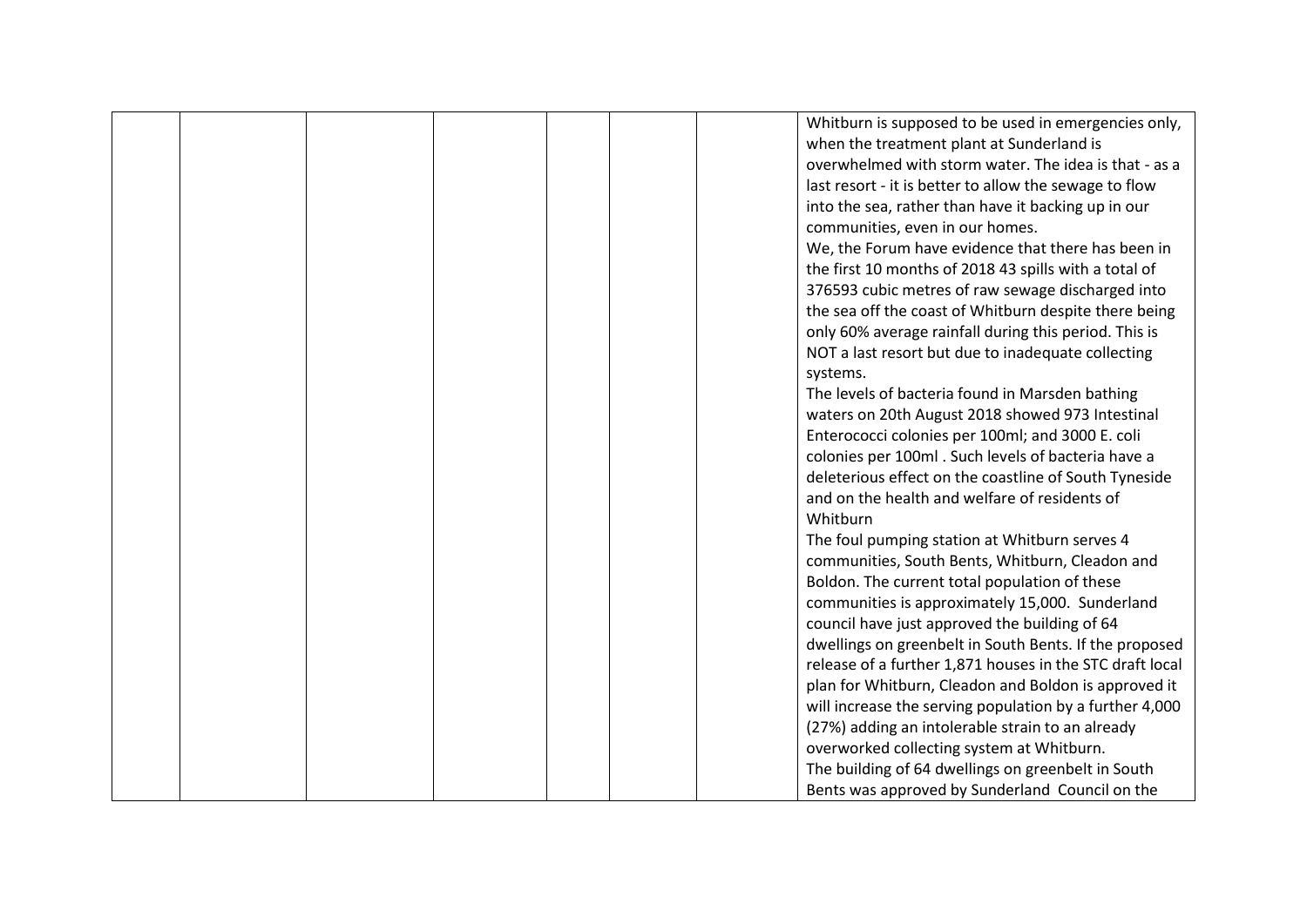|  |  |  | assurance from NWA that the sewers could cope with     |
|--|--|--|--------------------------------------------------------|
|  |  |  | the increased sewerage. Here are some examples:        |
|  |  |  | • Email from NWL to the Sunderland Planning            |
|  |  |  | Department dated 14 September 2018                     |
|  |  |  | "Foul water will discharge to the combined sewer via   |
|  |  |  | connection at existing manhole 5610 and surface        |
|  |  |  | water will discharge to the local watercourse" -       |
|  |  |  | "Conditions The drainage scheme shall ensure that      |
|  |  |  | foul flows discharge to the combined sewer at          |
|  |  |  | manhole 5610 and ensure that surface water             |
|  |  |  | discharges to the existing watercourse"                |
|  |  |  | . NWL email dated 25 September 2018 to the             |
|  |  |  | <b>Planning Department</b>                             |
|  |  |  | "Following a number of emails which were received      |
|  |  |  | from Mr Latimer regarding our planning consultation    |
|  |  |  | response for the above. I would like to take the       |
|  |  |  | opportunity to confirm that we will not be seeking any |
|  |  |  | amendments to our consultation response dated 14       |
|  |  |  | September (as attached). We are satisfied with the     |
|  |  |  | detail contained within the applicant's Flood Risk     |
|  |  |  | Assessment and Drainage Strategy regarding the         |
|  |  |  | disposal of the domestic (foul) sewage generated by    |
|  |  |  | their proposals, if the development is approved. The   |
|  |  |  | foul flow can discharge into the combined sewer via    |
|  |  |  | connection at the existing manhole 5610, as there is   |
|  |  |  | capacity within the existing public sewerage network   |
|  |  |  | to accommodate this"                                   |
|  |  |  | • Planning Committee Report                            |
|  |  |  | "Northumbrian Water is the sewerage undertaker for     |
|  |  |  | Sunderland and as such is consulted regarding          |
|  |  |  | planning proposals for developments that will connect  |
|  |  |  | to the sewerage network. In response to consultation   |
|  |  |  | regarding this planning application, Northumbrian      |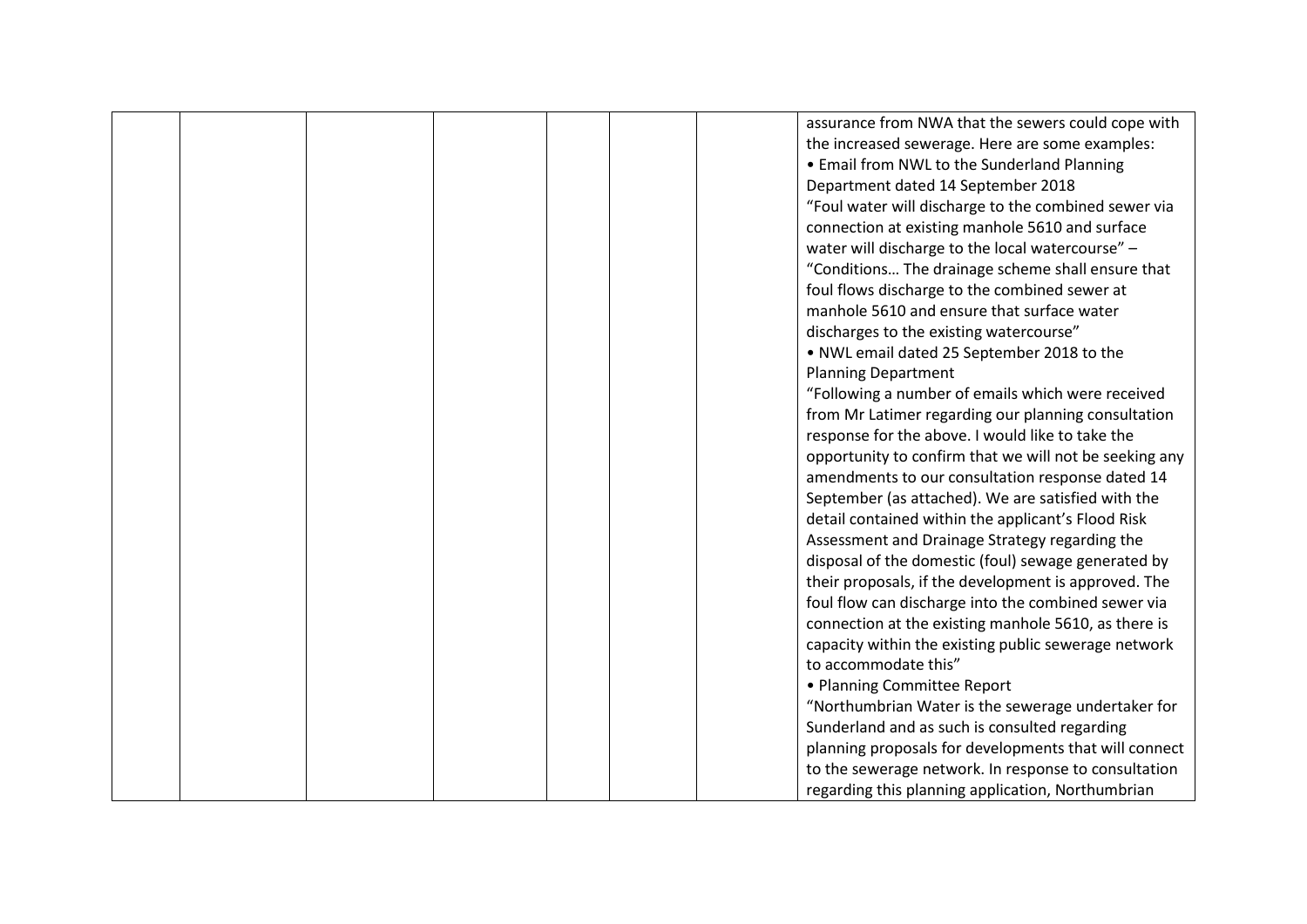|  |  |  | Water has confirmed that it has assessed the impact     |
|--|--|--|---------------------------------------------------------|
|  |  |  | of the proposed development upon its assets, and        |
|  |  |  | assessed the capacity within its network to             |
|  |  |  | accommodate and treat anticipated flows arising from    |
|  |  |  | the proposed development. Having done assessments,      |
|  |  |  | Northumbrian Water has no objection to the              |
|  |  |  | proposed development and advised that foul water        |
|  |  |  | will discharge in to a combined sewer via connection    |
|  |  |  | at existing manhole 5610 and surface water will         |
|  |  |  | discharge to the local watercourse. On this basis, the  |
|  |  |  | proposed development is considered to be acceptable     |
|  |  |  | in terms of its impact upon the local sewerage          |
|  |  |  | network"                                                |
|  |  |  | • Planning Decision 29 April 2019 - Planning Condition  |
|  |  |  | number 14                                               |
|  |  |  | "Development shall be implemented in line with the      |
|  |  |  | drainage scheme contained within the submitted          |
|  |  |  | entitled 'Flood Risk Assessment and Drainage Strategy   |
|  |  |  | Rev C' dated '2010'. The drainage scheme shall ensure   |
|  |  |  | that foul flows discharge to the combined sewer at      |
|  |  |  | manhole 5610 and ensure that surface water              |
|  |  |  | discharges to the existing watercourse. In the interest |
|  |  |  | of water management and to comply with the              |
|  |  |  | requirements of policy EN12 of the adopted Unitary      |
|  |  |  | Development Plan"                                       |
|  |  |  | However, NWL (after the planning application has        |
|  |  |  | been approved) now say:                                 |
|  |  |  | When the Forum requested information from the           |
|  |  |  | council regarding sewerage issues we were directed to   |
|  |  |  | the stakeholder NWL. We, the forum wrote to the         |
|  |  |  | company with certain questions. They treated our        |
|  |  |  | questions as an EIR request and have refused to         |
|  |  |  | answer them on the grounds of manifest                  |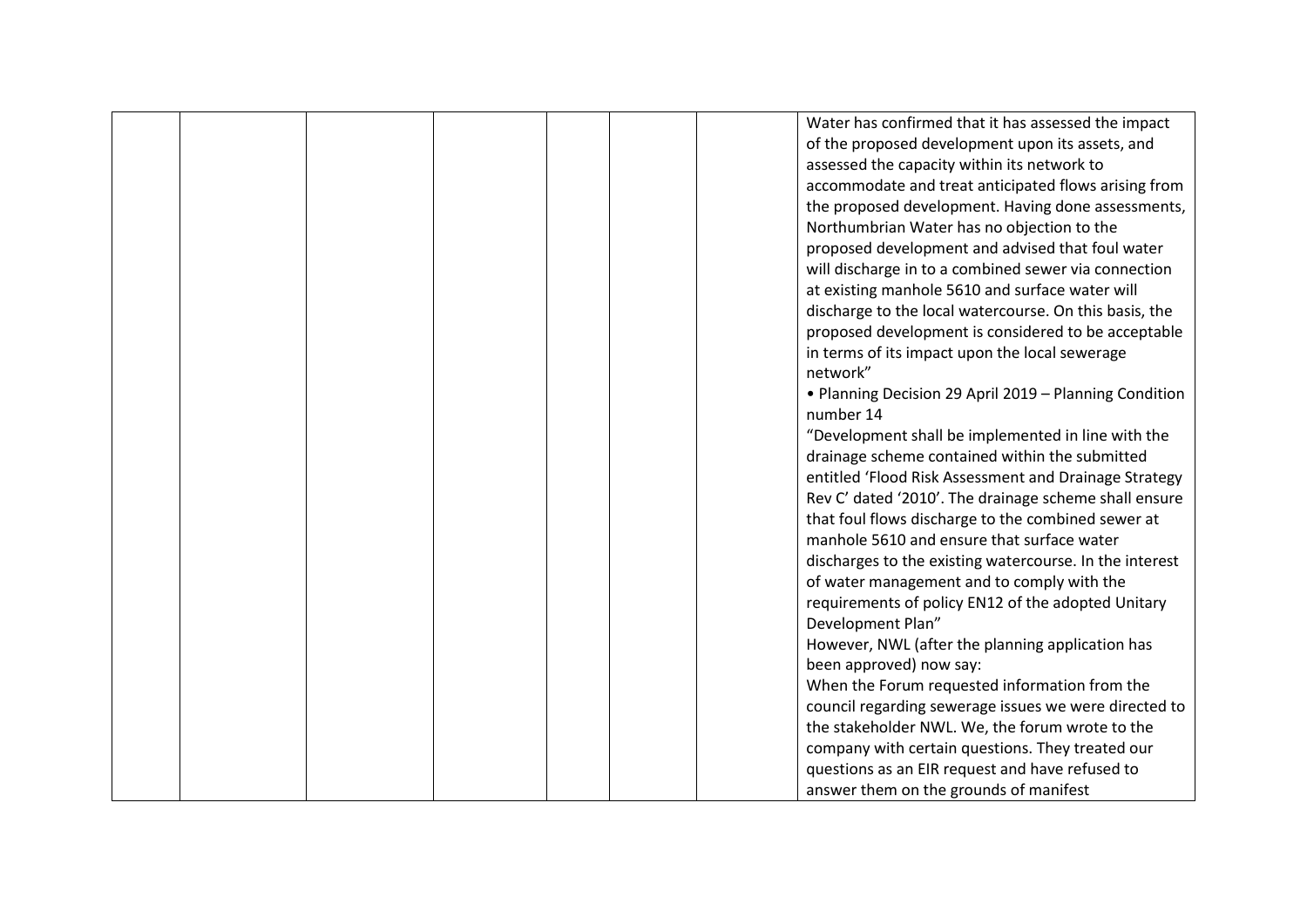|        |          |                      |             |        |           | unreasonableness. They are using the EIR regulations<br>as a legal framework to evade questions that they do<br>not want to answer, namely the ongoing issues with<br>the collecting systems spilling untreated wastewater<br>into the environment.<br>Recent case law demonstrating the duty of planning<br>authorities is outlined in Barratt Homes Limited v Dwr<br>Cymru Cyfyngedig (Welsh Water) [2009] UKSC13<br>The Supreme Court noted that, since the building of a<br>development requires planning permission under the<br>Town and Country Planning Act 1990, planning<br>authorities are able to make planning permission<br>conditional upon the public water authority first<br>taking steps to ensure that the public sewer can<br>accommodate any increased flow.<br>We, the forum believe that leaving decisions to NWL<br>on the viability of the sewerage system is wrong. It is<br>like asking the pupil to mark his own homework. We<br>believe that the council should go further than the<br>Supreme Court Ruling and that any new developments<br>in South Tyneside should be subject to independent |
|--------|----------|----------------------|-------------|--------|-----------|-------------------------------------------------------------------------------------------------------------------------------------------------------------------------------------------------------------------------------------------------------------------------------------------------------------------------------------------------------------------------------------------------------------------------------------------------------------------------------------------------------------------------------------------------------------------------------------------------------------------------------------------------------------------------------------------------------------------------------------------------------------------------------------------------------------------------------------------------------------------------------------------------------------------------------------------------------------------------------------------------------------------------------------------------------------------------------------------------------------------------------|
|        |          |                      |             |        |           | scrutiny regarding sewerage and drainage systems.<br>NWL have proved that they are not to be trusted                                                                                                                                                                                                                                                                                                                                                                                                                                                                                                                                                                                                                                                                                                                                                                                                                                                                                                                                                                                                                          |
|        |          |                      |             |        |           | hiding behind the EIR regulations and refusing to<br>answer any questions relating to their collection<br>systems.                                                                                                                                                                                                                                                                                                                                                                                                                                                                                                                                                                                                                                                                                                                                                                                                                                                                                                                                                                                                            |
| ST2196 | P Murray | 12<br>Infrastructure | <b>IN07</b> | $k$ )v | Objection | Interestingly enough, all the planned improvements to<br>rail and road at Tilesheds and Benton Road are not<br>part of the Local Plan, and therefore not open to<br>public discussion or objection. The question is why is<br>this not in the Local Plan as without these<br>improvements the development cannot go<br>ahead? This is clearly in anticipation of the extra                                                                                                                                                                                                                                                                                                                                                                                                                                                                                                                                                                                                                                                                                                                                                    |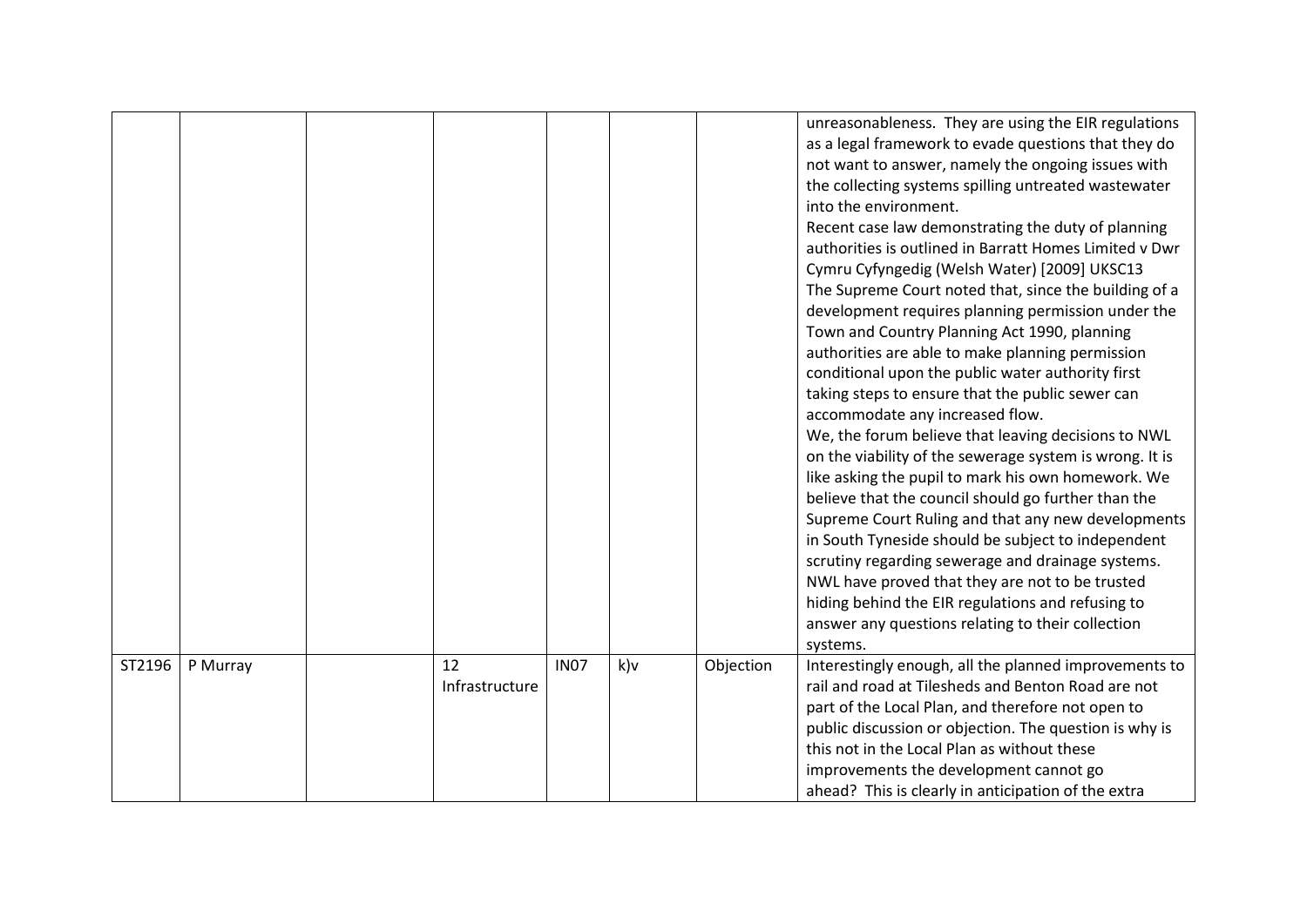|        |                       |                                     |                      |             |       |           | traffic from the proposed new housing on the Green<br>Belt and to prevent the current waiting time at each of<br>the crossings. By seeking to improve these areas,<br>developers are already expecting to be successful in<br>obtaining the land. From an observer's point of view,<br>it appears that South Tyneside Council hoped they<br>could quietly get on with this while the people were<br>distracted by the published Local Plan.                                                                                                |
|--------|-----------------------|-------------------------------------|----------------------|-------------|-------|-----------|--------------------------------------------------------------------------------------------------------------------------------------------------------------------------------------------------------------------------------------------------------------------------------------------------------------------------------------------------------------------------------------------------------------------------------------------------------------------------------------------------------------------------------------------|
| ST2219 | James Ritson<br>Daley | Cleadon<br>Residents                | 12<br>Infrastructure | <b>IN07</b> | $k$ ) | Objection | 3. I understand that the proposed bridge at Tileshed<br>Crossing is to take care of the anticipated extra traffic<br>created by the proposed addition houses in the<br>Cleadon and East Boldon area find brown field sites<br>and the bridge won't be needed saving the £15million<br>estimated cost.                                                                                                                                                                                                                                      |
| ST2224 | Rebecca Bailey        |                                     | 12<br>Infrastructure | <b>IN03</b> |       | Comment   | I'm all for demographic growth where infrastructure<br>grows alongside that growth. We have just closed a<br>school down claiming demographic effected its ability<br>to be viable with such a high PFI on the building. I<br>can't help but ask the question of if we consistently<br>see growth within the next 20yr infrastructure must<br>change more gp surgery more schools will be needed<br>to accommodate such growth. I would be interested in<br>any future plans regarding this is areas the council are<br>planning to build. |
| ST2278 | <b>Daniel Stone</b>   | Centre for<br>Sustainable<br>Energy | 12<br>Infrastructure | <b>IN04</b> |       | Objection | <b>Objection to Policy IN4 - Renewables and Low Carbon</b><br><b>Energy Generation (Strategic Policy)</b><br>We object to paragraphs 1 to 4 of this policy for the<br>reasons set out below.<br>1. We are committed to encouraging and supporting<br>the local production of energy from renewable and<br>low carbon sources in order to reduce carbon<br>emissions. Proposals for commercial-scale renewable<br>and low-carbon energy generation, including district                                                                      |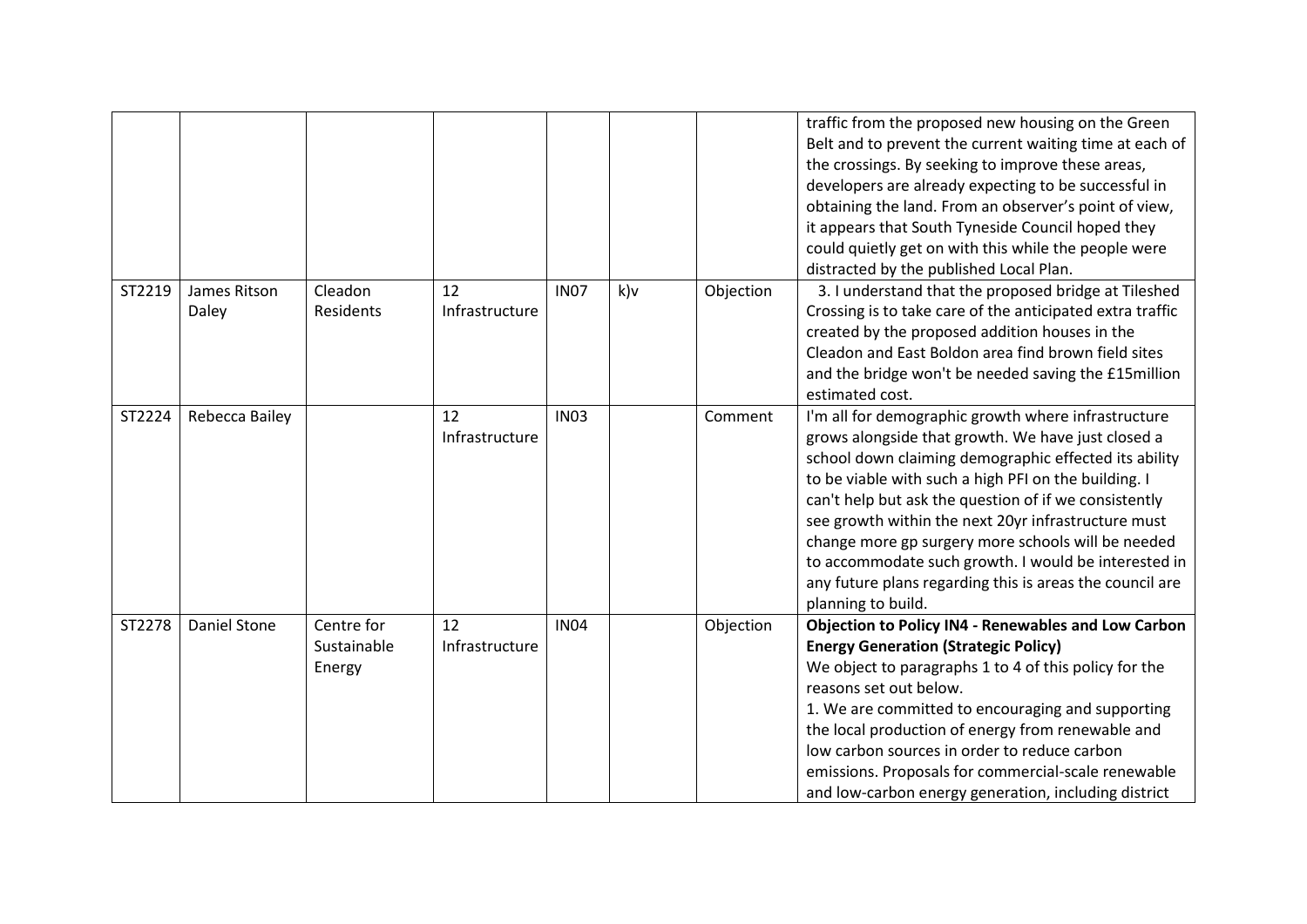|  |  |  | heating schemes, will be supported where;                  |
|--|--|--|------------------------------------------------------------|
|  |  |  | a) The applicant demonstrates that there would be no       |
|  |  |  | unacceptable adverse impacts which cannot be               |
|  |  |  | satisfactorily addressed including: i. Impacts on the      |
|  |  |  | built environment including heritage assets; and ii.       |
|  |  |  | Impacts on the natural environment including green         |
|  |  |  | infrastructure and biodiversity assets, such as            |
|  |  |  | designated sites, protected species and priority           |
|  |  |  | habitats and species; and iii. Cumulative, indirect and    |
|  |  |  | direct, temporary and permanent impacts on the             |
|  |  |  | landscape; and iv. Neighbouring land uses and              |
|  |  |  | developments including adverse impacts on amenity          |
|  |  |  | by virtue of noise, visual intrusion and, specifically for |
|  |  |  | wind turbines, shadow flicker.                             |
|  |  |  | b) With specific reference to wind energy                  |
|  |  |  | development, proposals to repower existing turbines        |
|  |  |  | will be supported.                                         |
|  |  |  | 2. Small-scale c Community-led initiatives for             |
|  |  |  | renewable and low-carbon energy generation will be         |
|  |  |  | supported where they are consistent with the other         |
|  |  |  | policies in this Local Plan and any neighbourhood          |
|  |  |  | plans that are made.                                       |
|  |  |  | 3. We will support and encourage the incorporation of      |
|  |  |  | renewable energy into developments, particularly as        |
|  |  |  | part of major schemes. The retrofit of renewable           |
|  |  |  | energy and use of micro-generation will also be            |
|  |  |  | supported in appropriate buildings and locations.          |
|  |  |  | 4. Taking viability into account, proposals for major      |
|  |  |  | residential and commercial development within 100m         |
|  |  |  | of a local district heating network, will be encouraged    |
|  |  |  | to link to that network, if one is available and there is  |
|  |  |  | sufficient capacity.                                       |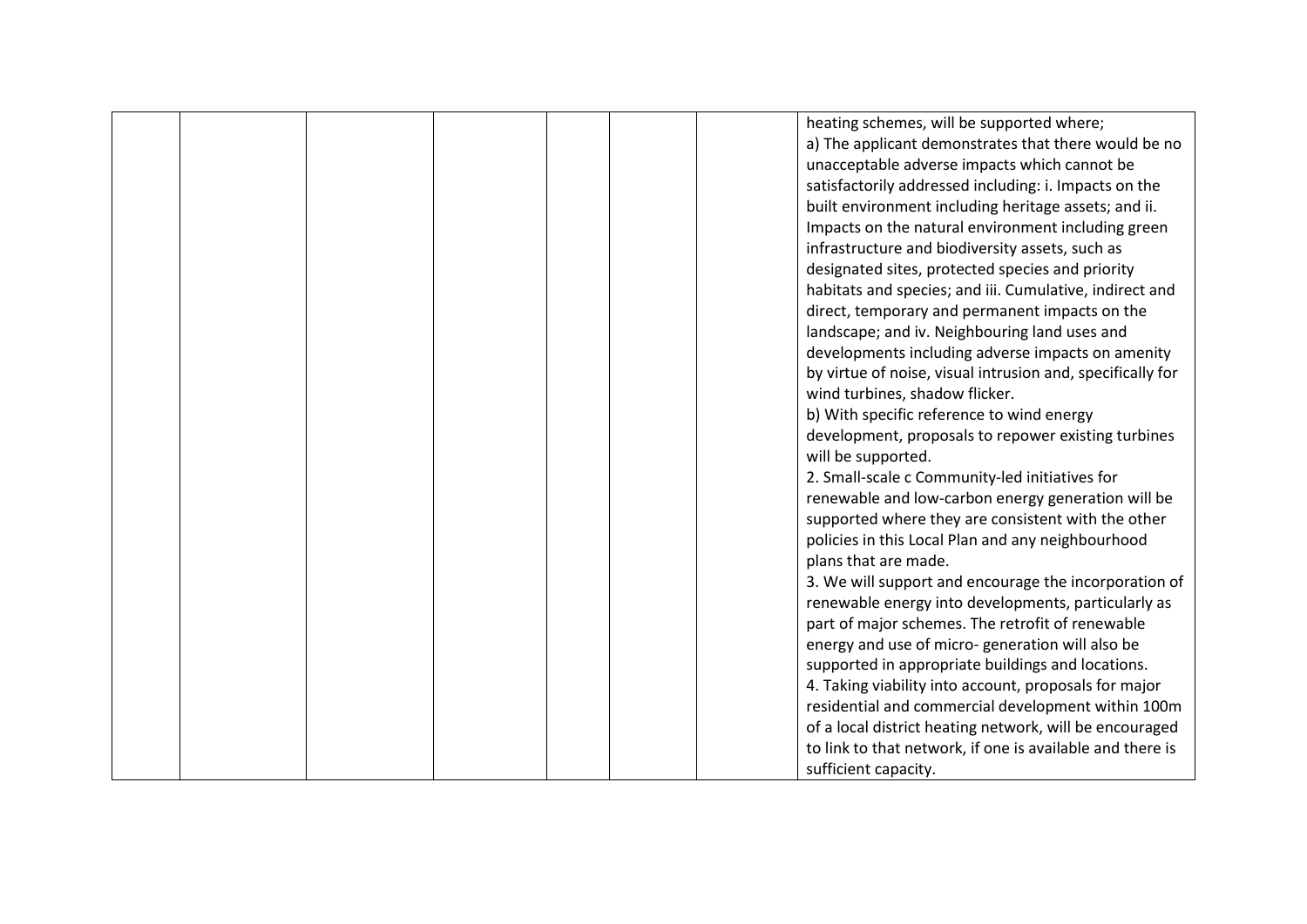| ST2278 | <b>Daniel Stone</b> | Centre for  | 12             | <b>IN04</b> | $\mathbf{1}$   | Objection | <b>Objection to Paragraph 1</b>                                               |
|--------|---------------------|-------------|----------------|-------------|----------------|-----------|-------------------------------------------------------------------------------|
|        |                     | Sustainable | Infrastructure |             |                |           | As raised by others, with the exception of heat                               |
|        |                     | Energy      |                |             |                |           | mapping, there has been no surveying work done to                             |
|        |                     |             |                |             |                |           | identify the generation capacity of different                                 |
|        |                     |             |                |             |                |           | renewable technologies across the borough. The NPPF                           |
|        |                     |             |                |             |                |           | states (para 151) that "to help increase the use and                          |
|        |                     |             |                |             |                |           | supply of renewable and low carbon energy and heat,                           |
|        |                     |             |                |             |                |           | plans should: a) provide a positive strategy for energy                       |
|        |                     |             |                |             |                |           | from these sources, that maximises the potential for                          |
|        |                     |             |                |             |                |           | suitable development, and b) consider identifying                             |
|        |                     |             |                |             |                |           | suitable areas for renewable and low carbon energy                            |
|        |                     |             |                |             |                |           | sources"                                                                      |
|        |                     |             |                |             |                |           | We would question whether policy IN4 could be                                 |
|        |                     |             |                |             |                |           | extended in ambition to identify suitable areas for                           |
|        |                     |             |                |             |                |           | new onshore wind development.                                                 |
| ST2278 | <b>Daniel Stone</b> | Centre for  | 12             | <b>IN04</b> | 1 <sub>b</sub> | Objection | Clause 1 (b) is unnecessary in that in 2019 the NPPF                          |
|        |                     | Sustainable | Infrastructure |             |                |           | (footnote 49) was amended to remove the                                       |
|        |                     | Energy      |                |             |                |           | requirement to forward plan the re-powering of                                |
|        |                     |             |                |             |                |           | existing wind turbines. The Rensmart website suggests                         |
|        |                     |             |                |             |                |           | that the South Tyneside coast has a viable wind                               |
|        |                     |             |                |             |                |           | resource which could potentially be exploited and                             |
| ST2278 | <b>Daniel Stone</b> | Centre for  | 12             | <b>IN04</b> | $\overline{2}$ |           | should be explored12.                                                         |
|        |                     | Sustainable | Infrastructure |             |                | Objection | <b>Objection Paragraph 2</b><br>We welcome the support given to community led |
|        |                     | Energy      |                |             |                |           | initiatives for renewable energy, but object to the                           |
|        |                     |             |                |             |                |           | limitation of this support to 'small scale' schemes.                          |
|        |                     |             |                |             |                |           | Limiting support to small scale schemes is unjustified,                       |
|        |                     |             |                |             |                |           | and is contrary to the guidance in the NPPF (paragraph                        |
|        |                     |             |                |             |                |           | 151 & 152) which advises that renewable energy                                |
|        |                     |             |                |             |                |           | should be maximised and places no size limit on                               |
|        |                     |             |                |             |                |           | community-led energy projects. The criteria set out in                        |
|        |                     |             |                |             |                |           | paragraph 1 (a) of the policy should ensure                                   |
|        |                     |             |                |             |                |           | community energy projects with unacceptable                                   |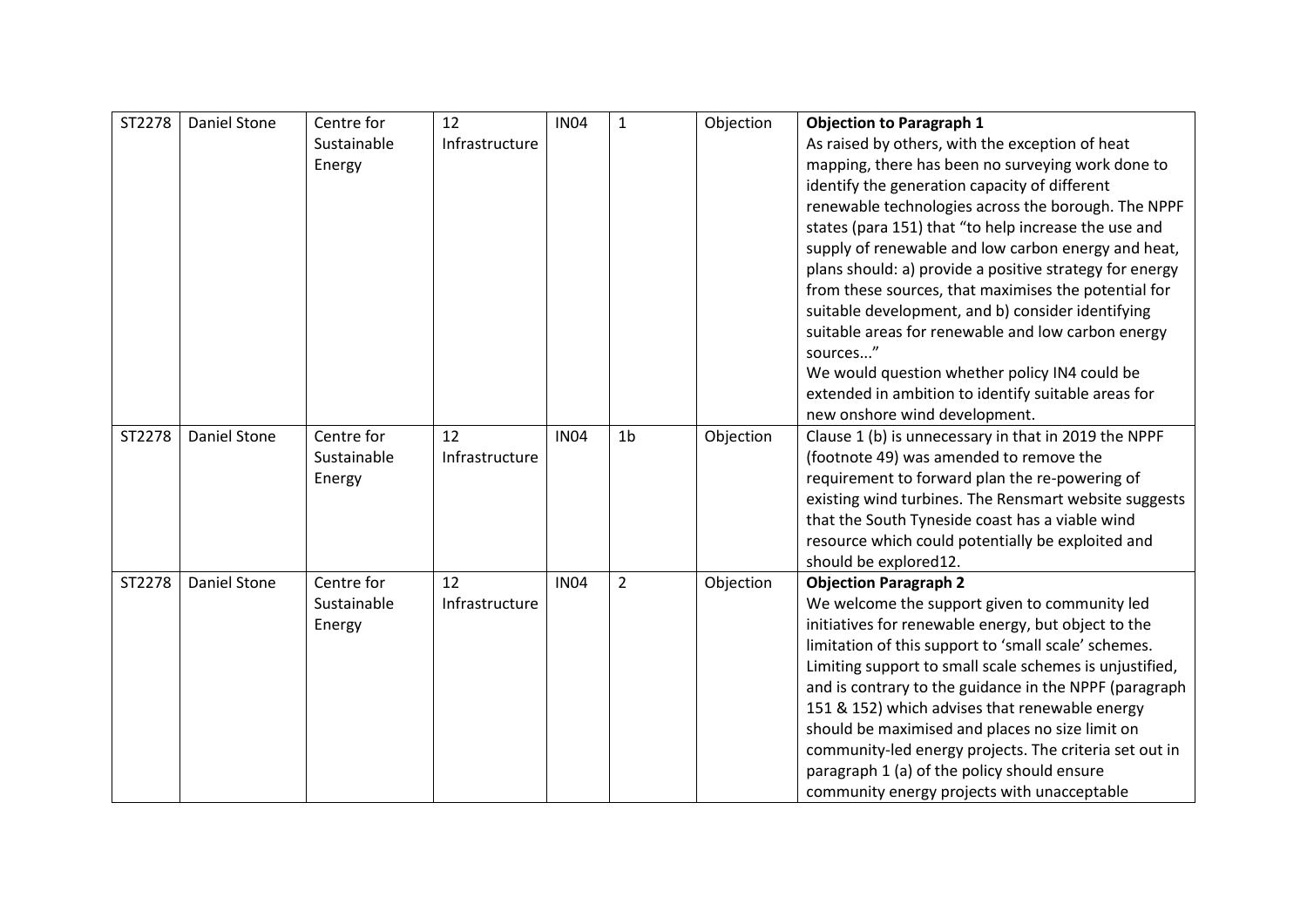|        |              |                                     |                      |             |   |           | impacts can be resisted. As shown above, the words<br>"small scale" should be crossed out.                                                                                                                                                                                                                                                                                                                                                                                                                                                                                                                                                                                                                                                                                                                                                                                                                                                                                                                                                                                              |
|--------|--------------|-------------------------------------|----------------------|-------------|---|-----------|-----------------------------------------------------------------------------------------------------------------------------------------------------------------------------------------------------------------------------------------------------------------------------------------------------------------------------------------------------------------------------------------------------------------------------------------------------------------------------------------------------------------------------------------------------------------------------------------------------------------------------------------------------------------------------------------------------------------------------------------------------------------------------------------------------------------------------------------------------------------------------------------------------------------------------------------------------------------------------------------------------------------------------------------------------------------------------------------|
| ST2278 | Daniel Stone | Centre for                          | 12                   | <b>IN04</b> | 3 | Objection | <b>Objection Paragraph 3</b>                                                                                                                                                                                                                                                                                                                                                                                                                                                                                                                                                                                                                                                                                                                                                                                                                                                                                                                                                                                                                                                            |
|        |              | Sustainable<br>Energy               | Infrastructure       |             |   |           | We welcome paragraph 3. supporting the inclusion of<br>renewable energy into developments, but the text is<br>not strong enough, and once again, will not change<br>business as usual development approaches. We<br>recommend that a requirement to include and<br>maximise on-site renewable energy generation is<br>folded into an overall green house gas emissions<br>policy, as seen in the London Plan, policy S1213.<br>Please see our earlier comments in respect of policy<br>D <sub>2</sub> .                                                                                                                                                                                                                                                                                                                                                                                                                                                                                                                                                                                 |
| ST2278 | Daniel Stone | Centre for<br>Sustainable<br>Energy | 12<br>Infrastructure | <b>IN04</b> | 4 | Objection | <b>Objection to Paragraph 4</b><br>We welcome the inclusion of policies requiring<br>development to connect to district heating networks,<br>however this policy could be made significantly<br>stronger. The best example of which we are aware is<br>draft policy SI13 of the draft London Plan: Example<br>policy - London Plan Policy SI3 - Energy Infrastructure<br>D Major development proposals within Heat<br>Network Priority Areas should have a communal low-<br>temperature heating system 1) the heat source for the<br>communal heating system should be selected in<br>accordance with the following heating hierarchy: a)<br>connect to local existing or planned heat networks b)<br>use zero-emission or local secondary heat sources (in<br>conjunction with heat pump, if required) e) use low-<br>emission combined heat and power (CHP) (only where<br>there is a case for CHP to enable the delivery of an<br>area-wide heat network) f) use ultra-low NOx gas<br>boilers. 2) CHP and ultra-low NOx gas boiler<br>communal or district heating systems should be |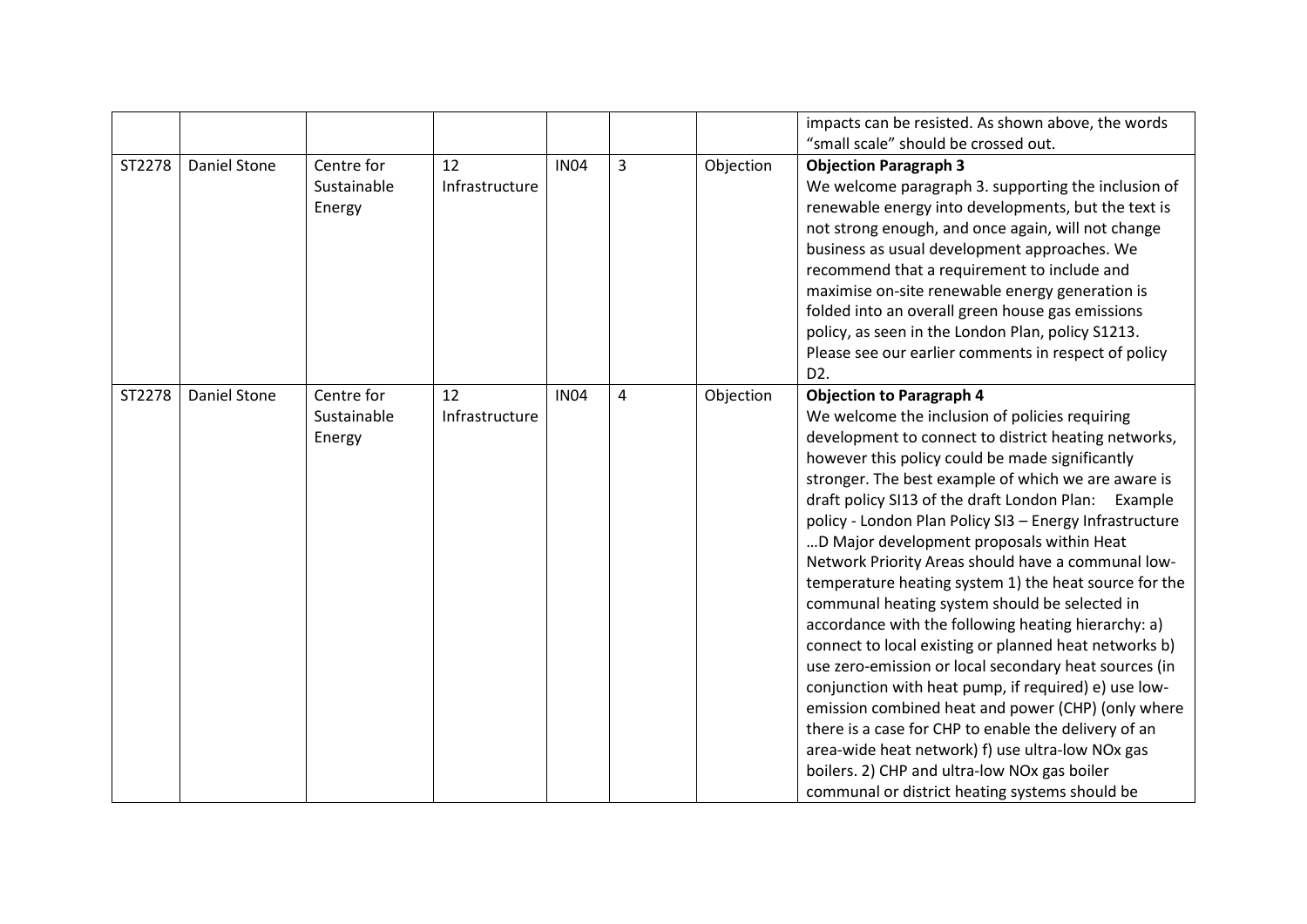|        |              |                      |             |        | designed to ensure that they meet the requirements<br>of policy SI1 (A) 3) Where a heat network is planned<br>but not yet in existence the development should be<br>designed for connection at a later date. To support<br>this policy the London Mayor has identified Heat<br>Network Priority Areas14, where heat networks exist,<br>are being developed or the heat demand is sufficient<br>to make the inclusion of district heating infrastructure<br>within new development viable. We would suggest<br>that a similar approach is adopted in South Tyneside,<br>putting you in a better position to demand that new<br>major development connects to or develops district<br>heating infrastructure, or in its absence utilises zero or<br>low emission heating systems. The policy goes on to<br>require the submission of energy masterplans for<br>large-scale development locations to establish the<br>most effective energy supply options available. |
|--------|--------------|----------------------|-------------|--------|--------------------------------------------------------------------------------------------------------------------------------------------------------------------------------------------------------------------------------------------------------------------------------------------------------------------------------------------------------------------------------------------------------------------------------------------------------------------------------------------------------------------------------------------------------------------------------------------------------------------------------------------------------------------------------------------------------------------------------------------------------------------------------------------------------------------------------------------------------------------------------------------------------------------------------------------------------------------|
| ST2281 | Simon Hedley | 12<br>Infrastructure | <b>IN04</b> | Object | As policy IN4 does not identify "suitable sites for<br>onshore wind energy generation" the policy in effect<br>bans it for the lifetime of the plan. Given that we're in<br>a climate emergency, I'd ask South Tyneside council to<br>reverse this decision.                                                                                                                                                                                                                                                                                                                                                                                                                                                                                                                                                                                                                                                                                                       |
| ST2283 | Nicola Usher | 12<br>Infrastructure | <b>IN04</b> | Object | * Whilst I welcome the support for renewable energy,<br>I would like to see the plan offer a concrete pathway<br>towards increased renewable energy generation<br>within our borough. Best practice would be to conduct<br>a survey (determining renewable energy generation<br>capacity and then physical and policy constraints for<br>all sites across the borough), the results of which<br>would be published within the local plan. As a<br>consequence of gathering this data, 'suitable sites for<br>energy generation' would be identified in the plan.<br>This would act to highlight the potential of key sites,                                                                                                                                                                                                                                                                                                                                        |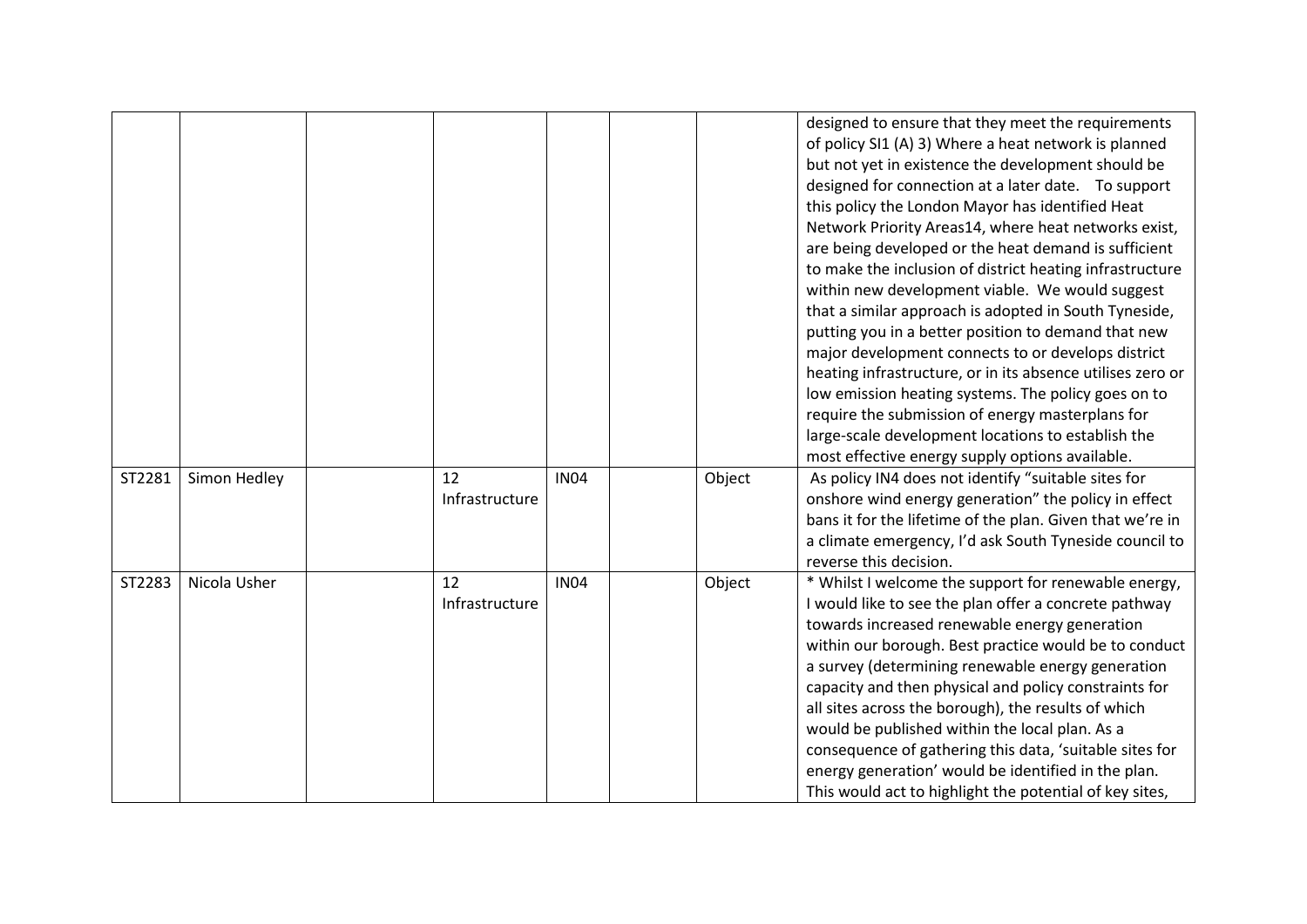|        |               |             |                |             |   |         | thereby inviting energy companies to seriously                      |
|--------|---------------|-------------|----------------|-------------|---|---------|---------------------------------------------------------------------|
|        |               |             |                |             |   |         | consider our area for their projects.                               |
|        |               |             |                |             |   |         | * As policy IN4 does not identify 'suitable sites for               |
|        |               |             |                |             |   |         | onshore wind energy generation' it, in effect, bans it              |
|        |               |             |                |             |   |         | for the lifetime of the plan. Given that we're in a                 |
|        |               |             |                |             |   |         | climate emergency, I'd ask the council to reverse this<br>decision. |
| ST2285 | Gillan Gibson | <b>CPRE</b> | 12             | <b>IN01</b> |   |         | Our Strategic Approach to Infrastructure (Strategic                 |
|        |               |             | Infrastructure |             |   | Support | Policy) - CPRE supports Policy IN1                                  |
| ST2285 | Gillan Gibson | <b>CPRE</b> | 12             | <b>IN02</b> |   |         | Developer Contributions, Infrastructure Funding and                 |
|        |               |             |                |             |   | Support |                                                                     |
|        |               |             | Infrastructure |             |   |         | Viability - CPRE supports Policy IN2                                |
| ST2285 | Gillan Gibson | <b>CPRE</b> | 12             | <b>IN03</b> |   | Support | Social and Community Infrastructure - CPRE supports                 |
|        |               |             | Infrastructure |             |   |         | Policy IN3                                                          |
| ST2285 | Gillan Gibson | <b>CPRE</b> | 12             | <b>IN04</b> |   | Support | Renewables and Low Carbon Energy Generation                         |
|        |               |             | Infrastructure |             |   |         | (Strategic Policy) - CPRE supports Policy IN4                       |
| ST2285 | Gillan Gibson | <b>CPRE</b> | 12             | <b>IN05</b> |   | Support | Telecommunications and Utilities - CPRE supports                    |
|        |               |             | Infrastructure |             |   |         | Policy IN5                                                          |
| ST2285 | Gillan Gibson | <b>CPRE</b> | 12             | <b>IN06</b> |   | Support | Travel - New Development (Strategic Policy) - CPRE                  |
|        |               |             | Infrastructure |             |   |         | supports Policy IN6 which it considers is positive and              |
|        |               |             |                |             |   |         | pro-active                                                          |
| ST2285 | Gillan Gibson | <b>CPRE</b> | 12             | <b>IN07</b> |   | Support | Accessible and Sustainable Travel (Strategic Policy) -              |
|        |               |             | Infrastructure |             |   |         | CPRE supports Policy IN7 generally, which it considers              |
|        |               |             |                |             |   |         | is positive and pro-active                                          |
| ST2285 | Gillan Gibson | <b>CPRE</b> | 12             | <b>IN07</b> | f | comment | . Policy IN7f and IN7g: Care will be needed in order to             |
|        |               |             | Infrastructure |             |   |         | minimise potential conflict between equestrian and                  |
|        |               |             |                |             |   |         | cycle use. Appropriate surfaces must be be approved                 |
|        |               |             |                |             |   |         | and maintained and be of sufficient width to minimise               |
|        |               |             |                |             |   |         | physical conflict.                                                  |
| ST2285 | Gillan Gibson | <b>CPRE</b> | 12             | <b>IN07</b> | g | comment | . Policy IN7f and IN7g: Care will be needed in order to             |
|        |               |             | Infrastructure |             |   |         | minimise potential conflict between equestrian and                  |
|        |               |             |                |             |   |         | cycle use. Appropriate surfaces must be be approved                 |
|        |               |             |                |             |   |         | and maintained and be of sufficient width to minimise               |
|        |               |             |                |             |   |         | physical conflict.                                                  |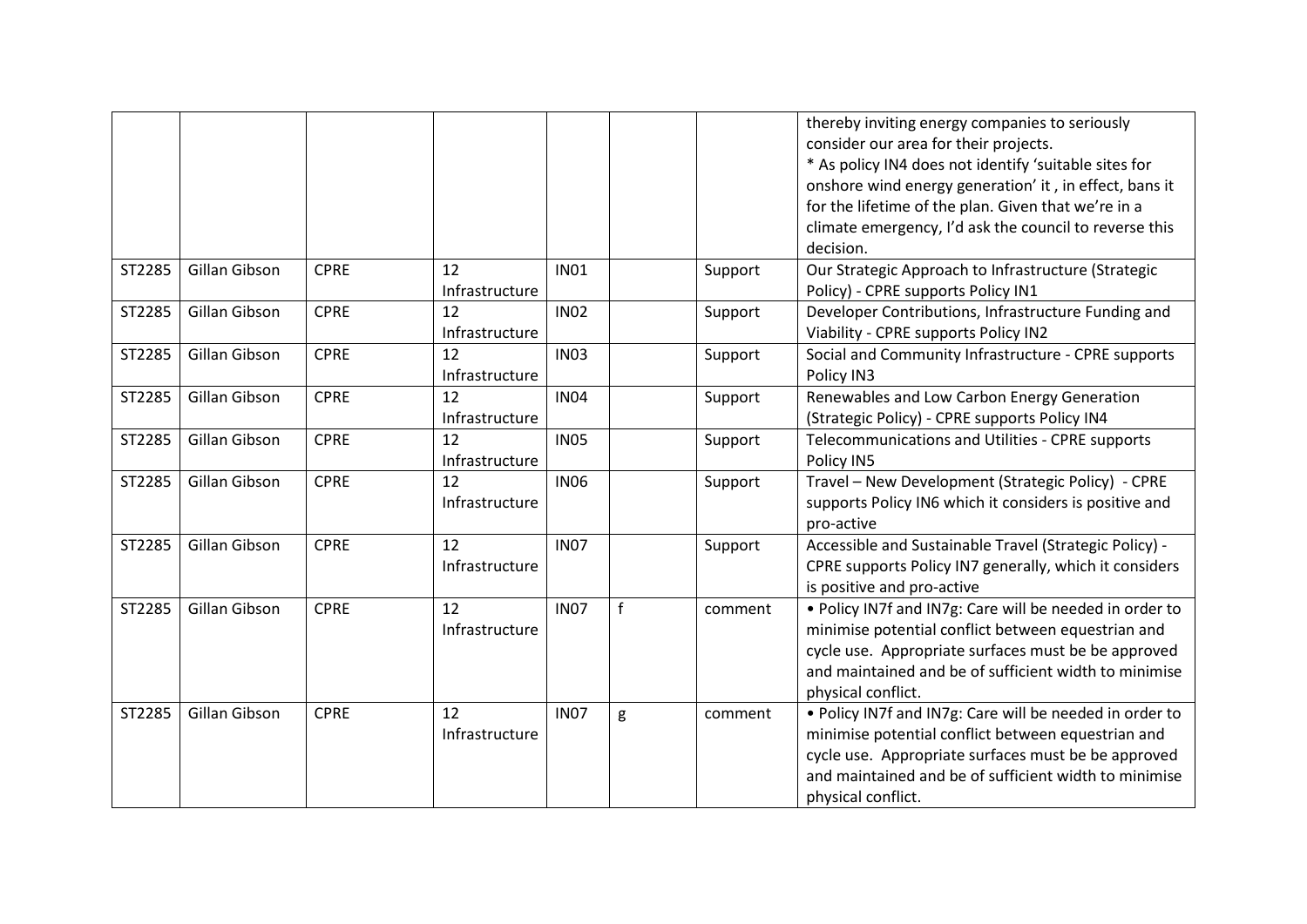| ST2285 | Gillan Gibson | <b>CPRE</b> | 12             | <b>IN07</b>     | К  | comment | • IN7 k must be designed to include improved, safe         |
|--------|---------------|-------------|----------------|-----------------|----|---------|------------------------------------------------------------|
|        |               |             | Infrastructure |                 |    |         | and convenient provision for pedestrians and cyclists.     |
|        |               |             |                |                 |    |         | Where these works do not require planning                  |
|        |               |             |                |                 |    |         | permission, there should be adequate consultation          |
|        |               |             |                |                 |    |         | with user groups during the design stage.                  |
| ST2285 | Gillan Gibson | <b>CPRE</b> | 12             | <b>IN07</b>     |    | comment | However, the concern of residents regarding the            |
|        |               |             | Infrastructure |                 |    |         | proposals for Tilesheds is noted and are important         |
| ST2285 | Gillan Gibson | <b>CPRE</b> | 12             | <b>IN08</b>     |    | Support | Airport and Aircraft Safety - CPRE supports Policy IN8     |
|        |               |             | Infrastructure |                 |    |         |                                                            |
| ST2285 | Gillan Gibson | <b>CPRE</b> | 12             | <b>IN09</b>     |    | Support | Waste Facilities (Strategic Policy) - CPRE supports        |
|        |               |             | Infrastructure |                 |    |         | Policy IN9                                                 |
| ST2285 | Gillan Gibson | <b>CPRE</b> | 12             | <b>IN10</b>     |    | Support | Protection of Existing Waste Facilities (Strategic Policy) |
|        |               |             | Infrastructure |                 |    |         | - CPRE supports Policy IN10                                |
| ST2285 | Gillan Gibson | <b>CPRE</b> | 12             | <b>IN11</b>     |    | Support | Minerals Safeguarding Extraction (Strategic Policy) -      |
|        |               |             | Infrastructure |                 |    |         | <b>CPRE supports Policy IN11</b>                           |
| ST2290 | Sue           |             | 12             | <b>IN04</b>     |    | Object  | As policy IN4 does not identify 'suitable sites for        |
|        | Stonehouse    |             | Infrastructure |                 |    |         | onshore wind energy generation' it, in effect, bans it     |
|        |               |             |                |                 |    |         | for the lifetime of the plan. Given that we're in a        |
|        |               |             |                |                 |    |         | climate emergency, I'd ask the council to reverse this     |
|        |               |             |                |                 |    |         | decision.                                                  |
| ST2296 | William       |             | 12             | IN <sub>7</sub> | kv | Object  | 4.4 Proposed Road Bridge                                   |
|        | Fleetwood     |             | Infrastructure |                 |    |         | There is reference within the proposals to a possible      |
|        |               |             |                |                 |    |         | new road bridge to replace Benton Road/Boldon Lane         |
|        |               |             |                |                 |    |         | and Tileshed Crossings which will, if it goes ahead,       |
|        |               |             |                |                 |    |         | relieve congestion generated at these crossings.           |
|        |               |             |                |                 |    |         | However this new bridge, the funding for which has         |
|        |               |             |                |                 |    |         | not been identified, will probably have to be built on     |
|        |               |             |                |                 |    |         | Green Belt land with a detrimental effect on the green     |
|        |               |             |                |                 |    |         | infrastructure and biodiversity.                           |
|        |               |             |                |                 |    |         | A further effect of this will potentially be that traffic  |
|        |               |             |                |                 |    |         | flow through Cleadon Village will increase even more       |
|        |               |             |                |                 |    |         | than through the housing development as drivers            |
|        |               |             |                |                 |    |         | coming from the main road network use the bridge to        |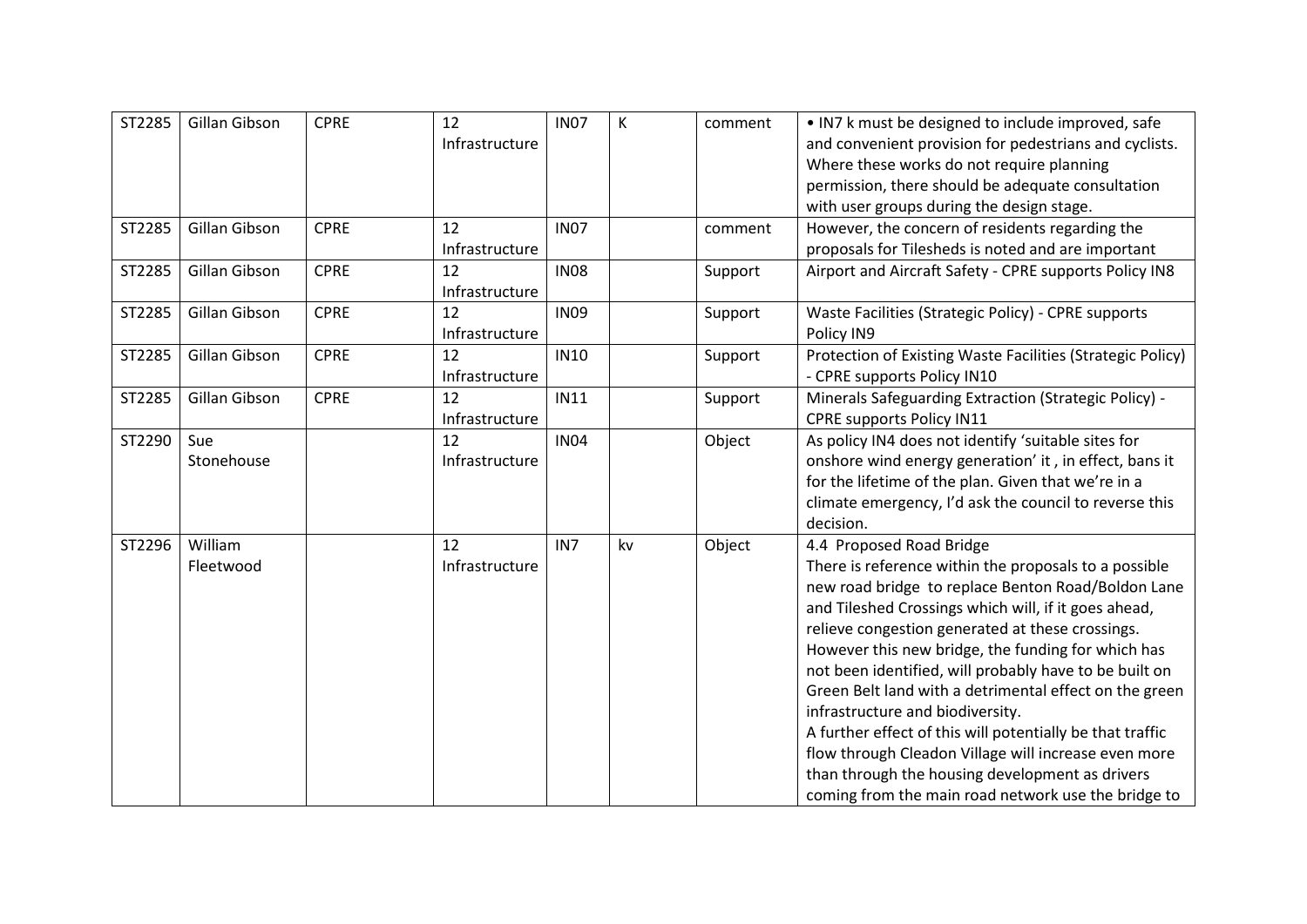|        |                          |                      |             |           |         | get to Whitburn, Marsden and the southern part of<br>South Shields<br>It is unfortunate that full details of this proposal are<br>not included within the draft plan as this prevents<br>public scrutiny and a realistic assessment of the likely<br>impact of the bridge.                                                                                                                                                                                                                                                                                                                                                                                                                                                                                                                                                                        |
|--------|--------------------------|----------------------|-------------|-----------|---------|---------------------------------------------------------------------------------------------------------------------------------------------------------------------------------------------------------------------------------------------------------------------------------------------------------------------------------------------------------------------------------------------------------------------------------------------------------------------------------------------------------------------------------------------------------------------------------------------------------------------------------------------------------------------------------------------------------------------------------------------------------------------------------------------------------------------------------------------------|
| ST2320 | Dr Kirstin<br>Richardson | 12<br>Infrastructure | <b>IN01</b> | Para 12.1 | support | 5.0 Open Green Spaces and community infrastructure<br>- Policy N3 and paragraph 12.1<br>I would like to state my support for Policy N3. In East<br>Boldon we intend to identify some Green spaces<br>within our Neighbourhood Plan. One of the sites<br>which is in question is the area in front of St George's<br>Church. This area is neglected and unsightly and<br>detracts from the Church, making it very difficult to<br>attract congregation. I would like to see it become<br>accessible and landscaped, while respecting the<br>wildlife which habits it.                                                                                                                                                                                                                                                                              |
| ST2320 | Dr Kirstin<br>Richardson | 12<br>Infrastructure | <b>IN03</b> |           | Comment | 6.0 Taking into account the emerging Neighbourhood<br>Plan - policy IN3, policy S4<br>Quoting Chapter 4.29, "Securing sustainable<br>development is therefore the central theme which<br>runs through this Local Plan and will also bind with any<br>Neighbourhood Plans that are made." I would like to<br>express my desire for the East Boldon Neighbourhood<br>Plan to be given the credence that the references to it<br>in this Draft Local Plan would indicate that it will.<br>There is no way that this can be the case if the scale of<br>development proposed goes ahead or if the Green<br>Belt boundary is changed. The Neighbourhood plan<br>will have a design code for housing and green<br>infrastructure, and designated Green Spaces, and we<br>expect these to be considered first and foremost<br>when housing is allocated. |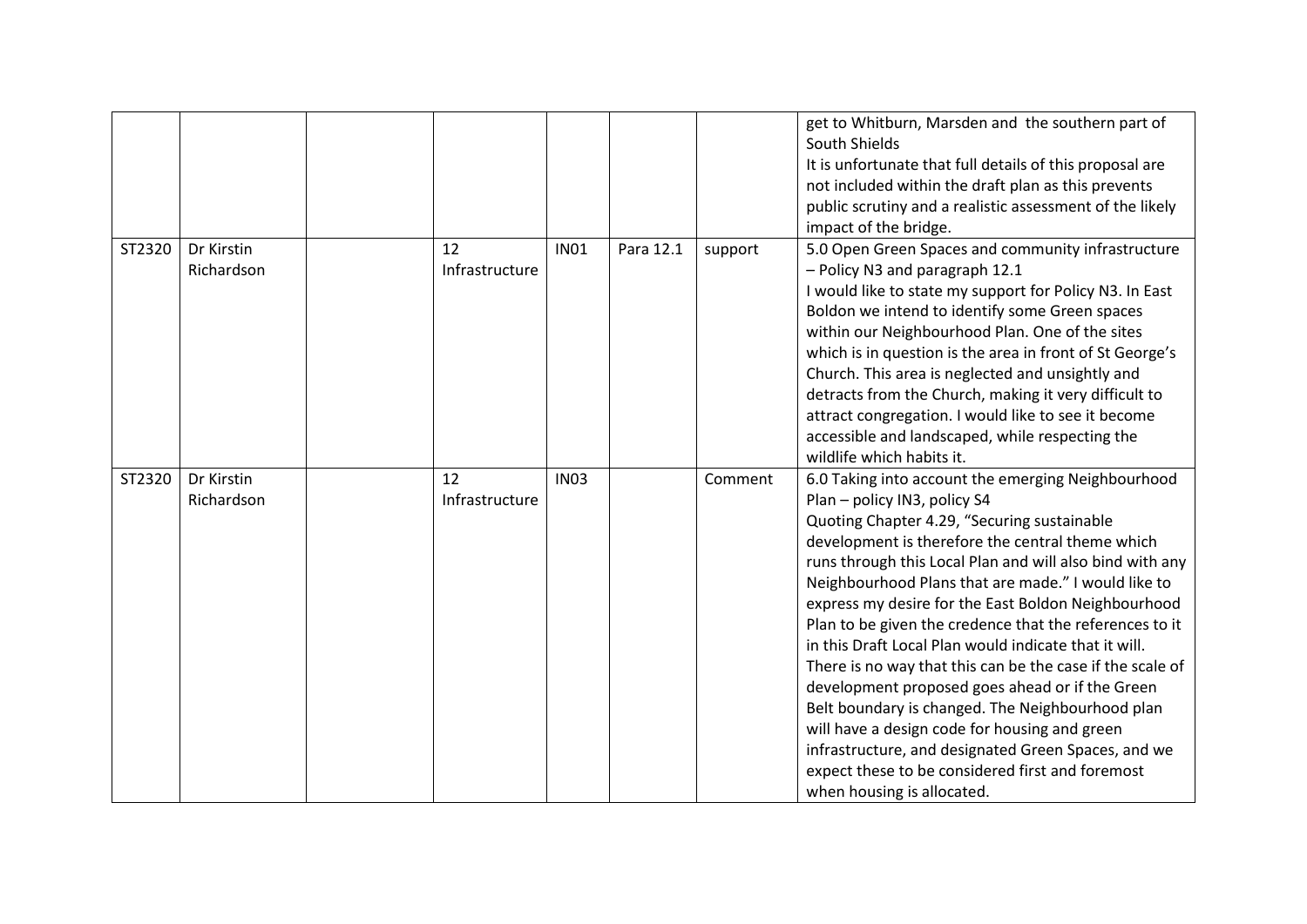| ST2337 | <b>Peter Arthurs</b> | 12             | <b>IN07</b> | Objection | Policy IN7 Accessible and Sustainable Travel-Object      |
|--------|----------------------|----------------|-------------|-----------|----------------------------------------------------------|
|        |                      | Infrastructure |             |           | We have long campaigned for the expansion of the         |
|        |                      |                |             |           | Park and Ride facilities at East Boldon station.         |
|        |                      |                |             |           | The current car park is constantly at capacity and       |
|        |                      |                |             |           | demand leads to parking problems in surrounding          |
|        |                      |                |             |           | roads and streets. The statement in this policy must     |
|        |                      |                |             |           | be, more specific with regard to additional parking.     |
|        |                      |                |             |           | The policy proposes to safeguard land to enable          |
|        |                      |                |             |           | additional park and ride facilities at existing metro    |
|        |                      |                |             |           | stations but is not specific about East Boldon.          |
|        |                      |                |             |           | The proposed improvement of the local highway            |
|        |                      |                |             |           | network at Boldon and Tileshed Level Crossing            |
|        |                      |                |             |           | Scheme with new bridge and carriageways is causing       |
|        |                      |                |             |           | concerns to local residents.                             |
|        |                      |                |             |           | It is at the very early stages of design and full public |
|        |                      |                |             |           | consultation on its design is required as a matter of    |
|        |                      |                |             |           | urgency. The Council has made a bid to the               |
|        |                      |                |             |           | Department of Transport for funding and if this is not   |
|        |                      |                |             |           | successful then there are also concerns. The Council     |
|        |                      |                |             |           | have stated that full barriers as proposed by Network    |
|        |                      |                |             |           | Rail "will significantly increase the time in which the  |
|        |                      |                |             |           | level crossings are in operation and will increase       |
|        |                      |                |             |           | delays and congestion." The addition of new housing      |
|        |                      |                |             |           | in this area will only make this worse.                  |
| ST2350 | Carly Carrahar       | 12             | <b>IN03</b> | Object    | 6.0 Taking into account the emerging Neighbourhood       |
|        |                      | Infrastructure |             |           | Plan - Policy IN3, Policy S4                             |
|        |                      |                |             |           | Quoting Chapter 4.29, "Securing sustainable              |
|        |                      |                |             |           | development is therefore the central theme whiich        |
|        |                      |                |             |           | runs through this Local Plan and will also bind with any |
|        |                      |                |             |           | Neighbourhood Plans that are made. " I would like to     |
|        |                      |                |             |           | express my desire for the East Boldon Neighbourhood      |
|        |                      |                |             |           | Plan to be given the credence that the references to it  |
|        |                      |                |             |           | in this Draft Local Plan would indicate that it will.    |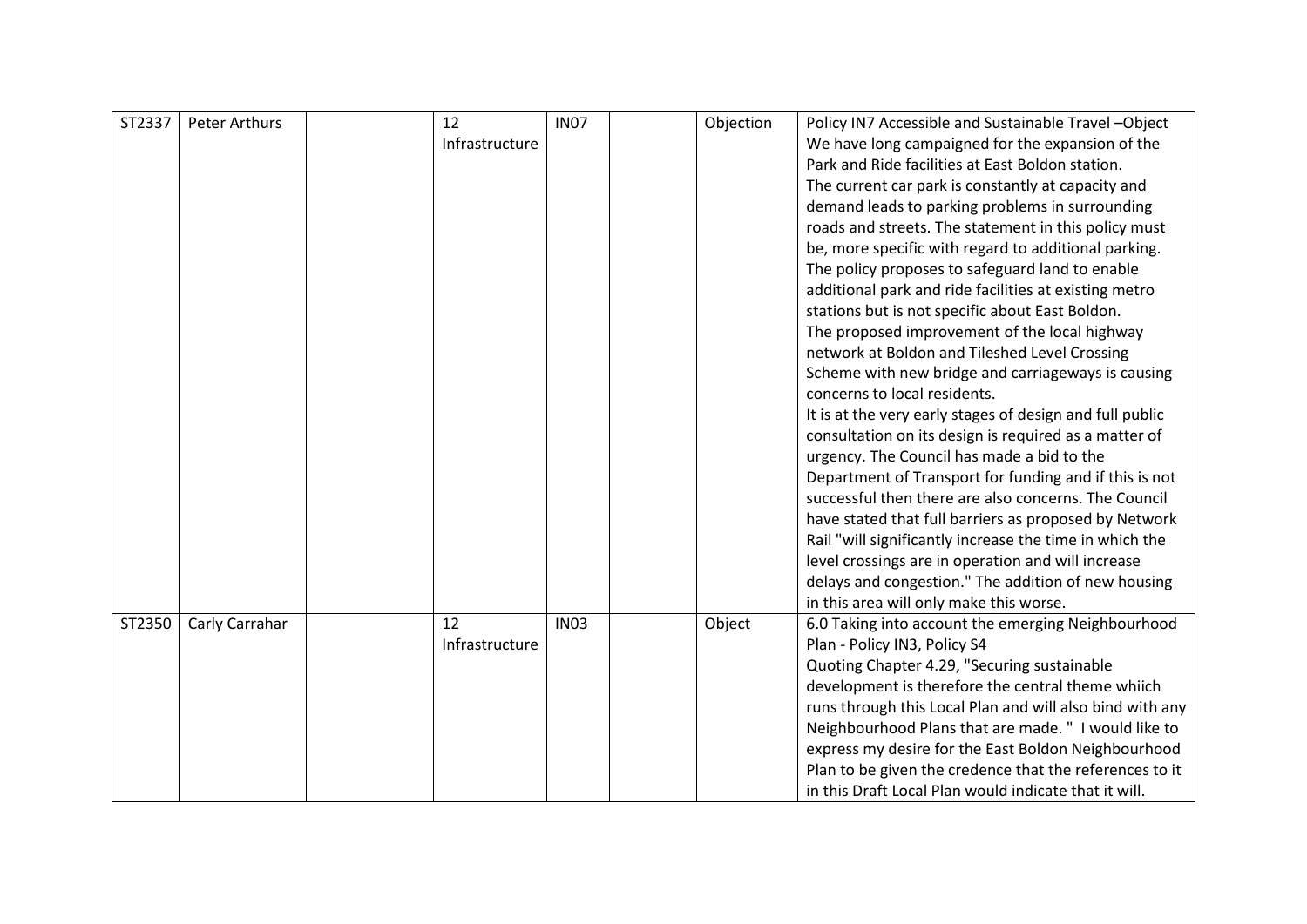|        |                    |                      |             |        | There is no way that this can be the case if the scale of<br>development proposed goes ahead or if the Green<br>Belt boundary s changed. The Neighbourhood plan<br>will have a design code for housing and green<br>infrastructure, and designated Green SPaces, and we<br>expect these to be considered first and foremost<br>when housing is allocated.                                                                                                                                                                                                                                                                                                                                                                                                                                                                                          |
|--------|--------------------|----------------------|-------------|--------|----------------------------------------------------------------------------------------------------------------------------------------------------------------------------------------------------------------------------------------------------------------------------------------------------------------------------------------------------------------------------------------------------------------------------------------------------------------------------------------------------------------------------------------------------------------------------------------------------------------------------------------------------------------------------------------------------------------------------------------------------------------------------------------------------------------------------------------------------|
| ST2354 | Rebecca<br>Higgins | 12<br>Infrastructure | <b>IN03</b> | Object | 6.0 Taking into account the emerging Neighbourhood<br>Plan - Policy IN3, Policy S4<br>Quoting Chapter 4.29, "Securing sustainable<br>development is therefore the central theme whiich<br>runs through this Local Plan and will also bind with any<br>Neighbourhood Plans that are made. " I would like to<br>express my desire for the East Boldon Neighbourhood<br>Plan to be given the credence that the references to it<br>in this Draft Local Plan would indicate that it will.<br>There is no way that this can be the case if the scale of<br>development proposed goes ahead or if the Green<br>Belt boundary s changed. The Neighbourhood plan<br>will have a design code for housing and green<br>infrastructure, and designated Green SPaces, and we<br>expect these to be considered first and foremost<br>when housing is allocated. |
| ST2356 | Sam Attewell       | 12<br>Infrastructure | <b>IN03</b> | Object | 6.0 Taking into account the emerging Neighbourhood<br>Plan - policy IN3, policy S4<br>Quoting Chapter 4.29, "Securing sustainable<br>development is therefore the central theme which<br>runs through this Local Plan and will also bind with any<br>Neighbourhood Plans that are made." I would like to<br>express my desire for the East Boldon Neighbourhood<br>Plan to be given the credence that the references to it<br>in this Draft Local Plan would indicate that it will.<br>There is no way that this can be the case if the scale of                                                                                                                                                                                                                                                                                                   |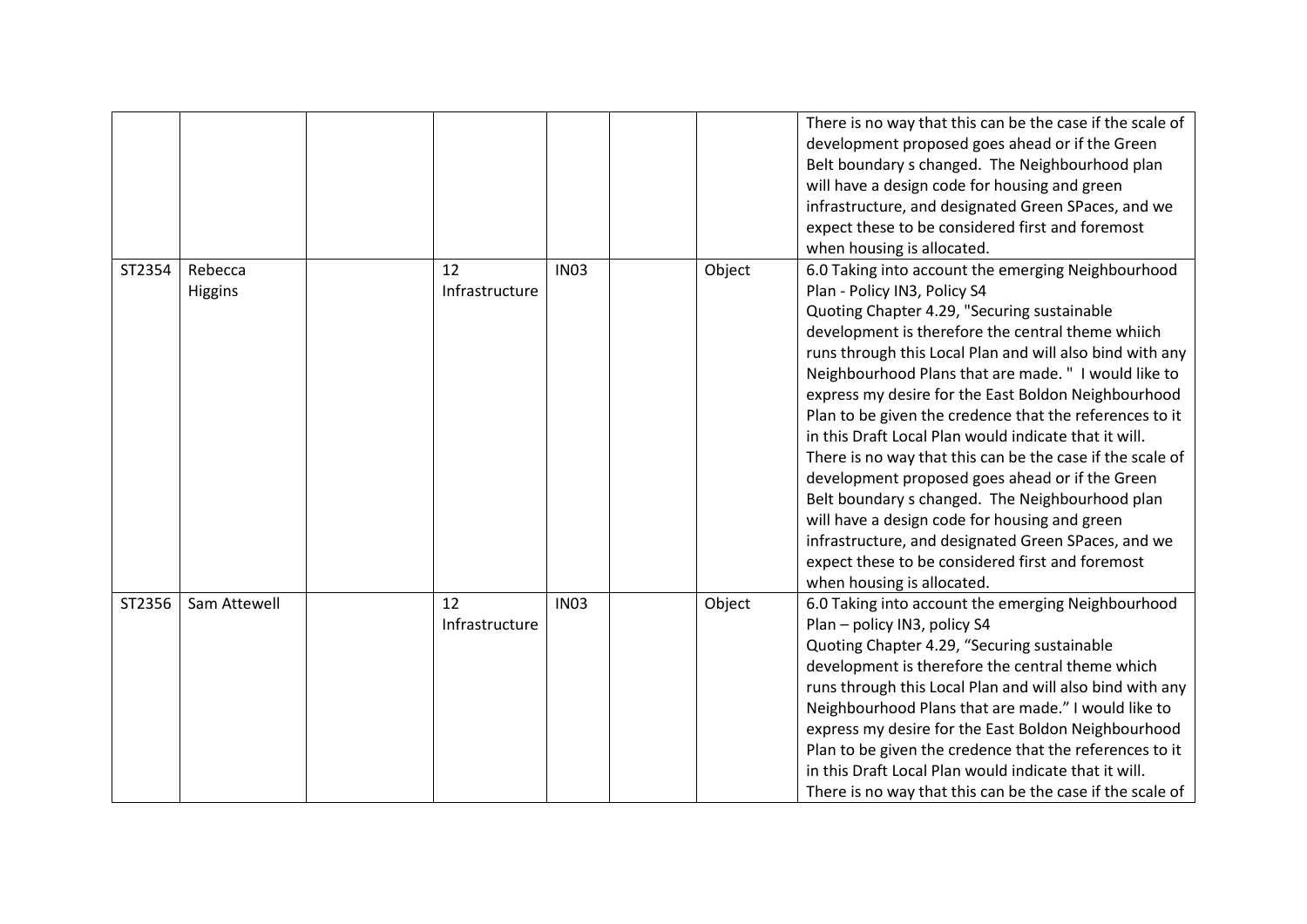|        |                      |                |             |           | development proposed goes ahead or if the Green           |
|--------|----------------------|----------------|-------------|-----------|-----------------------------------------------------------|
|        |                      |                |             |           | Belt boundary is changed. The Neighbourhood plan          |
|        |                      |                |             |           | will have a design code for housing and green             |
|        |                      |                |             |           | infrastructure, and designated Green Spaces, and we       |
|        |                      |                |             |           | expect these to be considered first and foremost          |
|        |                      |                |             |           | when housing is allocated.                                |
| ST2358 | <b>Jack Attewell</b> | 12             | <b>IN03</b> | Object    | 6.0 Taking into account the emerging Neighbourhood        |
|        |                      | Infrastructure |             |           | Plan - policy IN3, policy S4                              |
|        |                      |                |             |           | Quoting Chapter 4.29, "Securing sustainable               |
|        |                      |                |             |           | development is therefore the central theme which          |
|        |                      |                |             |           | runs through this Local Plan and will also bind with any  |
|        |                      |                |             |           | Neighbourhood Plans that are made." I would like to       |
|        |                      |                |             |           | express my desire for the East Boldon Neighbourhood       |
|        |                      |                |             |           | Plan to be given the credence that the references to it   |
|        |                      |                |             |           | in this Draft Local Plan would indicate that it will.     |
|        |                      |                |             |           | There is no way that this can be the case if the scale of |
|        |                      |                |             |           | development proposed goes ahead or if the Green           |
|        |                      |                |             |           | Belt boundary is changed. The Neighbourhood plan          |
|        |                      |                |             |           | will have a design code for housing and green             |
|        |                      |                |             |           | infrastructure, and designated Green Spaces, and we       |
|        |                      |                |             |           | expect these to be considered first and foremost          |
|        |                      |                |             |           | when housing is allocated.                                |
| ST2365 | Delia McNally        | 12             | <b>IN07</b> | Objection | Policy IN7 Accessible and Sustainable Travel-Object       |
|        |                      | Infrastructure |             |           | We have long campaigned for the expansion of the          |
|        |                      |                |             |           | Park and Ride facilities at East Boldon station.          |
|        |                      |                |             |           | The current car park is constantly at capacity and        |
|        |                      |                |             |           | demand leads to parking problems in surrounding           |
|        |                      |                |             |           | roads and streets. The statement in this policy must      |
|        |                      |                |             |           | be, more specific with regard to additional parking.      |
|        |                      |                |             |           | The policy proposes to safeguard land to enable           |
|        |                      |                |             |           | additional park and ride facilities at existing metro     |
|        |                      |                |             |           | stations but is not specific about East Boldon.           |
|        |                      |                |             |           | The proposed improvement of the local highway             |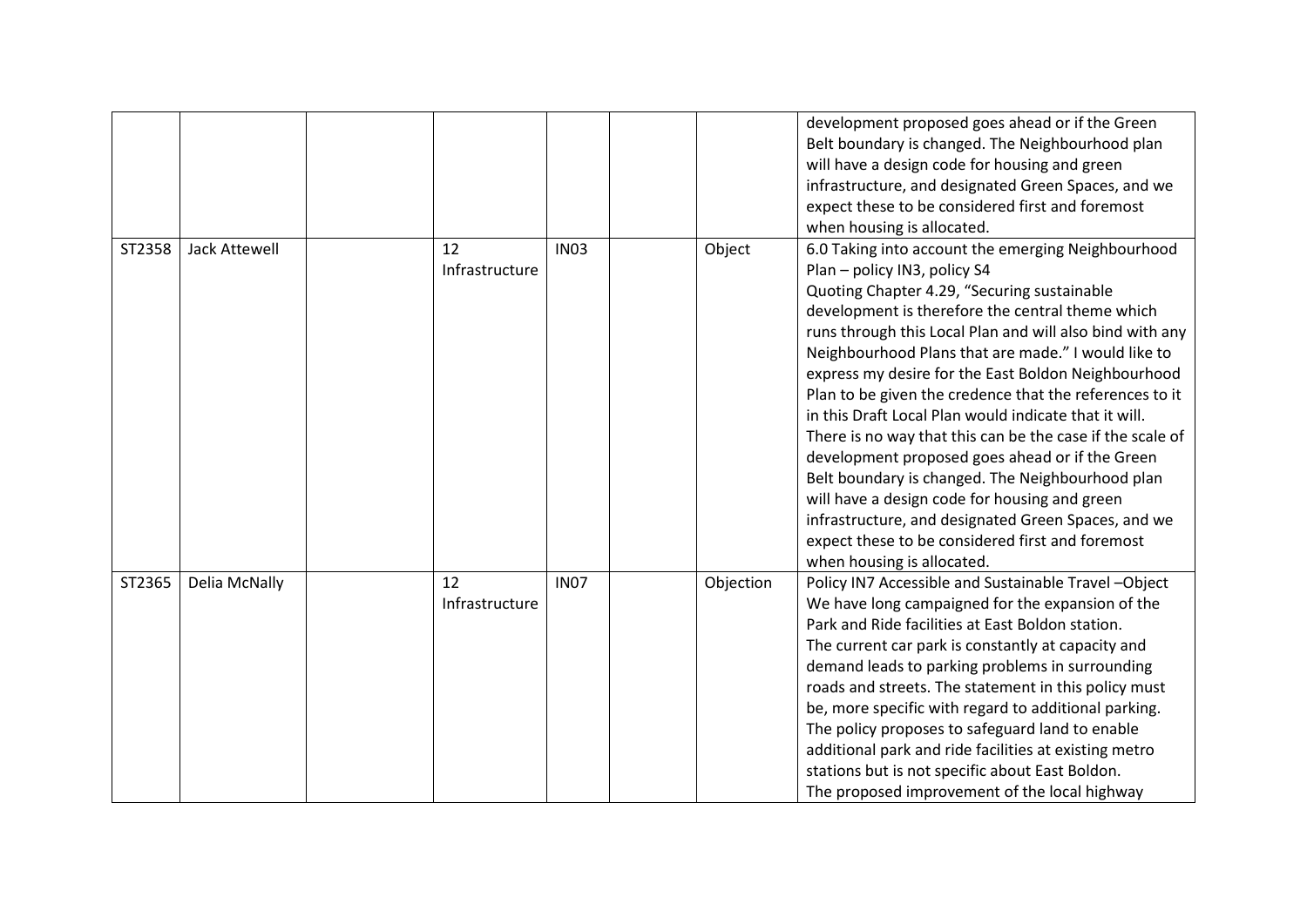|        |               |                      |             |           | network at Boldon and Tileshed Level Crossing<br>Scheme with new bridge and carriageways is causing<br>concerns to local residents.<br>It is at the very early stages of design and full public<br>consultation on its design is required as a matter of<br>urgency. The Council has made a bid to the<br>Department of Transport for funding and if this is not<br>successful then there are also concerns. The Council<br>have stated that full barriers as proposed by Network<br>Rail "will significantly increase the time in which the<br>level crossings are in operation and will increase<br>delays and congestion." The addition of new housing<br>in this area will only make this worse.<br>We are also concerned about its impact on existing<br>properties and on Tileshed Nature Reserve.                                          |
|--------|---------------|----------------------|-------------|-----------|---------------------------------------------------------------------------------------------------------------------------------------------------------------------------------------------------------------------------------------------------------------------------------------------------------------------------------------------------------------------------------------------------------------------------------------------------------------------------------------------------------------------------------------------------------------------------------------------------------------------------------------------------------------------------------------------------------------------------------------------------------------------------------------------------------------------------------------------------|
| ST2365 | Delia McNally | 12<br>Infrastructure | <b>IN03</b> | Objection | 6.0 Taking into account the emerging Neighbourhood<br>Plan - policy IN3, policy S4<br>Quoting Chapter 4.29, "Securing sustainable<br>development is therefore the central theme which<br>runs through this Local Plan and will also bind with any<br>Neighbourhood Plans that are made." I would like to<br>express my desire for the East Boldon Neighbourhood<br>Plan to be given the credence that the references to it<br>in this Draft Local Plan would indicate that it will.<br>There is no way that this can be the case if the scale of<br>development proposed goes ahead or if the Green<br>Belt boundary is changed. The Neighbourhood plan<br>will have a design code for housing and green<br>infrastructure, and designated Green Spaces, and we<br>expect these to be considered first and foremost<br>when housing is allocated. |
| ST2366 | Ian Palmer    | 12<br>Infrastructure | <b>IN07</b> | Objection | THE ROAD BRIDGE<br>The bridge will actually allow more development -                                                                                                                                                                                                                                                                                                                                                                                                                                                                                                                                                                                                                                                                                                                                                                              |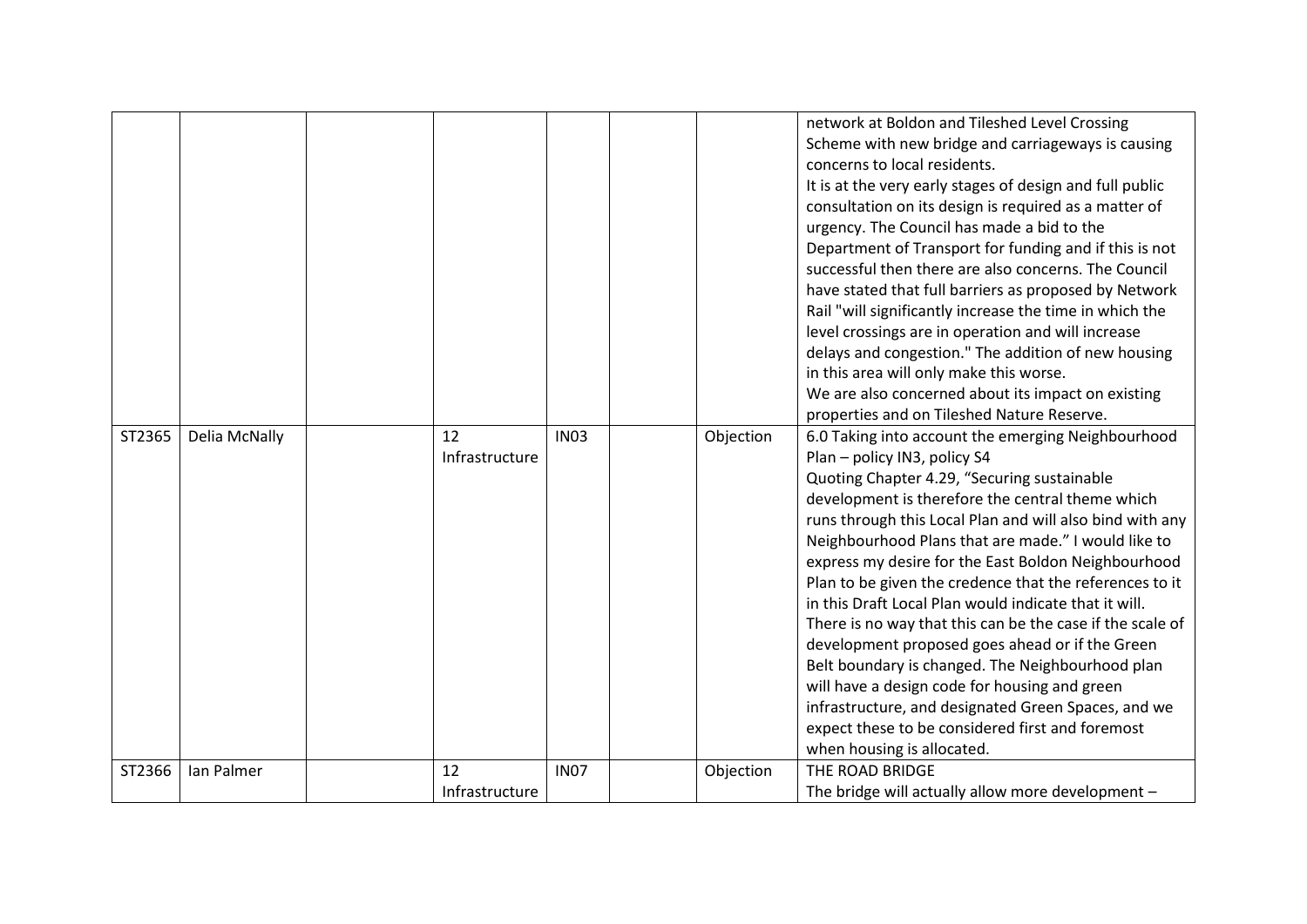|        |                      |                      |             |           | and so even more traffic in the area . I believe there<br>are more (very dangerous) negatives than positives<br>against this proposal: the main one being the reduced<br>air quality which this will bring. The purpose of the<br>road bridge is to give the infrastructure required for<br>development of 4 sites, (from Chuter Ede to Cleadon<br>Lane) of over 1,000 houses. In effect, it allows for<br>possibly 2,000 MORE cars on the roads in this area and<br>with EVEN MORE TRAFFIC from the developments in<br>Cleadon, and Whitburn, will be a major cause of<br>congestion in the village. The traffic pollution this will<br>cause will significantly reduce the air quality in<br>Cleadon and will impact the health of all residents.                                                                         |
|--------|----------------------|----------------------|-------------|-----------|-----------------------------------------------------------------------------------------------------------------------------------------------------------------------------------------------------------------------------------------------------------------------------------------------------------------------------------------------------------------------------------------------------------------------------------------------------------------------------------------------------------------------------------------------------------------------------------------------------------------------------------------------------------------------------------------------------------------------------------------------------------------------------------------------------------------------------|
| ST2367 | Pauline Palmer       | 12<br>Infrastructure | <b>IN07</b> | Objection | THE ROAD BRIDGE<br>The bridge will actually allow more development -<br>and so even more traffic in the area . I believe there<br>are more (very dangerous) negatives than positives<br>against this proposal: the main one being the reduced<br>air quality which this will bring. The purpose of the<br>road bridge is to give the infrastructure required for<br>development of 4 sites, (from Chuter Ede to Cleadon<br>Lane) of over 1,000 houses. In effect, it allows for<br>possibly 2,000 MORE cars on the roads in this area and<br>with EVEN MORE TRAFFIC from the developments in<br>Cleadon, and Whitburn, will be a major cause of<br>congestion in the village. The traffic pollution this will<br>cause will significantly reduce the air quality in<br>Cleadon and will impact the health of all residents. |
| ST2380 | <b>Steve Clingly</b> | 12<br>Infrastructure | <b>IN07</b> | Objection | Road Bridge-The road bridge, proposed to replace<br>Tileshed and Benton Road/Boldon Lane level<br>crossings, will open up development of 4 sites outside<br>of Cleadon, but it is Cleadon which will be most<br>affected by the increase in traffic these developments                                                                                                                                                                                                                                                                                                                                                                                                                                                                                                                                                      |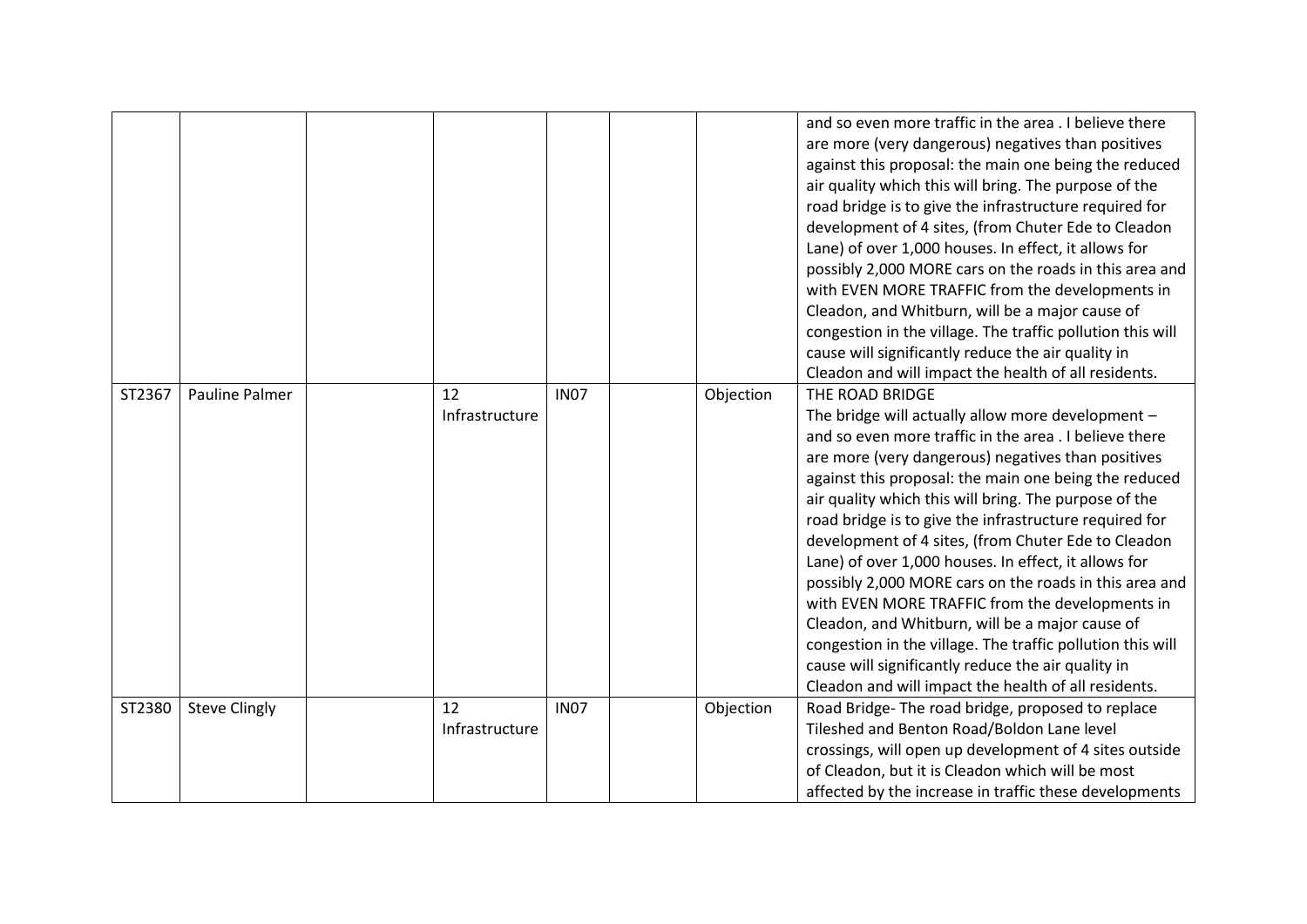|        |                                    |                      |             |           | will cause; and the bridge will attract; and the<br>congestion it will cause. Development within the<br>village, and also in Whitburn, will also cause a huge<br>increase in traffic on all roads through the village to<br>join the main 'strategic network' at Testos, and also on<br>routes to Sunderland and South Shields.<br>The road bridge will also be constructed on Green Belt<br>land. There will also be great impact on the green<br>infrastructure and biodiversity of the area the bridge<br>will cover. As no details are given in the draft Plan, this<br>prevents full public scrutiny and detailed consultation<br>on the impact the bridge will have.<br>Pollution will increase across the area due to the<br>construction of the development sites and the road<br>bridge. The road bridge will also allow for more<br>development, an increase of traffic, and the ensuing<br>congestion and pollution caused by this. The main<br>pollutants which affect human health are generated<br>by road traffic. Traffic programmes should be aimed at<br>alleviating congestion (e.g. Testos and Lindisfarne).<br>Why has it been suggested that to save time at the<br>level crossing (which would be caused by the Nexus<br>proposal to replace the half barriers with full barriers)<br>the health of our residents should be put at risk? How<br>could this ever be mitigated?<br>Pollutants from traffic fumes are also known to have a<br>detrimental effect on biodiversity. It is not just<br>humans who will suffer.<br>There will also be a greater amount of noise pollution<br>caused by the amount of traffic using the bridge. |
|--------|------------------------------------|----------------------|-------------|-----------|----------------------------------------------------------------------------------------------------------------------------------------------------------------------------------------------------------------------------------------------------------------------------------------------------------------------------------------------------------------------------------------------------------------------------------------------------------------------------------------------------------------------------------------------------------------------------------------------------------------------------------------------------------------------------------------------------------------------------------------------------------------------------------------------------------------------------------------------------------------------------------------------------------------------------------------------------------------------------------------------------------------------------------------------------------------------------------------------------------------------------------------------------------------------------------------------------------------------------------------------------------------------------------------------------------------------------------------------------------------------------------------------------------------------------------------------------------------------------------------------------------------------------------------------------------------------------------------------------------------------------------------------------------------|
| ST2384 | John Fogg<br><b>Rosalind Maira</b> | 12<br>Infrastructure | <b>IN07</b> | Objection | Re: Proposed Development at TILESHEDS<br><b>Dear Sirs</b>                                                                                                                                                                                                                                                                                                                                                                                                                                                                                                                                                                                                                                                                                                                                                                                                                                                                                                                                                                                                                                                                                                                                                                                                                                                                                                                                                                                                                                                                                                                                                                                                      |
|        |                                    |                      |             |           | We have just heard about your proposed above                                                                                                                                                                                                                                                                                                                                                                                                                                                                                                                                                                                                                                                                                                                                                                                                                                                                                                                                                                                                                                                                                                                                                                                                                                                                                                                                                                                                                                                                                                                                                                                                                   |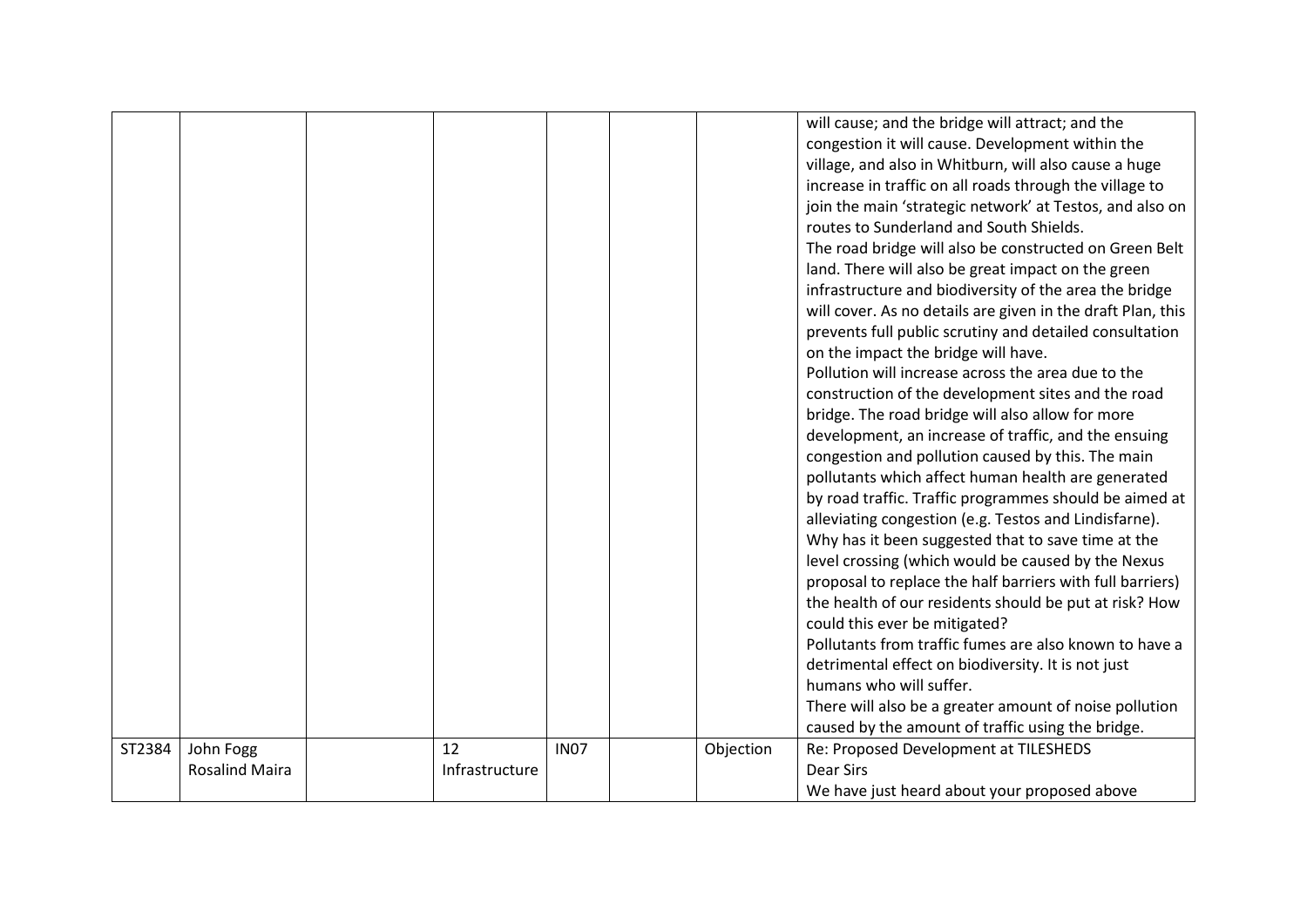|        |              |                      |             |           | development. We would like to OBJECT to the<br>proposed development of a new Road Bridge, Metro<br>Station and Car Park at Tilesheds. The authorities<br>seem to be attempting to plough on with their<br>relentless quest to amalgamate the small individual<br>areas of Boldon, East Boldon, Celadon, Boldon Colliery<br>and South Shields. The construction of a road bridge<br>and Metro Station and associated Car Park which<br>would be situated on GREEN BELT, pastures and<br>arable land at the the centre of these communities.<br>This would lead to even further Urban Sprawl and<br>worse, an greater loss of habitat snd wildlife corridors<br>in the ares. The effect on the Nature Reserve and<br>surrounding area cold be devastating. On television<br>recently, a report published by The National Trust<br>highlighted the loss of over 130 species from the<br>United Kingdom since 1970 with many more on the<br>brink of extinction due to loss of habitat. South<br>Tyneside Council seem to be trying to turn a semi rural<br>area into an urban environment. |
|--------|--------------|----------------------|-------------|-----------|-----------------------------------------------------------------------------------------------------------------------------------------------------------------------------------------------------------------------------------------------------------------------------------------------------------------------------------------------------------------------------------------------------------------------------------------------------------------------------------------------------------------------------------------------------------------------------------------------------------------------------------------------------------------------------------------------------------------------------------------------------------------------------------------------------------------------------------------------------------------------------------------------------------------------------------------------------------------------------------------------------------------------------------------------------------------------------------------|
| ST2388 | Stephen Todd | 12<br>Infrastructure | <b>IN07</b> | Objection | Objection to plans to build house in Cleadon the<br>Green Belt / plans to put a bridge at Tile sheds over<br>the Metro lines.<br>Sir, I wish to register an objection against the above<br>proposals, for the following reasons 1. The<br>infrastructure, schools, shops and roads could not<br>cope with additional traffic. Front Street is already<br>heavily congested resulting in delays.<br>2. Boldon Lane floods close to the junction with Fern<br>Avenue and is already dangerous to existing road<br>users.<br>3. Various areas of Cleadon flood, area behind and<br>adjacent to Cleadon Lea and Moor Lane in particular.                                                                                                                                                                                                                                                                                                                                                                                                                                                    |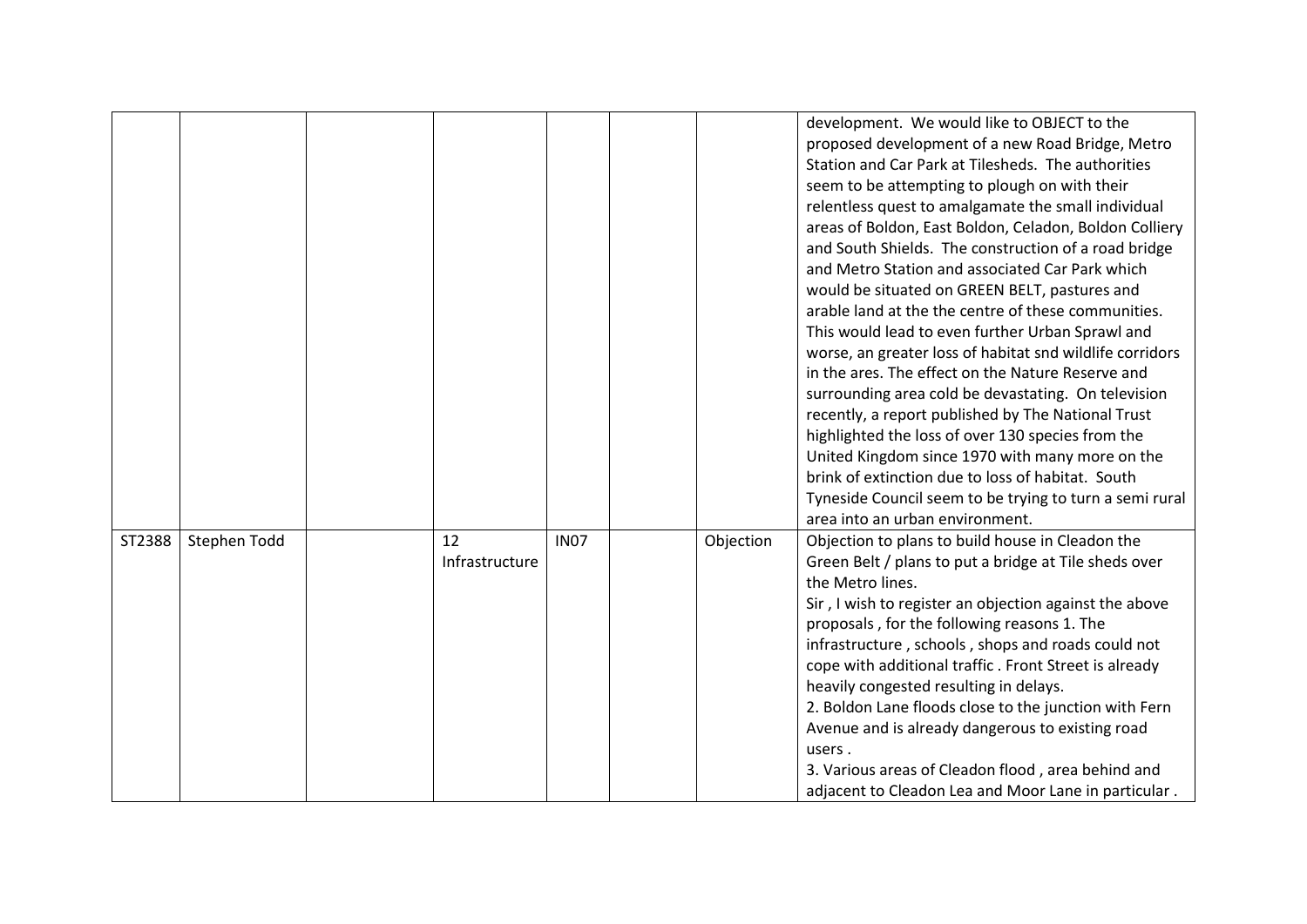|        |                         |                      |             |           | 4. There is a thriving horse riding community who use<br>the area of Boldon Lane additional traffic would be to<br>the detriment of such activities.<br>5. Increased road pollution, contractors working on<br>behalf of the council have already cut back a hedge by<br>approximately 4 feet opposite North Drive that<br>previously blocked a lot of noise visual and fume<br>pollution.<br>Please note my objections.                                                                                                                                                                                                                                                                                                                                                                                                                          |
|--------|-------------------------|----------------------|-------------|-----------|---------------------------------------------------------------------------------------------------------------------------------------------------------------------------------------------------------------------------------------------------------------------------------------------------------------------------------------------------------------------------------------------------------------------------------------------------------------------------------------------------------------------------------------------------------------------------------------------------------------------------------------------------------------------------------------------------------------------------------------------------------------------------------------------------------------------------------------------------|
| ST2389 | Emma<br>Johnston        | 12<br>Infrastructure | <b>IN03</b> | Objection | 6.0 Taking into account the emerging Neighbourhood<br>Plan - policy IN3, policy S4<br>Quoting Chapter 4.29, "Securing sustainable<br>development is therefore the central theme which<br>runs through this Local Plan and will also bind with any<br>Neighbourhood Plans that are made." I would like to<br>express my desire for the East Boldon Neighbourhood<br>Plan to be given the credence that the references to it<br>in this Draft Local Plan would indicate that it will.<br>There is no way that this can be the case if the scale of<br>development proposed goes ahead or if the Green<br>Belt boundary is changed. The Neighbourhood plan<br>will have a design code for housing and green<br>infrastructure, and designated Green Spaces, and we<br>expect these to be considered first and foremost<br>when housing is allocated. |
| ST2393 | Mr William<br>Wilkinson | 12<br>Infrastructure | <b>IN07</b> | Objection | 4. Is the rumour true that South Tyneside Council<br>propose to build a flyover/bridge, call the<br>monstrosity/ blot on the landscape what you will, at<br>Tileshed railway Crossings.I believe that this is to<br>facilitate access from Boldon Lane, Cleadon Village<br>across to New Road, Boldon Colliery as the railway<br>crossing is due to be closed. This would be horrendous                                                                                                                                                                                                                                                                                                                                                                                                                                                           |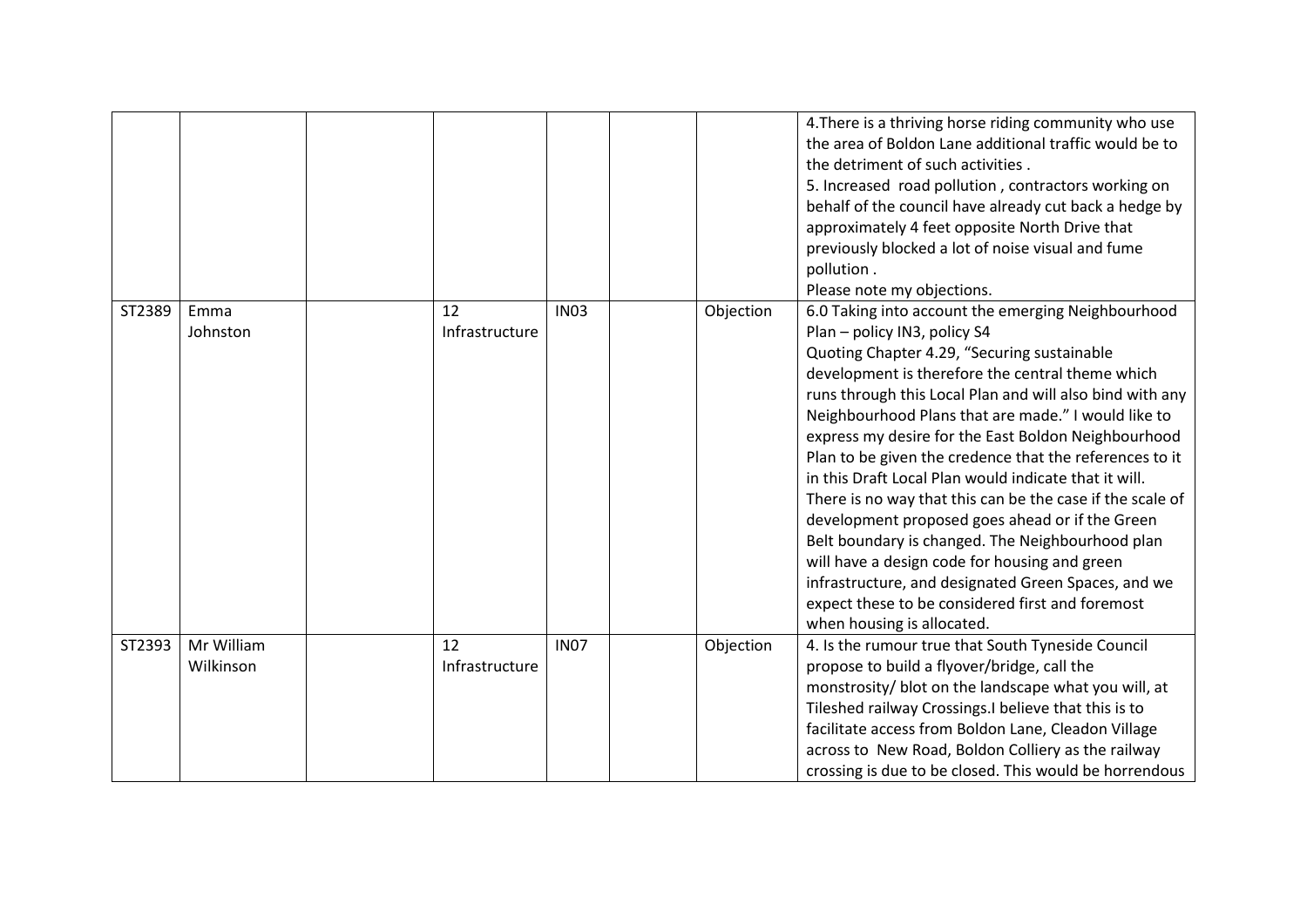|        |                     |               |                |             |   |         | and would massively detract from the semi rural              |
|--------|---------------------|---------------|----------------|-------------|---|---------|--------------------------------------------------------------|
|        |                     |               |                |             |   |         | appearance of the affected area.                             |
| ST2405 | <b>Graham Black</b> | Durham County | 12             | <b>IN01</b> | h | Comment | South Tyneside Local Plan, Publication Draft for             |
|        |                     | Council       | Infrastructure |             |   |         | Regulation 18 Consultation, September 2019                   |
|        |                     |               |                |             |   |         | Durham County Council welcomes the opportunity to            |
|        |                     |               |                |             |   |         | comment on Northumberland's Local Plan Publication<br>Draft. |
|        |                     |               |                |             |   |         | It is not considered that its provisions will give rise to   |
|        |                     |               |                |             |   |         | an unacceptable adverse impact upon County                   |
|        |                     |               |                |             |   |         | Durham's environment or the amenity of its local             |
|        |                     |               |                |             |   |         | communities. The council has considered the                  |
|        |                     |               |                |             |   |         | potential impacts of the draft plan upon County              |
|        |                     |               |                |             |   |         | Durham's strategic interests and these are                   |
|        |                     |               |                |             |   |         | summarised below.Minerals and Waste                          |
|        |                     |               |                |             |   |         | Policy IN1: Our Strategic Approach to Infrastructure         |
|        |                     |               |                |             |   |         | (Strategic Policy)                                           |
|        |                     |               |                |             |   |         | In Criteria h) It is suggested that this criterion is        |
|        |                     |               |                |             |   |         | amended because there is not a "regional minerals            |
|        |                     |               |                |             |   |         | landbank". The following wording is suggested, "the          |
|        |                     |               |                |             |   |         | steady and adequate supply of aggregates and brick           |
|        |                     |               |                |             |   |         | making raw materials and landbanks of crushed rock           |
|        |                     |               |                |             |   |         | aggregate and sand and gravel within Tyne and Wear".         |
|        |                     |               |                |             |   |         | This suggestion is made because landbanks of                 |
|        |                     |               |                |             |   |         | aggregates are maintained on a sub-regional level and        |
|        |                     |               |                |             |   |         | provision for brick making raw material is based on          |
|        |                     |               |                |             |   |         | specific brickworks.                                         |
| ST2405 | <b>Graham Black</b> | Durham County | 12             | <b>IN09</b> |   | Comment | <b>Waste Facilities</b>                                      |
|        |                     | Council       | Infrastructure |             |   |         | Policy IN9: Waste Facilities (Strategic Policy) -            |
|        |                     |               |                |             |   |         | The council welcomes the incorporation of this policy        |
|        |                     |               |                |             |   |         | within the Local Plan and considers that it will provide     |
|        |                     |               |                |             |   |         | the framework to allow planning applications for             |
|        |                     |               |                |             |   |         | proposals for new waste management facilities to be          |
|        |                     |               |                |             |   |         | determined over the plan period.                             |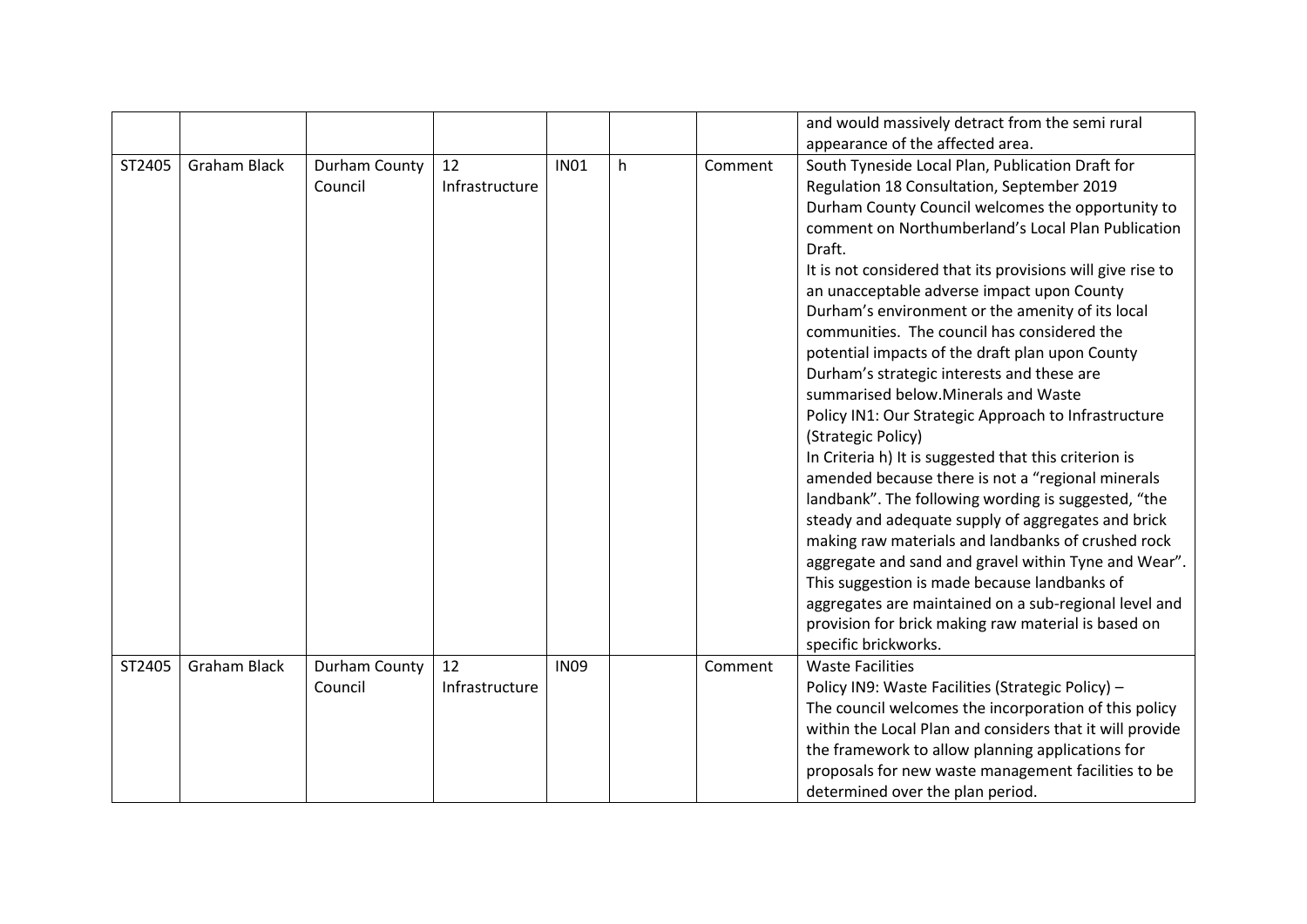|        |                     |                          |                      |             |       |         | Reference is made within the supporting text to a<br>jointly commissioned a study on waste: Model of<br>Waste Arisings and Waste Management Capacity 2012<br>by Urban Mines, which was produced by councils in<br>the North East working together in accordance with<br>the duty to cooperate.<br>In addition to this document, it may be helpful for the<br>supporting text to refer also to the jointly produced<br>document which related to the Production and<br>Disposal of Low-Level Radioactive Waste in the North<br>East of England in 2013 by Urban Mines. Both<br>documents were a consequence of the ongoing joint<br>working which has undertaken on waste management<br>issues undertaken by authorities in the North East in<br>accordance with the duty to cooperate. |
|--------|---------------------|--------------------------|----------------------|-------------|-------|---------|----------------------------------------------------------------------------------------------------------------------------------------------------------------------------------------------------------------------------------------------------------------------------------------------------------------------------------------------------------------------------------------------------------------------------------------------------------------------------------------------------------------------------------------------------------------------------------------------------------------------------------------------------------------------------------------------------------------------------------------------------------------------------------------|
| ST2405 | <b>Graham Black</b> | Durham County<br>Council | 12<br>Infrastructure | <b>IN09</b> | 12.55 | Comment | Paragraph 12.55 refers to landfill capacity. It is<br>suggested that reference should be made to Marsden<br>Quarry, which is understood, currently has a regionally<br>important role in accommodating inert/construction<br>and demolition waste and will do so during the first<br>half of the plan period.                                                                                                                                                                                                                                                                                                                                                                                                                                                                          |
| ST2405 | <b>Graham Black</b> | Durham County<br>Council | 12<br>Infrastructure | <b>IN10</b> |       | Support | Policy IN10 (Protection of Existing Waste Facilities<br>(Strategic Policy) -<br>The council welcomes the protection which is<br>proposed to be afforded to existing waste<br>management facilities.                                                                                                                                                                                                                                                                                                                                                                                                                                                                                                                                                                                    |
| ST2405 | <b>Graham Black</b> | Durham County<br>Council | 12<br>Infrastructure | <b>IN11</b> |       | Comment | <b>Mineral Supply</b><br>Policy IN11 (Minerals Safeguarding and Extraction<br>(Strategic Policy)) - The council welcomes the<br>commitment of the Borough Council to work with<br>wider North East authorities to ensure that there are<br>appropriate landbanks for the supply of minerals in<br>the region.                                                                                                                                                                                                                                                                                                                                                                                                                                                                          |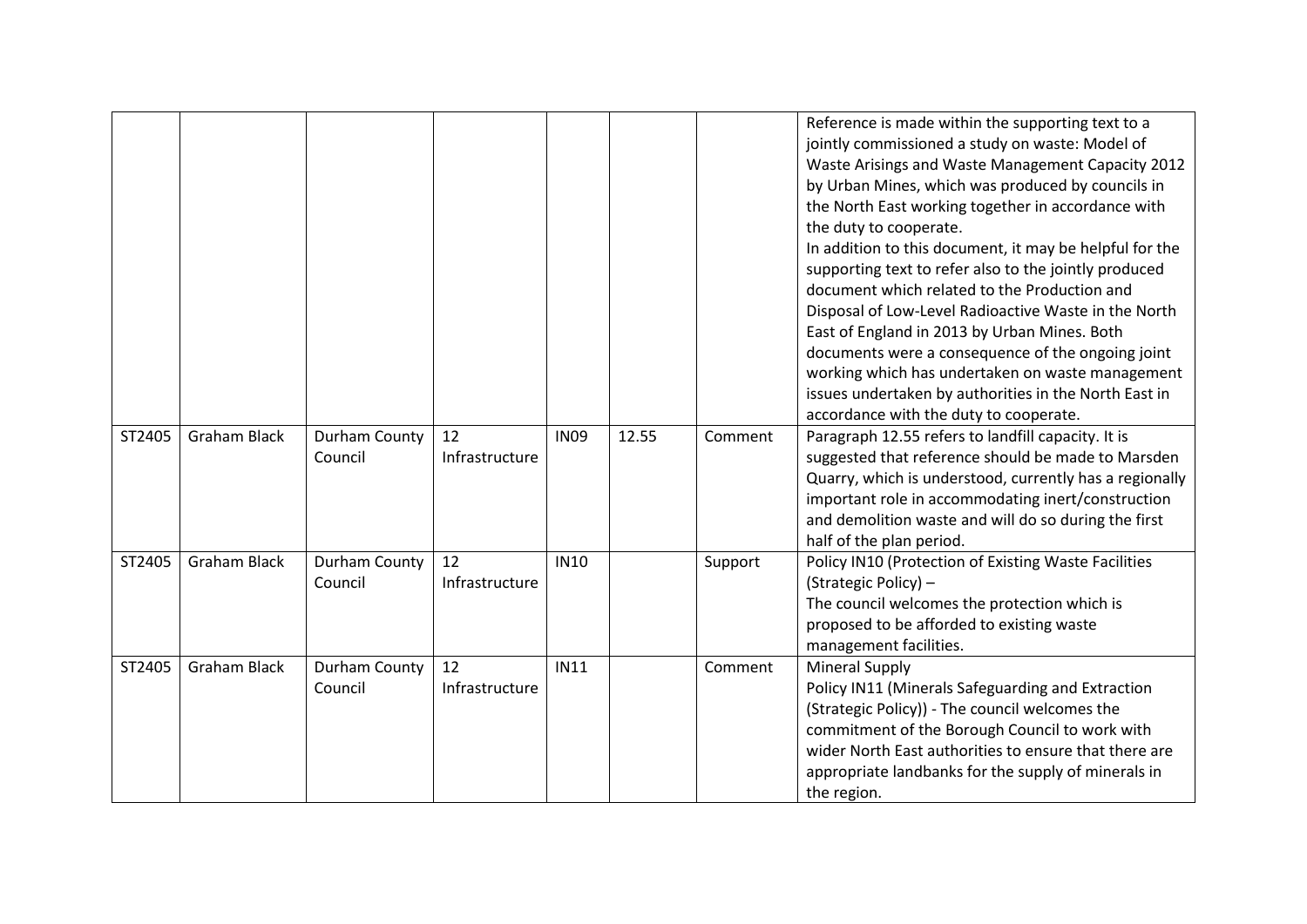|  |  |  | Reference is made within the supporting text to the     |
|--|--|--|---------------------------------------------------------|
|  |  |  | 2017 the Joint Local Aggregate Assessment for County    |
|  |  |  | Durham, Northumberland and Tyne and Wear and the        |
|  |  |  | landbank figures it contains, these landbank figures    |
|  |  |  | for Tyne and Wear have now been updated in the          |
|  |  |  | latest published local aggregate assessment which was   |
|  |  |  | published in December 2018. The council welcomes        |
|  |  |  | the policy criteria which will allow proposals for      |
|  |  |  | further extraction to be determined.                    |
|  |  |  | Nonetheless, in accordance with paragraph 6.33 of the   |
|  |  |  | latest Local Aggregate Assessment it is recommended     |
|  |  |  | that the Borough Council include a general statement    |
|  |  |  | that further proposals for aggregate working will be    |
|  |  |  | supported where environmentally acceptable in order     |
|  |  |  | to assist in maintaining respective landbanks in Tyne   |
|  |  |  | and Wear for both crushed rock and sand and gravel      |
|  |  |  | in the longer term.                                     |
|  |  |  | Reference is made to Red Barns Quarry which was         |
|  |  |  | granted in 2018 to underpin recent investment at        |
|  |  |  | Throckley Brickworks, to the west of Newcastle. This is |
|  |  |  | welcomed. Unfortunately, the plan as drafted does       |
|  |  |  | not provide any further information in relation to the  |
|  |  |  | supply position at Red Barnes and the adequacy of this  |
|  |  |  | site to meet the longer-term needs of Throckley         |
|  |  |  | brickworks. It would help provide certainty of supply,  |
|  |  |  | if this is addressed. It is also recommended that the   |
|  |  |  | Borough Council include a general statement that        |
|  |  |  | proposals for the working of further brick making raw   |
|  |  |  | materials to meet the longer-term needs of Throckley    |
|  |  |  | brickworks will be supported where environmentally      |
|  |  |  | acceptable.                                             |
|  |  |  | In accordance with the recommendations of the Joint     |
|  |  |  | Local Aggregate Assessment for County Durham,           |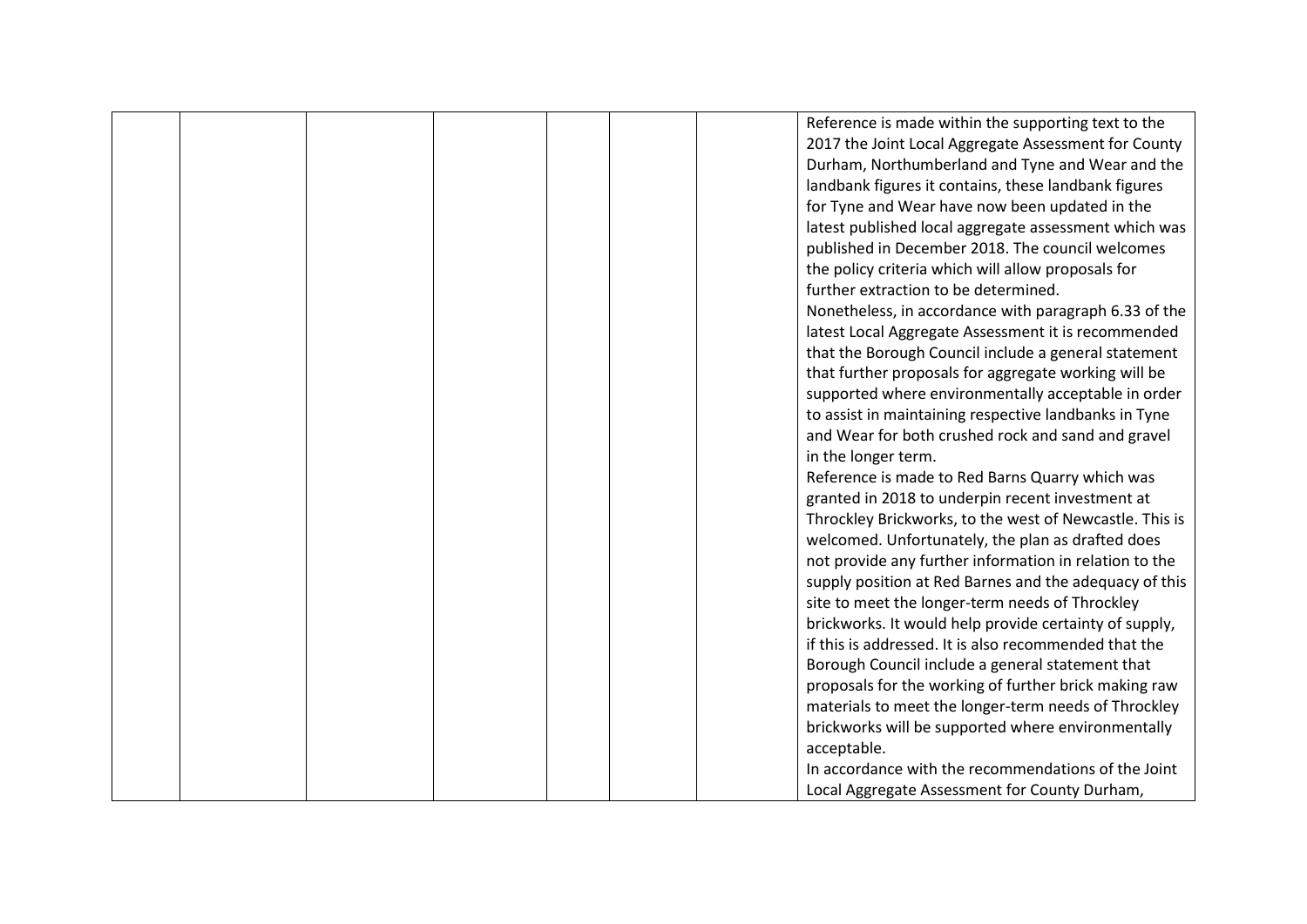|        |                     |               |                |             |         | Northumberland and Tyne and Wear (December                  |
|--------|---------------------|---------------|----------------|-------------|---------|-------------------------------------------------------------|
|        |                     |               |                |             |         | 2018), the council welcomes the designation of              |
|        |                     |               |                |             |         | mineral safeguarding areas and the safeguarding of          |
|        |                     |               |                |             |         | marine wharfs in South Tyneside.                            |
|        |                     |               |                |             |         | Unfortunately, map 36 which shows the extent of the         |
|        |                     |               |                |             |         | proposed mineral safeguarding areas in South                |
|        |                     |               |                |             |         | Tyneside is not legible and it is not clear which areas     |
|        |                     |               |                |             |         | have been safeguarded for different types of mineral        |
|        |                     |               |                |             |         | resources. It is also not clear why and upon what           |
|        |                     |               |                |             |         | justification large areas of the Borough underlain by       |
|        |                     |               |                |             |         | economically important mineral resources appear to          |
|        |                     |               |                |             |         | have been excluded. It is also suggested that               |
|        |                     |               |                |             |         | consideration should be given to the actual                 |
|        |                     |               |                |             |         | mechanism to safeguard these economically                   |
|        |                     |               |                |             |         | important mineral resources from encroaching                |
|        |                     |               |                |             |         | proximal development.                                       |
|        |                     |               |                |             |         | It is difficult to identify the actual marine wharfs which  |
|        |                     |               |                |             |         | are safeguarded on the Policies Map. It is suggested        |
|        |                     |               |                |             |         | that consideration should be given to ensure that           |
|        |                     |               |                |             |         | these sites are marked legibly on the Policies Map.         |
|        |                     |               |                |             |         | Rather than just safeguarding the specific site, it is also |
|        |                     |               |                |             |         | suggested that consideration should be given to the         |
|        |                     |               |                |             |         | actual mechanism to safeguard these sites from              |
|        |                     |               |                |             |         | encroaching proximal development.                           |
| ST2405 | <b>Graham Black</b> | Durham County | 12             | <b>IN06</b> | Support | Transport                                                   |
|        |                     | Council       | Infrastructure |             |         | The council support Policy IN6: Travel - New                |
|        |                     |               |                |             |         | Development (Strategic Policy)                              |
|        |                     |               |                |             |         | The council note the comprehensive support of               |
|        |                     |               |                |             |         | sustainable transport when planning new                     |
|        |                     |               |                |             |         | developments, the emphasis on providing charging            |
|        |                     |               |                |             |         | infrastructure for ultra-low emission vehicles in nearly    |
|        |                     |               |                |             |         | all developments.                                           |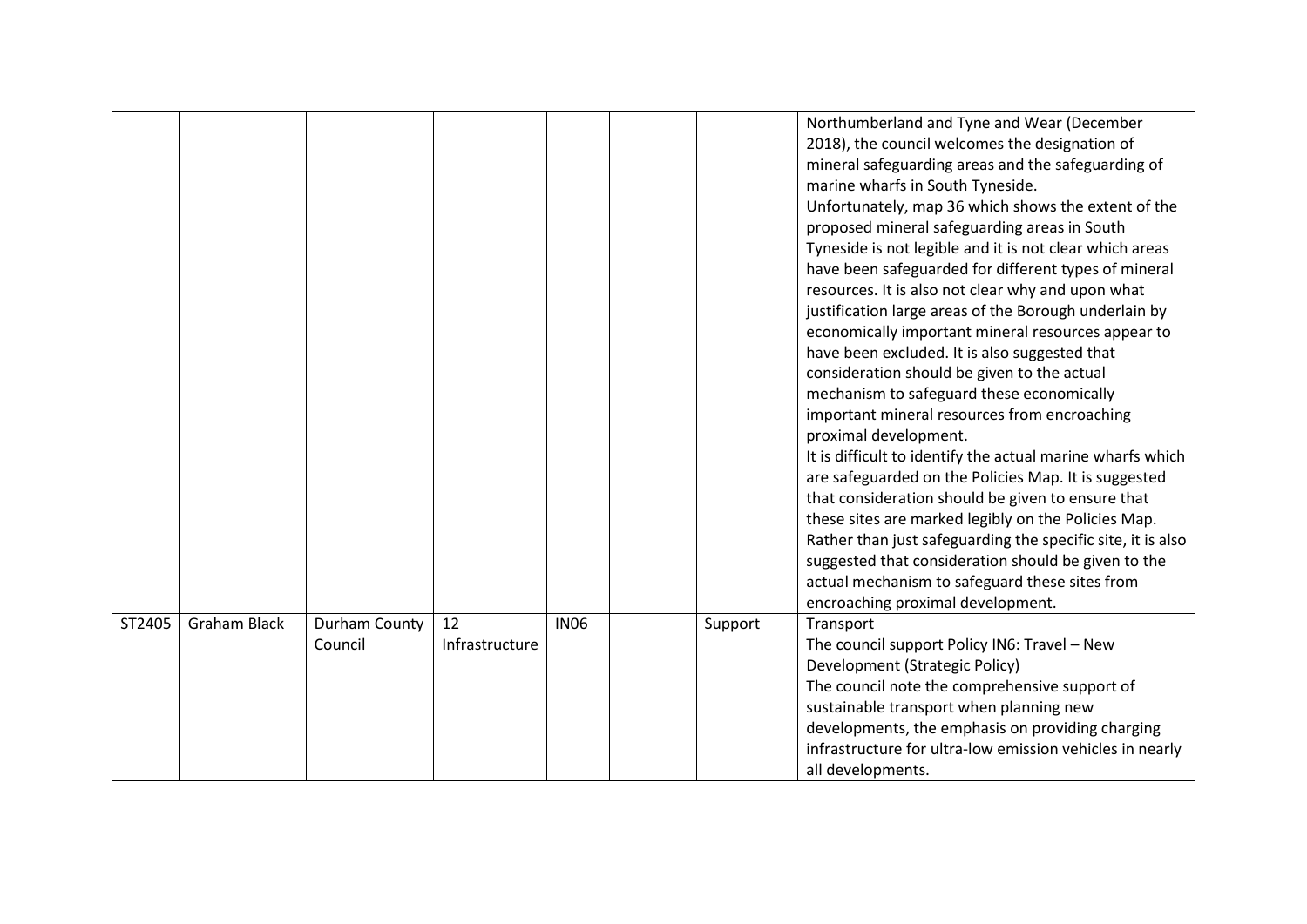| ST2405 | <b>Graham Black</b>       | Durham County<br>Council | 12<br>Infrastructure | <b>IN07</b> |       | Support | The council Support Policy IN7: Accessible and<br>Sustainable Travel (Strategic Policy) and welcome the<br>support for enhancements to the Metro and the ECML<br>and the positive policy intentions regarding supporting<br>the Leamside Line, Northern Powerhouse Rail and<br>HS2.<br>Is there potential to strengthen the policy of Metro<br>enhancements by referencing the relationship to the<br>Durham Coast Line?                                                                                                                                                                                                                                                                                                                                                                                                                          |
|--------|---------------------------|--------------------------|----------------------|-------------|-------|---------|---------------------------------------------------------------------------------------------------------------------------------------------------------------------------------------------------------------------------------------------------------------------------------------------------------------------------------------------------------------------------------------------------------------------------------------------------------------------------------------------------------------------------------------------------------------------------------------------------------------------------------------------------------------------------------------------------------------------------------------------------------------------------------------------------------------------------------------------------|
| ST2408 | Dr Jonathan<br>Richardson |                          | 12<br>Infrastructure | <b>IN03</b> |       | Comment | 6.0 Taking into account the emerging Neighbourhood<br>Plan - policy IN3, policy S4<br>Quoting Chapter 4.29, "Securing sustainable<br>development is therefore the central theme which<br>runs through this Local Plan and will also bind with any<br>Neighbourhood Plans that are made." I would like to<br>express my desire for the East Boldon Neighbourhood<br>Plan to be given the credence that the references to it<br>in this Draft Local Plan would indicate that it will.<br>There is no way that this can be the case if the scale of<br>development proposed goes ahead or if the Green<br>Belt boundary is changed. The Neighbourhood plan<br>will have a design code for housing and green<br>infrastructure, and designated Green Spaces, and we<br>expect these to be considered first and foremost<br>when housing is allocated. |
| ST2409 | <b>David Tutill</b>       |                          | 12<br>Infrastructure | <b>IN01</b> | 12.01 | Support | 5.0 Open Green Spaces and community infrastructure<br>- Policy N3 and paragraph 12.1<br>I would like to state my support for Policy N3. In East<br>Boldon we intend to identify some Green spaces<br>within our Neighbourhood Plan. One of the sites<br>which is in question is the area in front of St George's<br>Church. This area is neglected and unsightly and<br>detracts from the Church, making it very difficult to                                                                                                                                                                                                                                                                                                                                                                                                                     |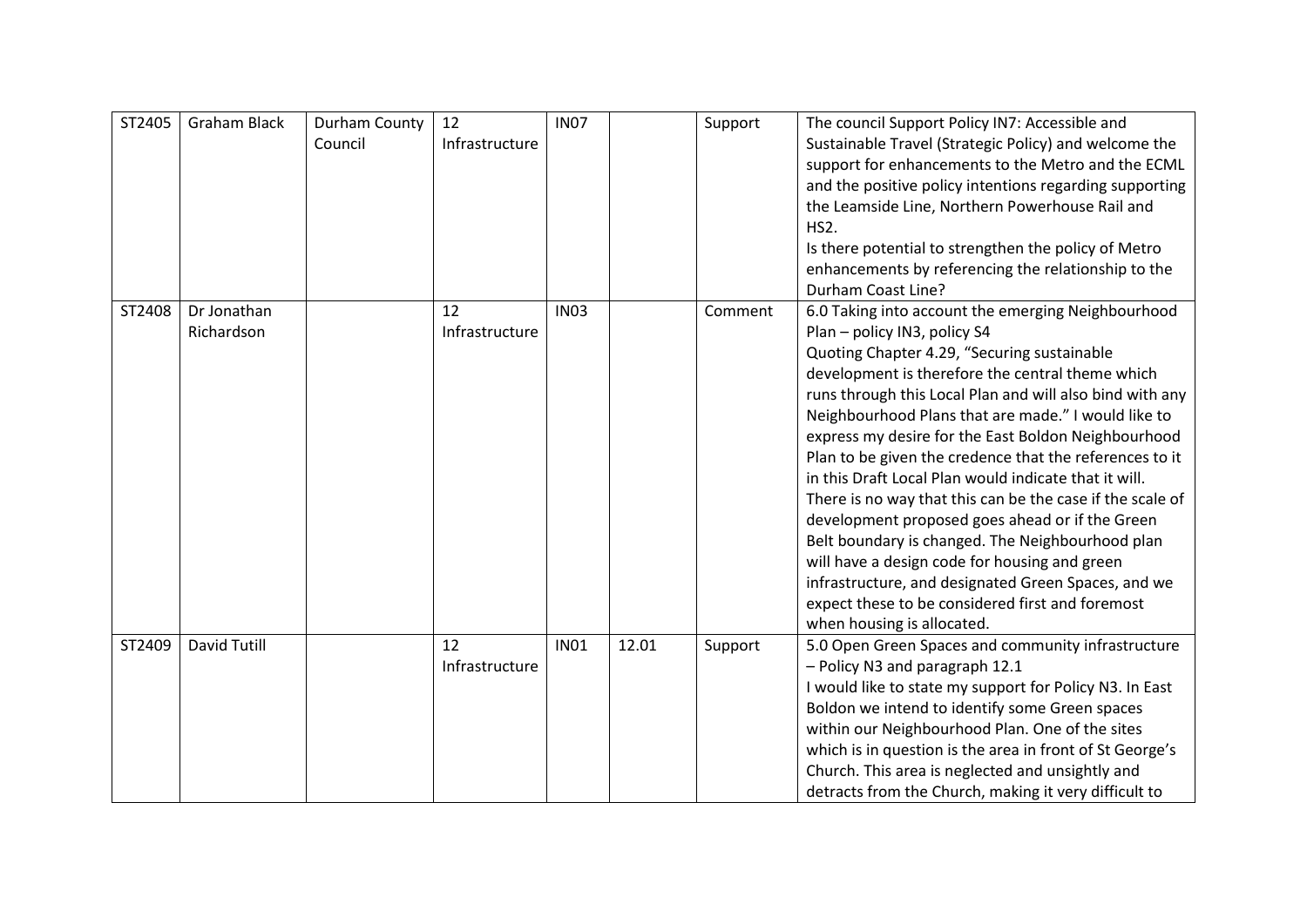|        |                      |    |                               |           | attract congregation. I would like to see it become<br>accessible and landscaped, while respecting the<br>wildlife which habits it.                                                                                                                                                                                                                                                                                                                                                                                                                                                                                                                                                                                                                                                                                                               |
|--------|----------------------|----|-------------------------------|-----------|---------------------------------------------------------------------------------------------------------------------------------------------------------------------------------------------------------------------------------------------------------------------------------------------------------------------------------------------------------------------------------------------------------------------------------------------------------------------------------------------------------------------------------------------------------------------------------------------------------------------------------------------------------------------------------------------------------------------------------------------------------------------------------------------------------------------------------------------------|
| ST2409 | David Tutill         | 12 | <b>IN03</b><br>Infrastructure | Comment   | 6.0 Taking into account the emerging Neighbourhood<br>Plan - policy IN3, policy S4<br>Quoting Chapter 4.29, "Securing sustainable<br>development is therefore the central theme which<br>runs through this Local Plan and will also bind with any<br>Neighbourhood Plans that are made." I would like to<br>express my desire for the East Boldon Neighbourhood<br>Plan to be given the credence that the references to it<br>in this Draft Local Plan would indicate that it will.<br>There is no way that this can be the case if the scale of<br>development proposed goes ahead or if the Green<br>Belt boundary is changed. The Neighbourhood plan<br>will have a design code for housing and green<br>infrastructure, and designated Green Spaces, and we<br>expect these to be considered first and foremost<br>when housing is allocated. |
| ST2412 | Christopher<br>Scott | 12 | <b>IN07</b><br>Infrastructure | Objection | Roads, Traffic and Road Bridge<br>I have major concerns about the effect of the<br>proposed developments in Cleadon will have on<br>already congested roads in the area, particularly those<br>linking the Village to the West through Boldon<br>towards the A19 and Newcastle and the A1018 which<br>cuts through the centre of the Village linking<br>Sunderland and South Shields.<br>I understand that a road bridge is proposed to replace<br>the level crossings at Tileshed and Boldon Lane, partly<br>to develop sites outside of Cleadon, but the effect will<br>inevitably increase traffic through Cleadon via Moor<br>Lane and Boldon Lane. I understand that a new Metro<br>station is being proposed, the details of which, like the                                                                                                |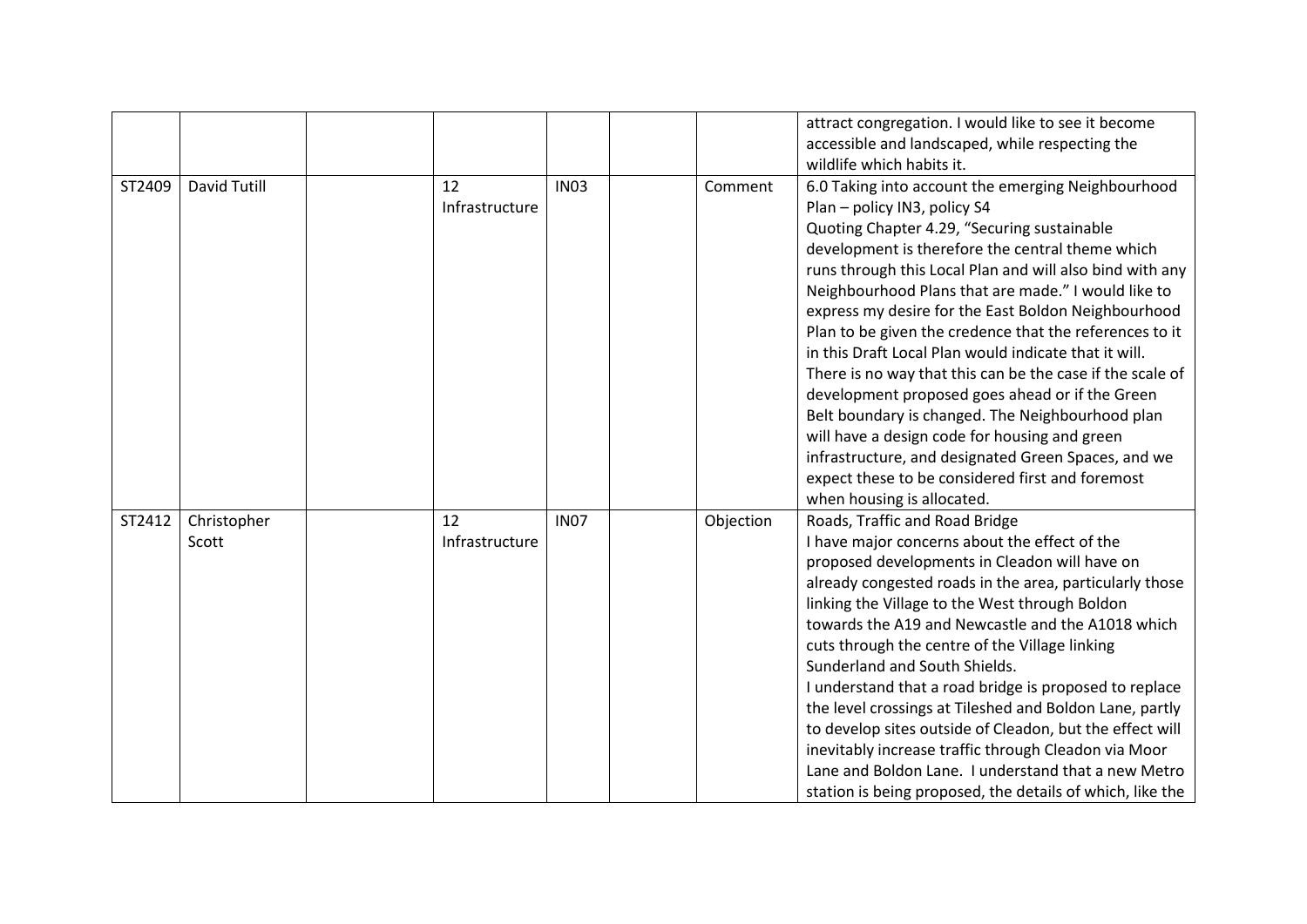|        |             |                      |             |       |           | road bridge, are currently not available. Both,<br>however, will increase rather than alleviate the traffic<br>problems in Cleadon.<br>Major changes at the A1018 / Moor Lane junction<br>would be necessary if H3.70 was developed and would<br>further destroy the openness of the Green Belt. I<br>think it is likely that a high proportion of occupants of<br>houses in the proposed developments would not be<br>people working in South Tyneside, therefore,<br>significantly increasing commuter traffic in and around<br>the Village.                                                                                                                                                                                                                                                                                                                                                                                                                                                                                                                                                                                       |
|--------|-------------|----------------------|-------------|-------|-----------|--------------------------------------------------------------------------------------------------------------------------------------------------------------------------------------------------------------------------------------------------------------------------------------------------------------------------------------------------------------------------------------------------------------------------------------------------------------------------------------------------------------------------------------------------------------------------------------------------------------------------------------------------------------------------------------------------------------------------------------------------------------------------------------------------------------------------------------------------------------------------------------------------------------------------------------------------------------------------------------------------------------------------------------------------------------------------------------------------------------------------------------|
| ST2415 | Lucy Taylor | 12<br>Infrastructure | <b>IN07</b> | k) v. | Objection | Roads, Traffic and Road Bridge<br>I have major concerns about the effect of the<br>proposed developments in Cleadon on the already<br>busy roads in the area, particularly those linking the<br>village to the West through Boldon to the A19 and<br>Newcastle. I understand that a road bridge is<br>proposed to replace the level crossings at Tileshed and<br>Boldon Lane partly to develop sites outside Cleadon,<br>but the effect will inevitably be to increase traffic<br>through Cleadon on either Moor Lane or Boldon Lane.<br>I also understand that a new Metro station is<br>proposed, the details of which, like the road bridge,<br>are not available from the Council. Both however will<br>increase rather than alleviate the traffic problems in<br>Cleadon. Major changes to the Sunderland Road /<br>Moor Lane junction which would be necessary if H3.70<br>were developed, would further destroy the openness<br>of the Green Belt. Due to the average number of cars<br>per household, this will significantly increasing the<br>volume commuter traffic on roads which cannot<br>currently cope as they are. |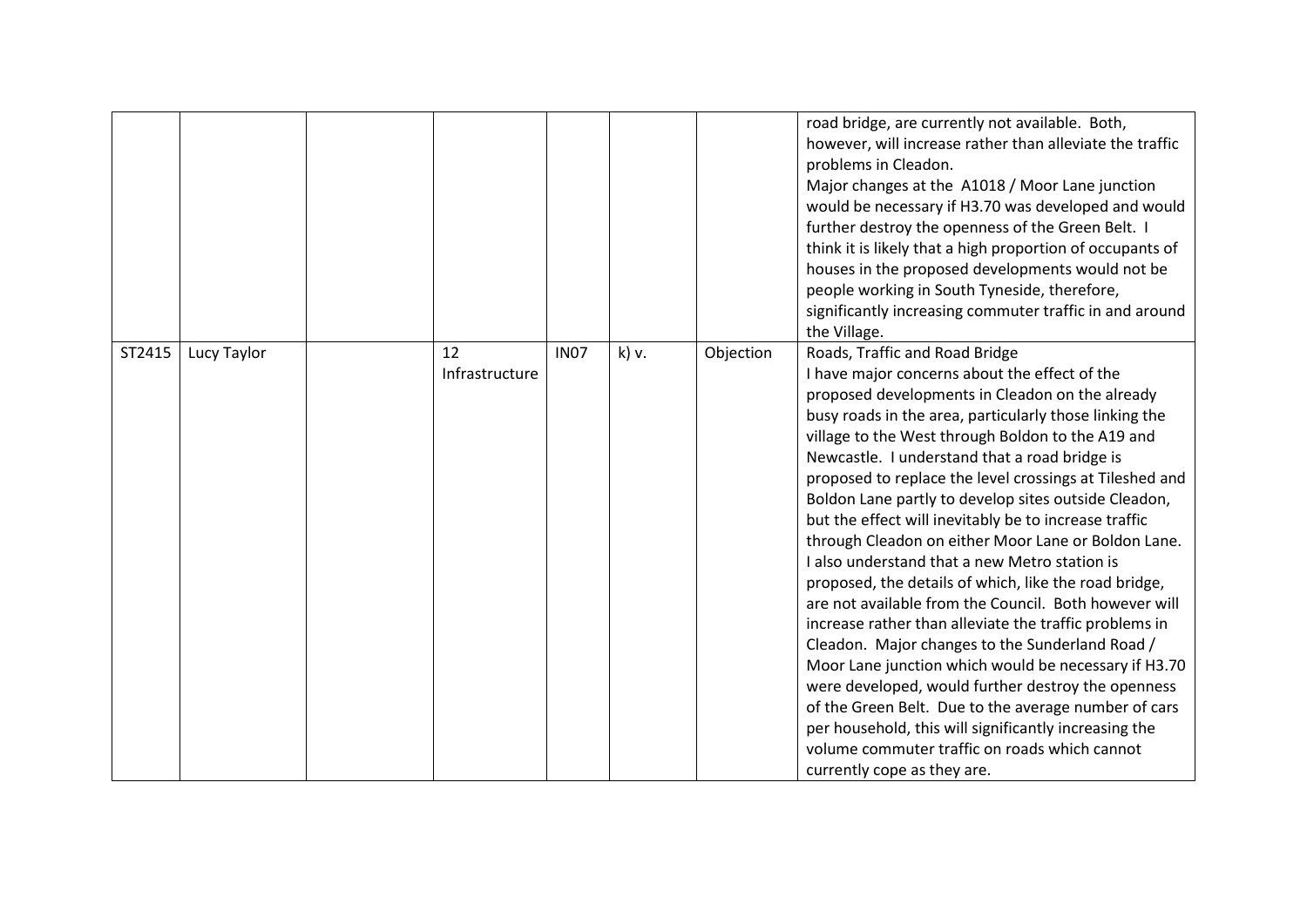| ST2418 | Christopher  | 12             | <b>IN07</b> | k) v. | Objection | I object to the proposed Boldon and Tileshed Level                                                             |
|--------|--------------|----------------|-------------|-------|-----------|----------------------------------------------------------------------------------------------------------------|
|        | Nixon        | Infrastructure |             |       |           | Crossing Closure Scheme and the building of a new                                                              |
|        |              |                |             |       |           | bridge and carriageways, because: -                                                                            |
|        |              |                |             |       |           | 1) It will attract additional traffic through Cleadon                                                          |
|        |              |                |             |       |           | from across South Tyneside and Sunderland which will                                                           |
|        |              |                |             |       |           | increase the volume of traffic flowing through Cleadon                                                         |
|        |              |                |             |       |           | and increase congestion.                                                                                       |
|        |              |                |             |       |           | 2) The increase in volume of traffic will increase noise                                                       |
|        |              |                |             |       |           | levels.                                                                                                        |
|        |              |                |             |       |           | 3) The infrastructure will have a detrimental effect on                                                        |
|        |              |                |             |       |           | the eco system and the near by Boldon Nature                                                                   |
|        |              |                |             |       |           | Reserve.                                                                                                       |
|        |              |                |             |       |           | 4) With the increase in proposed housing                                                                       |
|        |              |                |             |       |           | development within Cleadon, Sunderland and South                                                               |
|        |              |                |             |       |           | Tyneside it allows the possibly of thousands of MORE                                                           |
|        |              |                |             |       |           | cars travelling through the village, polluting the air and                                                     |
|        |              |                |             |       |           | impacting the health of all residents.                                                                         |
|        |              |                |             |       |           | Also I strongly oppose to any proposal of building a<br>Metro Station and car parking facility at Tileshed for |
|        |              |                |             |       |           | the above reason.                                                                                              |
| ST2419 | Sheila Nixon | 12             | <b>IN07</b> | k) v. | objection | I object to the proposed Boldon and Tileshed Level                                                             |
|        |              | infrastructure |             |       |           | Crossing Closure Scheme and the building of a new                                                              |
|        |              |                |             |       |           | bridge and carriageways, because: -                                                                            |
|        |              |                |             |       |           | 1) It will attract additional traffic through Cleadon                                                          |
|        |              |                |             |       |           | from across South Tyneside and Sunderland which will                                                           |
|        |              |                |             |       |           | increase the volume of traffic flowing through Cleadon                                                         |
|        |              |                |             |       |           | and increase congestion.                                                                                       |
|        |              |                |             |       |           | 2) The increase in volume of traffic will increase noise                                                       |
|        |              |                |             |       |           | levels.                                                                                                        |
|        |              |                |             |       |           | 3) The infrastructure will have a detrimental effect on                                                        |
|        |              |                |             |       |           | the eco system and the near by Boldon Nature                                                                   |
|        |              |                |             |       |           | Reserve.                                                                                                       |
|        |              |                |             |       |           | 4) With the increase in proposed housing                                                                       |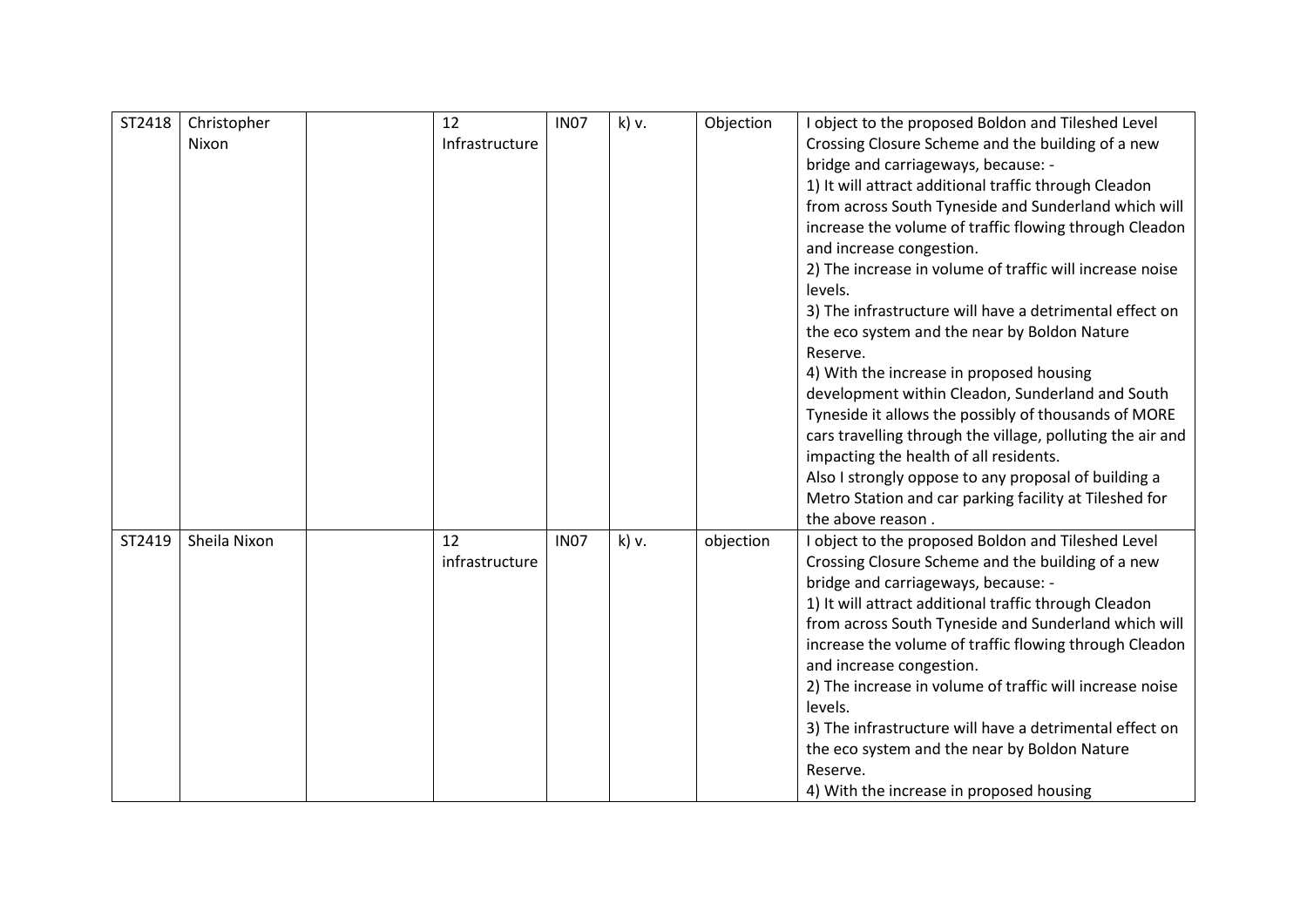|        |                    |                      |             |         | development within Cleadon, Sunderland and South<br>Tyneside it allows the possibly of thousands of MORE<br>cars travelling through the village, polluting the air and<br>impacting the health of all residents.<br>Also I strongly oppose to any proposal of building a<br>Metro Station and car parking facility at Tileshed for<br>the above reason.                                                                                                                                                                                                                                                                                                                                                                |
|--------|--------------------|----------------------|-------------|---------|------------------------------------------------------------------------------------------------------------------------------------------------------------------------------------------------------------------------------------------------------------------------------------------------------------------------------------------------------------------------------------------------------------------------------------------------------------------------------------------------------------------------------------------------------------------------------------------------------------------------------------------------------------------------------------------------------------------------|
| ST2423 | Matthew<br>McKenna | 12<br>Infrastructure | <b>IN04</b> | Comment | Whilst I welcome the support for renewable energy, I<br>would like to see the plan offer a concrete pathway<br>towards increased renewable energy generation<br>within our borough. Best practice would be to conduct<br>a survey (determining renewable energy generation<br>capacity and then physical and policy constraints for<br>all sites across the borough), the results of which<br>would be published within the local plan. As a<br>consequence of gathering this data, 'suitable sites for<br>energy generation' would be identified in the plan.<br>This would act to highlight the potential of key sites,<br>thereby inviting energy companies to seriously<br>consider our area for their projects.   |
| ST2425 | Lesley Hanson      | 12<br>Infrastructure | <b>IN04</b> | Comment | * Whilst I welcome the support for renewable energy,<br>I would like to see the plan offer a concrete pathway<br>towards increased renewable energy generation<br>within our borough. Best practice would be to conduct<br>a survey (determining renewable energy generation<br>capacity and then physical and policy constraints for<br>all sites across the borough), the results of which<br>would be published within the local plan. As a<br>consequence of gathering this data, 'suitable sites for<br>energy generation' would be identified in the plan.<br>This would act to highlight the potential of key sites,<br>thereby inviting energy companies to seriously<br>consider our area for their projects. |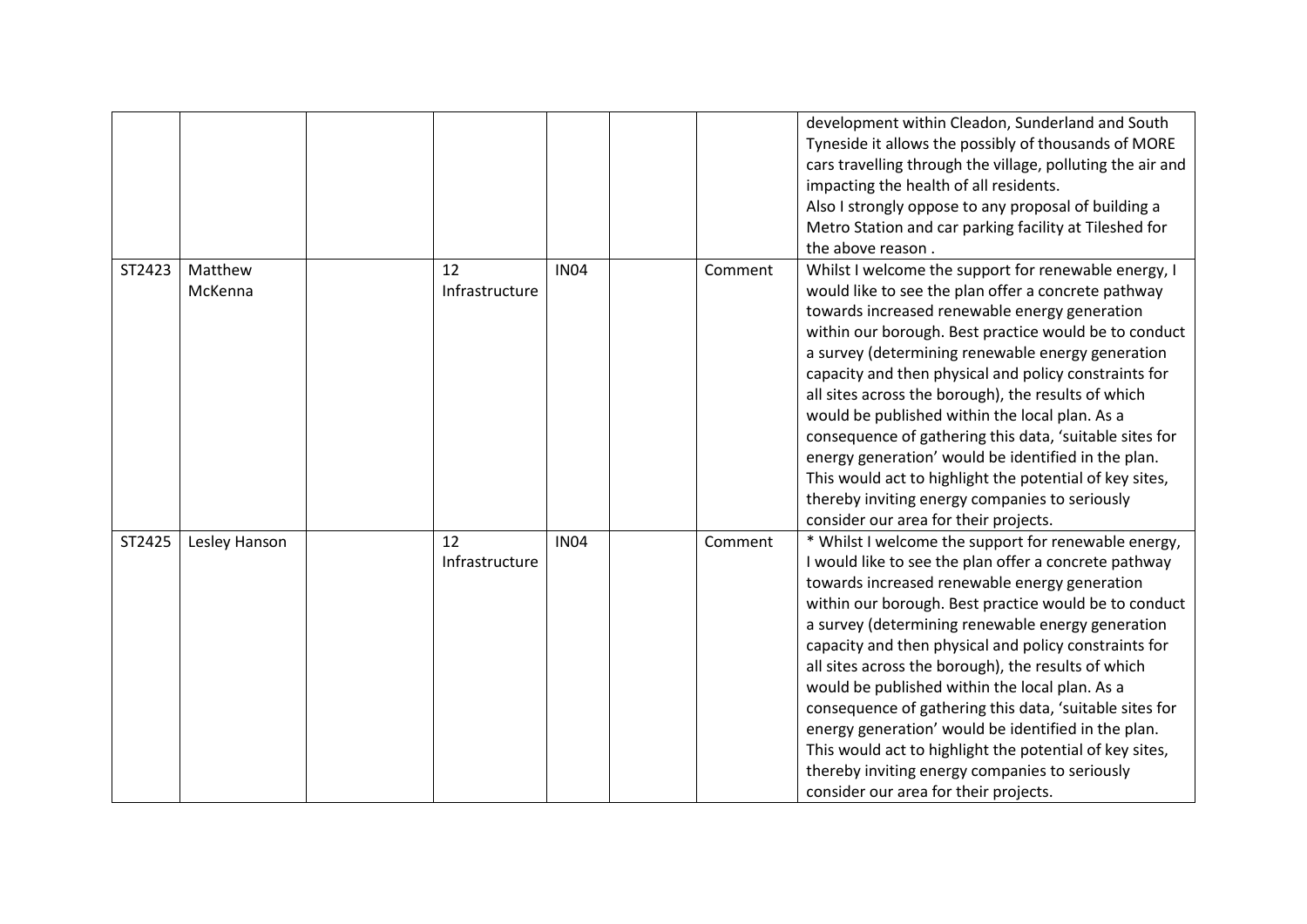|        |                    |                      |             | decision.             | * As policy IN4 does not identify 'suitable sites for<br>onshore wind energy generation' it, in effect, bans it<br>for the lifetime of the plan. Given that we're in a<br>climate emergency, I'd ask the council to reverse this                                                                                                                                                                                                                                                                                                                                                                                                                                                                                                                                                                                                                                                                                                                           |
|--------|--------------------|----------------------|-------------|-----------------------|------------------------------------------------------------------------------------------------------------------------------------------------------------------------------------------------------------------------------------------------------------------------------------------------------------------------------------------------------------------------------------------------------------------------------------------------------------------------------------------------------------------------------------------------------------------------------------------------------------------------------------------------------------------------------------------------------------------------------------------------------------------------------------------------------------------------------------------------------------------------------------------------------------------------------------------------------------|
| ST2425 | Lesley Hanson      | 12<br>Infrastructure | <b>IN04</b> | Comment<br>decision.  | * Whilst I welcome the support for renewable energy,<br>I would like to see the plan offer a concrete pathway<br>towards increased renewable energy generation<br>within our borough. Best practice would be to conduct<br>a survey (determining renewable energy generation<br>capacity and then physical and policy constraints for<br>all sites across the borough), the results of which<br>would be published within the local plan. As a<br>consequence of gathering this data, 'suitable sites for<br>energy generation' would be identified in the plan.<br>This would act to highlight the potential of key sites,<br>thereby inviting energy companies to seriously<br>consider our area for their projects.<br>* As policy IN4 does not identify 'suitable sites for<br>onshore wind energy generation' it, in effect, bans it<br>for the lifetime of the plan. Given that we're in a<br>climate emergency, I'd ask the council to reverse this |
| ST2428 | Howard<br>Lawrence | 12<br>Infrastructure | <b>IN01</b> | Comment<br>Policy IN1 | The number of houses proposed in the draft Local Plan<br>will put an unsustainable strain on infrastructure and<br>facilities, including roads, drainage and sewerage<br>systems, health services, shops and in particular,<br>schools. There is inadequate analysis of these issues<br>within the draft Local Plan and little appreciation of<br>how the increase in the number of residents will affect<br>the lives of the people who already live and work in<br>East Boldon. At this stage, infrastructure proposals are                                                                                                                                                                                                                                                                                                                                                                                                                              |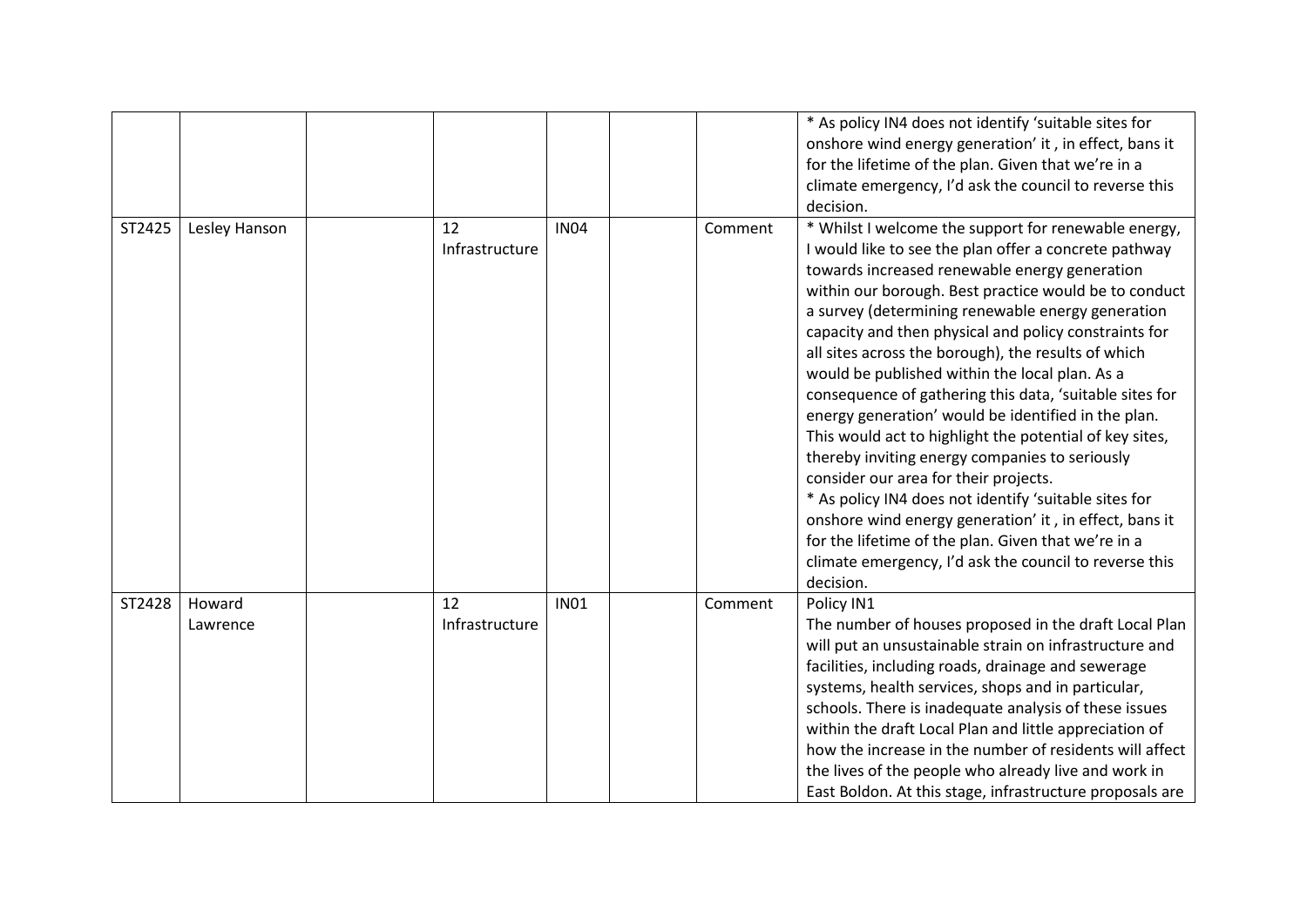|        |                         |                      |             |      |         | totally inadequate with regard to the provision of an<br>additional 950 new homes in East Boldon.                                                                                                                                                                                                                                                                                                                                                                                                                                                                    |
|--------|-------------------------|----------------------|-------------|------|---------|----------------------------------------------------------------------------------------------------------------------------------------------------------------------------------------------------------------------------------------------------------------------------------------------------------------------------------------------------------------------------------------------------------------------------------------------------------------------------------------------------------------------------------------------------------------------|
|        |                         |                      |             |      |         |                                                                                                                                                                                                                                                                                                                                                                                                                                                                                                                                                                      |
| ST2428 | Howard<br>Lawrence      | 12<br>Infrastructure | <b>IN06</b> |      | Comment | Policies IN6 & 7<br>The Local Authority is aware of the serious parking<br>issues affecting East Boldon, particularly around the<br>Metro station. The scale of the proposals set out<br>within the Draft Local Plan will make this already<br>difficult problem intolerable for those who live and<br>work there. The Local Plan does little to adequately<br>address this issue and it is therefore of serious<br>concern.                                                                                                                                         |
| ST2428 | Howard<br>Lawrence      | 12<br>Infrastructure | <b>IN07</b> |      | Comment | Policies IN6 & 7<br>The Local Authority is aware of the serious parking<br>issues affecting East Boldon, particularly around the<br>Metro station. The scale of the proposals set out<br>within the Draft Local Plan will make this already<br>difficult problem intolerable for those who live and<br>work there. The Local Plan does little to adequately<br>address this issue and it is therefore of serious<br>concern.                                                                                                                                         |
| ST2430 | <b>Gillian Attewell</b> | 12<br>Infrastructure | <b>IN01</b> | 12.1 | Support | 5.0 Open Green Spaces and community infrastructure<br>- Policy N3 and paragraph 12.1<br>I would like to state my support for Policy N3. In East<br>Boldon we intend to identify some Green spaces<br>within our Neighbourhood Plan. One of the sites<br>which is in question is the area in front of St George's<br>Church. This area is neglected and unsightly and<br>detracts from the Church, making it very difficult to<br>attract congregation. I would like to see it become<br>accessible and landscaped, while respecting the<br>wildlife which habits it. |
| ST2430 | <b>Gillian Attewell</b> | 12<br>Infrastructure | <b>IN03</b> |      | Comment | 6.0 Taking into account the emerging Neighbourhood<br>Plan - policy IN3, policy S4                                                                                                                                                                                                                                                                                                                                                                                                                                                                                   |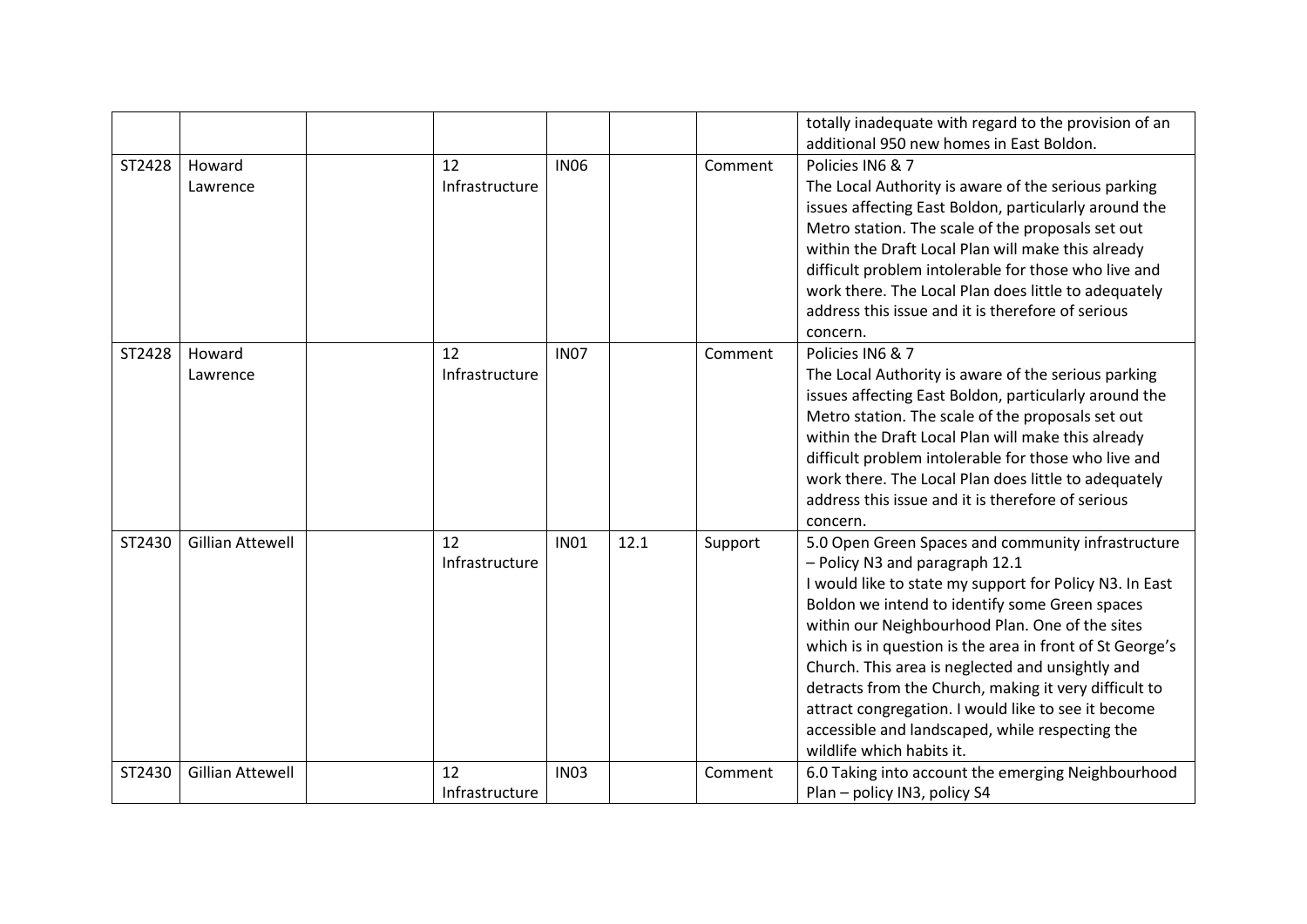|        |                       |            |                      |             |           | Quoting Chapter 4.29, "Securing sustainable<br>development is therefore the central theme which<br>runs through this Local Plan and will also bind with any<br>Neighbourhood Plans that are made." I would like to<br>express my desire for the East Boldon Neighbourhood<br>Plan to be given the credence that the references to it<br>in this Draft Local Plan would indicate that it will.<br>There is no way that this can be the case if the scale of<br>development proposed goes ahead or if the Green<br>Belt boundary is changed. The Neighbourhood plan<br>will have a design code for housing and green<br>infrastructure, and designated Green Spaces, and we<br>expect these to be considered first and foremost<br>when housing is allocated.                                                                                                                                                                                                             |
|--------|-----------------------|------------|----------------------|-------------|-----------|-------------------------------------------------------------------------------------------------------------------------------------------------------------------------------------------------------------------------------------------------------------------------------------------------------------------------------------------------------------------------------------------------------------------------------------------------------------------------------------------------------------------------------------------------------------------------------------------------------------------------------------------------------------------------------------------------------------------------------------------------------------------------------------------------------------------------------------------------------------------------------------------------------------------------------------------------------------------------|
| ST2473 | Cllr David<br>Francis | Councillor | 12<br>Infrastructure | <b>IN04</b> | Objection | * Whilst I welcome the support for renewable energy,<br>I would like to see the plan offer a concrete pathway<br>towards increased renewable energy generation<br>within our borough. Best practice would be to conduct<br>a survey (determining renewable energy generation<br>capacity and then physical and policy constraints for<br>all sites across the borough), the results of which<br>would be published within the local plan. As a<br>consequence of gathering this data, 'suitable sites for<br>energy generation' would be identified in the plan.<br>This would act to highlight the potential of key sites,<br>thereby inviting energy companies to seriously<br>consider our area for their projects.<br>* As policy IN4 does not identify 'suitable sites for<br>onshore wind energy generation' it, in effect, bans it<br>for the lifetime of the plan. Given that we're in a<br>climate emergency, I'd ask the council to reverse this<br>decision. |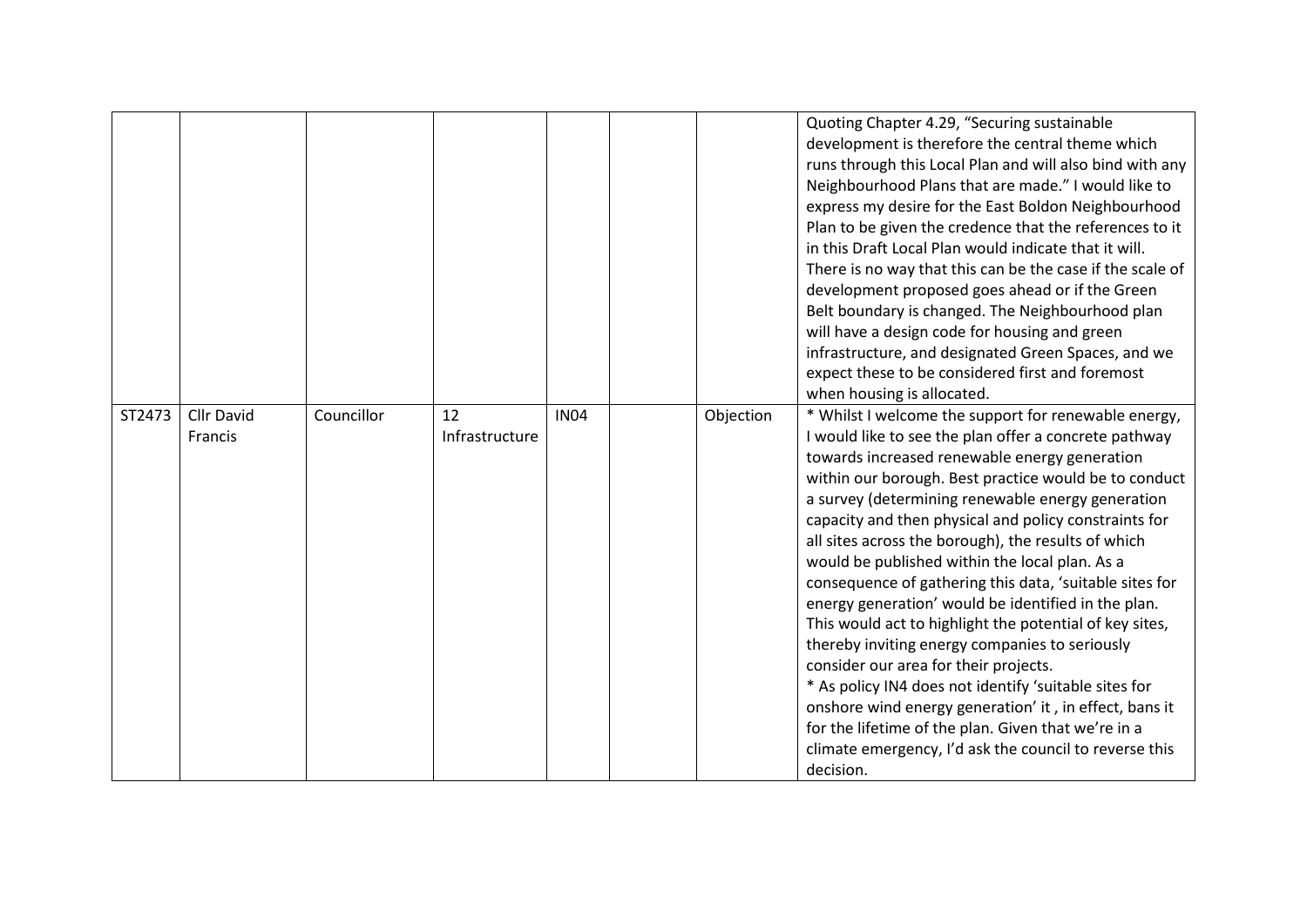| ST2486 | James Brown                                  | Resident | 12<br>Infrastructure | <b>IN01</b> | f    | Support   | I strongly support the policy to promote walking and<br>cycling as well as other sustainable travel modes such<br>as public transport and the use of low-emission<br>vehicles.                                                                                                                                                                                                                                                                                                                                                                                                                                                                                                                                                                                                                                                                                                                                                                               |
|--------|----------------------------------------------|----------|----------------------|-------------|------|-----------|--------------------------------------------------------------------------------------------------------------------------------------------------------------------------------------------------------------------------------------------------------------------------------------------------------------------------------------------------------------------------------------------------------------------------------------------------------------------------------------------------------------------------------------------------------------------------------------------------------------------------------------------------------------------------------------------------------------------------------------------------------------------------------------------------------------------------------------------------------------------------------------------------------------------------------------------------------------|
| ST2486 | James Brown                                  | Resident | 12<br>Infrastructure | <b>IN07</b> | ftoj | Comment   | Comment on Policy IN7 f) to j) (page 163)<br>Other parts of the Local Plan and this policy itself are<br>very specific as to what future developments the<br>Council would like to support. Whilst I strongly<br>support these policies in relation to Pedestrians,<br>cyclists and horse-riders, I think they should be more<br>specific. Which footways will be upgraded to<br>bridleways? Where will new bridleways be supported?                                                                                                                                                                                                                                                                                                                                                                                                                                                                                                                         |
| ST2486 | James Brown                                  | Resident | 12<br>Infrastructure | <b>IN07</b> | k    | Objection | Objection to Policy IN7 k) v. Boldon and Tileshed Level<br>Crossing Closure Scheme with new bridge and<br>carriageways<br>I strongly object to the enormous investment of<br>Council and other public money on a road bridge at<br>this location. This is clearly at odds with the intention<br>to increase active travel. It will encourage additional<br>traffic through Cleadon, in particular along Boldon<br>Lane. Already too many drivers speed and become<br>overly aggressive when asked to stop at the Cleadon<br>Academy school crossing by the crossing attendant /<br>school patrol officer. This would only worsen with<br>more traffic. There will be increased risk of injury to<br>children and increased air pollution. The increase in<br>traffic will likely offset any benefits in terms of journey<br>times. Have there been any major incidents on the<br>railway that would give rise to concern about the<br>existing arrangements? |
| ST2496 | Rosalind<br>Hughes &<br><b>Warren Hughes</b> |          | 12<br>Infrastructure | IN7         | kv   | Objection | In line with a transparent approach why haven't the<br>public been made aware of the future plans to build a<br>bridge in a semi-rural location (Tilesheds Boldon)? This                                                                                                                                                                                                                                                                                                                                                                                                                                                                                                                                                                                                                                                                                                                                                                                     |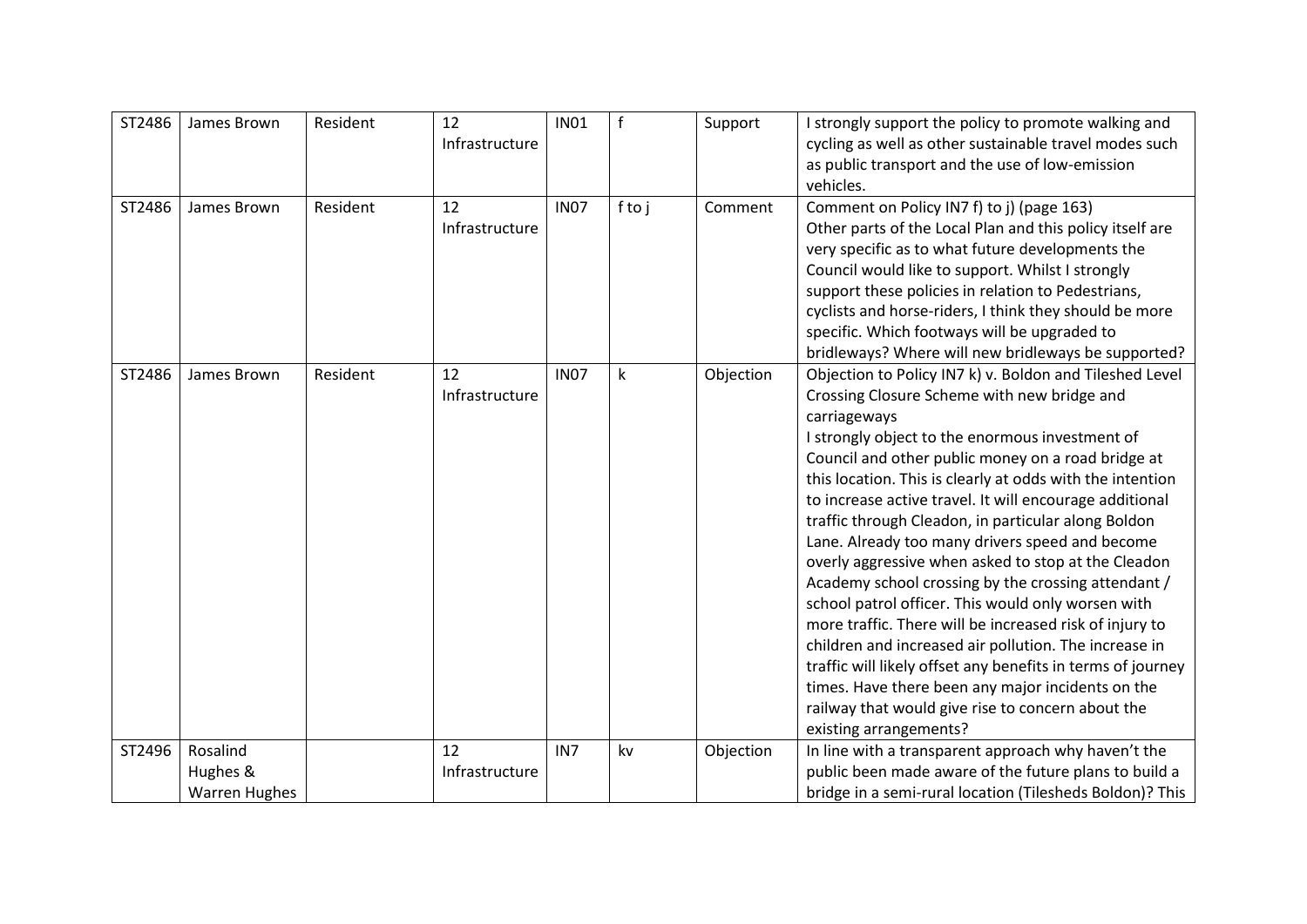|        |               |                      |                |             |           | proposal would lead to further and additional<br>eradication of greenbelt space. Can you disclose |
|--------|---------------|----------------------|----------------|-------------|-----------|---------------------------------------------------------------------------------------------------|
|        |               |                      |                |             |           | further details of this? Can you explain the purpose of                                           |
|        |               |                      |                |             |           | this or the rationale behind the proposal? It seems                                               |
|        |               |                      |                |             |           | entirely disproportionate and unnecessary in our view.                                            |
|        |               |                      |                |             |           | Can you confirm whether there will be further                                                     |
|        |               |                      |                |             |           | greenbelt deletion as a result? If so, what proportion.                                           |
| ST2499 | David Herbert |                      | 12             | <b>IN04</b> | Objection | Policies requiring development to connect to district                                             |
|        |               |                      | Infrastructure |             |           | heating networks should be made much stronger.                                                    |
| ST2504 | Samuel Fisher | Gleeson              | 12             | <b>IN02</b> | Objection | 8.6 Infrastructure (Chapter 12)                                                                   |
|        |               | Regeneration         | Infrastructure |             |           | 8.6.1 Policy IN2 - Developer Contributions,                                                       |
|        |               | Limited              |                |             |           | Infrastructure Funding and Viability                                                              |
|        |               |                      |                |             |           | 8.6.2 The emphasis within this policy is on viability and                                         |
|        |               |                      |                |             |           | we await the Council's evidence on viability before                                               |
|        |               |                      |                |             |           | commenting on this further. Whilst it is noted and                                                |
|        |               |                      |                |             |           | broadly welcomed that viability will be a factor when                                             |
|        |               |                      |                |             |           | determining levels of planning obligations for                                                    |
|        |               |                      |                |             |           | development proposals, this needs to bear in mind                                                 |
|        |               |                      |                |             |           | that the NPPF is clear that obligations should not                                                |
|        |               |                      |                |             |           | undermine the deliverability of the plan (paragraph                                               |
|        |               |                      |                |             |           | 34).                                                                                              |
|        |               |                      |                |             |           | 8.6.3 Any finalised version of this policy will also need                                         |
|        |               |                      |                |             |           | to acknowledge that the Borough is diverse in terms of                                            |
|        |               |                      |                |             |           | values and the costs of delivering sites. This will                                               |
|        |               |                      |                |             |           | ensure that future housing within South Tyneside can                                              |
|        |               |                      |                |             |           | be brought forward.                                                                               |
| ST2505 | Martyn Earle  | <b>Bellway Homes</b> | 12             | <b>IN01</b> | Objection | 23.1 Policy IN1 - Our Strategic Approach to                                                       |
|        |               | Limited (North       | Infrastructure |             |           | Infrastructure (Strategic Policy)                                                                 |
|        |               | East)                |                |             |           | 23.1.1 Our Client notes that this policy has been                                                 |
|        |               |                      |                |             |           | informed by an Infrastructure Delivery Plan (IDP)                                                 |
|        |               |                      |                |             |           | (paragraph 12.3) and this approach is broadly                                                     |
|        |               |                      |                |             |           | supported. However, it is imperative that this also                                               |
|        |               |                      |                |             |           | needs to be accompanied by the relevant viability                                                 |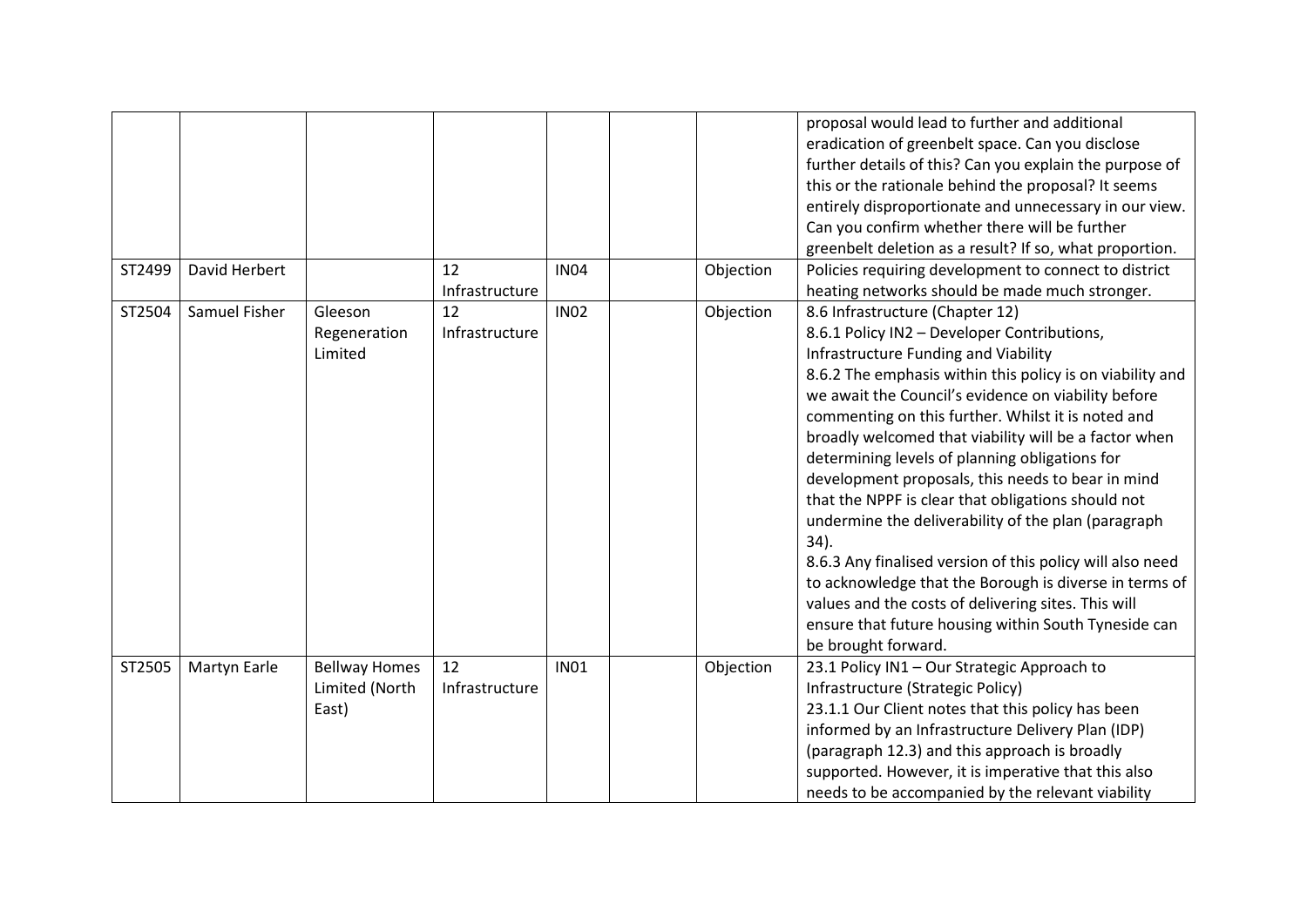|        |              |                                                 |                      |             |           | information to ensure that the delivery of<br>infrastructure outlined in the IDP is possible and will<br>not cause deliverability issues on key development<br>sites. Currently Part B of the policy seeks to ensure<br>that infrastructure required to support new<br>development is bought forward at the appropriate<br>stage. Whilst this approach is understood, viability will<br>play a key role in this and that link between<br>infrastructure and viability needs to be much clearer<br>in order that Policy IN1 can be found sound.                                                                                                                                                                                                                                                                                                                                                                                                                                                                                                                                                                                                                                                                                                               |
|--------|--------------|-------------------------------------------------|----------------------|-------------|-----------|--------------------------------------------------------------------------------------------------------------------------------------------------------------------------------------------------------------------------------------------------------------------------------------------------------------------------------------------------------------------------------------------------------------------------------------------------------------------------------------------------------------------------------------------------------------------------------------------------------------------------------------------------------------------------------------------------------------------------------------------------------------------------------------------------------------------------------------------------------------------------------------------------------------------------------------------------------------------------------------------------------------------------------------------------------------------------------------------------------------------------------------------------------------------------------------------------------------------------------------------------------------|
| ST2505 | Martyn Earle | <b>Bellway Homes</b><br>Limited (North<br>East) | 12<br>Infrastructure | <b>IN02</b> | Objection | 24.0 Policy IN2 - Developer Contributions,<br>Infrastructure Funding and Viability<br>24.1 This policy is intended to guide the approach to<br>developer contributions in relation to new<br>development proposals. Our Client notes and supports<br>the approach that planning obligations should only be<br>used where it is not possible to use planning<br>conditions. This is consistent with the NPPF<br>(paragraph 54). However, the policy should also<br>reference the statutory tests for planning obligations<br>contained in Regulation 122 of the 2010 Community<br>Infrastructure Levy (CIL) Regulations (as amended).<br>This will make it clear as to the scope of the Council to<br>request planning obligations and ensure that policy is<br>sound by being consistent with national policy. We<br>would also request that where the policy states 'New<br>development will be required to contribute to<br>infrastructure' that this should be replaced with<br>'New development may be required to contribute to<br>infrastructure'. This makes the policy effective and<br>more accurately reflects the policy's aim.<br>24.2 The emphasis within the policy is on viability and<br>we await the Council's evidence on viability before |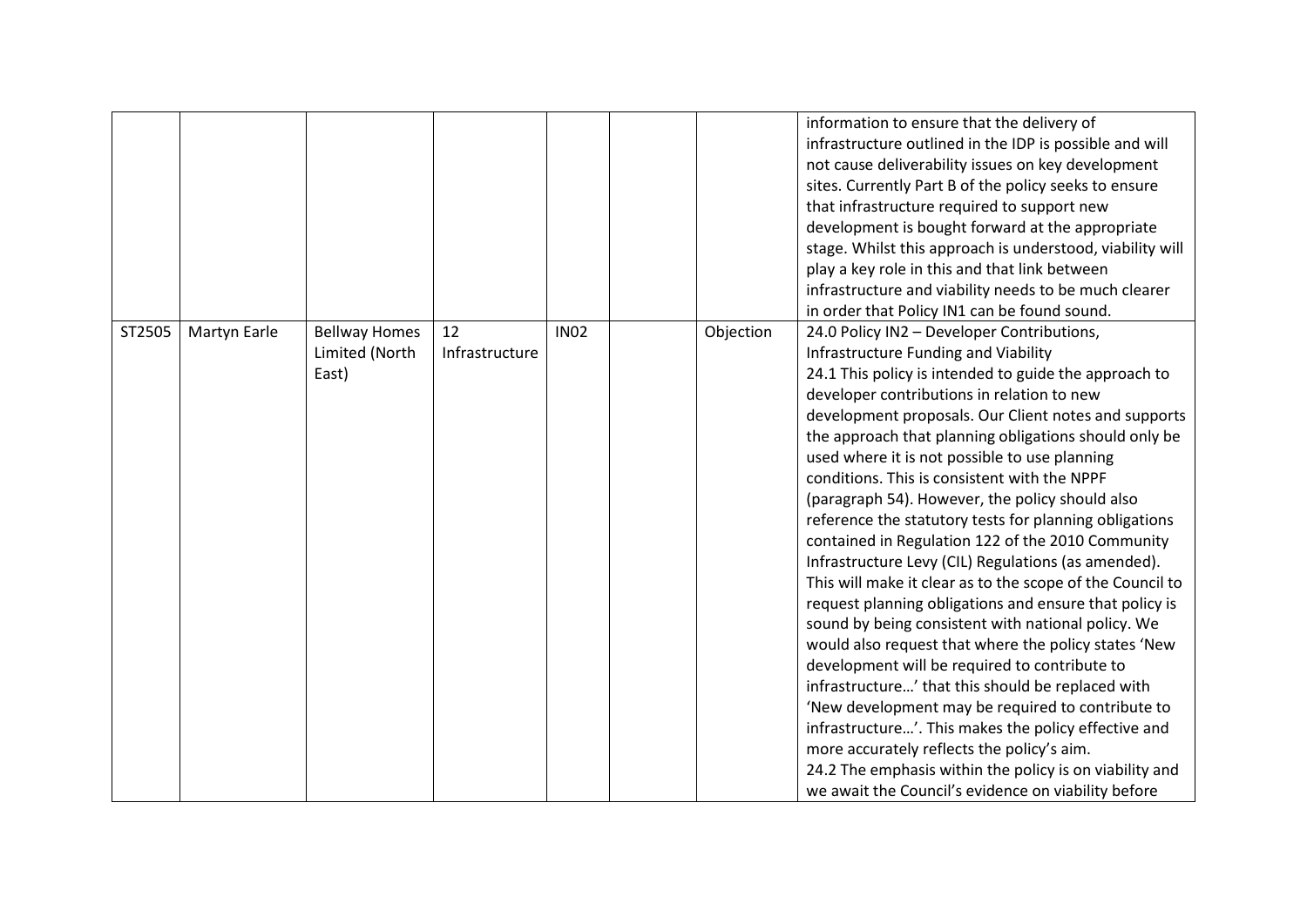|        |              |                                                 |                      |             |           | commenting on this further. Whilst it is noted and<br>broadly welcomed that viability will be a factor when<br>determining levels of planning obligations for<br>development proposals, this needs to bear in mind<br>that the NPPF is clear that obligations should not<br>undermine the deliverability of the plan (paragraph<br>34). This should include allocated sites given that<br>these will be vital to the deliverability of the growth<br>outlined over the plan period.                                                                                                                                                                                                                                                                                                                                                      |
|--------|--------------|-------------------------------------------------|----------------------|-------------|-----------|------------------------------------------------------------------------------------------------------------------------------------------------------------------------------------------------------------------------------------------------------------------------------------------------------------------------------------------------------------------------------------------------------------------------------------------------------------------------------------------------------------------------------------------------------------------------------------------------------------------------------------------------------------------------------------------------------------------------------------------------------------------------------------------------------------------------------------------|
| ST2505 | Martyn Earle | <b>Bellway Homes</b><br>Limited (North<br>East) | 12<br>Infrastructure | <b>IN04</b> | Objection | 25.0 Policy IN4: Renewables and Low Carbon Energy<br><b>Generation (Strategic Policy)</b><br>25.1 Part 4 of this policy encourages major<br>development that is proposed within 100m of a local<br>district heating network to link up to the network<br>(subject to viability). To ensure this policy is sound (by<br>being effective) it needs to be emphasised that this<br>can be encouraged 'where feasible' as it may be the<br>case that certain developments may be close to local<br>district heating networks but there may be physical or<br>other barriers that may mean linking up to it cannot<br>be done in practice.<br>25.2 For clarification, the Local Plan should show the<br>existing locations for district heating systems (this is<br>only briefly referenced in paragraph 12.21). Currently<br>this is unclear. |
| ST2505 | Martyn Earle | <b>Bellway Homes</b><br>Limited (North<br>East) | 12<br>Infrastructure | <b>IN05</b> | Objection | 26.0 Policy IN5: Telecommunications and Utilities<br>26.1 This policy requires developers to ensure that all<br>new build developments are served by an ultrafast<br>broadband connection (fibre to the premises, FTTP).<br>Whilst our Client understands the merits of providing<br>FTTP connections, the ability to provide this is not in<br>the direct control of housebuilders. Given this, the<br>policy as drafted could cause deliverability issues for                                                                                                                                                                                                                                                                                                                                                                          |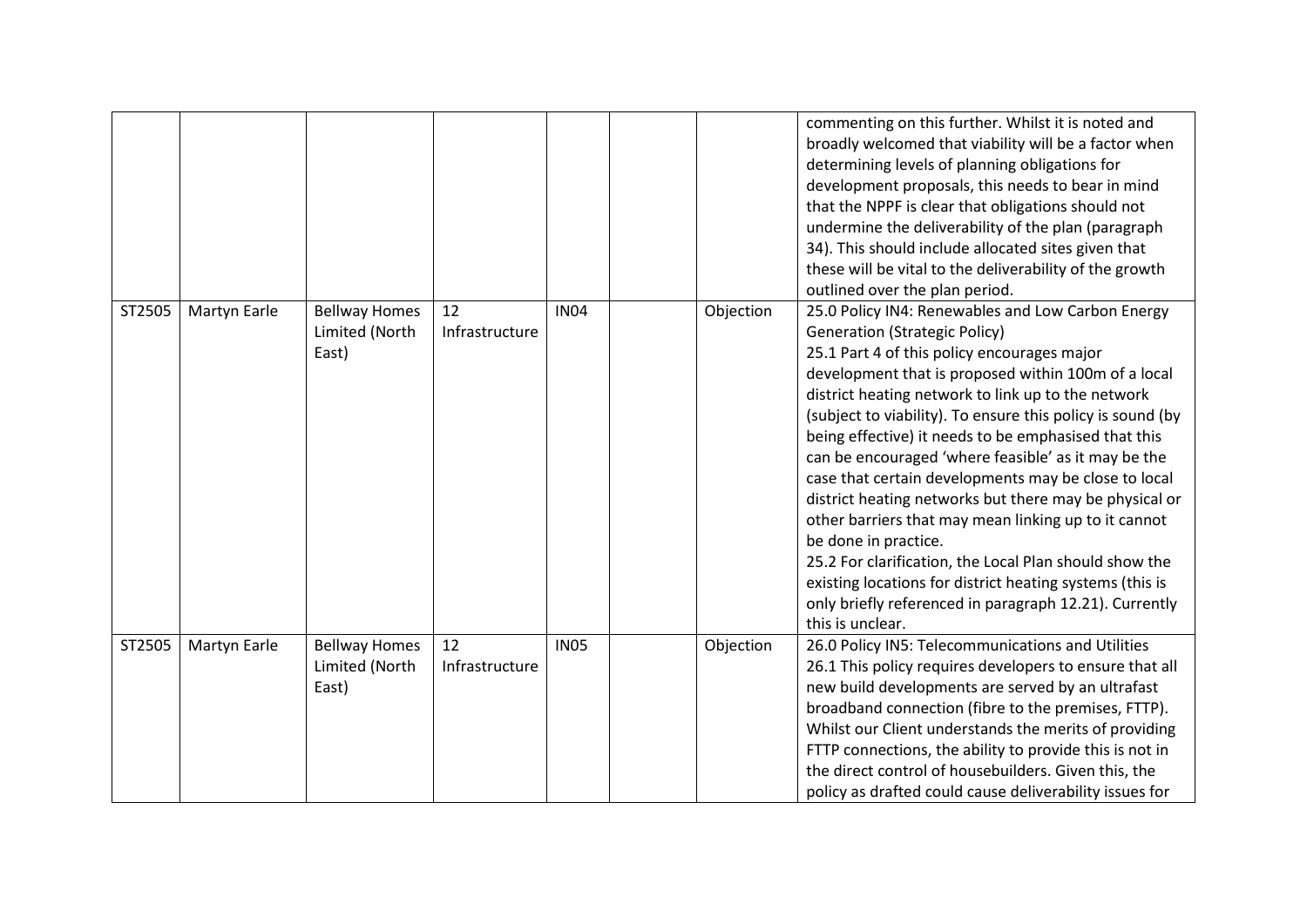|        |              |                      |                |             |           | housing development.<br>26.2 Whilst paragraph 112 of the NPPF establishes                                |
|--------|--------------|----------------------|----------------|-------------|-----------|----------------------------------------------------------------------------------------------------------|
|        |              |                      |                |             |           | that local planning authorities should seek to support                                                   |
|        |              |                      |                |             |           | the expansion of electronic communications                                                               |
|        |              |                      |                |             |           | networks, it does not seek to prevent development                                                        |
|        |              |                      |                |             |           | that does not have access to such networks.                                                              |
|        |              |                      |                |             |           | 26.3 The Council should also note that Part R of the                                                     |
|        |              |                      |                |             |           | Building Regulations clearly sets the appropriate                                                        |
|        |              |                      |                |             |           | standards for high speed electronic communication                                                        |
|        |              |                      |                |             |           | networks. It is not considered appropriate for the                                                       |
|        |              |                      |                |             |           | Council to seek additional local technical standards                                                     |
|        |              |                      |                |             |           | over and above this requirement. This applies to the                                                     |
|        |              |                      |                |             |           | requirement to provide an 'Ultrafast/Gigabit-                                                            |
|        |              |                      |                |             |           | Capability Statement' to support planning                                                                |
|        |              |                      |                |             |           | applications. This will add further expense, delays and                                                  |
|        |              |                      |                |             |           | complications to development proposals. It is                                                            |
|        |              |                      |                |             |           | considered that this conflicts with paragraph 44 of the                                                  |
|        |              |                      |                |             |           | NPPF which highlights that local planning authorities                                                    |
|        |              |                      |                |             |           | should only request supporting information that is                                                       |
|        |              |                      |                |             |           | relevant, necessary and material to the application in                                                   |
|        |              |                      |                |             |           | question. In this instance, we do not believe such                                                       |
|        |              |                      |                |             |           | information is necessary given the requirements of                                                       |
|        |              |                      |                |             |           | Building Regulations. As this is the case, we object to                                                  |
|        |              |                      | 12             | <b>IN06</b> |           | this policy.                                                                                             |
| ST2505 | Martyn Earle | <b>Bellway Homes</b> |                |             | Objection | 27.0 Policy IN6: Travel - New Development (Strategic                                                     |
|        |              | Limited (North       | Infrastructure |             |           | Policy)                                                                                                  |
|        |              | East)                |                |             |           | 27.1 Our Client does not have any fundamental                                                            |
|        |              |                      |                |             |           | objections to this policy, although our previous<br>comments in relation to including references to SPDs |
|        |              |                      |                |             |           | within development plan policies apply in this case.                                                     |
|        |              |                      |                |             |           | The Parking Standards SPD is referenced in this policy                                                   |
|        |              |                      |                |             |           |                                                                                                          |
|        |              |                      |                |             |           | and by doing this, it effectively gives the SPD                                                          |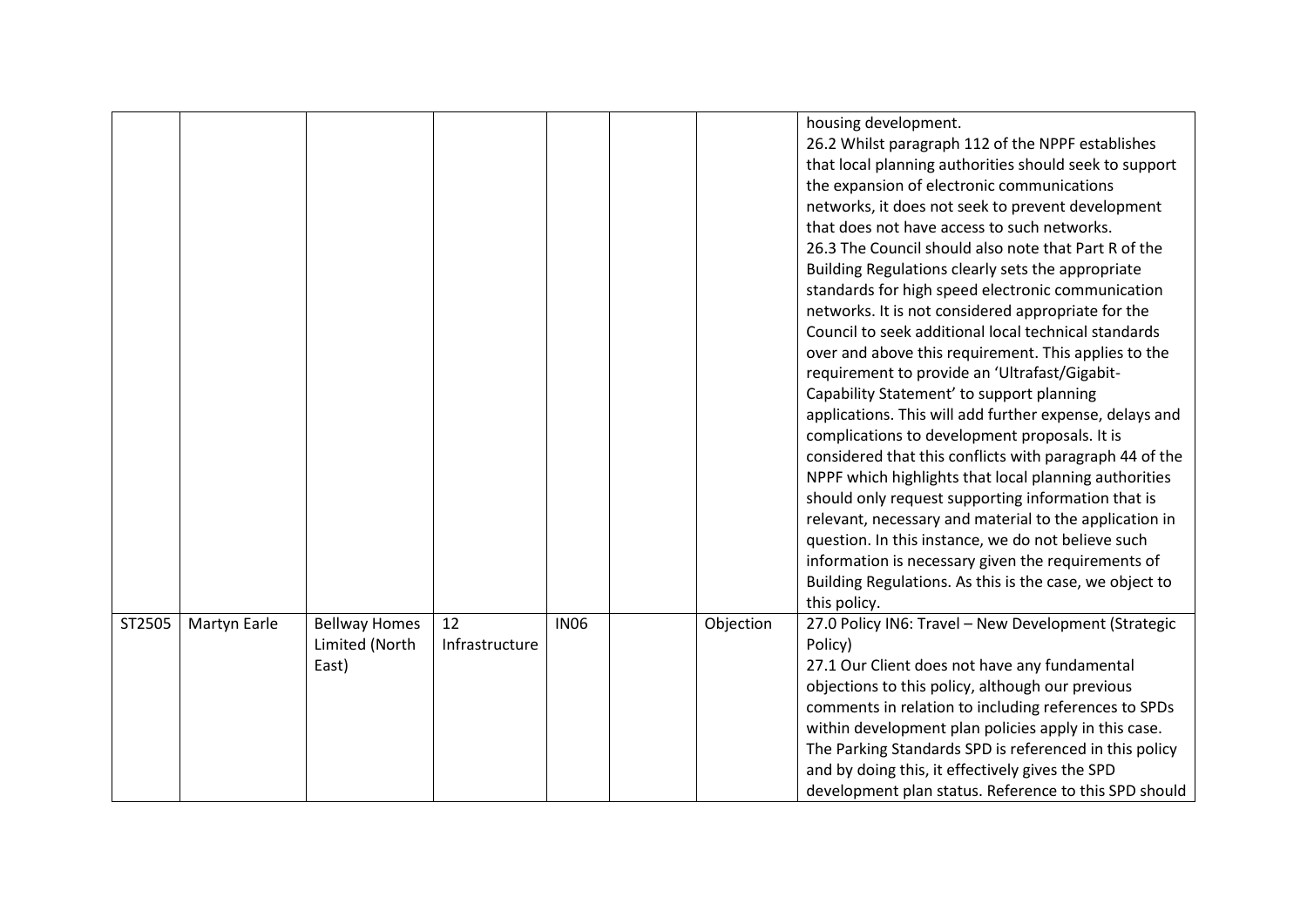|        |                     |                                                 |                      |                 |           | therefore be removed from the policy text.<br>27.2 The policy also places a requirement to provide<br>charging facilities for vehicles in all major<br>developments. Such a request requires justification as<br>to whether there is need (outlined in paragraph 105 of<br>the NPPF) and we cannot see any such justification.<br>This would indicate this element of the policy is<br>unsound. Such requirements should also be tested in<br>terms of viability and we would expect this to be<br>included in any future Local Plan Viability Assessment.                                                                                                                                                                                                                                                                                                                                              |
|--------|---------------------|-------------------------------------------------|----------------------|-----------------|-----------|---------------------------------------------------------------------------------------------------------------------------------------------------------------------------------------------------------------------------------------------------------------------------------------------------------------------------------------------------------------------------------------------------------------------------------------------------------------------------------------------------------------------------------------------------------------------------------------------------------------------------------------------------------------------------------------------------------------------------------------------------------------------------------------------------------------------------------------------------------------------------------------------------------|
| ST2506 | <b>Mark Gabrele</b> | <b>Bellway Homes</b><br>Limited (North<br>East) | 12<br>Infrastructure | IN <sub>1</sub> | Objection | 6.1 Policy IN1 - Our Strategic Approach to<br>Infrastructure (Strategic Policy)<br>6.1.1 Our Client notes that this policy has been<br>informed by an Infrastructure Delivery Plan (IDP)<br>(paragraph 12.3) and this approach is broadly<br>supported. However, it is imperative that this also<br>needs to be accompanied by the relevant viability<br>information to ensure that the delivery of<br>infrastructure outlined in the IDP is possible and will<br>not cause deliverability issues on key development<br>sites. Currently Part B of the policy seeks to ensure<br>that infrastructure required to support new<br>development is bought forward at the appropriate<br>stage. Whilst this approach is understood, viability will<br>play a key role in this and that link between<br>infrastructure and viability needs to be much clearer<br>in order that Policy IN1 can be found sound. |
| ST2506 | Mark Gabrele        | <b>Bellway Homes</b><br>Limited (North<br>East) | 12<br>Infrastructure | IN <sub>2</sub> | Objection | 6.2 Policy IN2 - Developer Contributions,<br>Infrastructure Funding and Viability<br>6.2.1 This policy is intended to guide the approach to<br>developer contributions in relation to new<br>development proposals. Our Client notes and supports<br>the approach that planning obligations should only be                                                                                                                                                                                                                                                                                                                                                                                                                                                                                                                                                                                              |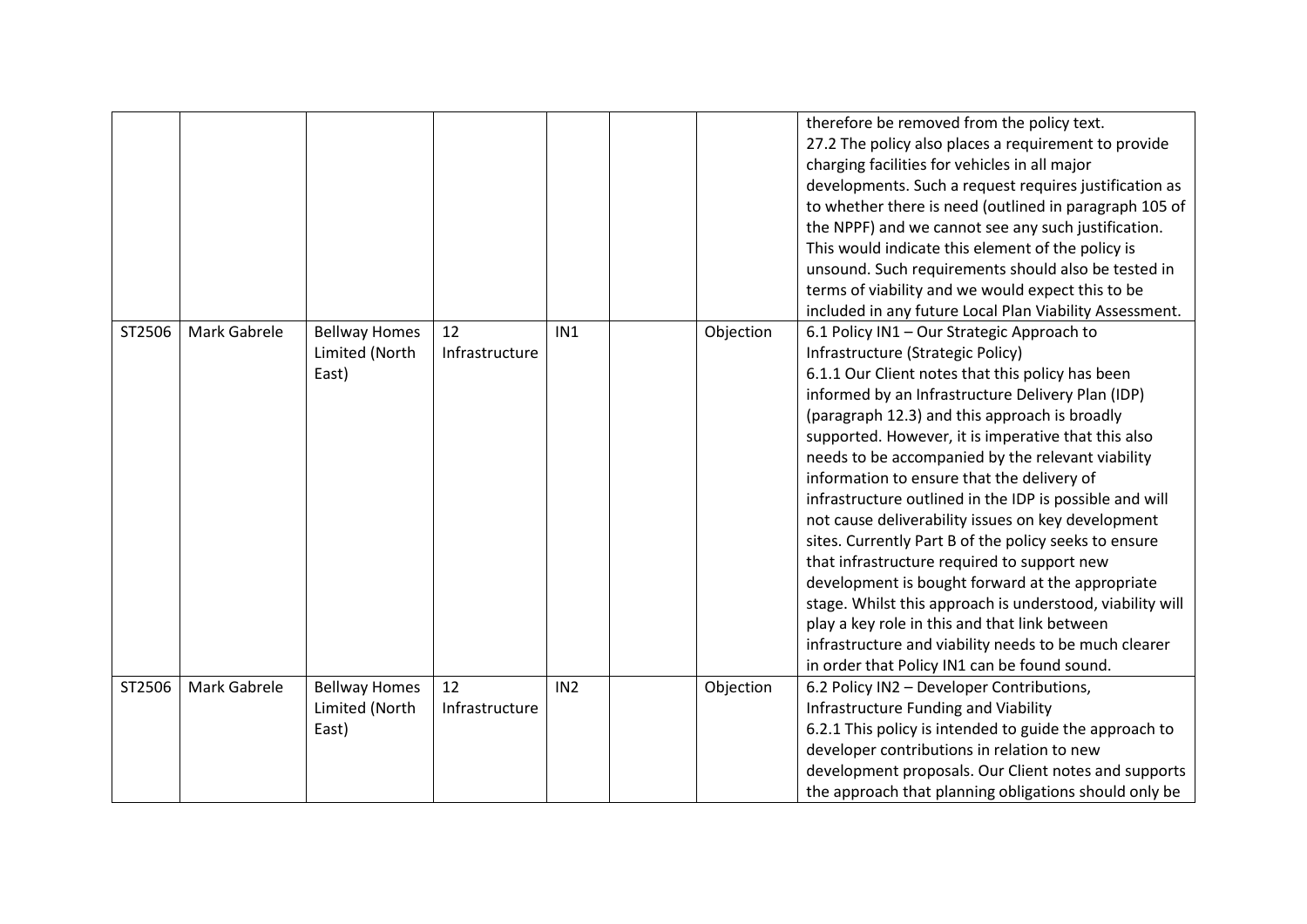|        |              |                         |                      |     |           | used where it is not possible to use planning<br>conditions. This is consistent with the NPPF                      |
|--------|--------------|-------------------------|----------------------|-----|-----------|--------------------------------------------------------------------------------------------------------------------|
|        |              |                         |                      |     |           | (paragraph 54). However, the policy should also                                                                    |
|        |              |                         |                      |     |           | reference the statutory tests for planning obligations                                                             |
|        |              |                         |                      |     |           | contained in Regulation 122 of the 2010 Community                                                                  |
|        |              |                         |                      |     |           | Infrastructure Levy (CIL) Regulations (as amended).                                                                |
|        |              |                         |                      |     |           | This will make it clear as to the scope of the Council to                                                          |
|        |              |                         |                      |     |           | request planning obligations and ensure that policy is                                                             |
|        |              |                         |                      |     |           | sound by being consistent with national policy. We                                                                 |
|        |              |                         |                      |     |           | would also request that where the policy states 'New                                                               |
|        |              |                         |                      |     |           | development will be required to contribute to                                                                      |
|        |              |                         |                      |     |           | infrastructure' that this should be replaced with                                                                  |
|        |              |                         |                      |     |           | 'New development may be required to contribute to                                                                  |
|        |              |                         |                      |     |           | infrastructure'. This makes the policy effective and                                                               |
|        |              |                         |                      |     |           | more accurately reflects the policy's aim.                                                                         |
|        |              |                         |                      |     |           | 6.2.2 The emphasis within the policy is on viability and                                                           |
|        |              |                         |                      |     |           | we await the Council's evidence on viability before                                                                |
|        |              |                         |                      |     |           | commenting on this further. Whilst it is noted and                                                                 |
|        |              |                         |                      |     |           | broadly welcomed that viability will be a factor when                                                              |
|        |              |                         |                      |     |           | determining levels of planning obligations for                                                                     |
|        |              |                         |                      |     |           | development proposals, this needs to bear in mind                                                                  |
|        |              |                         |                      |     |           | that the NPPF is clear that obligations should not                                                                 |
|        |              |                         |                      |     |           | undermine the deliverability of the plan (paragraph                                                                |
|        |              |                         |                      |     |           | 34). This should include allocated sites given that                                                                |
|        |              |                         |                      |     |           | these will be vital to the deliverability of the growth                                                            |
|        |              |                         |                      |     |           | over the plan period.                                                                                              |
| ST2506 | Mark Gabrele | <b>Bellway Homes</b>    | 12<br>Infrastructure | IN4 | Objection | 6.3 Policy IN4: Renewables and Low Carbon Energy                                                                   |
|        |              | Limited (North<br>East) |                      |     |           | <b>Generation (Strategic Policy)</b><br>6.3.1 Part 4 of this policy encourages major                               |
|        |              |                         |                      |     |           | development that is proposed within 100m of a local                                                                |
|        |              |                         |                      |     |           | district heating network to link up to the network                                                                 |
|        |              |                         |                      |     |           |                                                                                                                    |
|        |              |                         |                      |     |           |                                                                                                                    |
|        |              |                         |                      |     |           | (subject to viability). To ensure this policy is sound (by<br>being effective) it needs to be emphasised that this |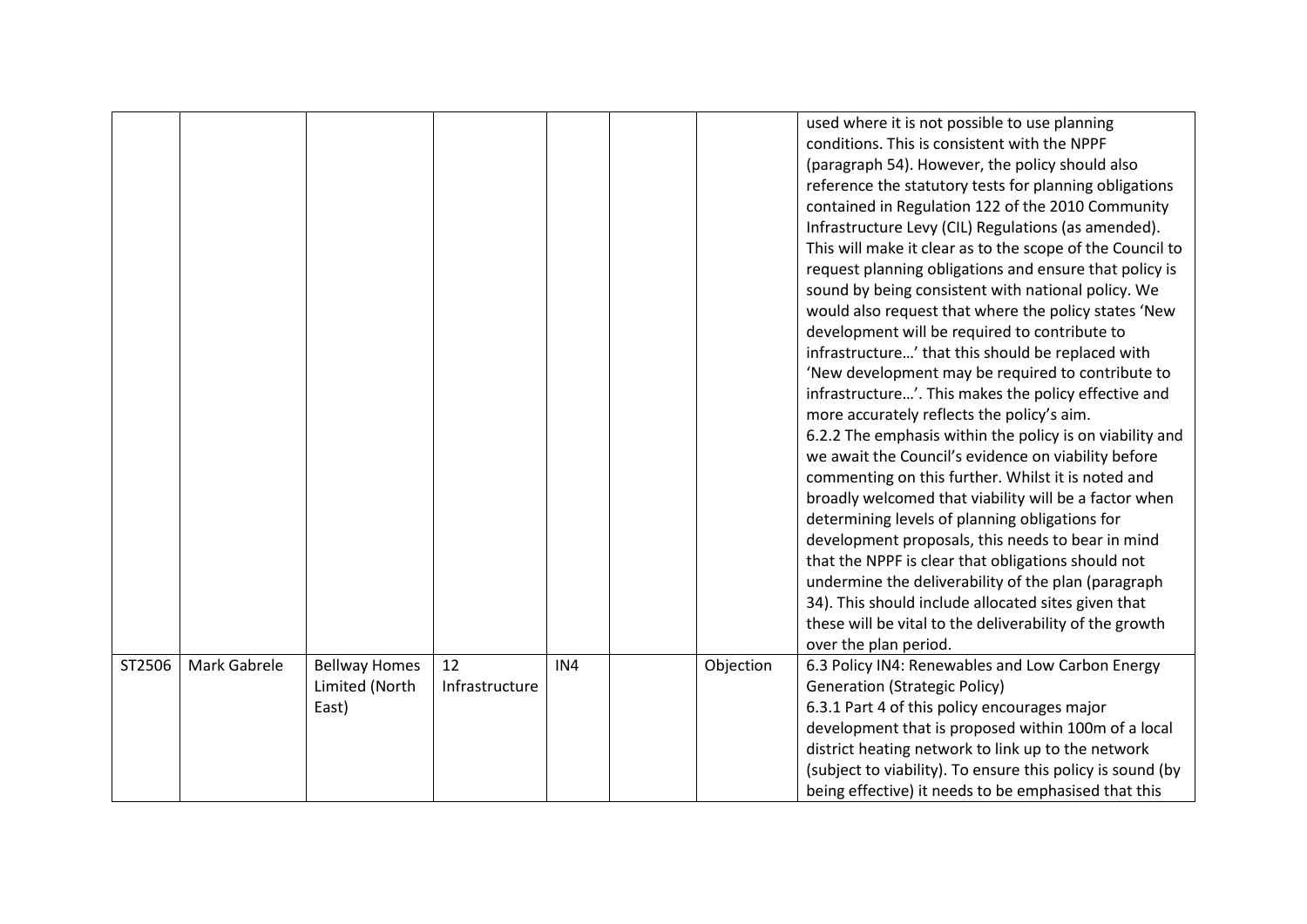|        |              |                                                 |                      |                 |           | can be encourage 'where feasible' as it may be the<br>case that certain developments may be close to local<br>district heating networks but there may be physical or<br>other barriers that may mean linking up to it cannot<br>be done in practice.<br>6.3.2 For clarification, the Local Plan should show the<br>existing locations for district heating systems (this is<br>only briefly referenced in paragraph 12.21). Currently<br>this is unclear.                                                                                                                                                                                                                                                                                                                                                                                                                                                                                                                                                                                                                                                                                                                                                                                                                                                 |
|--------|--------------|-------------------------------------------------|----------------------|-----------------|-----------|-----------------------------------------------------------------------------------------------------------------------------------------------------------------------------------------------------------------------------------------------------------------------------------------------------------------------------------------------------------------------------------------------------------------------------------------------------------------------------------------------------------------------------------------------------------------------------------------------------------------------------------------------------------------------------------------------------------------------------------------------------------------------------------------------------------------------------------------------------------------------------------------------------------------------------------------------------------------------------------------------------------------------------------------------------------------------------------------------------------------------------------------------------------------------------------------------------------------------------------------------------------------------------------------------------------|
| ST2506 | Mark Gabrele | <b>Bellway Homes</b><br>Limited (North<br>East) | 12<br>Infrastructure | IN <sub>5</sub> | Objection | 6.4 Policy IN5: Telecommunications and Utilities<br>6.4.1 This policy requires developers to ensure that all<br>new build developments are served by an ultrafast<br>broadband connection (fibre to the premises, FTTP).<br>Whilst our Client understands the merits of providing<br>FTTP connections, the ability to provide this is not in<br>the direct control of housebuilders. Given this, the<br>policy as drafted could cause deliverability issues for<br>housing development.<br>6.4.2 Whilst paragraph 112 of the NPPF establishes<br>that local planning authorities should seek support the<br>expansion of electronic communications networks, it<br>does not seek to prevent development that does not<br>have access to such networks.<br>6.4.3 The Council should also note that Part R of the<br>Building Regulations clearly sets the appropriate<br>standards for high speed electronic communication<br>networks. It is not considered appropriate for the<br>Council to seek additional local technical standards<br>over and above this requirement. This applies to the<br>requirement to provide an 'Ultrafast/Gigabit-<br>Capability Statement' to support planning<br>applications. This will add further expense, delays and<br>complications to development proposals. It is |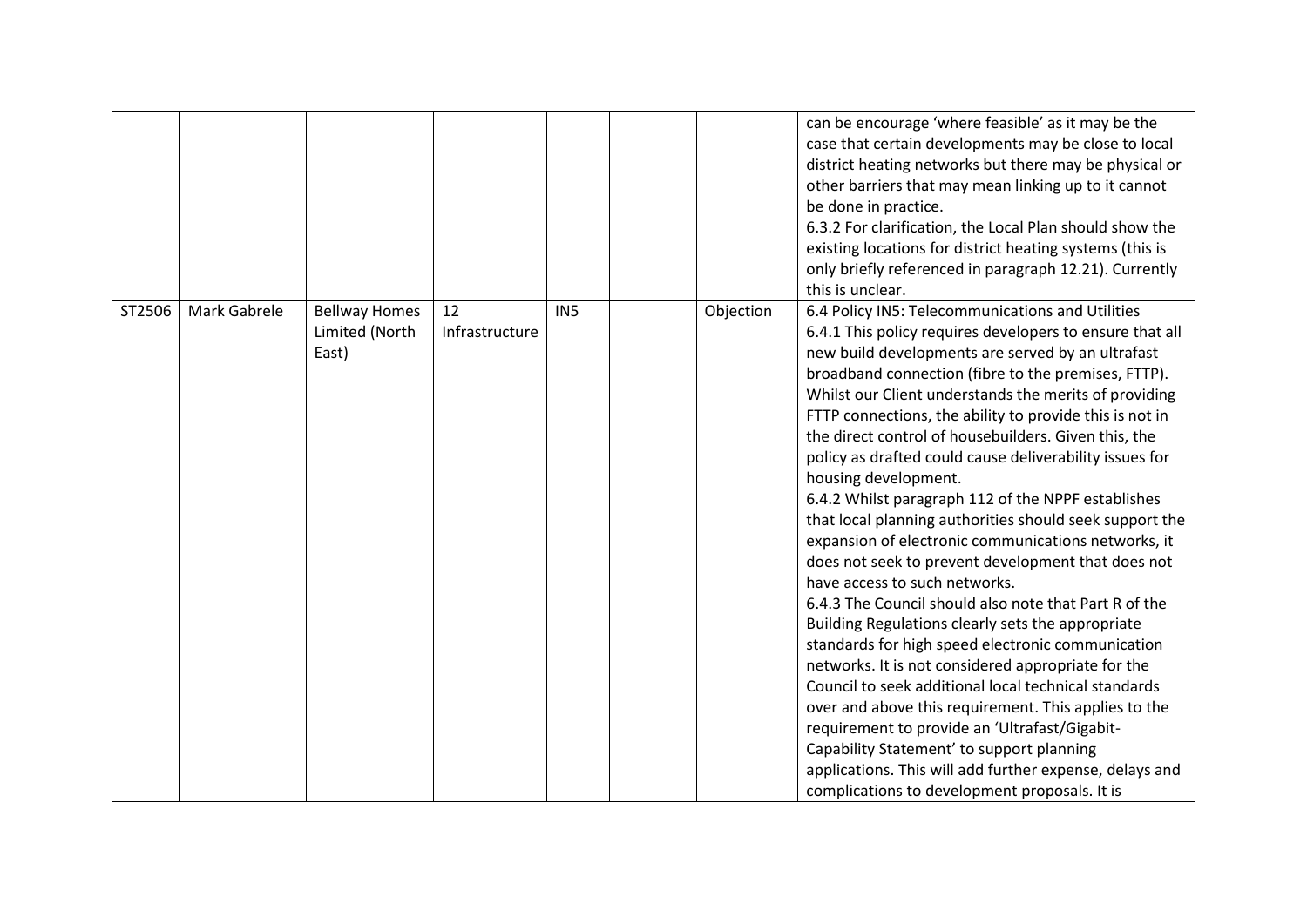|        |              |                                                 |                      |                 |           | considered that this conflicts with paragraph 44 of the<br>NPPF which highlights that local planning authorities<br>should only request supporting information that is<br>relevant, necessary and material to the application in<br>question. In this instance, we do not believe such<br>information is necessary given the requirements of<br>Building Regulations. As this is the case, we object to<br>this policy.                                                                                                                                                                                                                                                                                                                                                                                                                                                                                                                                                                                                   |
|--------|--------------|-------------------------------------------------|----------------------|-----------------|-----------|---------------------------------------------------------------------------------------------------------------------------------------------------------------------------------------------------------------------------------------------------------------------------------------------------------------------------------------------------------------------------------------------------------------------------------------------------------------------------------------------------------------------------------------------------------------------------------------------------------------------------------------------------------------------------------------------------------------------------------------------------------------------------------------------------------------------------------------------------------------------------------------------------------------------------------------------------------------------------------------------------------------------------|
| ST2506 | Mark Gabrele | <b>Bellway Homes</b><br>Limited (North<br>East) | 12<br>Infrastructure | IN <sub>6</sub> | Objection | 6.5 Policy IN6: Travel - New Development (Strategic<br>Policy)<br>6.5.1 Our Client does not have any fundamental<br>objections to this policy, although our previous<br>comments in relation to including references to SPDs<br>within development plan policies apply in this case.<br>The Parking Standards SPD is referenced in this policy<br>and by doing this, it effectively gives the SPD<br>development plan status. Reference to this SPD should<br>therefore be removed from the policy text.<br>6.5.2 The policy also places a requirement to provide<br>charging facilities for vehicles in all major<br>developments. Such a request requires justification as<br>to whether there is need (outlined in paragraph 105 of<br>the NPPF) and we cannot see any such justification.<br>This would indicate this element of the policy is<br>unsound. Such requirements should also be tested in<br>terms of viability and we would expect this to be<br>included in any future Local Plan Viability Assessment. |
| ST2506 | Mark Gabrele | <b>Bellway Homes</b><br>Limited (North<br>East) | 12<br>Infrastructure | IM1             | Objection | 7.1 Policy IM1 - Implementation and Monitoring<br>7.2 We support this policy which, if implemented, will<br>ensure that housing delivery is maintained over the<br>plan period. However, this is only as effective as the<br>information which is provided for the monitoring.<br>Whilst the supporting text mentions that monitoring                                                                                                                                                                                                                                                                                                                                                                                                                                                                                                                                                                                                                                                                                     |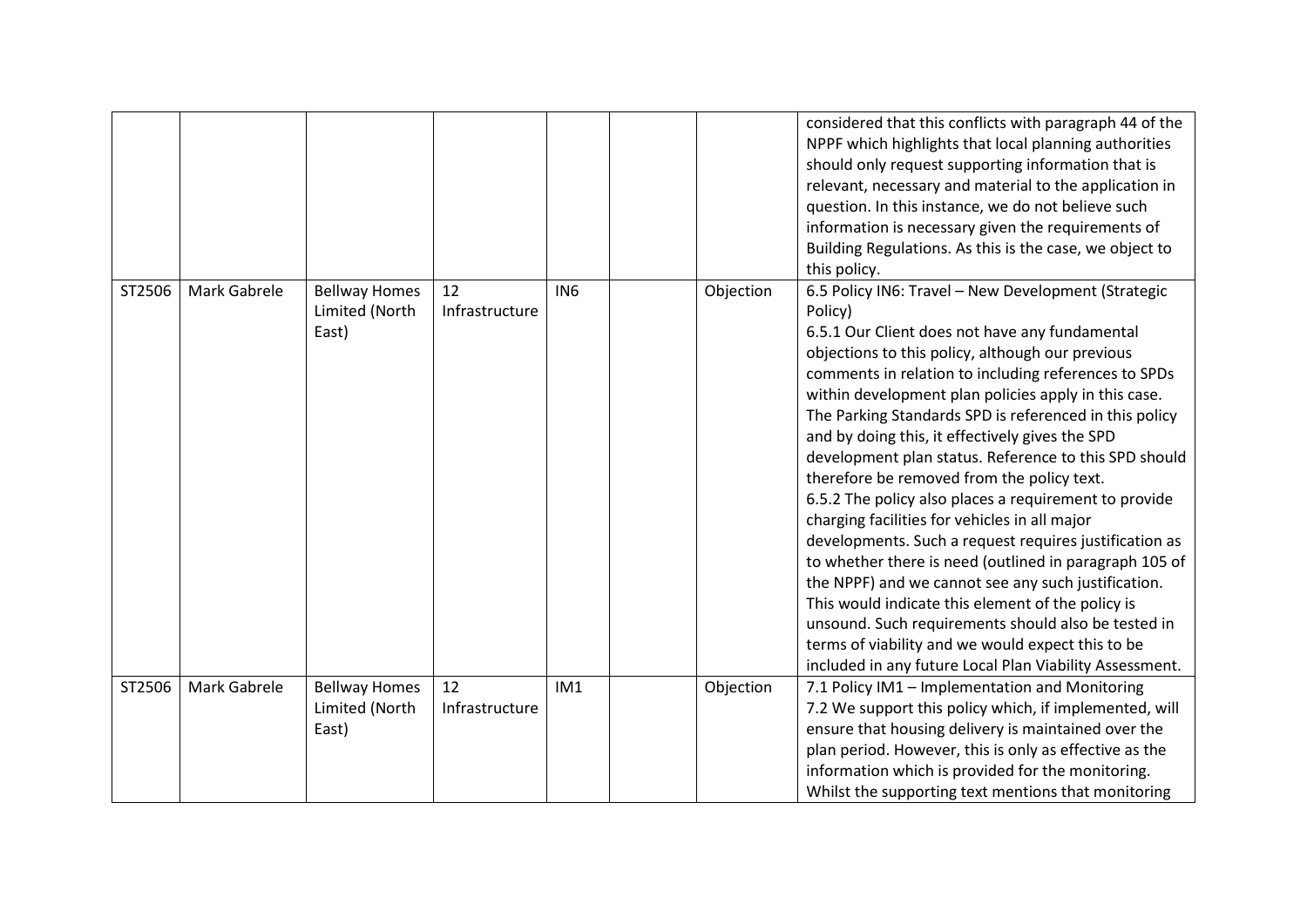|        |                          |               |                      |             |    |           | will be provided annually (paragraph 13.2), this needs<br>to be made more explicit within the policy itself as<br>well as detailing the methodology which will be used<br>to calculate the Council's housing land supply position.<br>This will enhance the Council's commitment to<br>ensuring housing delivery levels do not fall. This could<br>potential tie in with the annual published data on the<br>Housing Delivery Test.                                                                                                                                                                                                       |
|--------|--------------------------|---------------|----------------------|-------------|----|-----------|-------------------------------------------------------------------------------------------------------------------------------------------------------------------------------------------------------------------------------------------------------------------------------------------------------------------------------------------------------------------------------------------------------------------------------------------------------------------------------------------------------------------------------------------------------------------------------------------------------------------------------------------|
| ST2510 | Prof Faith M<br>Williams |               | 12<br>Infrastructure | <b>IN07</b> | kv | Objection | Re 12 Infrastructure<br>I absolutely object to the proposed large development<br>at Tilesheds with associated bridge and metro station.<br>Tilesheds is a quiet back -water with nature reserve,<br>open space, virgin north forest which will be lost for<br>ever. There will be more traffic, pollution associated<br>with the need for more infrastructure to support the<br>large number of houses.                                                                                                                                                                                                                                   |
| ST2514 | Dave McGuire             | Sport England | 12<br>Infrastructure | <b>IN07</b> |    | Objection | Policy IN7: Accessible and Sustainable Travel. We<br>welcome the recognition of the importance of Active<br>Travel to sustainable travel. For this to more than lip-<br>service however it is necessary to design the highway<br>network to give primacy to pedestrians and cyclists.                                                                                                                                                                                                                                                                                                                                                     |
| ST2515 | Mrs Joan<br>Fleetwood    |               | 12<br>Infrastructure | <b>IN07</b> | kv | Object    | 4.4 Proposed Road Bridge<br>There is reference within the proposals to a possible<br>new road bridge to replace Benton Road/Boldon Lane<br>and Tileshed Crossings which will, if it goes ahead,<br>relieve congestion generated at these crossings.<br>However this new bridge, the funding for which has<br>not been identified, will probably have to be built on<br>Green Belt land with a detrimental effect on the green<br>infrastructure and biodiversity.<br>A further effect of this will potentially be that traffic<br>flow through Cleadon Village will increase even more<br>than through the housing development as drivers |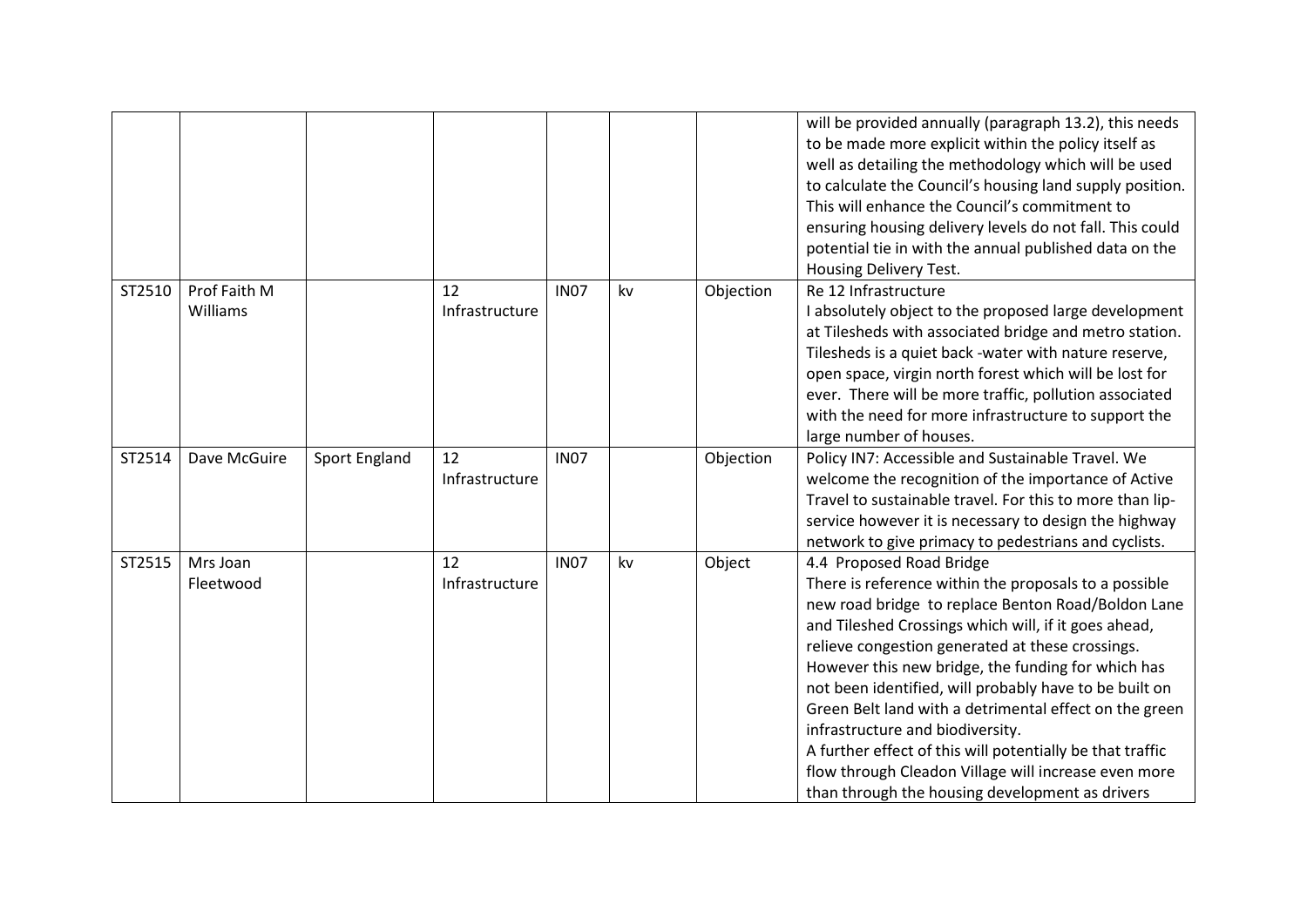|        |                    |                                       |                      |                 |           | coming from the main road network use the bridge to<br>get to Whitburn, Marsden and the southern part of<br>South Shields<br>It is unfortunate that full details of this proposal are<br>not included within the draft plan as this prevents<br>public scrutiny and a realistic assessment of the likely<br>impact of the bridge.                                                                                                                                                                                                                                                                                                                                                                                                                                                                                                                                                                                                                                                                                                                                                                                                                                                                                                                                                                                                                                                                                                                   |
|--------|--------------------|---------------------------------------|----------------------|-----------------|-----------|-----------------------------------------------------------------------------------------------------------------------------------------------------------------------------------------------------------------------------------------------------------------------------------------------------------------------------------------------------------------------------------------------------------------------------------------------------------------------------------------------------------------------------------------------------------------------------------------------------------------------------------------------------------------------------------------------------------------------------------------------------------------------------------------------------------------------------------------------------------------------------------------------------------------------------------------------------------------------------------------------------------------------------------------------------------------------------------------------------------------------------------------------------------------------------------------------------------------------------------------------------------------------------------------------------------------------------------------------------------------------------------------------------------------------------------------------------|
| ST2516 | Dave<br>Hutchinson | East Boldon<br>Neighbourhood<br>Forum | 12<br>Infrastructure | IN <sub>1</sub> | Objection | The NPPF at paragraph 20 of the NPPF states that<br>strategic policies should set out an overall strategy for<br>the pattern, scale and quality of development, and<br>make sufficient provision for community facilities<br>(such as health, education and cultural infrastructure).<br>The NPPF at paragraph 94 states that it is important<br>that a sufficient choice of school places is available to<br>meet the needs of existing and new communities.<br>Local planning authorities should take a proactive,<br>positive and collaborative approach to meeting this<br>requirement, and to development that will widen<br>choice in education. They should give great weight to<br>the need to create, expand or alter schools through<br>the preparation of plans.<br>The full infrastructure requirements arising from the<br>proposed development set out in the Pre-Publication<br>Draft Local Plan are currently unknown.<br>The South Tyneside Local Infrastructure Delivery Plan<br>(2019) states 'the Planning for School Places team<br>have identified that there is pressure on primary and<br>secondary school capacity in the Whitburn, Cleadon<br>and Boldon area'. It goes on to state the Council will<br>be in a position to determine the education<br>infrastructure requirements once the Department of<br>Education Methodology for calculating pupil yield is<br>published. When will this be published and consulted |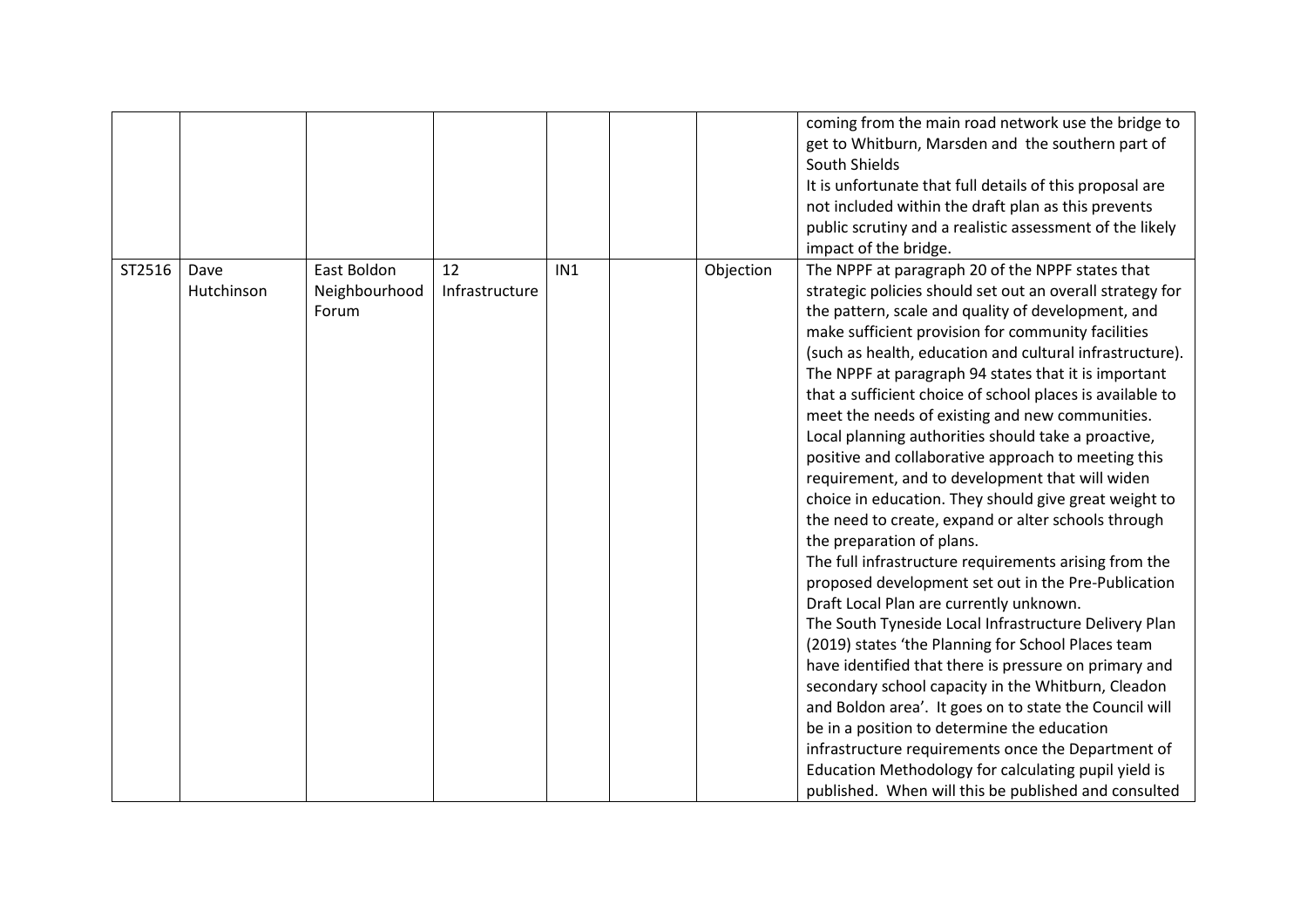|  |  |  | on? It is likely that the high level of proposed housing |
|--|--|--|----------------------------------------------------------|
|  |  |  | development in East Boldon will result in the need to    |
|  |  |  | provide additional school places. Should a new school    |
|  |  |  | be required the Local Plan should allocate a site for    |
|  |  |  | this and the community should be consulted prior to      |
|  |  |  | the publication of the pre-submission Local Plan.        |
|  |  |  | The South Tyneside Local Infrastructure Delivery Plan    |
|  |  |  | (2019) states'South Tyneside Clinical Commissioning      |
|  |  |  | Group and the Council's Public Health and Spatial        |
|  |  |  | Planning teams are currently working in partnership to   |
|  |  |  | assess the potential impact of the delivery of these     |
|  |  |  | allocations on the provision of Primary Care in the      |
|  |  |  | Borough. The outcome of this work will be important      |
|  |  |  | in the context of determining priorities for investment  |
|  |  |  | in the context of health infrastructure needs arising    |
|  |  |  | from development'. When will this be published and       |
|  |  |  | consulted on? Should a new surgery be required the       |
|  |  |  | Local Plan should allocate a site for this and the       |
|  |  |  | community should be consulted prior to the               |
|  |  |  | publication of the pre-submission Local Plan.            |
|  |  |  | The South Tyneside Local Infrastructure Delivery Plan    |
|  |  |  | (2019) does not address the need for additional dental   |
|  |  |  | services which forms part of health provision.           |
|  |  |  | The South Tyneside Infrastructure Delivery Schedule      |
|  |  |  | (2019) only provides information on flood and            |
|  |  |  | transport infrastructure. It does not provide a          |
|  |  |  | complete assessment of the infrastructure                |
|  |  |  | requirements arising from the proposed development       |
|  |  |  | set out in the Pre-publication Draft Local Plan.         |
|  |  |  | Concerns were voiced about infra-structure to support    |
|  |  |  | large scale housing at EBNF consultation event March     |
|  |  |  | 2019 (3 comments)                                        |
|  |  |  | Specifically proposed housing site H3.59 and fields      |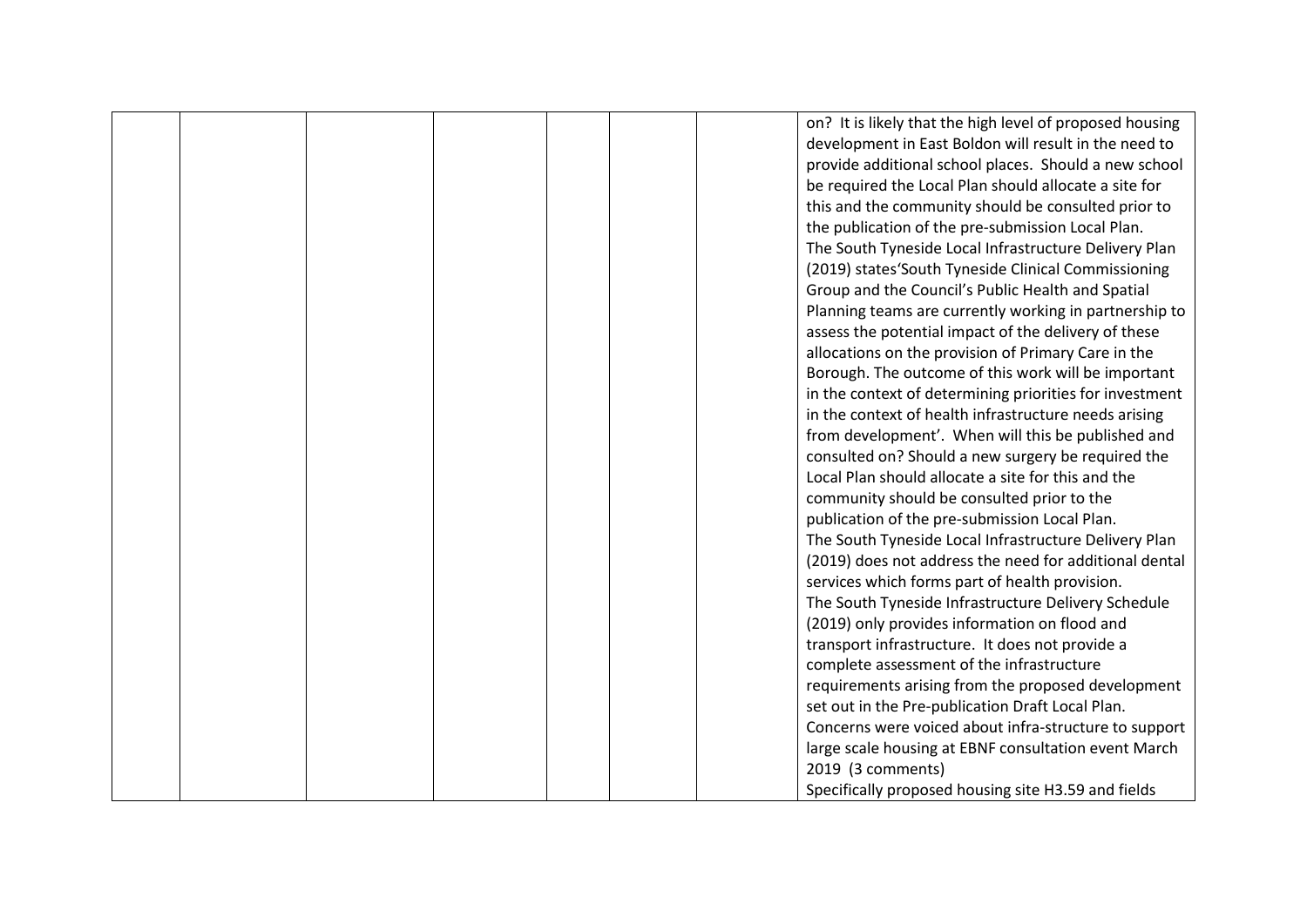|        |                    |                                       |                      |                 |         | surrounding the village (5 comments)<br>Contain vast array of wildlife. RSPB identified the need<br>to protect wildlife on this site                                                                                                                                                                                                                                                                                                                                                                                                                                                                                                                               |
|--------|--------------------|---------------------------------------|----------------------|-----------------|---------|--------------------------------------------------------------------------------------------------------------------------------------------------------------------------------------------------------------------------------------------------------------------------------------------------------------------------------------------------------------------------------------------------------------------------------------------------------------------------------------------------------------------------------------------------------------------------------------------------------------------------------------------------------------------|
| ST2516 | Dave<br>Hutchinson | East Boldon<br>Neighbourhood<br>Forum | 12<br>Infrastructure | IN <sub>2</sub> | Support | Support subject to comments expressed.<br>Para 12.13: "The Community Infrastructure Levy<br>allows councils to impose a levy on new developments<br>in order to raise funds to support development. We<br>are considering whether it would be appropriate to<br>introduce the Community Infrastructure Levy in South<br>Tyneside."<br>Regarding the introduction of the Community<br>Infrastructure levy in South Tyneside, we believe that<br>this levy is essential for the implementation of<br>Neighbourhood Plans and therefore request that it<br>should be a requirement of the Local Plan that it be<br>allocated to Neighbourhood Forums to determine its |
| ST2516 | Dave<br>Hutchinson | East Boldon<br>Neighbourhood<br>Forum | 12<br>Infrastructure | IN <sub>3</sub> | Support | use in supporting local projects.<br>Spatial Vision of LP EBNF - it is essential that residents<br>have access to a range of Educational and Training<br>Facilities, including choice of schools, new services<br>community and healthcare provision, shops and<br>services and employment and recreational facilities.<br>EBNF will identify Community Assets if they arise as<br>part of the emerging Neighbourhood Plan and we<br>support the adherence to this NP when considering                                                                                                                                                                             |
| ST2516 | Dave<br>Hutchinson | East Boldon<br>Neighbourhood<br>Forum | 12<br>Infrastructure | IN <sub>6</sub> | Support | development of community and social infrastructure.<br>Support in principle but with reservations.<br>EBNF support the general principles of this policy,<br>especially with reference to paragraphs:<br>a) iv) - Give first priority to pedestrian and cycle<br>movements, and addresses public transport<br>connectivity.<br>b) ix) - Protect/enhance access to public rights of way.                                                                                                                                                                                                                                                                            |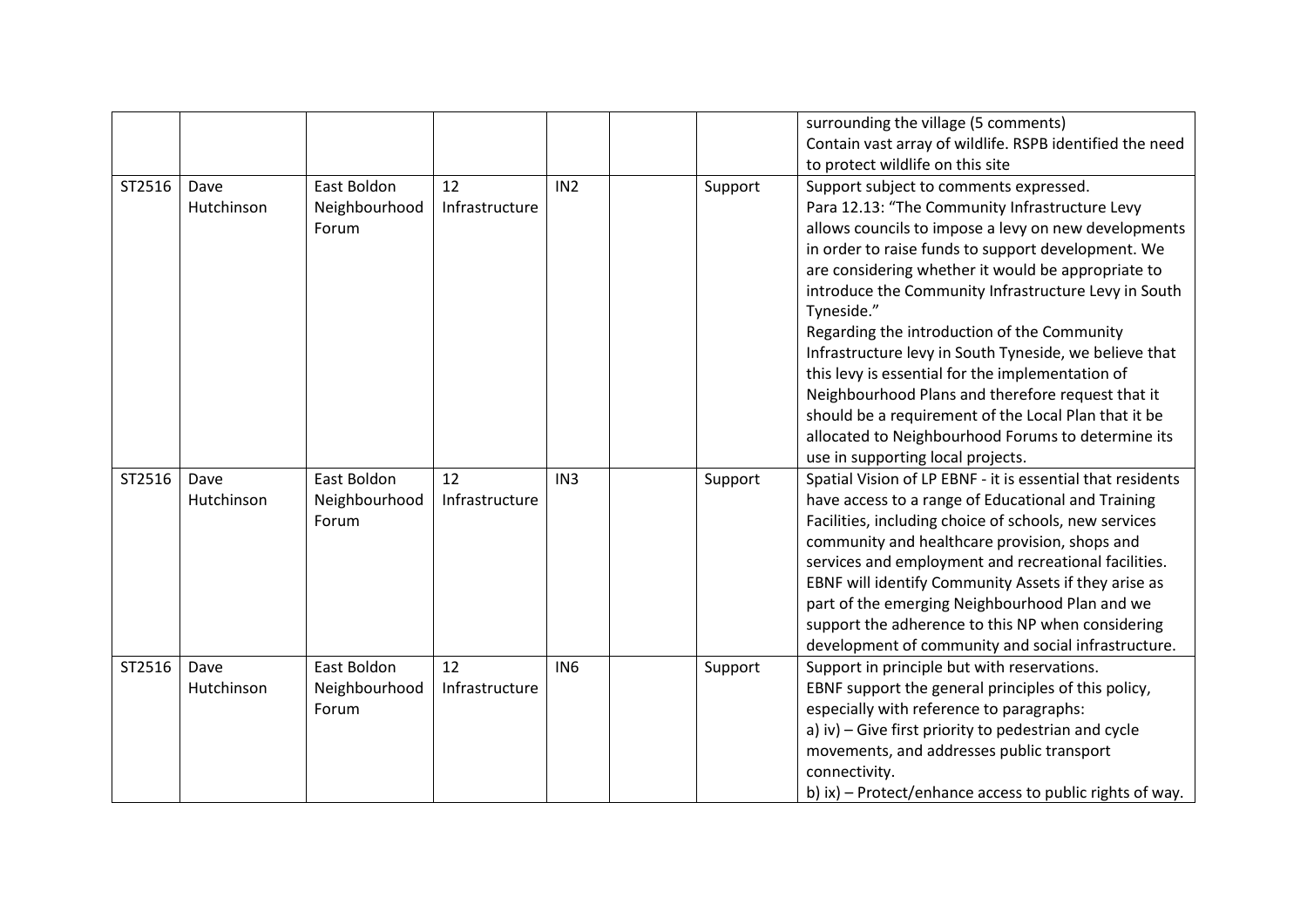| ST2516 | Dave       | East Boldon   | 12             | IN <sub>6</sub> | Objection | Paragraph b) does not go far enough - ALL new                                                               |
|--------|------------|---------------|----------------|-----------------|-----------|-------------------------------------------------------------------------------------------------------------|
|        | Hutchinson | Neighbourhood | Infrastructure |                 |           | developments must include charging infrastructure.                                                          |
|        |            | Forum         |                |                 |           | c) - Development proposals must be designed to meet                                                         |
|        |            |               |                |                 |           | the needs of public transport users, including                                                              |
|        |            |               |                |                 |           | maximising opportunities to improve access to the                                                           |
|        |            |               |                |                 |           | Metro station.                                                                                              |
|        |            |               |                |                 |           | Paragraph 12.30 - Developments that generate                                                                |
|        |            |               |                |                 |           | significant amounts of movement will need a Travel                                                          |
|        |            |               |                |                 |           | Plan. Document SPD7 Travel Plans states that these                                                          |
|        |            |               |                |                 |           | plans are required for new housing over 50 dwellings                                                        |
|        |            |               |                |                 |           | - please clarify.                                                                                           |
|        |            |               |                |                 |           | Paragraph 12.32 - Makes important reference to the                                                          |
|        |            |               |                |                 |           | provision of real travel choices.                                                                           |
|        |            |               |                |                 |           | Paragraph 12.34 - Makes reference to the Council's                                                          |
|        |            |               |                |                 |           | Cycling and Walking Investment Strategy 2019) -                                                             |
|        |            |               |                |                 |           | where can this document be found?                                                                           |
|        |            |               |                |                 |           | Inset Map 35 is not fully legible (scale is too small) - a                                                  |
|        |            |               |                |                 |           | larger map or individual area maps are required.                                                            |
|        |            |               |                |                 |           | South Tyneside Infrastructure Delivery Plan 2019. This<br>document emphasises the importance of cycling and |
|        |            |               |                |                 |           | walking routes. Cycling activity (as a transport mode)                                                      |
|        |            |               |                |                 |           | has doubled in the last five years. Paragraph 4.90                                                          |
|        |            |               |                |                 |           | states that the Council is developing a Cycling and                                                         |
|        |            |               |                |                 |           | Walking Investment Plan CWIP) - EBNF must be                                                                |
|        |            |               |                |                 |           | consulted on this document.                                                                                 |
|        |            |               |                |                 |           | Under Supplementary Planning Documents, SPD7                                                                |
|        |            |               |                |                 |           | Travel Plans (April 2010) gives guidance about travel                                                       |
|        |            |               |                |                 |           | plan requirements. However, is this document to be                                                          |
|        |            |               |                |                 |           | revised to take into consideration the implications of                                                      |
|        |            |               |                |                 |           | the Draft local Plan?                                                                                       |
|        |            |               |                |                 |           | Regarding policy IN6 a) xi "Ensure that sufficient car                                                      |
|        |            |               |                |                 |           | parking spaces will be provided having regard to the                                                        |
|        |            |               |                |                 |           | Parking Standards SPD (or its successor document)":                                                         |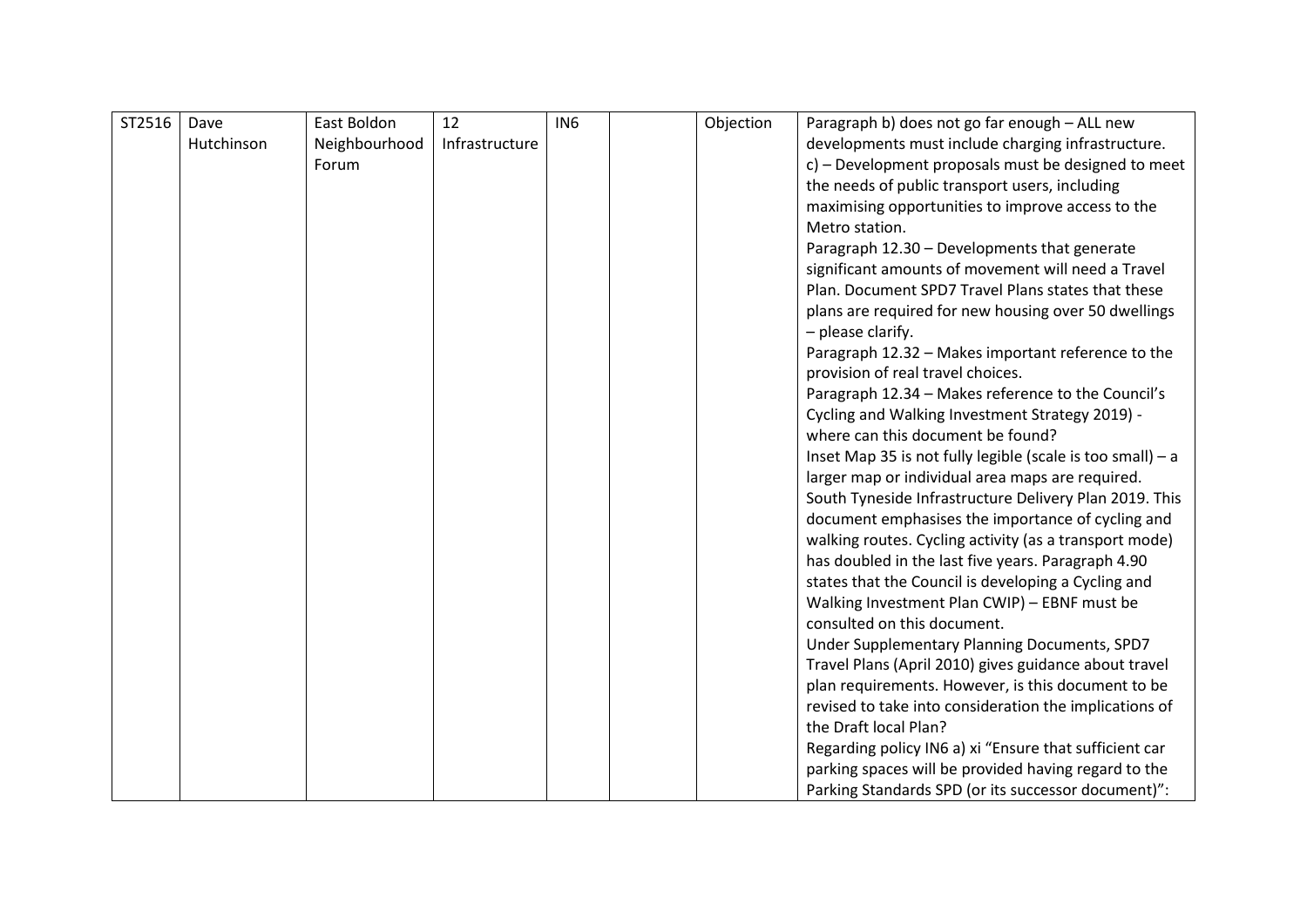|        |                    |                              |                      |                 |           | . With regard to SPD Parking Standards for residential<br>development, we have concerns that this is now not<br>fit for purpose and that guidance in the NPPF<br>acknowledges the need for a more pragmatic<br>approach. We would ask that this is reviewed and<br>updated alongside the Local Plan.<br>. We believe that private parking provision should be<br>proportionate to the number of bedroom<br>spaces/size/occupancy of the property, and SPD 6<br>must be amended accordingly.<br>• The proposed Cleadon Lane site (R5) next to the East<br>Boldon Metro Station, a site where higher density is<br>prescribed, illustrates the seriousness of the issue for<br>the Forum. Not only will on street parking problems<br>result from the maximum private parking levels<br>imposed by SPD 6, but additional on street parking<br>will result because of the site's proximity to the Metro<br>Station and the inadequate park and ride facilities that<br>currently existperfect storm!<br>• We anticipate a much greater take up of cycle use,<br>especially with the advent of battery assisted cycles,<br>and consider that there should be a greater provision<br>made in family housing.<br>. We also think that secure storage with charging<br>points should be a requirement and not just<br>"considered" in areas of high density housing, flats<br>etc.<br>. We do not think there is a compelling reason to<br>distinguish between private and social housing. |
|--------|--------------------|------------------------------|----------------------|-----------------|-----------|-------------------------------------------------------------------------------------------------------------------------------------------------------------------------------------------------------------------------------------------------------------------------------------------------------------------------------------------------------------------------------------------------------------------------------------------------------------------------------------------------------------------------------------------------------------------------------------------------------------------------------------------------------------------------------------------------------------------------------------------------------------------------------------------------------------------------------------------------------------------------------------------------------------------------------------------------------------------------------------------------------------------------------------------------------------------------------------------------------------------------------------------------------------------------------------------------------------------------------------------------------------------------------------------------------------------------------------------------------------------------------------------------------------------------------------------------------------------------------------|
| ST2516 | Dave<br>Hutchinson | East Boldon<br>Neighbourhood | 12<br>Infrastructure | IN <sub>7</sub> | Objection | IN7a)ii - we note the proposals for two new metro<br>stations. If the proposed development of 950 new                                                                                                                                                                                                                                                                                                                                                                                                                                                                                                                                                                                                                                                                                                                                                                                                                                                                                                                                                                                                                                                                                                                                                                                                                                                                                                                                                                               |
|        |                    | Forum                        |                      |                 |           | houses in EBNF area, (1,828 in the Boldons and                                                                                                                                                                                                                                                                                                                                                                                                                                                                                                                                                                                                                                                                                                                                                                                                                                                                                                                                                                                                                                                                                                                                                                                                                                                                                                                                                                                                                                      |
|        |                    |                              |                      |                 |           | Cleadon Village combined) should consideration be                                                                                                                                                                                                                                                                                                                                                                                                                                                                                                                                                                                                                                                                                                                                                                                                                                                                                                                                                                                                                                                                                                                                                                                                                                                                                                                                                                                                                                   |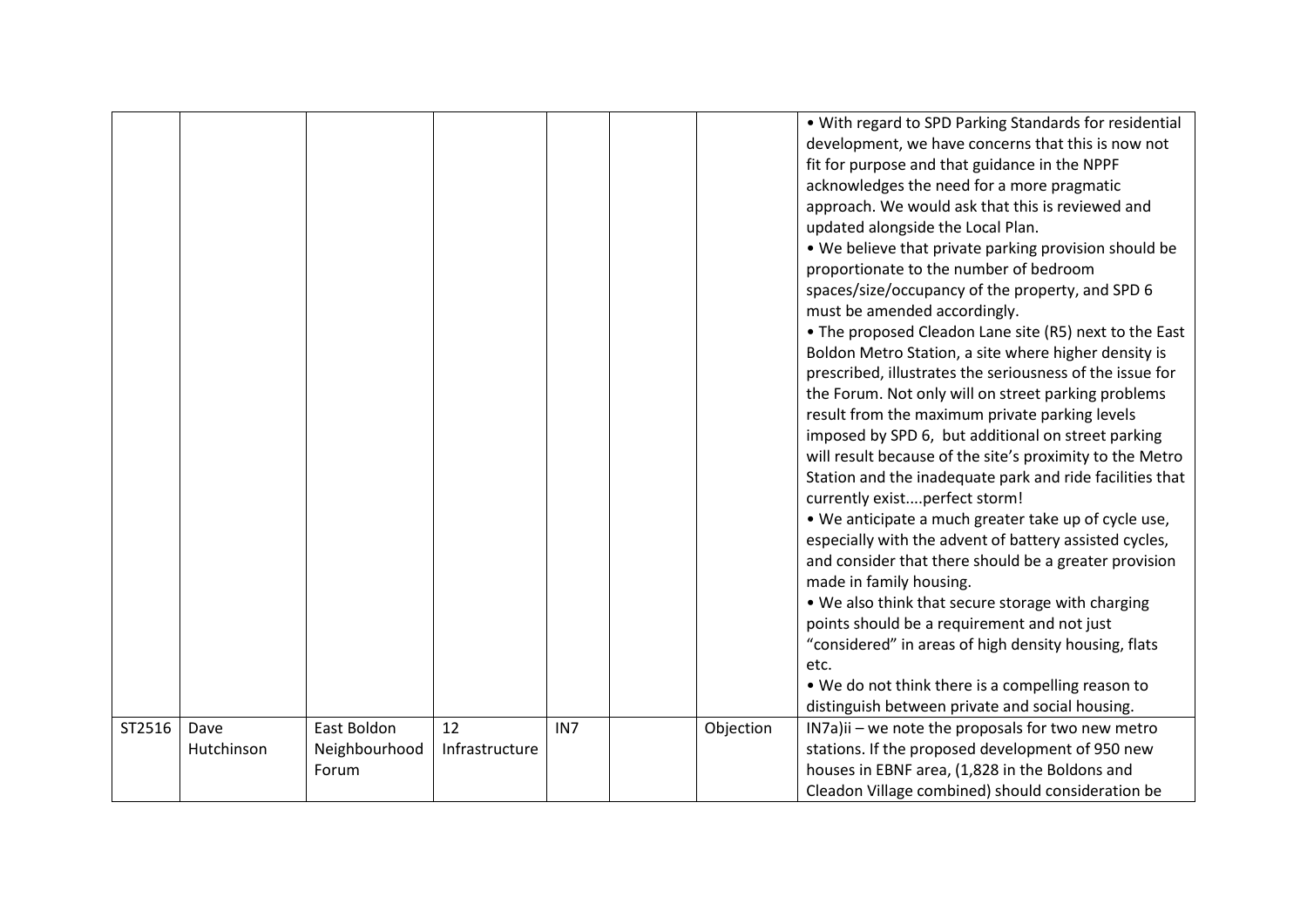|  |  |  | given to a new metro station in the vicinity of            |
|--|--|--|------------------------------------------------------------|
|  |  |  | Tilesheds crossing?                                        |
|  |  |  | IN7a) iii - The car park at East Boldon Metro Station      |
|  |  |  | has been at capacity for many years. The continuing        |
|  |  |  | demand has meant parking is displaced to the roads         |
|  |  |  | nearby, particularly Cleadon Lane, Langholm Road           |
|  |  |  | and St John's Terrace. This causes access problems to      |
|  |  |  | residents and businesses. Our community consultation       |
|  |  |  | has shown strong support for additional park and ride      |
|  |  |  | facilities at the station, and the Local Plan should       |
|  |  |  | commit to this.                                            |
|  |  |  | This is also referred to in the Transport Study Update     |
|  |  |  | 2010 (listed under Supporting Documents and                |
|  |  |  | Evidence Based Studies), paragraph 7.1 - safeguarding      |
|  |  |  | of land to enable additional park and ride facilities at   |
|  |  |  | East Boldon Metro Station by 2021.                         |
|  |  |  | IN7 c) iii - the proposal is not specific enough, land     |
|  |  |  | should be allocated in the Local Plan.                     |
|  |  |  | EBNF will make such proposals in its emerging              |
|  |  |  | Neighbourhood Plan.                                        |
|  |  |  | IN7h) refers to inset map 31 - this should read inset      |
|  |  |  | map 35. This map is not fully legible (scale is too small) |
|  |  |  | - a larger map or individual area maps are required.       |
|  |  |  | IN7k) v - this improvement to the Local Highway            |
|  |  |  | Network is at the very early stages of assessment.         |
|  |  |  | The Draft Local Plan contains no further details.          |
|  |  |  | The Public Consultation Drop In Session included a         |
|  |  |  | poster titled Boldon Tileshed Level Crossing Risk          |
|  |  |  | Reduction. This contained a statement that once            |
|  |  |  | investigations have been finalised, a public               |
|  |  |  | consultation will be undertaken.                           |
|  |  |  | The Infrastructure Delivery Plan, referred to in Para      |
|  |  |  | 12.3, provides further detail at Paras 4.25 to 4.29.       |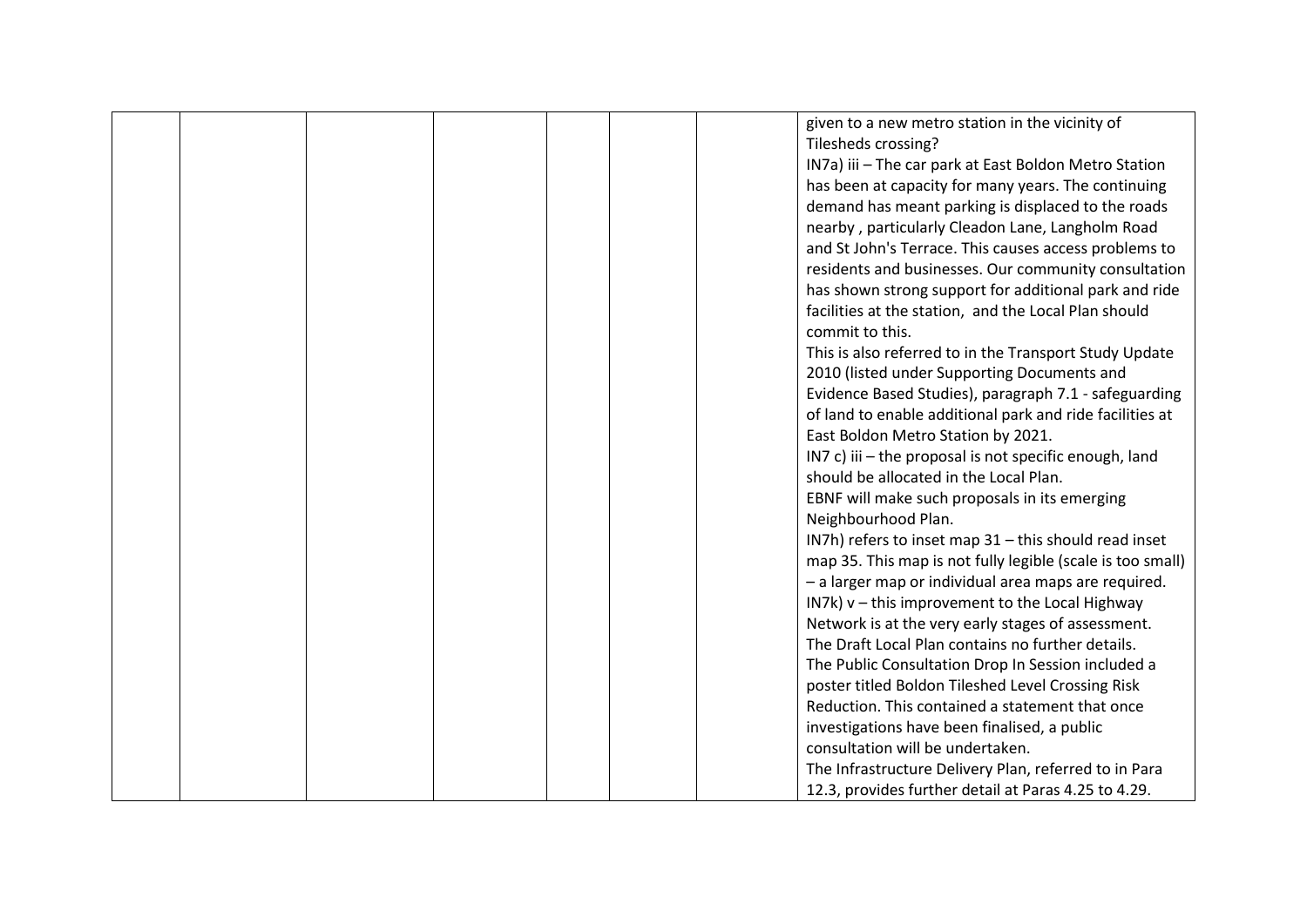|        |                              |                      |             |           | Para 4.28 states that this scheme also unlocks<br>development sites that further the growth aspirations<br>of South Tyneside.<br>EBNF requires details discussions with the Council<br>concerning its implications to the Neighbourhood<br>Plan.<br>Detailed alignments must be made available as soon<br>as possible to assess the impact of the scheme on<br>existing properties and on Tilesheds Nature Reserve<br>and cycleways.                                                                                                                                                                                                                                                                                                                                                                                                                                                                                                                                                                                                                                                                                                             |
|--------|------------------------------|----------------------|-------------|-----------|--------------------------------------------------------------------------------------------------------------------------------------------------------------------------------------------------------------------------------------------------------------------------------------------------------------------------------------------------------------------------------------------------------------------------------------------------------------------------------------------------------------------------------------------------------------------------------------------------------------------------------------------------------------------------------------------------------------------------------------------------------------------------------------------------------------------------------------------------------------------------------------------------------------------------------------------------------------------------------------------------------------------------------------------------------------------------------------------------------------------------------------------------|
| ST2531 | David Herbert                | 12<br>Infrastructure | <b>IN04</b> | Objection | Policies requiring development to connect to district<br>heating networks should be made much stronger.                                                                                                                                                                                                                                                                                                                                                                                                                                                                                                                                                                                                                                                                                                                                                                                                                                                                                                                                                                                                                                          |
| ST2537 | Laverck Hall<br>Park Limited | 12<br>Infrastructure | IN1         | Objection | 5.1. Chapter 12 of the DLP concerns infrastructure<br>provision. It explains that an Infrastructure Delivery<br>Plan ('IDP', August 2019) has been prepared which<br>"identifies the infrastructure required to deliver the<br>draft site allocations and policies in the DLP and also<br>provides a guiding framework as to the timing of the<br>delivery of infrastructure required and which bodies<br>have responsibility for delivery and the funding<br>sources".<br>5.2. The IDP makes reference to a series of transport<br>models that have been used to assess the impact of<br>the DLP. These include a local transport model<br>developed by the Council, a strategic highways model<br>developed by Highways England and other supporting<br>information provided by neighbouring authorities to<br>inform the determination of cross-boundary impacts.<br>None of these transport models have been made<br>available for review and comment as part of this<br>consultation and therefore it is not possible to verify<br>the Council's conclusions regarding which Spatial<br>Options or individual development sites do / do not |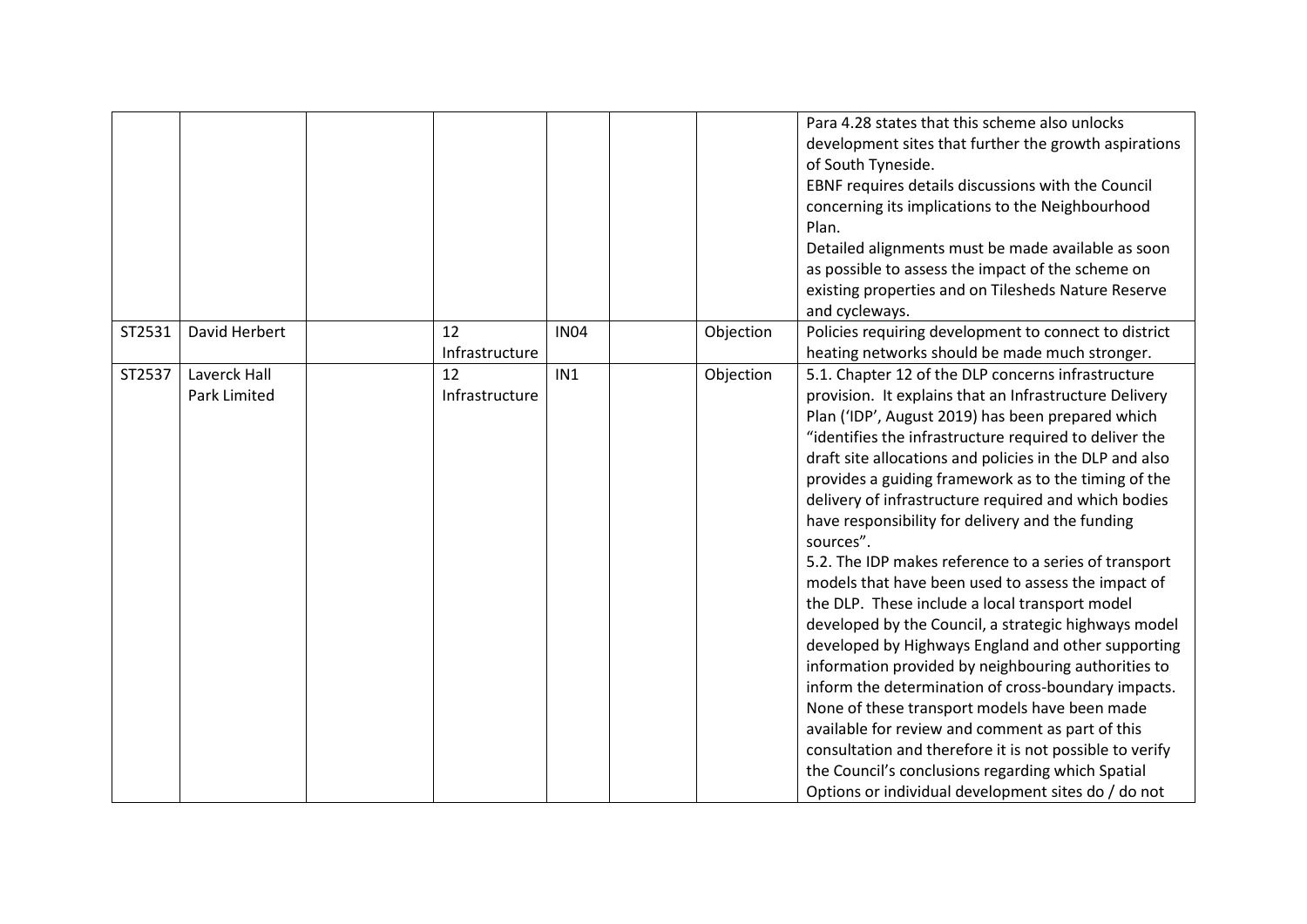|  |  |  | require mitigation without sight of this baseline       |
|--|--|--|---------------------------------------------------------|
|  |  |  | evidence. This is a major shortcoming of this DLP       |
|  |  |  | consultation. In addition to this, the IDP notes that   |
|  |  |  | the modelling work is ongoing and subject to change -   |
|  |  |  | therefore it is not clear how the Council has reached   |
|  |  |  | its conclusions on the acceptability of the DLP draft   |
|  |  |  | allocations in advance of the required modelling work   |
|  |  |  | having been completed.                                  |
|  |  |  | 5.3. The IDP also includes an assessment of the         |
|  |  |  | mitigation requirements associated with each of the     |
|  |  |  | draft site allocations. This assessment identifies      |
|  |  |  | whether mitigation is required and if so, whether the   |
|  |  |  | mitigation is required prior to the development         |
|  |  |  | coming forward and / or the scale of mitigation         |
|  |  |  | required.                                               |
|  |  |  | 5.4. The Council's assessment concludes that a total of |
|  |  |  | 2,232 dwellings spread across ten sites (H3.1, H3.12,   |
|  |  |  | H3.32, H3.38, H3.39, H3.56, H3.62, H3.68, RG1 and       |
|  |  |  | RG5) cannot be delivered until the identified transport |
|  |  |  | infrastructure has been implemented (categorised as     |
|  |  |  | red in the Council's appraisal scoring). A further 37   |
|  |  |  | sites are identified as requiring mitigation of some    |
|  |  |  | degree (categorised as amber / yellow in the Council's  |
|  |  |  | scoring). The IDP identifies that a number of corridors |
|  |  |  | will be adversely affected as a result of background    |
|  |  |  | traffic growth and the DLP sets out a range of          |
|  |  |  | infrastructure solutions which range from major         |
|  |  |  | junction improvements to junction optimisation and      |
|  |  |  | packages of sustainable transport solutions.            |
|  |  |  | 5.5. Many of the schemes are listed in the IDP          |
|  |  |  | schedule of infrastructure projects / schemes, with     |
|  |  |  | details of the costs and implementation timescales set  |
|  |  |  | out. Whilst the schedule identifies schemes as being    |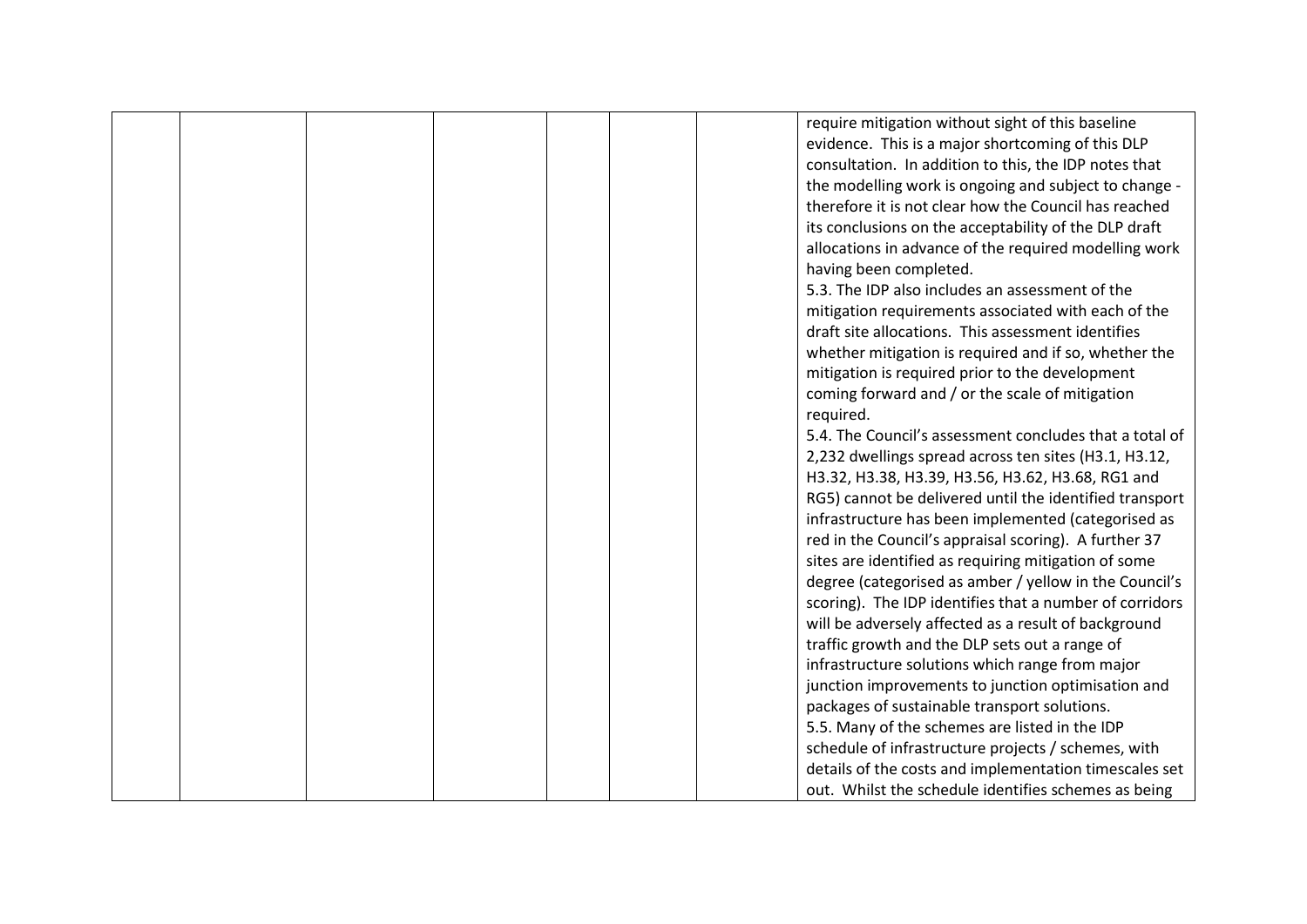|  |  |  | delivered by S106 and CIL in many cases, no details     |
|--|--|--|---------------------------------------------------------|
|  |  |  | are presented as to which developments are required     |
|  |  |  | to deliver which schemes. There is therefore no         |
|  |  |  | clarity on which sites are required to deliver which    |
|  |  |  | elements of infrastructure and therefore there is no    |
|  |  |  | clarity on when the 2,232 dwellings which are only      |
|  |  |  | able to come forward when the infrastructure has        |
|  |  |  | been delivered, will be able to be developed.           |
|  |  |  | 5.6. The IDP also identifies the need for improvements  |
|  |  |  | to be delivered to the Whitemare Pool junction to       |
|  |  |  | accommodate background traffic growth and the DLP       |
|  |  |  | proposals. The IDP notes (at paragraph 4.34) that:      |
|  |  |  | "Whilst we are looking at interim junction              |
|  |  |  | improvements to facilitate the impending traffic        |
|  |  |  | growth at White Mare Pool junction, there may be a      |
|  |  |  | need for a longer term project beyond the plan          |
|  |  |  | period. Highways England is presently considering the   |
|  |  |  | options." The IDP schedule identifies a scheme for the  |
|  |  |  | enhancement / realignment of Whitemare Pool             |
|  |  |  | junction costing £300 million, to be delivered in 2030. |
|  |  |  | This scheme is indicated as being delivered by          |
|  |  |  | Highways England RIS and CIL.                           |
|  |  |  | 5.7. There are no drawings to identify what this        |
|  |  |  | scheme would include, no modelling results to           |
|  |  |  | indicate what level of capacity improvement could be    |
|  |  |  | achieved from the scheme or whether this scheme         |
|  |  |  | represents the interim or longer term project           |
|  |  |  | identified in the report - albeit the timescales        |
|  |  |  | indicated would clearly place this improvement          |
|  |  |  | scheme within the current Plan period. Again, there     |
|  |  |  | are no details of which developments are reliant upon   |
|  |  |  | such a significant infrastructure scheme within the     |
|  |  |  | Council's DLP documents. The IDP also identifies an     |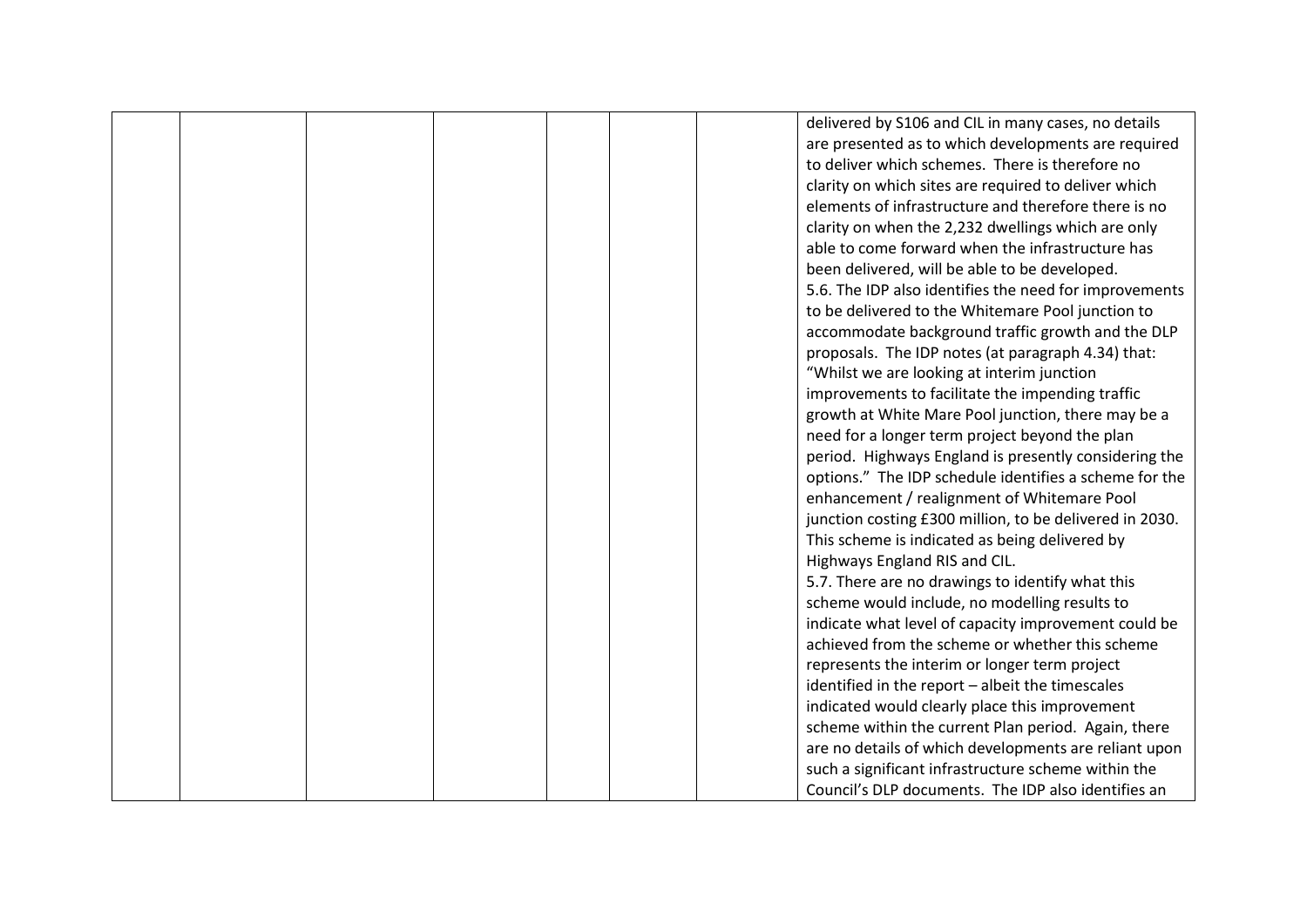|  |  |  | IAMP Metro Extension scheme costing £300 million         |
|--|--|--|----------------------------------------------------------|
|  |  |  | which would be delivered in 2024 with a range of         |
|  |  |  | stakeholders identified as being responsible for the     |
|  |  |  | delivery of the scheme, albeit no details of whether     |
|  |  |  | any funds have already been secured or whether the       |
|  |  |  | necessary consents are in place to enable the works to   |
|  |  |  | be delivered within the timescales indicated are set     |
|  |  |  | out in the document. There is no viability evidence      |
|  |  |  | produced alongside the DLP to demonstrate that           |
|  |  |  | these measures are viable and deliverable.               |
|  |  |  | 5.8. The Laverick Park proposals are supported by a      |
|  |  |  | package of infrastructure improvements which             |
|  |  |  | includes works to the Whitemare Pool junction,           |
|  |  |  | associated widening of the A194 and a link through       |
|  |  |  | the Laverick Park site, all of which deliver capacity    |
|  |  |  | benefits to the Whitemare Pool junction and mitigate     |
|  |  |  | the impacts of the development-generated traffic. In     |
|  |  |  | addition to this, the Laverick Park proposals include a  |
|  |  |  | Metro Shuttle route which would connect IAMP to the      |
|  |  |  | existing Metro line at Fellgate, also serving Laverick   |
|  |  |  | Park, delivering a high quality and viable public        |
|  |  |  | transport service which could be implemented in the      |
|  |  |  | short term. All of these measures have been costed       |
|  |  |  | and are included in the Laverick Park Viability          |
|  |  |  | Assessment. This demonstrates that the infrastructure    |
|  |  |  | requirements of Laverick Park are viable and             |
|  |  |  | deliverable.                                             |
|  |  |  | 5.9. Overall, it is concluded that there is insufficient |
|  |  |  | evidence provided to support the draft proposals         |
|  |  |  | outlined in the DLP documents or the accompanying        |
|  |  |  | IDP to demonstrate that the Plan proposals are           |
|  |  |  | soundly evidence-based, viable and deliverable. At       |
|  |  |  | this stage, therefore, Draft Policies IN1: Our Strategic |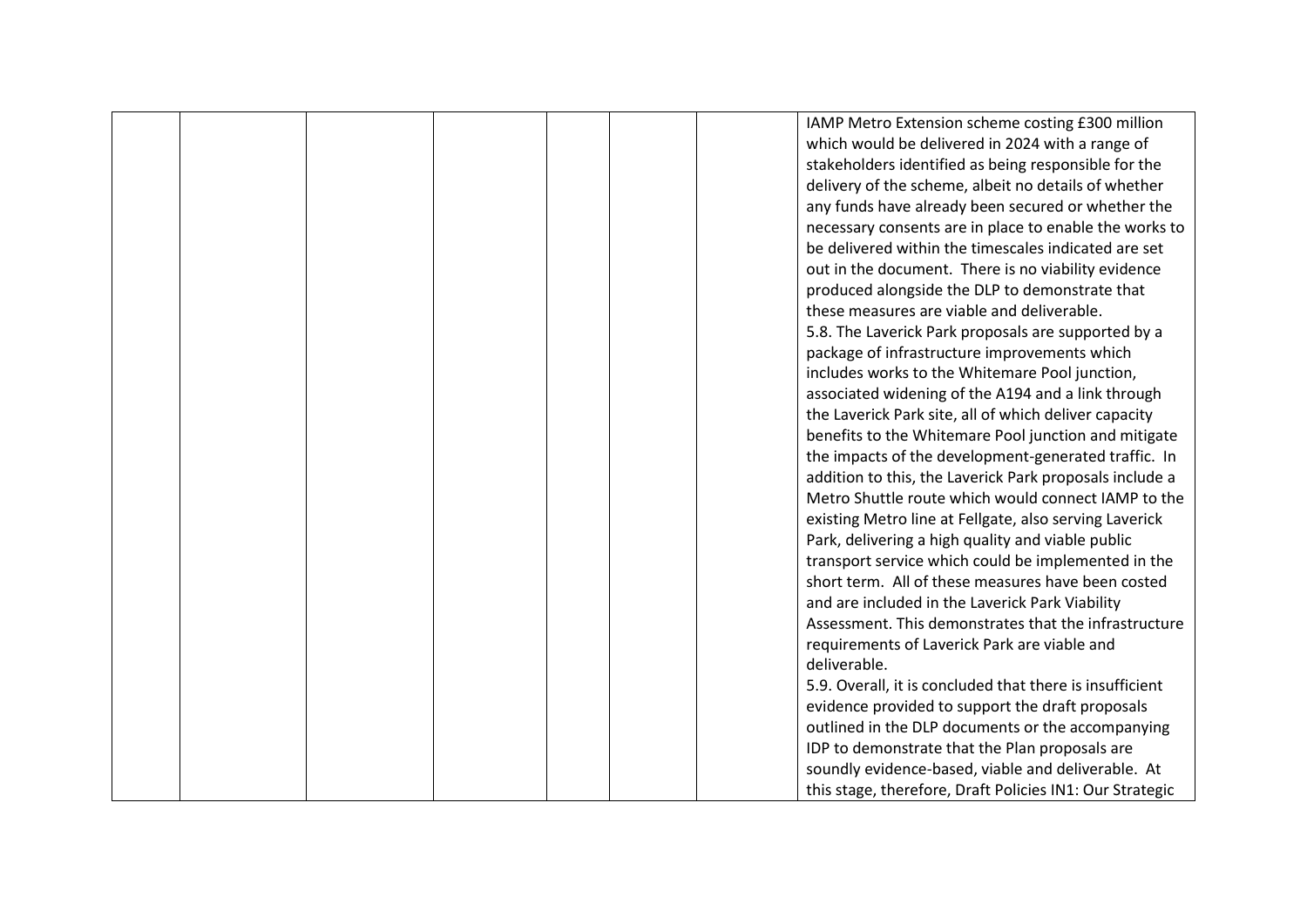|        |              |                |                 |           | Approach to Infrastructure (Strategic Policy) and IN2:    |
|--------|--------------|----------------|-----------------|-----------|-----------------------------------------------------------|
|        |              |                |                 |           | Developer Contributions, Infrastructure Funding and       |
|        |              |                |                 |           | Viability are not justified or effective and are unsound. |
| ST2537 | Laverck Hall | 12             | IN <sub>2</sub> | Objection | 5.1. Chapter 12 of the DLP concerns infrastructure        |
|        | Park Limited | Infrastructure |                 |           |                                                           |
|        |              |                |                 |           | provision. It explains that an Infrastructure Delivery    |
|        |              |                |                 |           | Plan ('IDP', August 2019) has been prepared which         |
|        |              |                |                 |           | "identifies the infrastructure required to deliver the    |
|        |              |                |                 |           | draft site allocations and policies in the DLP and also   |
|        |              |                |                 |           | provides a guiding framework as to the timing of the      |
|        |              |                |                 |           | delivery of infrastructure required and which bodies      |
|        |              |                |                 |           | have responsibility for delivery and the funding          |
|        |              |                |                 |           | sources".                                                 |
|        |              |                |                 |           | 5.2. The IDP makes reference to a series of transport     |
|        |              |                |                 |           | models that have been used to assess the impact of        |
|        |              |                |                 |           | the DLP. These include a local transport model            |
|        |              |                |                 |           | developed by the Council, a strategic highways model      |
|        |              |                |                 |           | developed by Highways England and other supporting        |
|        |              |                |                 |           | information provided by neighbouring authorities to       |
|        |              |                |                 |           | inform the determination of cross-boundary impacts.       |
|        |              |                |                 |           | None of these transport models have been made             |
|        |              |                |                 |           | available for review and comment as part of this          |
|        |              |                |                 |           | consultation and therefore it is not possible to verify   |
|        |              |                |                 |           | the Council's conclusions regarding which Spatial         |
|        |              |                |                 |           | Options or individual development sites do / do not       |
|        |              |                |                 |           | require mitigation without sight of this baseline         |
|        |              |                |                 |           | evidence. This is a major shortcoming of this DLP         |
|        |              |                |                 |           | consultation. In addition to this, the IDP notes that     |
|        |              |                |                 |           | the modelling work is ongoing and subject to change -     |
|        |              |                |                 |           | therefore it is not clear how the Council has reached     |
|        |              |                |                 |           | its conclusions on the acceptability of the DLP draft     |
|        |              |                |                 |           |                                                           |
|        |              |                |                 |           | allocations in advance of the required modelling work     |
|        |              |                |                 |           | having been completed.                                    |
|        |              |                |                 |           | 5.3. The IDP also includes an assessment of the           |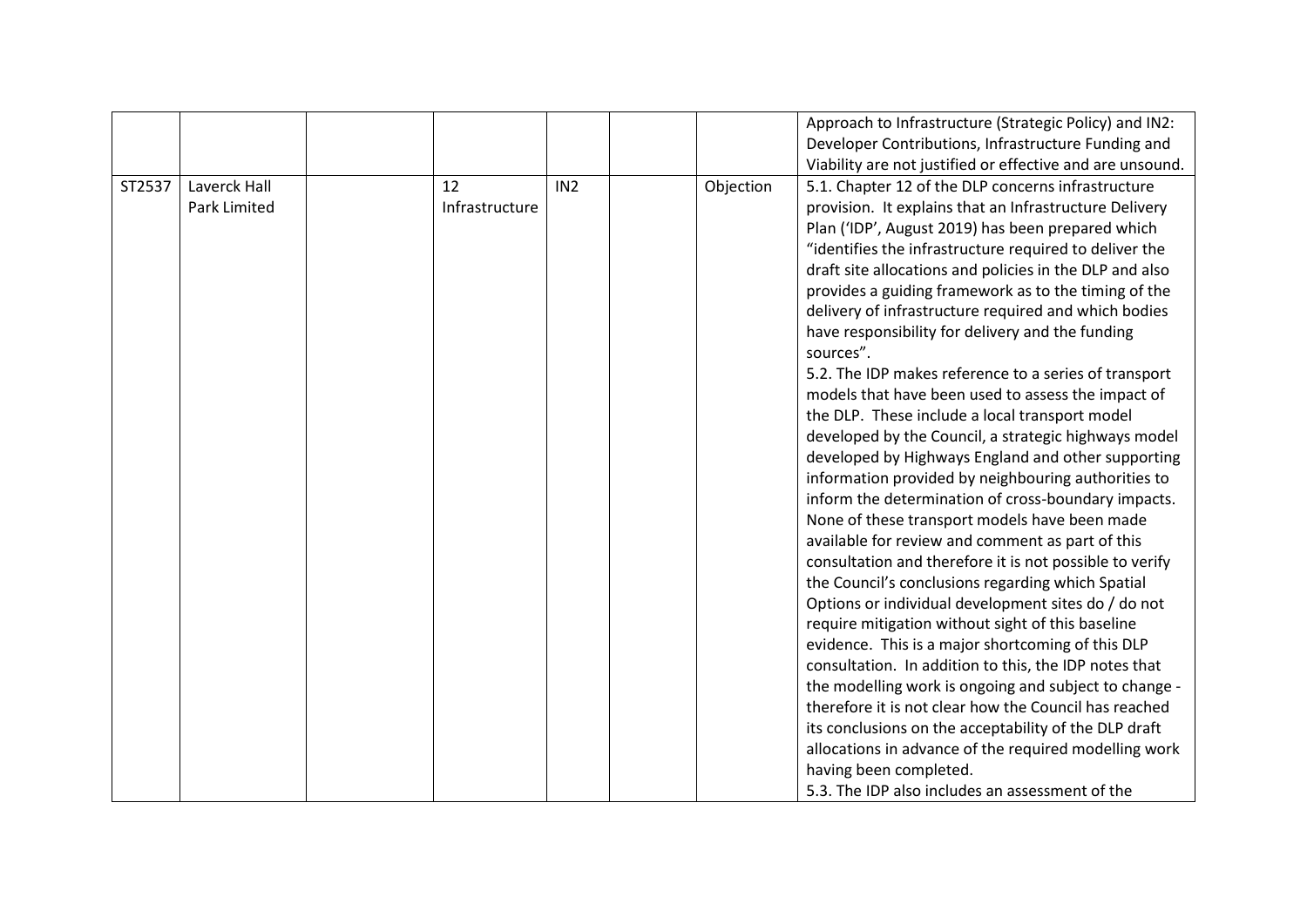|  |  |  | mitigation requirements associated with each of the     |
|--|--|--|---------------------------------------------------------|
|  |  |  | draft site allocations. This assessment identifies      |
|  |  |  | whether mitigation is required and if so, whether the   |
|  |  |  | mitigation is required prior to the development         |
|  |  |  | coming forward and / or the scale of mitigation         |
|  |  |  | required.                                               |
|  |  |  | 5.4. The Council's assessment concludes that a total of |
|  |  |  | 2,232 dwellings spread across ten sites (H3.1, H3.12,   |
|  |  |  | H3.32, H3.38, H3.39, H3.56, H3.62, H3.68, RG1 and       |
|  |  |  | RG5) cannot be delivered until the identified transport |
|  |  |  | infrastructure has been implemented (categorised as     |
|  |  |  | red in the Council's appraisal scoring). A further 37   |
|  |  |  | sites are identified as requiring mitigation of some    |
|  |  |  | degree (categorised as amber / yellow in the Council's  |
|  |  |  | scoring). The IDP identifies that a number of corridors |
|  |  |  | will be adversely affected as a result of background    |
|  |  |  | traffic growth and the DLP sets out a range of          |
|  |  |  | infrastructure solutions which range from major         |
|  |  |  | junction improvements to junction optimisation and      |
|  |  |  | packages of sustainable transport solutions.            |
|  |  |  | 5.5. Many of the schemes are listed in the IDP          |
|  |  |  | schedule of infrastructure projects / schemes, with     |
|  |  |  | details of the costs and implementation timescales set  |
|  |  |  | out. Whilst the schedule identifies schemes as being    |
|  |  |  | delivered by S106 and CIL in many cases, no details     |
|  |  |  | are presented as to which developments are required     |
|  |  |  | to deliver which schemes. There is therefore no         |
|  |  |  | clarity on which sites are required to deliver which    |
|  |  |  | elements of infrastructure and therefore there is no    |
|  |  |  | clarity on when the 2,232 dwellings which are only      |
|  |  |  | able to come forward when the infrastructure has        |
|  |  |  | been delivered, will be able to be developed.           |
|  |  |  | 5.6. The IDP also identifies the need for improvements  |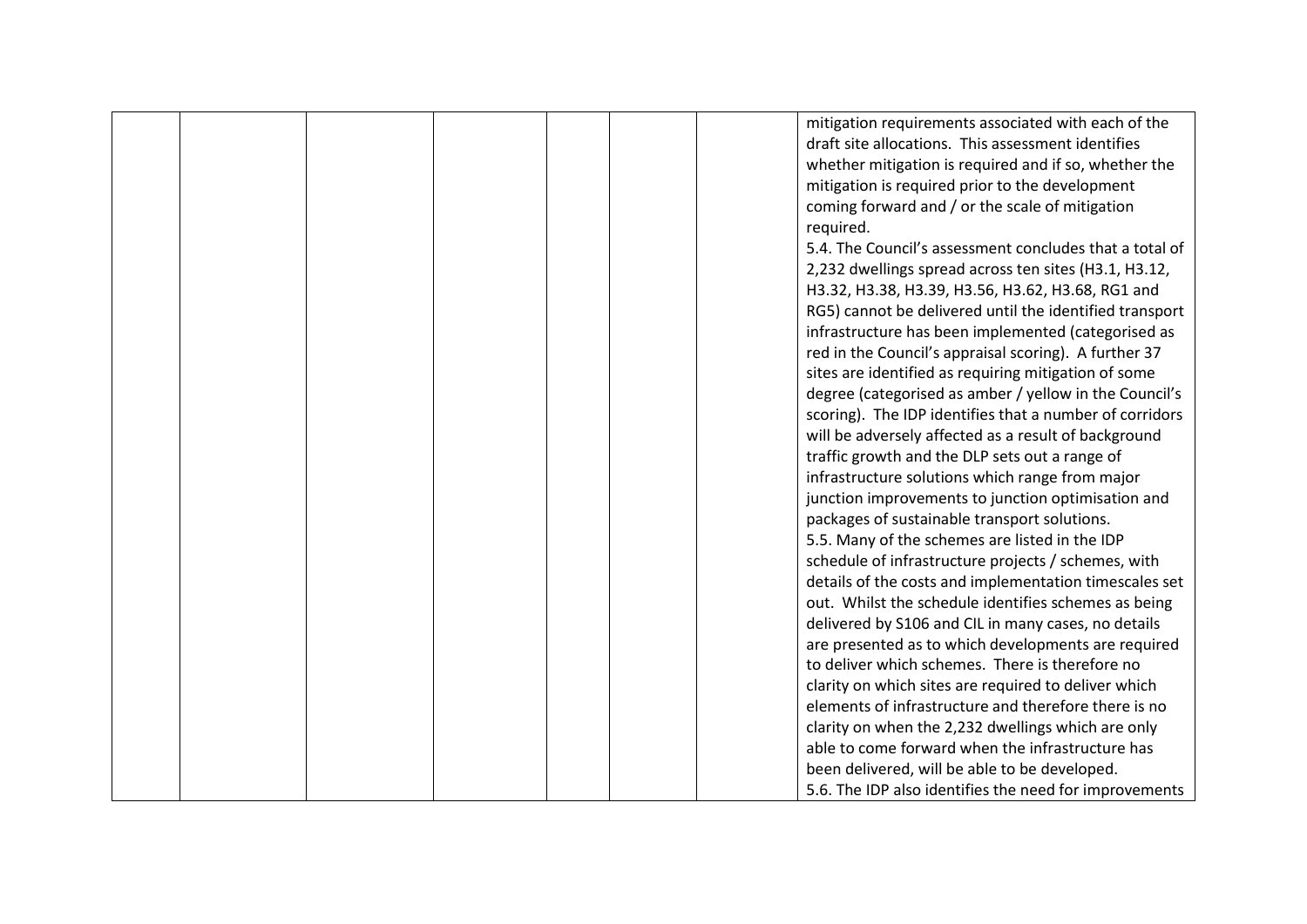|  |  |  | to be delivered to the Whitemare Pool junction to       |
|--|--|--|---------------------------------------------------------|
|  |  |  | accommodate background traffic growth and the DLP       |
|  |  |  | proposals. The IDP notes (at paragraph 4.34) that:      |
|  |  |  | "Whilst we are looking at interim junction              |
|  |  |  | improvements to facilitate the impending traffic        |
|  |  |  | growth at White Mare Pool junction, there may be a      |
|  |  |  | need for a longer term project beyond the plan          |
|  |  |  | period. Highways England is presently considering the   |
|  |  |  | options." The IDP schedule identifies a scheme for the  |
|  |  |  | enhancement / realignment of Whitemare Pool             |
|  |  |  | junction costing £300 million, to be delivered in 2030. |
|  |  |  | This scheme is indicated as being delivered by          |
|  |  |  | Highways England RIS and CIL.                           |
|  |  |  | 5.7. There are no drawings to identify what this        |
|  |  |  | scheme would include, no modelling results to           |
|  |  |  | indicate what level of capacity improvement could be    |
|  |  |  | achieved from the scheme or whether this scheme         |
|  |  |  | represents the interim or longer term project           |
|  |  |  | identified in the report - albeit the timescales        |
|  |  |  | indicated would clearly place this improvement          |
|  |  |  | scheme within the current Plan period. Again, there     |
|  |  |  | are no details of which developments are reliant upon   |
|  |  |  | such a significant infrastructure scheme within the     |
|  |  |  | Council's DLP documents. The IDP also identifies an     |
|  |  |  | IAMP Metro Extension scheme costing £300 million        |
|  |  |  | which would be delivered in 2024 with a range of        |
|  |  |  | stakeholders identified as being responsible for the    |
|  |  |  | delivery of the scheme, albeit no details of whether    |
|  |  |  | any funds have already been secured or whether the      |
|  |  |  | necessary consents are in place to enable the works to  |
|  |  |  | be delivered within the timescales indicated are set    |
|  |  |  | out in the document. There is no viability evidence     |
|  |  |  | produced alongside the DLP to demonstrate that          |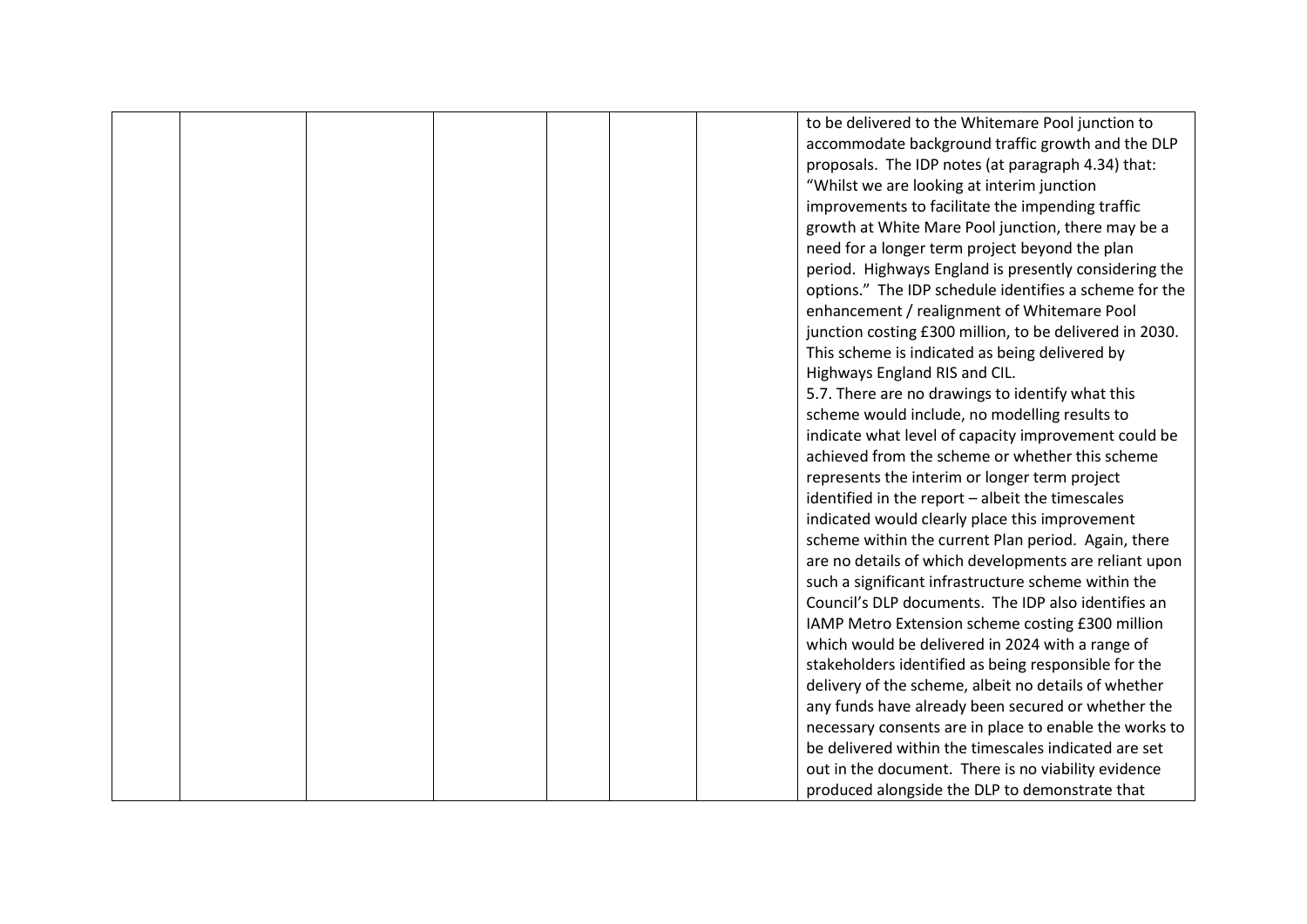|        |              |                |                  |       |           | these measures are viable and deliverable.<br>5.8. The Laverick Park proposals are supported by a |
|--------|--------------|----------------|------------------|-------|-----------|---------------------------------------------------------------------------------------------------|
|        |              |                |                  |       |           | package of infrastructure improvements which                                                      |
|        |              |                |                  |       |           | includes works to the Whitemare Pool junction,                                                    |
|        |              |                |                  |       |           | associated widening of the A194 and a link through                                                |
|        |              |                |                  |       |           | the Laverick Park site, all of which deliver capacity                                             |
|        |              |                |                  |       |           | benefits to the Whitemare Pool junction and mitigate                                              |
|        |              |                |                  |       |           | the impacts of the development-generated traffic. In                                              |
|        |              |                |                  |       |           | addition to this, the Laverick Park proposals include a                                           |
|        |              |                |                  |       |           | Metro Shuttle route which would connect IAMP to the                                               |
|        |              |                |                  |       |           | existing Metro line at Fellgate, also serving Laverick                                            |
|        |              |                |                  |       |           | Park, delivering a high quality and viable public                                                 |
|        |              |                |                  |       |           | transport service which could be implemented in the                                               |
|        |              |                |                  |       |           | short term. All of these measures have been costed                                                |
|        |              |                |                  |       |           | and are included in the Laverick Park Viability                                                   |
|        |              |                |                  |       |           | Assessment. This demonstrates that the infrastructure                                             |
|        |              |                |                  |       |           | requirements of Laverick Park are viable and                                                      |
|        |              |                |                  |       |           | deliverable.                                                                                      |
|        |              |                |                  |       |           | 5.9. Overall, it is concluded that there is insufficient                                          |
|        |              |                |                  |       |           | evidence provided to support the draft proposals                                                  |
|        |              |                |                  |       |           | outlined in the DLP documents or the accompanying                                                 |
|        |              |                |                  |       |           | IDP to demonstrate that the Plan proposals are                                                    |
|        |              |                |                  |       |           | soundly evidence-based, viable and deliverable. At                                                |
|        |              |                |                  |       |           | this stage, therefore, Draft Policies IN1: Our Strategic                                          |
|        |              |                |                  |       |           | Approach to Infrastructure (Strategic Policy) and IN2:                                            |
|        |              |                |                  |       |           | Developer Contributions, Infrastructure Funding and                                               |
|        |              |                |                  |       |           | Viability are not justified or effective and are unsound.                                         |
| ST2548 | Beryl Massam | 12             | IN <sub>07</sub> | k) v. | Objection | 10) The only possible consideration being given is for a                                          |
|        |              | Infrastructure |                  |       |           | bridge over one of the two crossings at Tilesheds. How                                            |
|        |              |                |                  |       |           | high would that have to be? Not to mention the blot                                               |
|        |              |                |                  |       |           | on diminishing Greenland. When I asked the Planner                                                |
|        |              |                |                  |       |           | where that traffic would be diverted to, he couldn't                                              |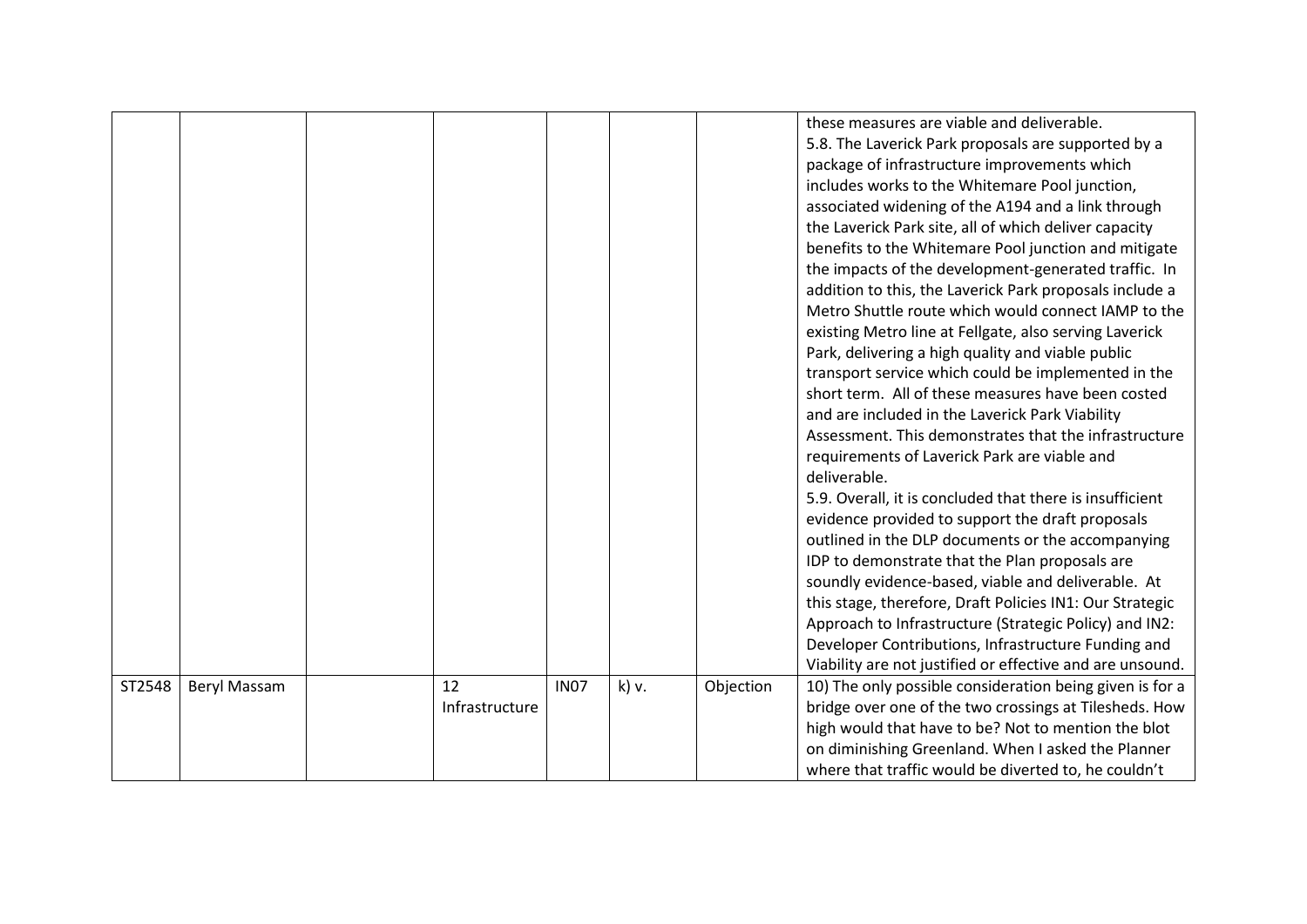|        |                       |                      |             |    |           | say as it was in it's initial stages - perhaps more proof<br>that Infrastructure isn't a priority.                                                                                                                                                                                                                                                                                                                                                                                                                                                                                                                                                                                                                                                                                                                                                                                                                                                                                                                                                                                                                                                                                                                                                                                                                                                    |
|--------|-----------------------|----------------------|-------------|----|-----------|-------------------------------------------------------------------------------------------------------------------------------------------------------------------------------------------------------------------------------------------------------------------------------------------------------------------------------------------------------------------------------------------------------------------------------------------------------------------------------------------------------------------------------------------------------------------------------------------------------------------------------------------------------------------------------------------------------------------------------------------------------------------------------------------------------------------------------------------------------------------------------------------------------------------------------------------------------------------------------------------------------------------------------------------------------------------------------------------------------------------------------------------------------------------------------------------------------------------------------------------------------------------------------------------------------------------------------------------------------|
| ST2556 | <b>Elaine Francis</b> | 12<br>Infrastructure | <b>IN04</b> |    | Objection | * As policy IN4 does not identify 'suitable sites for<br>onshore wind energy generation' it, in effect, bans it<br>for the lifetime of the plan. Given that we're in a<br>climate emergency, I'd ask the council to reverse this<br>decision.                                                                                                                                                                                                                                                                                                                                                                                                                                                                                                                                                                                                                                                                                                                                                                                                                                                                                                                                                                                                                                                                                                         |
| ST1923 | Anna Tyler            | 12<br>Infrastrucutre | <b>IN07</b> | kv | Objection | 6.5. Biodiversity<br>The biodiversity will be negatively impacted to the<br>delicate balance of the ecosystems these areas<br>support. This is extremely high risk in which I would<br>appreciate an outline of your mitigation and<br>intentions of monitoring the fauna and flora.<br>Development will create hazards for wildlife and<br>destroy areas of grassland and shrubs. The 'plant a<br>tree' South Tyneside initiative has already failed to<br>deliver and further trees will be demolished and not<br>replaced further worsening the already fore<br>mentioned air pollution, flooding, wildlife and noise<br>pollution.<br>6.6. Road Bridge & Tileshed Metro Station<br>I object to further Road Bridge (policy IN7) and<br>proposed Metro Station at Tilesheds.<br>Firstly Tilesheds is within walking distance of East<br>Boldon and therefore it is a further unnecessary<br>development which would attract further traffic as<br>there a very few houses situated at Tilesheds. A<br>carpark would be required, therefore further loss of<br>fields, fauna, wildlife to increase residents waiting<br>times at the metro barriers. Please can you share your<br>footfall, demand and capacity analysis which identifies<br>the need of a further station in that location?<br>The road bridge would create further traffic rather |